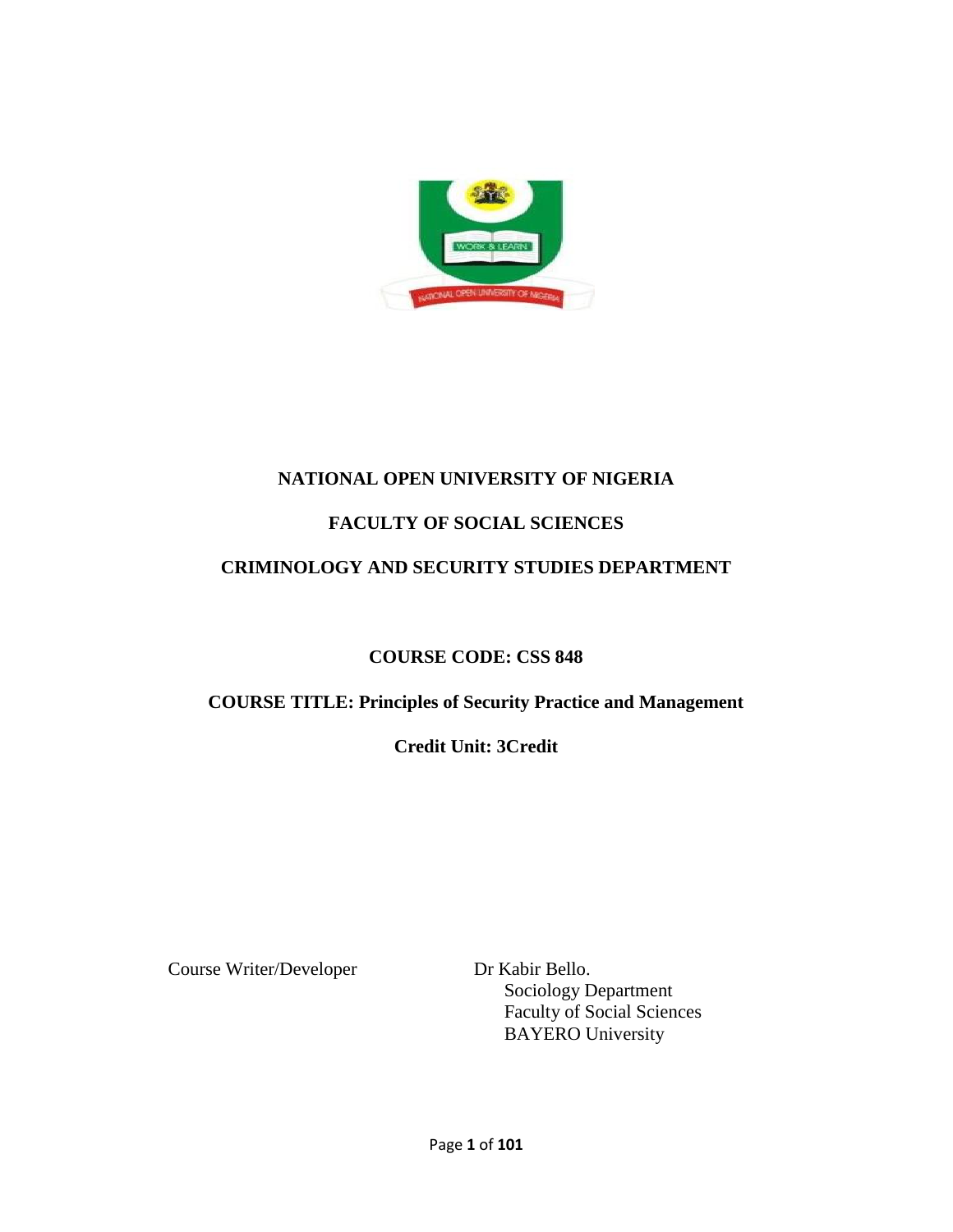#### Kano

Course Coordinator Prof. Sam Obadiah Smah CSS, FSS NOUN.

CSS, FSS NOUN.

Course Editor **Prof.** Sam Obadiah Smah.

Programme Leader Dr. Dickson Ogbonnaya Igwe Ag. HOD, CSS, FSS NOUN

#### **Welcome to CSS 844: Principles of Security Practice and Management.**

CSS 844 is a 3 Credits unit course that intends to explain to students the fundamental principles of Security Practice and Management. It is part of a Masters Degree course requirement programme in the Department of Criminology and Security Studies of the National Open University (NOUN). This provides the students with basic understanding of security principles, practice and management of security related issues, especially as it concerns identification, analysis and response to such issues. Thus, given the sensitive nature of security management and practice, students are expected to be ready to explore critical thinking by developing constructive insights through the use of situational analysis, case studies and other research methods to carefully establish arguments in the security issues.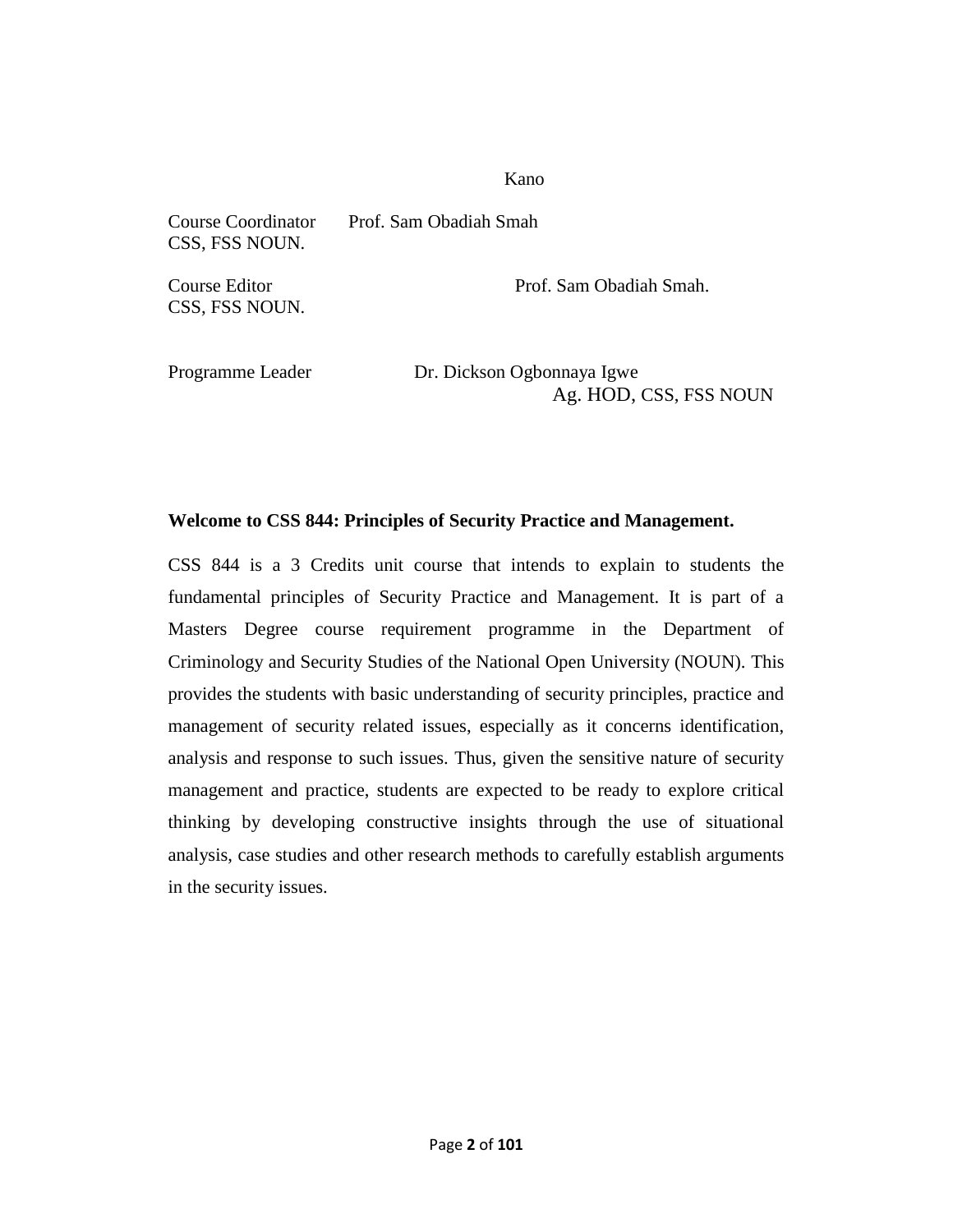## **MODULE ONE**

## **Unit I: Police Patrol**

## **1.0 INTRODUCTION**

Police patrols play an important role in providing public safety. The patrol technique of maintaining public order is an important factor affecting the patrol performances, especially as it affects average response time and workload in a particular policed location.

## **2.0 Intended Learning Outcomes**

By the end of this, candidates should be able to understand that;

- a) Security management and practice is a broad issue and cut across the different layers of security provision both in the public and private spheres.
- b) Essentially, the understanding will cut across but not limited to police patrol and its typologies,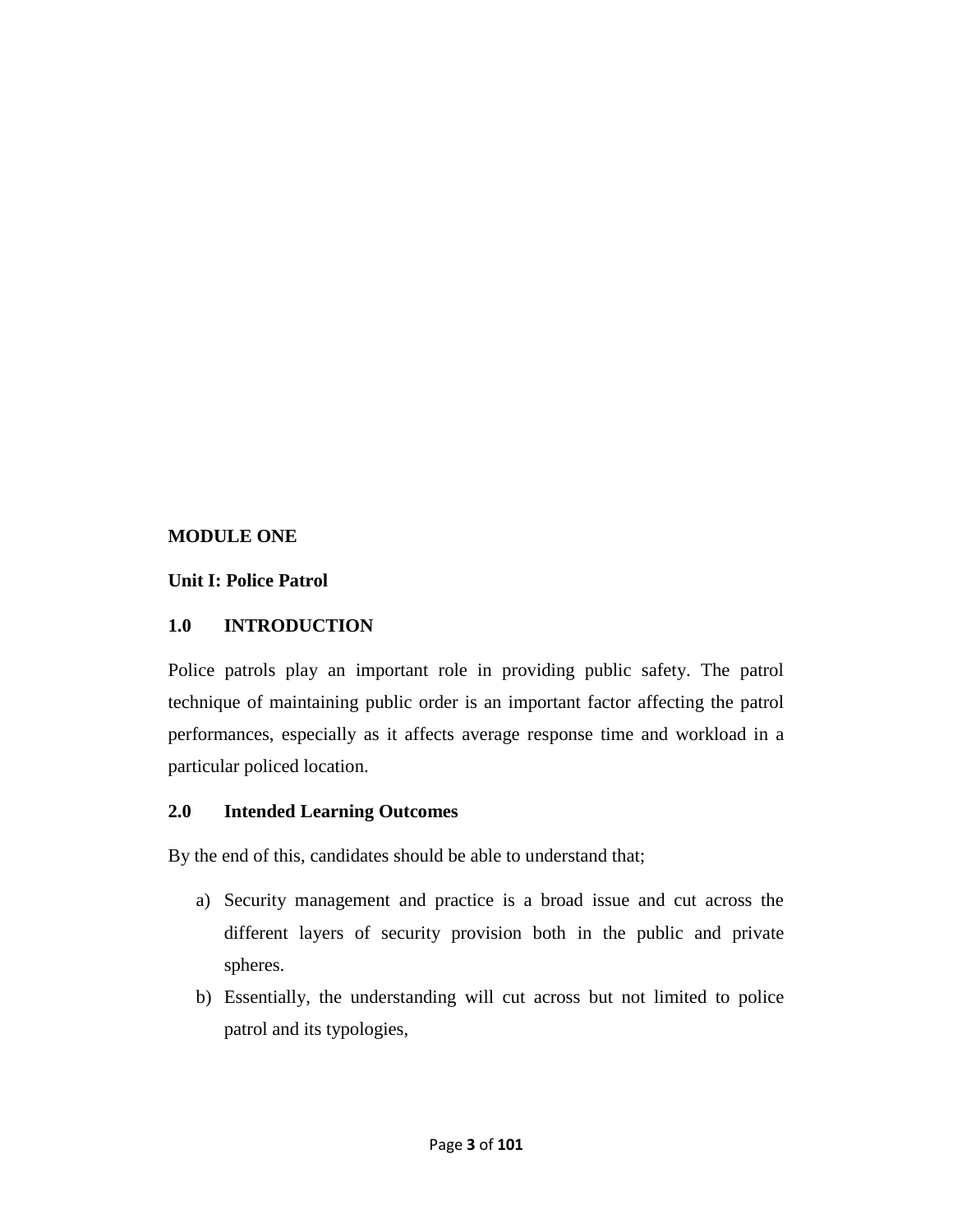- c) Theoretical issues on police patrol,
- d) Police patrol as a crime prevention strategy and;
- e) The conduct of investigation resulting from patrol.

#### **3.0 Main Text**

## **Unit 1: Patrol and Typology of Police Patrol**

In police language, patrol is to go around and see that things are in order in a given area and watch out for criminals. The purpose of police patrol is to protect life and property, apprehend those responsible for crimes and prevent criminal activities. In carrying out the assignment majority of officers involved operate in view of the public on vehicle, foot, motorcycle, horse or accompanied with police dogs or with aircrafts.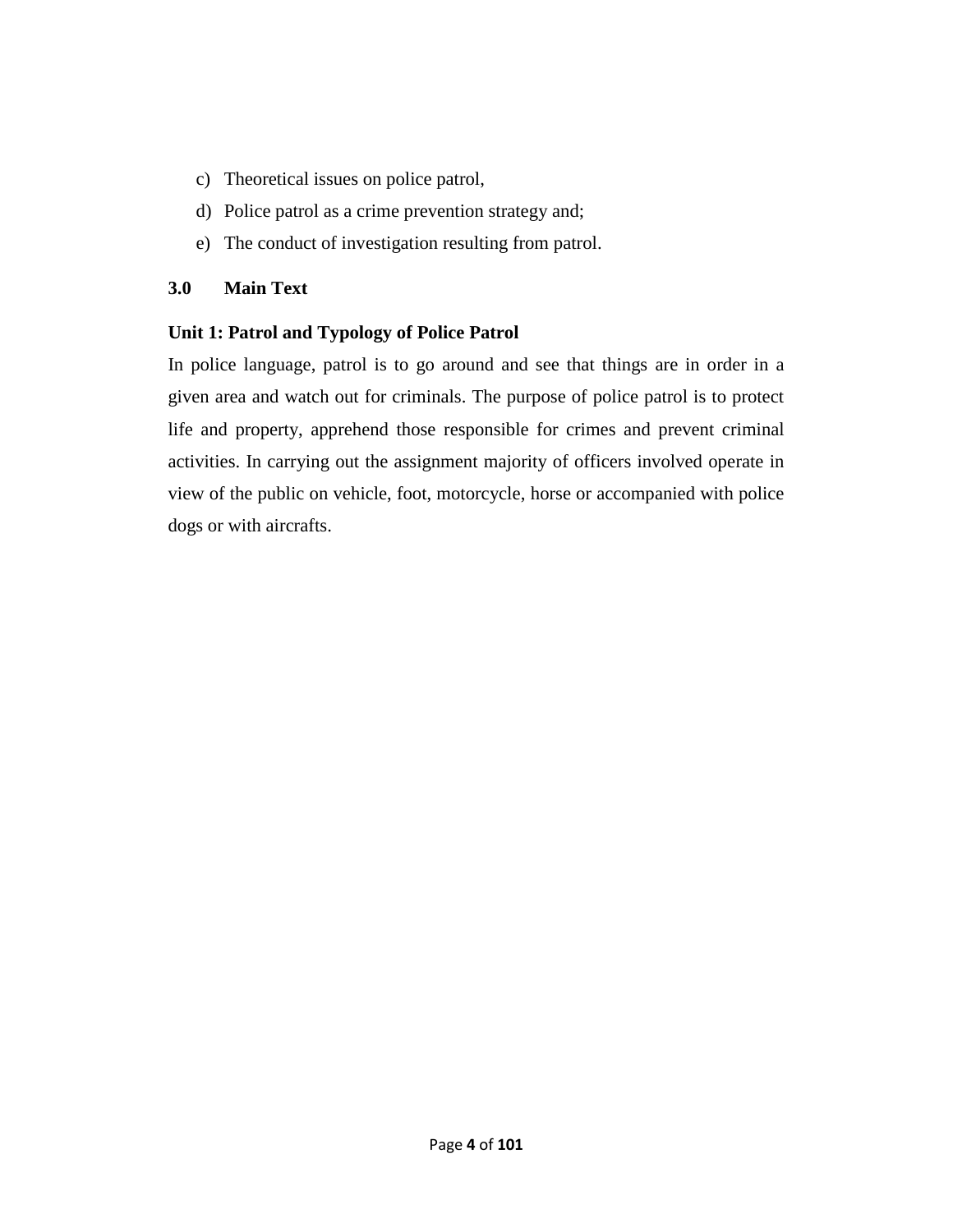#### **1. Patrolling Beat and Patrol System**

According to Otubu and Coker as cited in Ibrahim(2013), a beat is an area or portion of land allocated to a constable to take care of in a patrol system. The primary objective of an efficient police force is the suppression, prevention and detection of crime. Beat duties therefore, are aimed at achieving the following objectives;

- a) To suppress and prevent crimes, a policeman on beat must always be at alert, and present so as to deter potential offenders.
- b) He must be prepared to pursue and apprehend those criminals who succeed in escaping surveillance.
- c) On the beat, a policeman is responsible for the protection of life and property, the arrest of offenders, assistance in traffic control, dealing with complaints, suspect and witnesses, fires and other unusual incident, reported to or detected by him.
- d) He should not, for instance, habitually patrol from one end of the beat to the other in a regular manner and must avoid the tendency of being at the same place at the time each day.

These could give the impression that he may be anywhere and everywhere all the time. These tactics disturb and deter potential offenders as the beat constable's routes and movement cannot be anticipated by person planning to commit crime or any unlawful acts.

Essentially, the uniform police officer's presence on beat is still and by far, the best means of preventing and controlling crimes in any area. This depends, however on the nature of the area, (residential, industrial, etc) the kind of crime which is being most frequently committed there and the police officer available to deal with the problem.

There are a number of different ways of patrolling a beat or given area such as:-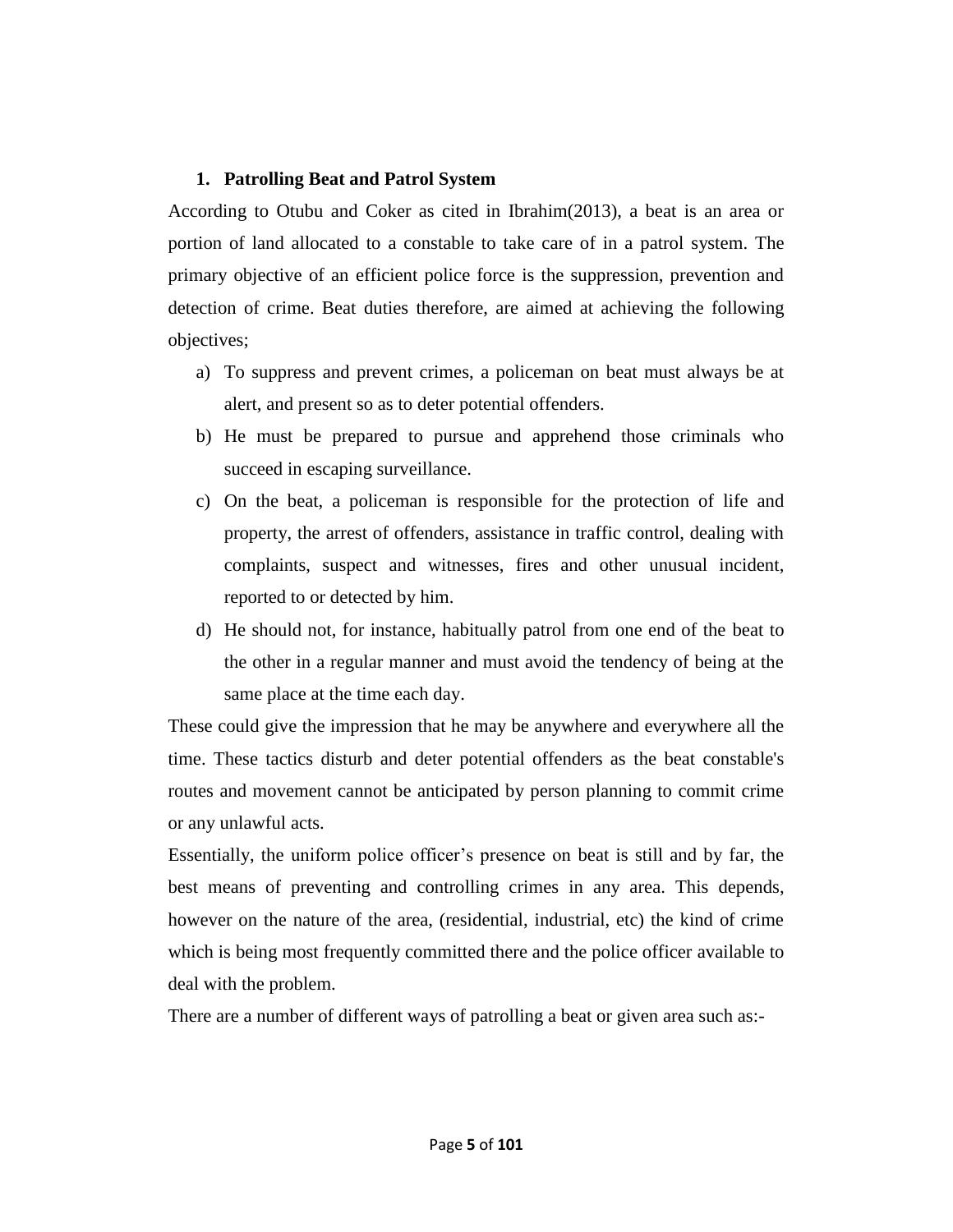**a. Fixed route system:** This is where the constable is detailed to patrol along a given route and to be at a definite place at a definite time.

**b. Semi discretionary system:** In this system, a Constable is detailed to be at a certain place and at a certain time, but between the periods of his arrival at these places, he may patrol the area at his own discretion and need not follow any fixed route or point or be monitored according to time.

**c. Discretional system:** By this system, a Constable is expected to patrol his area at his own discretion and need to follow any fixed routes or points or be supervised by time.

**d. Aberdeen system:** It is used where manpower is inadequate where a patrol van conveys a number of Constables to an area of a town, they then leave the vehicle, patrol the area and at an arranged time, be picked up and conveyed to another part of the town, where the same procedure is followed.

#### **Guide and Methods of Patrolling Beats**

- a) Beat walks must be executed at two miles per hour.
- b) A Constable is expected to be civil and polite to the public.
- c) Special vigilance is required at early morning hours.
- d) On no account should a Constable be idle or engage in gossiping.
- e) Careful attention must be given to life and properties.
- f) Suspicion must be keen while discretion should inform challenge.
- g) Children and the elderly must be treated with special care.
- h) Smart appearance is required of the Constable at all times.
- i) Beats must not be deserted before relieve of duty.
- j) Eating or drinking on beats is highly prohibited.
- k) Lying, sitting, leaning or sleeping on duty post is prohibited.

#### **2. Automobile and Foot Patrol**

Under most circumstances automobile patrol is applicable to the police in order to prevent crimes today, this is especially in trying to reach remote locations or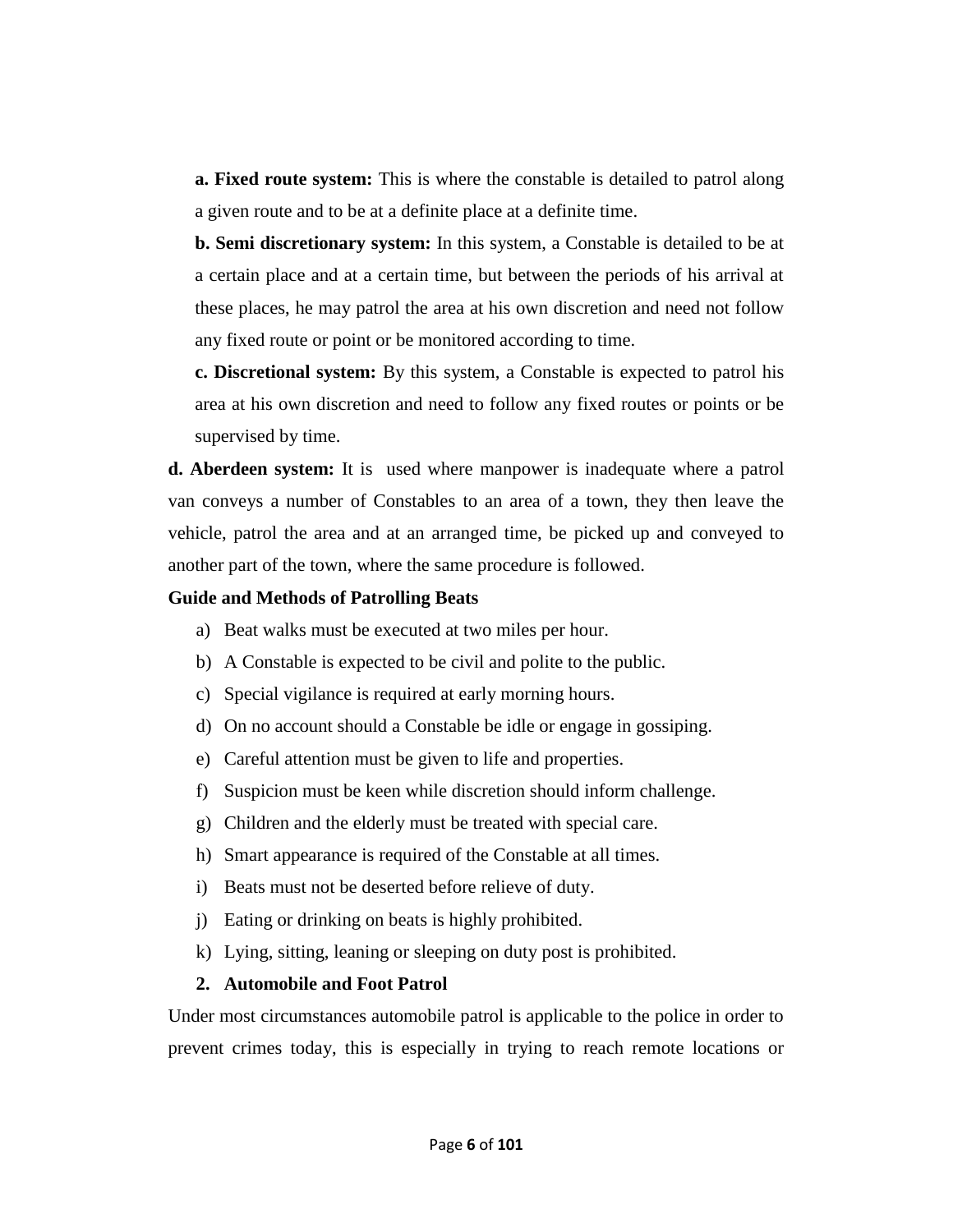where teamwork becomes necessary. It enables police officers with the use of automobiles to patrol an area or community as a team within a reasonable time. Members of the team are usually armed with rifles and riot guns fire and rescue equipment as well as spotlight, all of which are normally kept within the vehicle. Most of the patrol and guard vehicles have communication gadgets installed in them for easy conduct of patrol duties. In the alternative, the team can be equipped with walkie-talkies for easy communication with the nearest base, or another patrol team.

The equipment enumerated above cannot be carried by the foot men and there are occasions when they may need such items. The use of patrol vehicles provides;

- a) Protection against criminals and enables the team to pursue fleeing offenders who may also be mobile.
- b) It also protects the police officers from harsh weather, like the cold weather and persistent rainfall period. The operation "fire for fire" patrol teams introduced by the Nigeria Police to cover all the commands because of the increase in wave of armed robbery incident both on the highways, houses and banks is a typical example of such a strategy.

#### **3. Road Block**

This is a deliberate obstruction or impediment placed on the road, public place or high-ways to prevent free movement of people and vehicles out of a place unchecked in order to prevent and detect crime. There three major types of road blocks as follows:

**a. Permanent Road Block:** These types of roadblock operate mainly in cities or built up areas. Equipment for the road blocks is stored very near the check point for easy accessibility to the officer in charge. This is the most common type of road block often seen along the highways. They are not subject of movement from one location to another, and they are not prompted by any particular incident of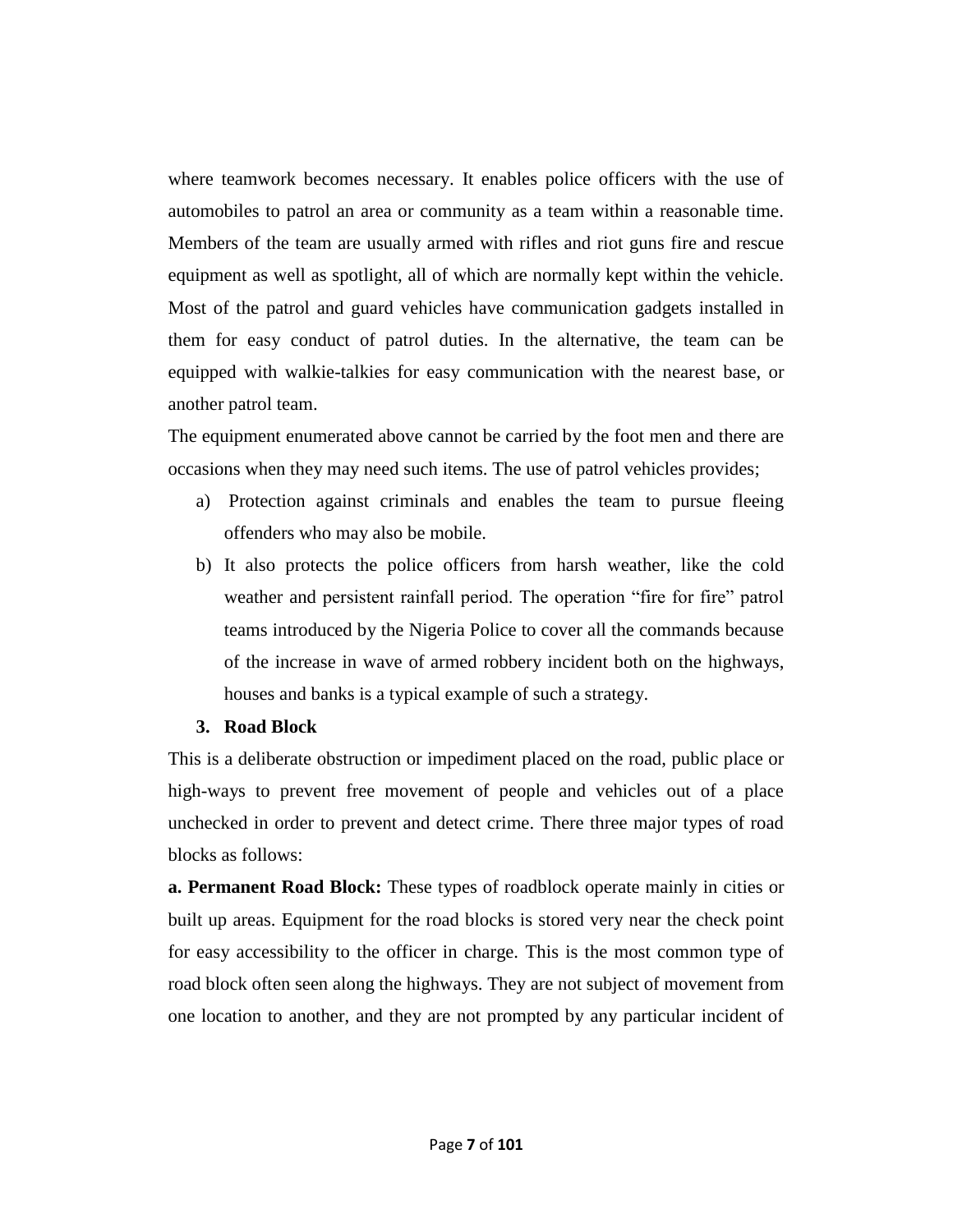crime at a given time and the purpose is mainly to deter criminals from committing crimes.

**b. Emergency Roadblock:** As thename implies, the emergency roadblock is set up with a very short notice for the purpose of stopping vehicles which have been used in the commission of crime, or is suspected to have been used in the commission of crime and is moving toward a known direction at a particular time where the block is mounted.

**c. Systematic Roadblock:** This type of roadblock is established when a suspected or wanted vehicle is believed to be within a specified area. There is enough time to assemble equipment and decided on a location. Systematic roadblocks are retained for a long period, and there is enough time to search more thoroughly as many vehicles as possible at the roadblocks.

Whatever the type, roadblocks are said to offer the following advantages to the police as a mechanism of patrol system in crime prevention: -

- 1) Apprehension of runaway offenders
- 2) Deterrence of prospective criminals from involvement of the act
- 3) Provision of immediate step in identifying criminals and exposing their involvement in crimes
- 4) Leads to the recovery of weapons used in connection of crimes
- 5) Stolen goods, contrabands, deadly weapons and other criminal act that may be revealed by a road block which may otherwise go undetected.
- 6) It curtails the movement of criminals to such an extent as to confine their activities within a limited area, and ultimately result in easy control of crime wave within a particular area.
- 7) The presence of road block bring psychological confidence into the minds of innocent and law abiding citizens as regards the safety of their lives and properties.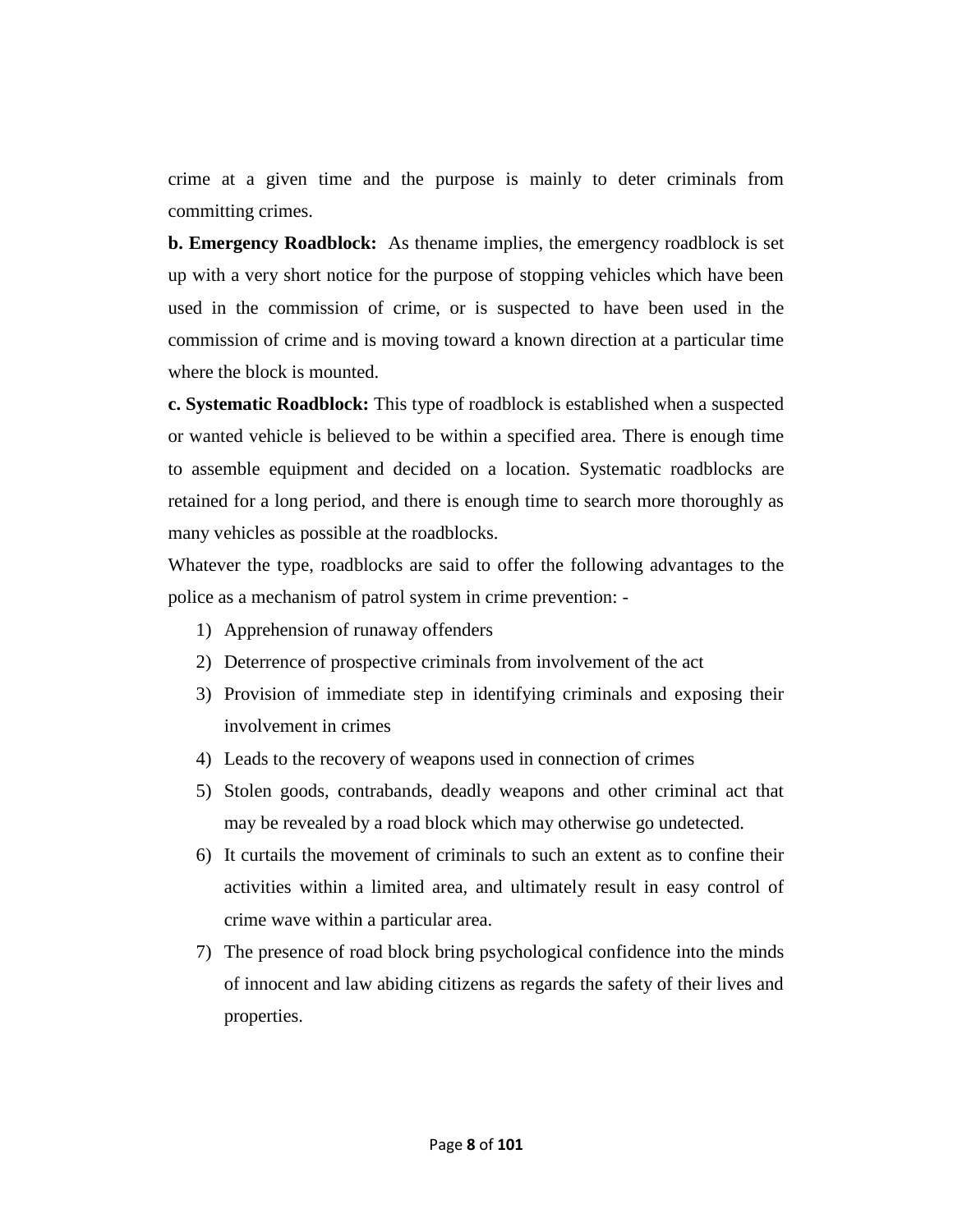Mounting of roadblocks at some strategic points not only aid in preventing crimes, but also in detecting crimes, it should be complimented by stop and search if significant achievement is required (Ibrahim,2013).

#### **Unit 2: Theoretical Issues in Police Patrol**

There are a number of theoretical models on police patrol but for our purposes some of those to be considered are: theory of patrol scheduling; linear Markovian patrol model; and the search theory of police patrol.

It is important to note that there are two broad models police agencies use to assign patrol officers to investigations. The first is the traditional model, whereby the patrol officer responds to the scene, takes theinitial report, performs some degree of cursory investigation, and forwards the case to the investigations division. Detectives would expend effort by responding to crime scenes, reinterviewing victims and witnesses, and searching for leads that could solve the case (Adams, 2005). The second is the expanded use of patrol model, whereby patrol officers perform some level of investigative duties depending upon departmental policy. The expanded use of patrol model can be thought of as a continuum, where patrol officers investigate misdemeanors, to a middle ground where patrol officers investigate all misdemeanors and some felonies like larcenyand burglary, all the way to the patrol officers investigating all but the most serious or complexcases. These models provide agencies with strategies that enable the detective to have more timeavailable to conduct investigations of complex cases or those cases requiring a greater timecommitment or specialized skills (Lyman, 1999).

#### **1. Theory of Patrol Scheduling**

According to Chelts (1998), this theoretical model was developed by Park (1980) and it involves generating patrol routes as well as schedules for dispatching patrol vehicles, as well as by specifying minimum average patrol requirements on each route segment in a network. It required then developing a procedure which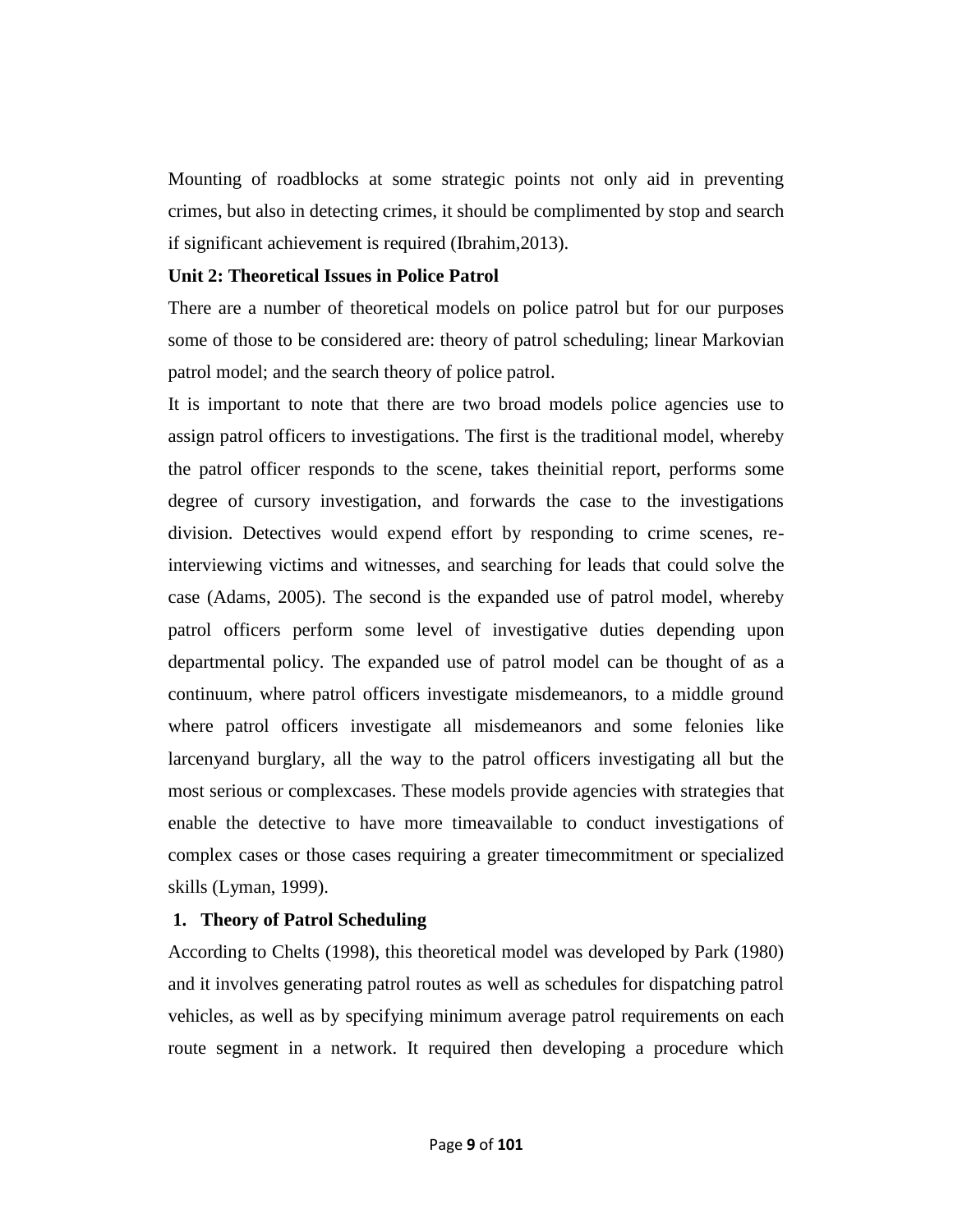meetsthese requirements while minimizing the total patrol effort. Introducing vehicles into the network in a patrol stream in each route segment that cannot use previous history for predicting arrival patterns is an important element coupled with determining the number of vehicles to be used.

The patrol scheduling method for Mitchell (1986), is based on the assumption that one irregularity of patrol schedules will for a given patrol rate increase the awareness of general population that patrol is taking place; two randomness of patrol schedule will discourage the potential criminal who finds that he cannot predict the arrival patterns of patrol vehicles. If both of these assumptions are accepted, then it stands to reason that the patrol route and schedules of police vehicles should be "as random as possible".

For Smith (1987), to qualify the notion of "as random as possible" put forth above, the following definition is adopted: the patrol of a route will be said to be a random as possible if the unconditional probability that a patrol car will pass a given point on a patrol route in the next time unit is equal to the probability of this same event occurring when conditioned on the observed time at which patrol cars have passed this point previously. In some what looser terminology, there should be no way for an observer to be predict when the next patrol will come by a given point knowing the arrival time of the densities inter arrival time (Time between successive arrival) at a point on a patrol route which have the property that they are "as random as possible".

Further to that, the patrol division can benefit from considering the influence of scheduling and operations upon one another especially with regards to a number of issues such as lengths of work periods, shift rotation, time-off periods ,staffing levels, holidays and vacation time, schedule changes, departmental problems related to scheduling, etc.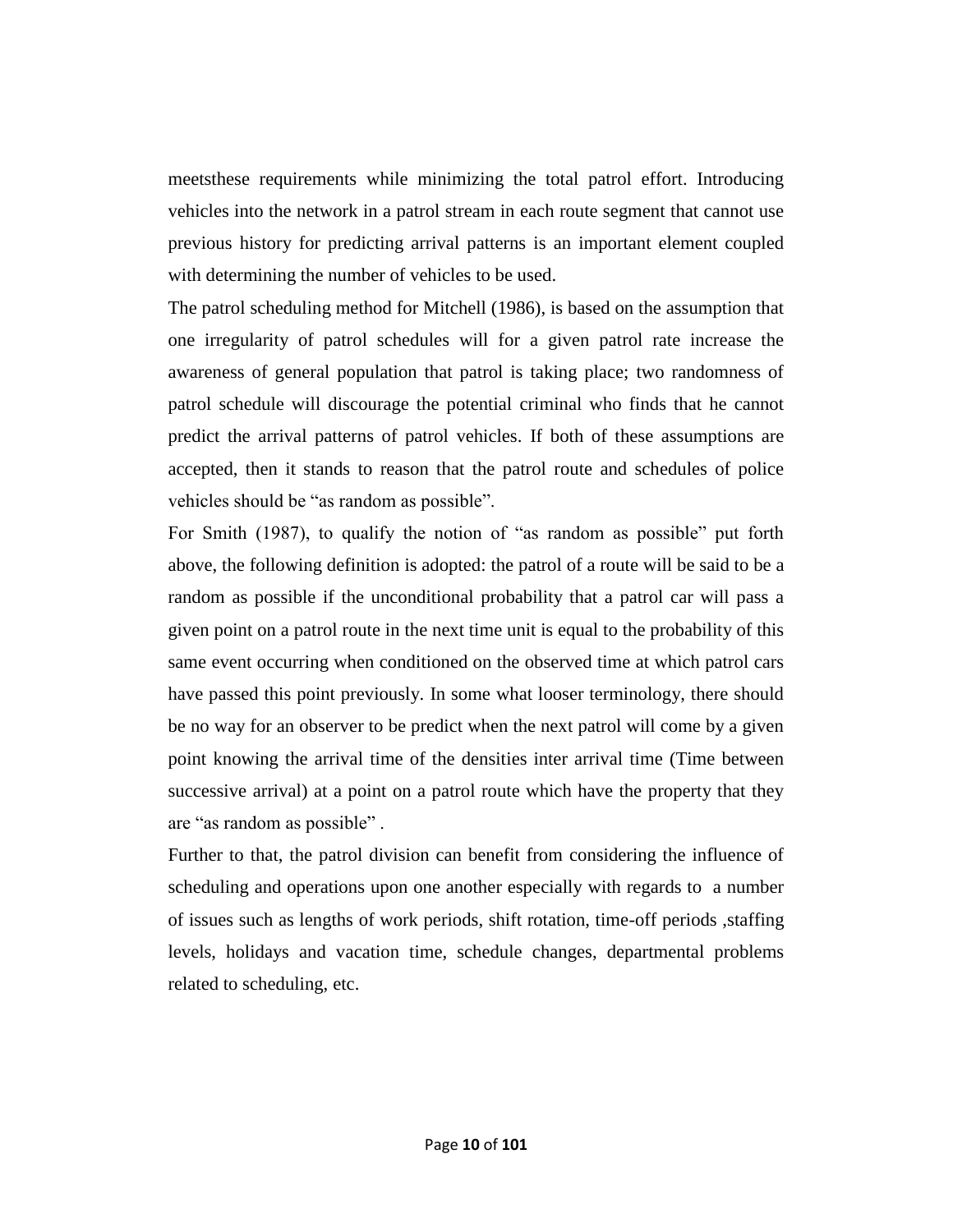Another important element in this theoretical model is "space-time coincidence" which occurs when a police patrol unit is in a location at the same that a viewable crime is occurring there. A viewable crime is one that can be observed by the patrol operating on for instance public streets and parks. As such space-time coincidence is a necessary condition for the patrol unit detection of a crime. Since the conditional probability of detection given space-time coincidence and the conditional probability or arrest given detection could only be obtained by physical experiments, then the probability of space-time coincidence per unit time serves as the surrogate measure of effectiveness in the model. If the probability of space-time co-incidence per unit time is maximized, it seems reasonable to assume that for a police preventive patrol deterrent effect, the detection of crimesin-progress, and the ability to respond quickly to reported street crimes will also be maximized. Space-time coincidence occurs when a patrol unit enters a street segment or block-fence, during same time that evidence of a street crime-inprogress is viewable (Olson &Wright, 1989).

#### **2. Linear Markovian Patrol Model**

This model assumes that the criminal is rational, in other words, if the criminals knew exactly when a searcher (police patrol officer) would pass a point, they would not commit their crimes at that location and time. For this reason, a random patrol policy is necessary for the assumption of a stationary a priori probability distribution of street crime. The model was developed with an inherent assumption that the criminal cannot estimate the revisit time of patrol units to a specific street segment with knowledge of all previous revisit times to that location any better than he can by knowing the previous revisit time. Obviously, physical contrarians of street geography, or a policy forbidding U-turns, will result in a minimum time for revisit. If this minimum is small with respect to the time duration that the criminal activity is viewable, or if more than one patrol unit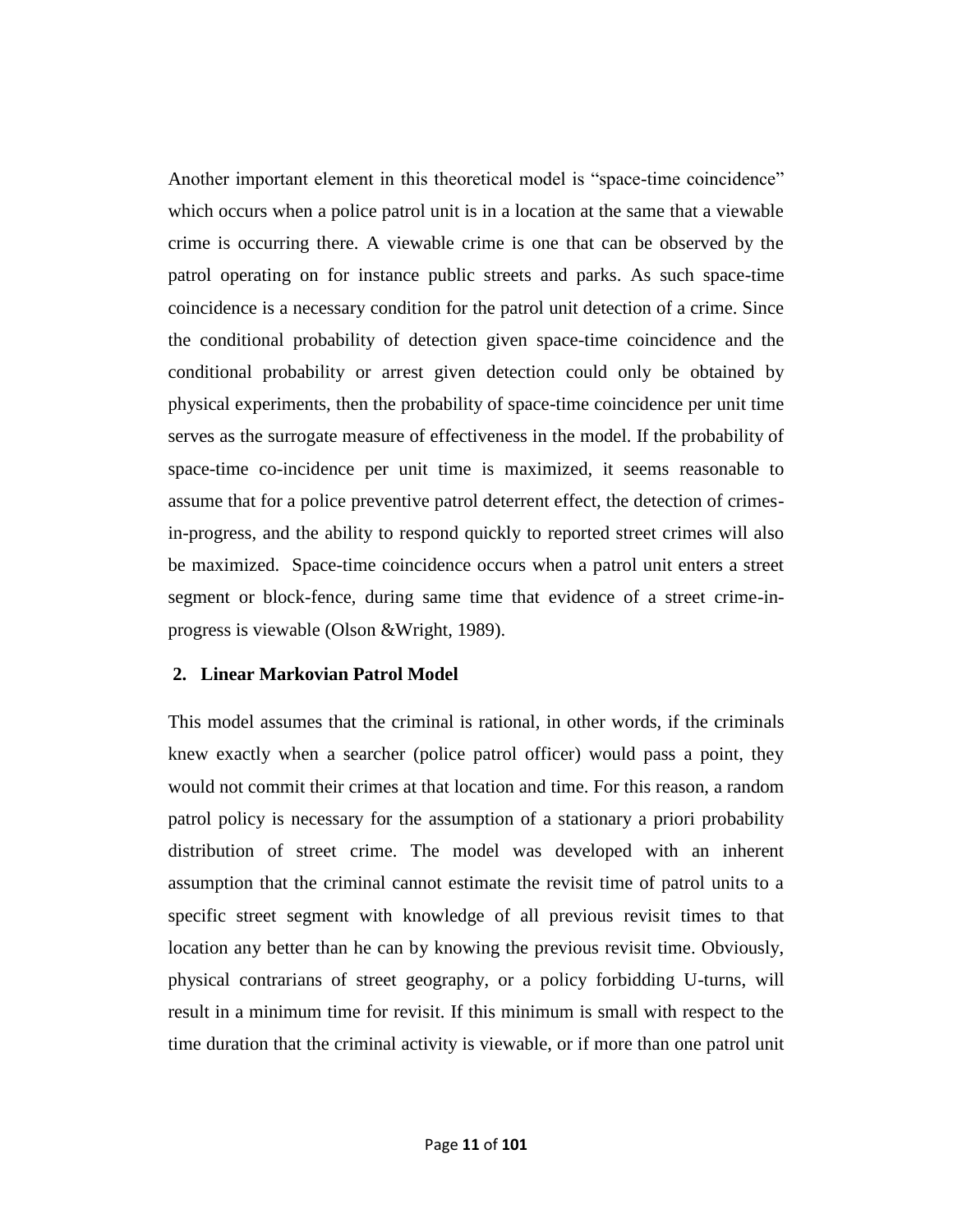is acting independently of all others in this patrol area, this knowledge is not particularly useful to the criminal(Chelst, 1998).

Further to this, it also assumed that the distribution and the relative frequency of street crime are unaffected-except for those detected-by the patrol efforts of a given shift. The police therefore, must patrol in a manner that appears random to the criminals and develop mechanism that produces a random patrol over the entire search area in order to prevent crime.

#### **3. Search Theory of Patrol**

The most crucial assumption that underlies the search theory to police patrol is that the location of a crime in a region be essentially independent of the location of the patrol unit. This assumption is most justifiable if the patrol force consists of plainclothes policemen travelling in unmarked cars. This means that the theory requires the deployment of patrol force in an unpredictable pattern (Smith, 1987).

A second related assumption is that the frequency of crimes in the different regions is not immediately affected by deployment of the patrol force. The key word is "immediately" it is therefore expected that, criminals will eventually shift their activities away from regions with a high risk of interception, this model approximates crime displacement theory. If however, this process is not too rapid, sensitivity analysis can generate new deployment plants to match the changing environment.

The key assumption that simplifies the iterative approach in this model never considers dividing the patrol time of a single unit between two regions and requiring the unit to travel back and forth between the regions. The motivation behind this assumption derives from an analysis of the impact of travel times on optimal search strategies. The model states that even for identical regions the time lost travelling will generally outweigh the benefits that might accrue from the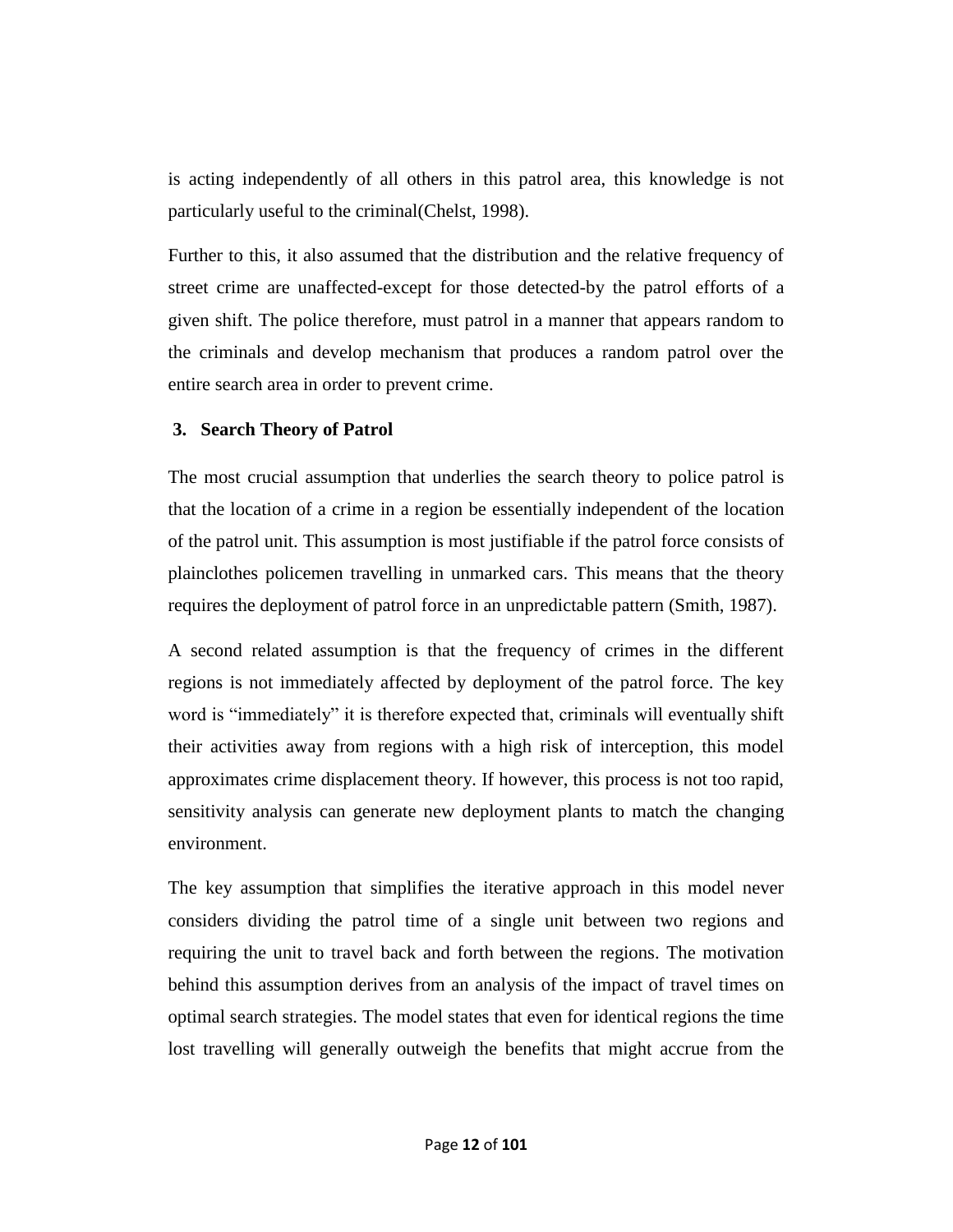transfer. For example, if the crimes in both regions had observable durations of three minutes and the rate at which crimes were discovered were even one tenth the rate they finish on their own (an overestimation), then it does not pay to incur travel times between regions of more than 17 seconds(Mitchell,1986).

Other issues emphasized in this model by Olson and Wright(1989) includes the followings:

## **i. Duration and observation of crimes**

The most difficult to obtain is the crime descriptive data such as the component of the observable duration of the crime. It extends from the time that the criminal's behaviour first causes him to stand out from his environment, through the completion of the crime, and until once again the criminal is no longer distinguishable by his actions. The second component is the observable of the crime in progress (or criminal in action) given that the patrol unit passes it while the crime is potentially observable. The initial encounter between criminal and victim (target) including perhaps a struggle (breaking in):

- 1. Time during which the criminal actually obtain his desired goal:
- **2.** The criminal's hasty departure from scene of the crime.

## **ii. Crime frequency**

A critical component of the model is the deployment methodology because crime patterns change over a period of time with regards to both the absolute and relative frequency of each crime type. In addition, since the allocation model will tend to suggest concentrating patrol in a limited number of regions, this process will tend to speed up. The goal of this will be twofold: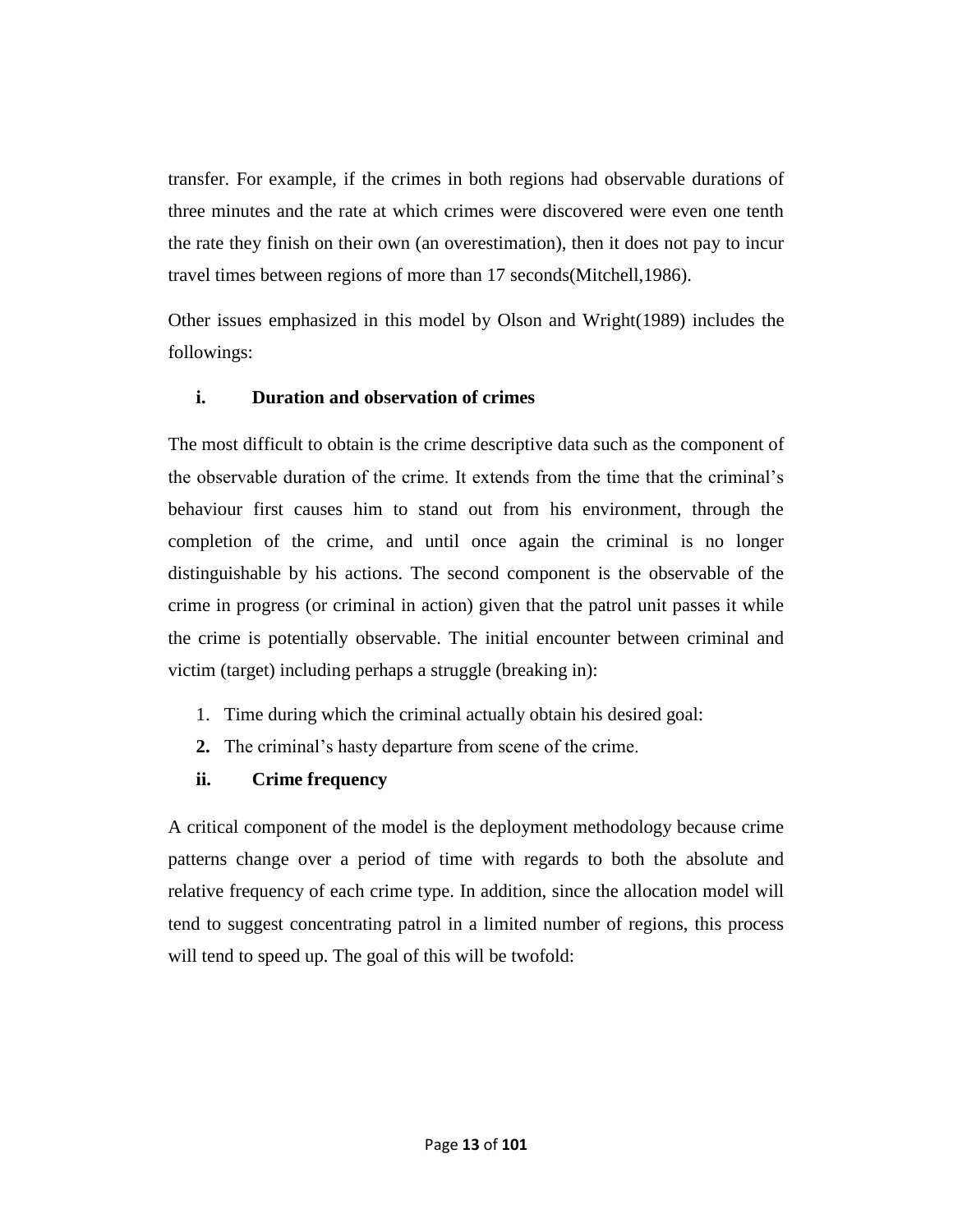- (1) To determine how much the frequency of a particular crime type in each region can vary before affecting the optimality of the present deployment; and
- (2) To pinpoint the crime type-region pairs to which the optimal solution is most sensitive.

The most often cited problem likely to arise is a crucial travel time constraint (minimal time to travel between regions that have been allocated search effort) which was not a factor in the development of earlier search theory. In addition, crimes exhibit characteristics not found in the targets of the previous search theory work as follows:

- 1. Crimes begin at random points in time.
- 2. Crimes last only a short duration.
- 3. Crimes generally occur independently of one another.

The need to use tactical patrol force which is moved around the city force in which almost all calls for service are assigned to one segment of the patrol force, while the rest of the force focuses on crime in which case deployment can be rather flexible (not limited individual patrol units patrolling separate sectors).

In order for the decision maker to choose between competing patrol strategies and allocations, there is need to complete information about what fraction of crimes in each category can possibly be affected (intercepted) through street patrols. Special effort will be required to collect data which classifies a crime as to whether or not it could be seen by a passing patrol unit. The data should distinguish, for example, between a robbery on the street and one that occurs at other locations such as large housing project unobservable from the street, etc.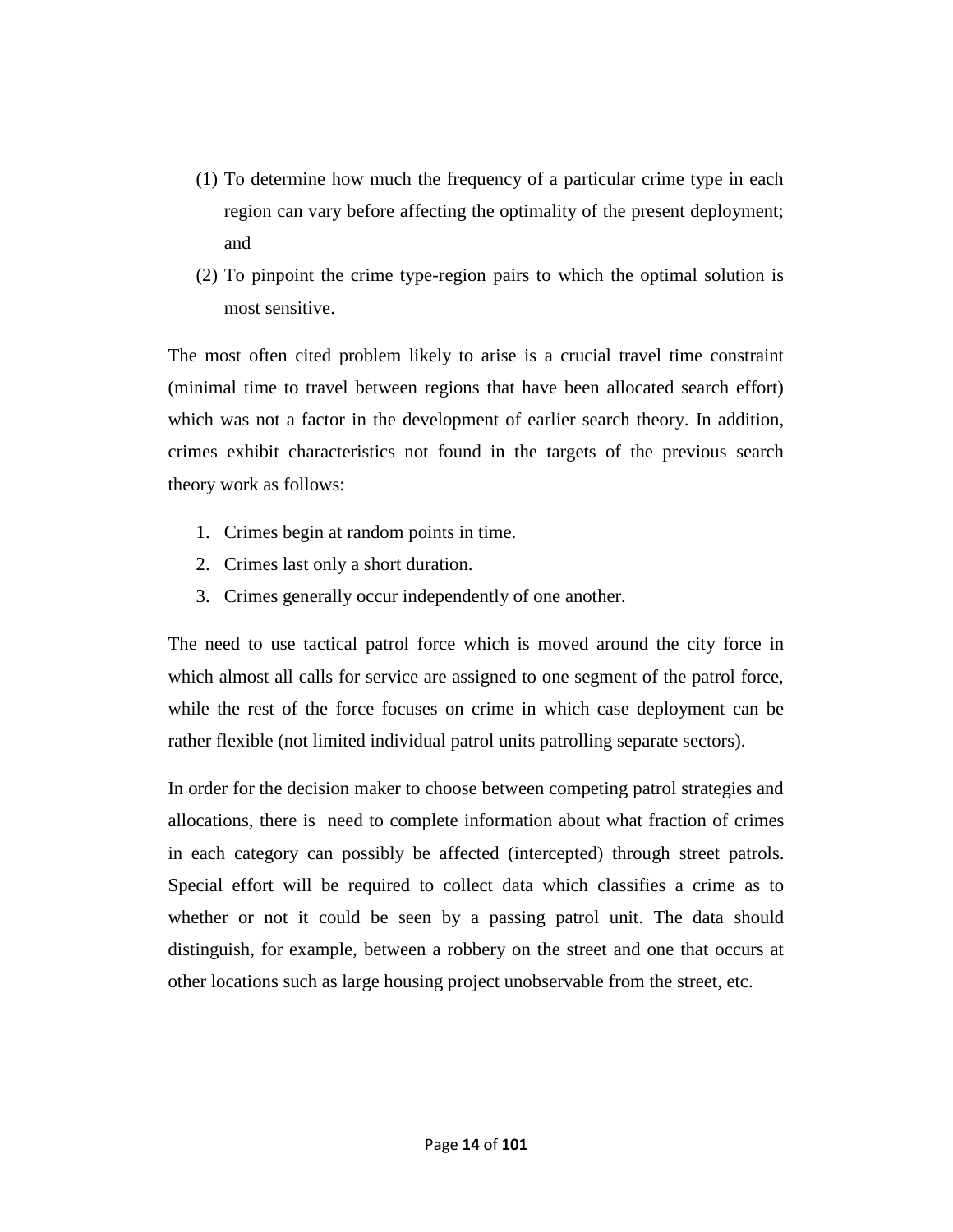#### **Unit 3: Police Patrol and Crime Prevention**

Basically, the uniformed police driving marked patrol cars operate in two modes: response to call-for-service; and patrolling their beat or assigned region in a manner to maximize their deterrent influence and to maximise their chances of detecting a crime-in-progress. This latter activity is called preventive patrol it is defined asthe continued scrutiny of the community by visible and mobile police officers and is universally thought of as the best method of controlling crime that is available to the police.

Statistics and analytical models indicate that there would be an expensive use of human resources to produce arrests, and that the probability of arrest can be increased if the police utilize their resources to respond very quickly to a call-forservice. However, an examination of the queuing methods often used to design a fast response capability shows that the utilization rate of the patrol units seldom exceeds 60 per cent. As result, there will be a significant amount of time available for preventive patrol even by units engaged primarily in the response mode-if the response force has a very fast response capability (Olson &Wright,1989).

The importance of police in crime prevention cannot be overemphasized. Crime prevention has been seen to be the deliberate attempt to tame the occurrence of crimes and the criminals from committing an offence. It broadly aims at crime reduction as well as deterrence. In other words,it is conceived to be the strategies adopted by governments (and the general public) to reduce crimes through the enforcement of the law and the maintenance of the criminal justice system.

Law enforcement agents such as the police are assumed to prevent crimes escalating in the society. This is why criminal punishment follows for violations of the laws / rules of the state. Crimes in this respect are considered to represent a manifestation of the moral failure from the part of law- breakers (wrongdoers) and the only appropriate way to handle the situation is to enforce the law, sanction the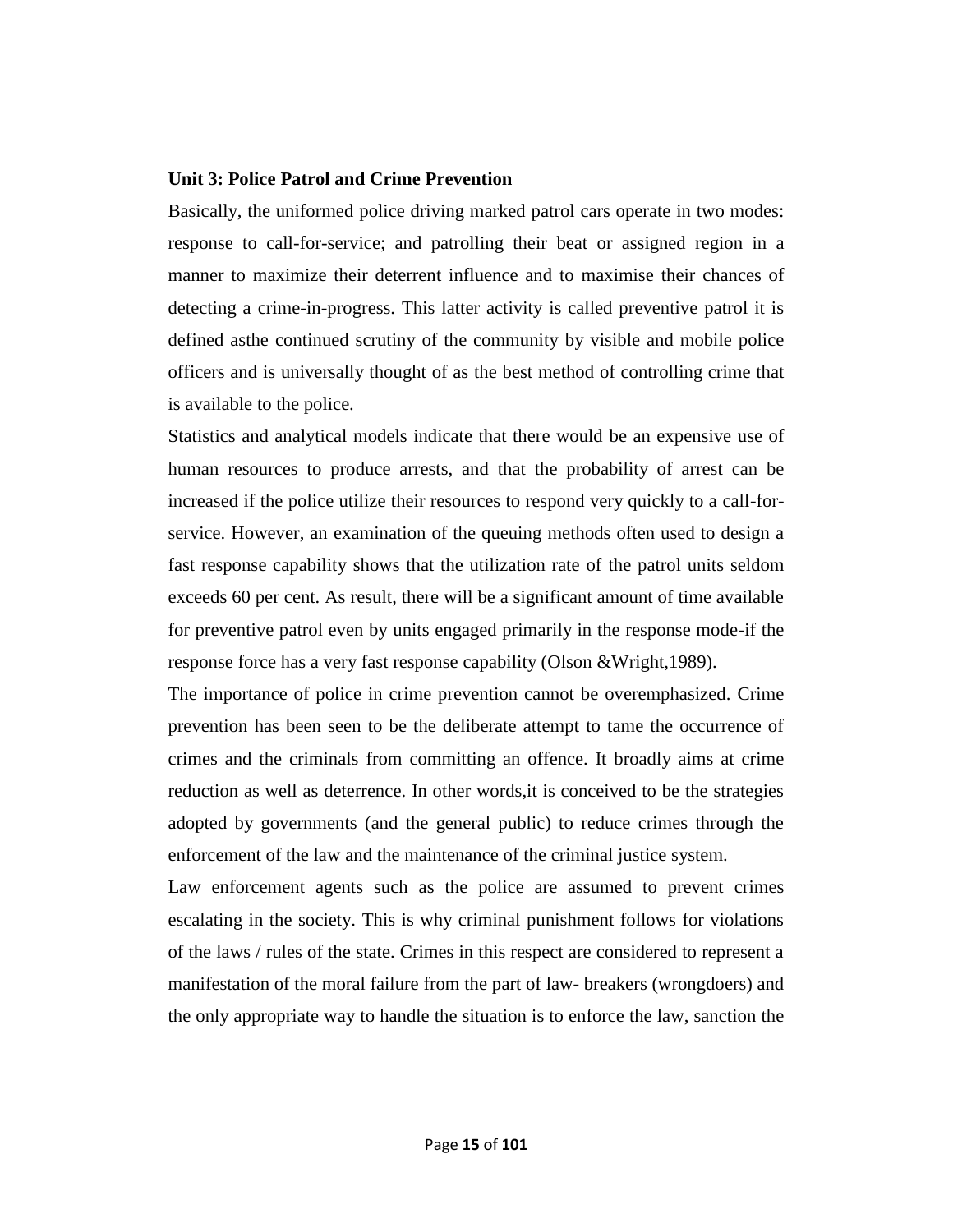offenders, or condemn them as a broad based state policy for crime prevention (Tonry &Farrington, 1995).

The strategy of enactment and enforcement of law directly or indirectly using agencies such as the police affect the behavior to protect citizens from crime prevention. It is made possible that potential offenders are deterred by fear of sanctions, such as incarcerations and other punitive measures. As a conventional method this strategy also utilizes incapacitation, rehabilitation and indirectly through the effects of socialization, as such crimes can be prevented through revisions of criminal codes to suit changing circumstances. As for the direct effects of enforcement and criminal law, it has been agreed among scholars that they act as preventive mechanism for crimes, because deterrence or general prevention is seen to be the primary purpose for maintenance of criminal punishment (Von Hirsch; 1976; Moris 1974; Hart 1968 cited in Tonry &Farrington, 1995).

Wilson (1983) explicated the crime control perspective of the criminal justice (for which the police is inclusive). Criminals for him, lack inhibition against misconduct, value the excitement and thrills of breaking the law, have low stake in conformity, and are willing to take greater chances than average person. If they could be convinced that their actions will bring punishment, only the totally irrational would be willing to engage in crime. Therefore, restraining offenders and preventing their future misdeeds, he argued is a much more practical goal of the criminal justice system than trying to eradicate the root causes of crime such as poverty, poor schools, family breakdown, etc.

The patrol officer's involvement in the preliminary investigation is a resource allocation strategy that utilizes patrol resources to alleviate the heavy caseloads of investigators, while simultaneously providing higher quality initial information to investigators so that more cases may be solved.Some police departments have become successful in implementing an expanded use of patrol model that is on the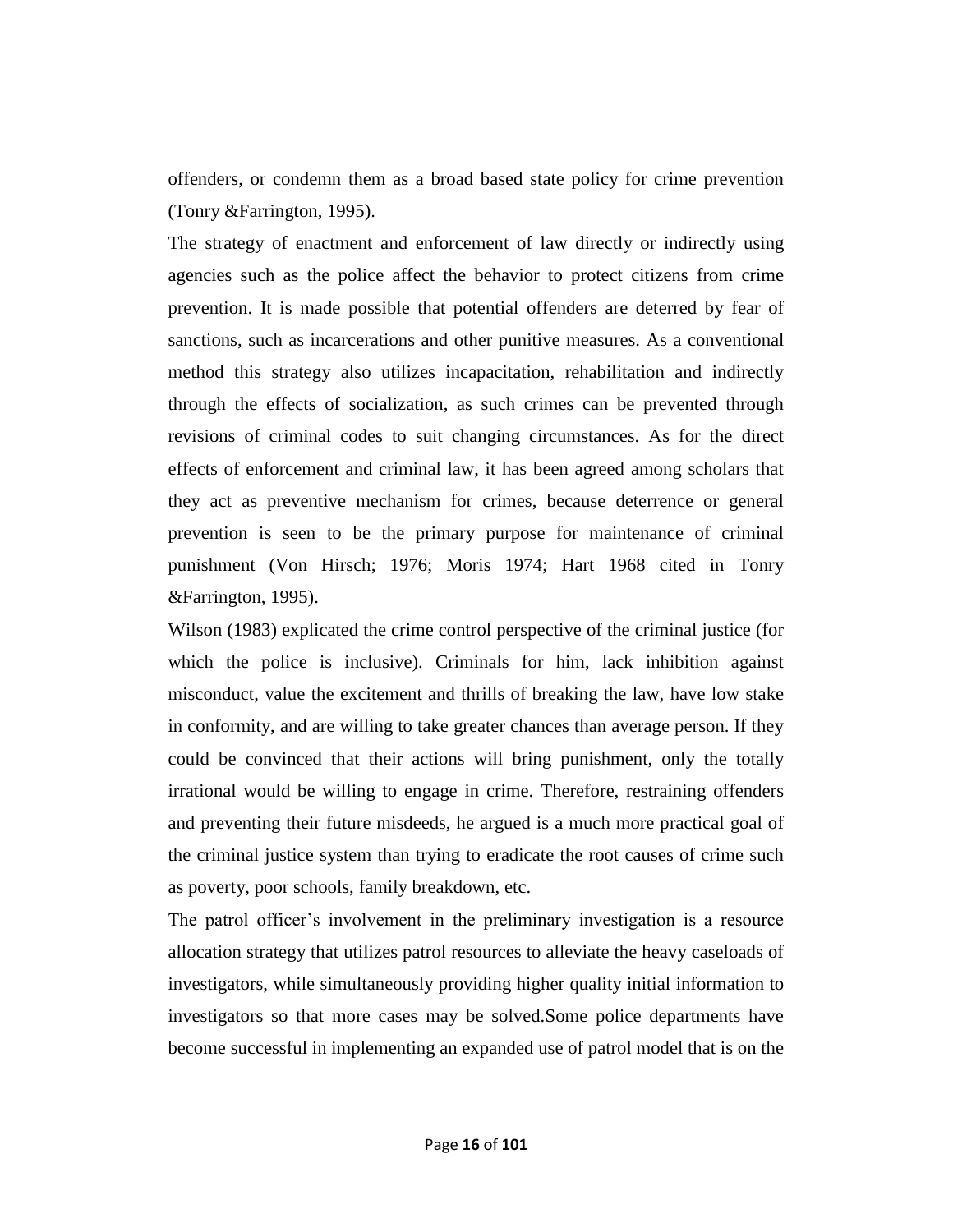far side of the use of patrol continuum, freeing the patrol officer from calls for service and establishing almost total involvement in all preliminary investigations (Berry, 1984).

In addition, in some police agencies,patrol officers investigate all misdemeanors, while in other agencies patrol officers handleinvestigations of felonies such as burglary and larceny. Regardless of the role patrol officers playin investigating cases, detectives have continued to investigate the most serious and complex cases (Eck, 1984).

The greatest challenge to police administrators is how to provide the patrol officer moretime to fill an expanded role in criminal investigations. The patrol officer's duties change daily, time is the reason often given for not assigning the patrol officer more responsibility forpreliminary investigation. As calls for service increase, time constraints may keep the patrolofficer from spending a great deal of time on investigative tasks. If the patrol officer is to beassigned to investigations, the agency must decide under what circumstances the patrol officerwould be responsible for conducting the preliminary investigation (Eck, 1992).

#### **Unit 4: Conducting Preliminary Investigation**

Regardless of the depth of involvement the patrol officer may have in the preliminary investigation, there are common activities that occur in every preliminary investigation. Typically upon arrival, the situation must be quickly assessed in order to determine what crime, if any, occurredat the scene. The victims, witnesses and suspects must be identified. If there is an imminentthreat to life or safety, steps must be taken to apprehend the suspect and reduce or eliminate thethreat (Adams, 2005). The crime scene itself must be documented and the evidence identifiedand collected. Securing the crime scene is critical (Lyman, 1999).

The tasks performed during the preliminary investigation vary by the type of crime being investigated. According to McDevitt(2005), in burglary cases for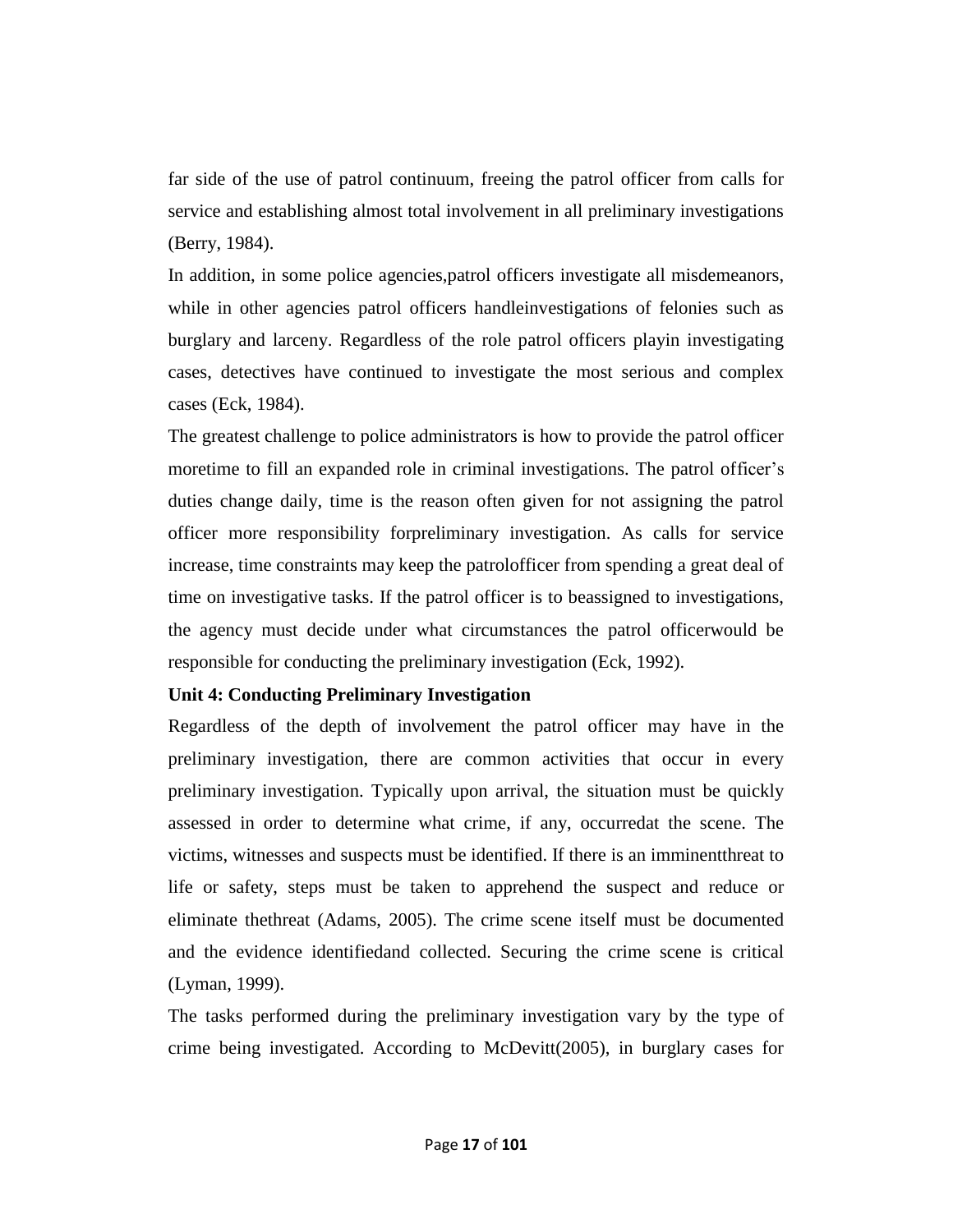instance, tasks to be accomplished generally involve report taking, interviewingvictims, and checking the crime scenes for evidence. Burglaries are normally stealth crimeshave a larger roaster of officers to consider for future assignments, especially in those agencieswhich select new detectives from the patrol division. Perhaps the most important advantage to anagency is that the patrol officer's morale is greatly improved due to increased involvement in theinvestigation process.

The patrol officer feels more like a part of the department, can demonstrateindividual investigative skills and abilities, and can participate in the process of solving crime(McDevitt, 2005). Regardless of the level of patrol officer involvement in the preliminaryinvestigation, there are certain situations in which the preliminary investigation must beconducted by a detective rather than a patrol officer. Examples include continuing investigations,investigations that would take the officer out of his jurisdiction, or investigations involvingundercover work over a period time, such as narcotics or vice cases (Adams, 2001). Other cases,such as homicides, missing persons, and gang-related cases require the expertise of a detective toinvestigate the leads that may identify a suspect (Skolnick &Bayley, 1986).

The patrol officernotifies his or her supervisor in these situations, and the case is referred to the detective who isresponsible for conducting the preliminary and follow-up investigations, fact sheet, which contains an at-a-glance summary of the investigation including thesuspect's name and identifiers, is included with the initial report. A summary of the facts isincluded, specifying information such as times, dates, locations, activities of those involved, andthe evidence collected by the officer. This fact sheet is the first information seen by anyonereviewing the case file, so it is important to keep the information specific and to the point(Lyman, 1999).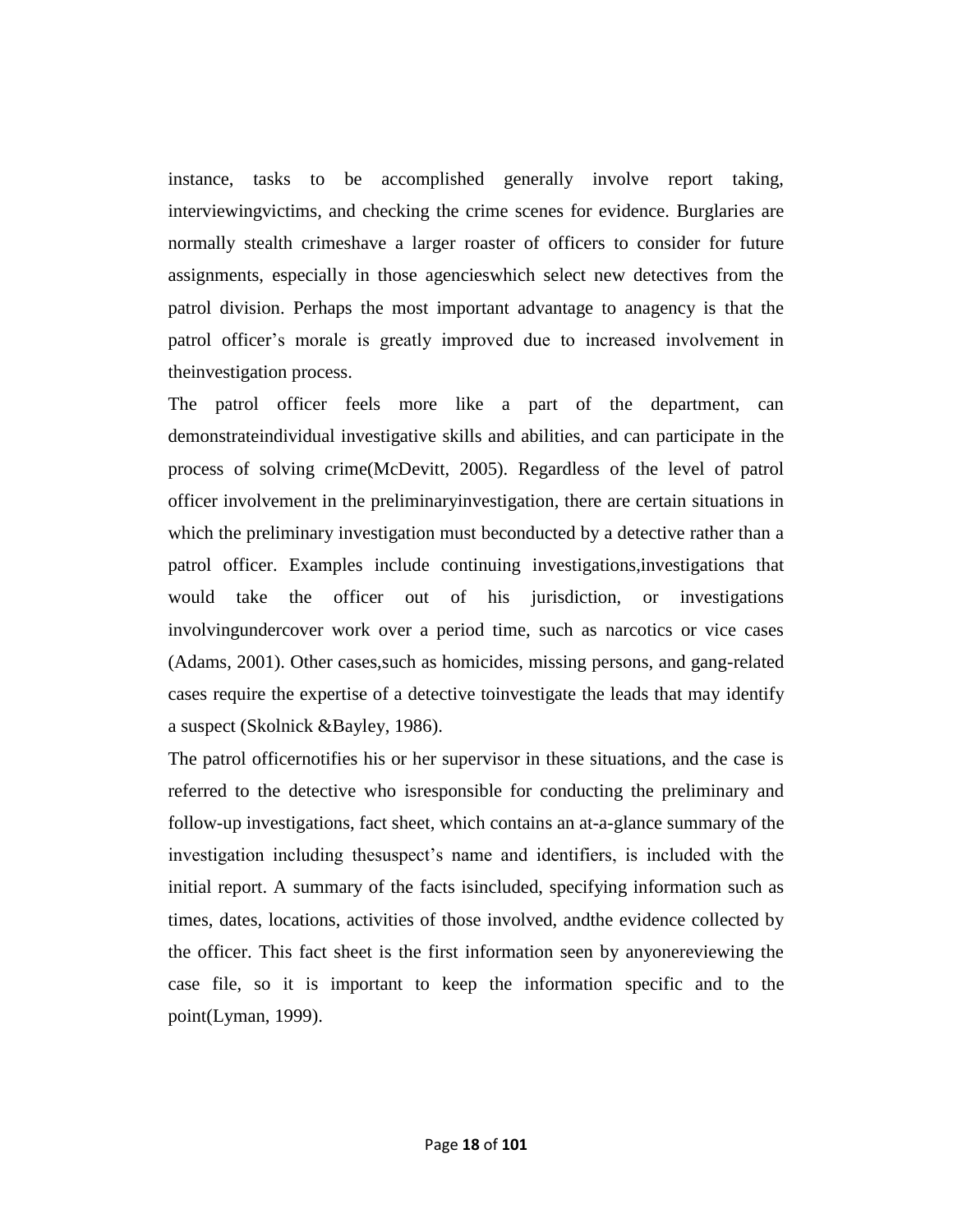Additionally, the initial report includes a complete description of the details of the crimescene at the time the patrol officer first arrived including who the officer encountered at thescene, any injuries to the victim or the suspect, any weapons used, and the specific actions theofficer performed while at the scene. The patrol officer indicates whether first aid wasadministered, whether his or her immediate supervisor was consulted at any time during theincident. Further, the report details the names and identifiers for all suspects arrested, and thenames of all witnesses along with copies of any witness statements. The report includes a list ofall the evidence encountered at the scene and details concerning the chain of custody of theevidence. Chain of custody information includes how the evidence was collected, who handledthe evidence, how and where the evidence was stored, and who currently has possession of theevidence such as the crime lab (Lyman, 1999). Once the initial report is completed, the patrol officer's role in the case is concluded. The exception to this is when the patrol officer testifies in court about his or her involvement in thecase. Studies have shown that some agencies may reassign cases to patrol for some follow-upinvestigation, although most do not. Once the report is completed, the case is sent to theinvestigations division for processing and assignment to follow-up investigation (Lyman, 1999). Case management is more complex in those agencies where patrol officers activelyparticipate in the investigation process. Procedures are established which define the types ofcases a patrol officer may investigate, at both the preliminary and follow-up investigation stages,as well as the resulting role of the detective in the process.

It is to be noted that case screening factors, or solvabilityfactors, are defined based on the work completed at the patrol level. The patrol officer, uponcompletion of the preliminary investigation, consults with the case supervisor regarding whetherthe case should be closed at the scene or referred to investigations for follow up. Cases that are referred for follow-up investigation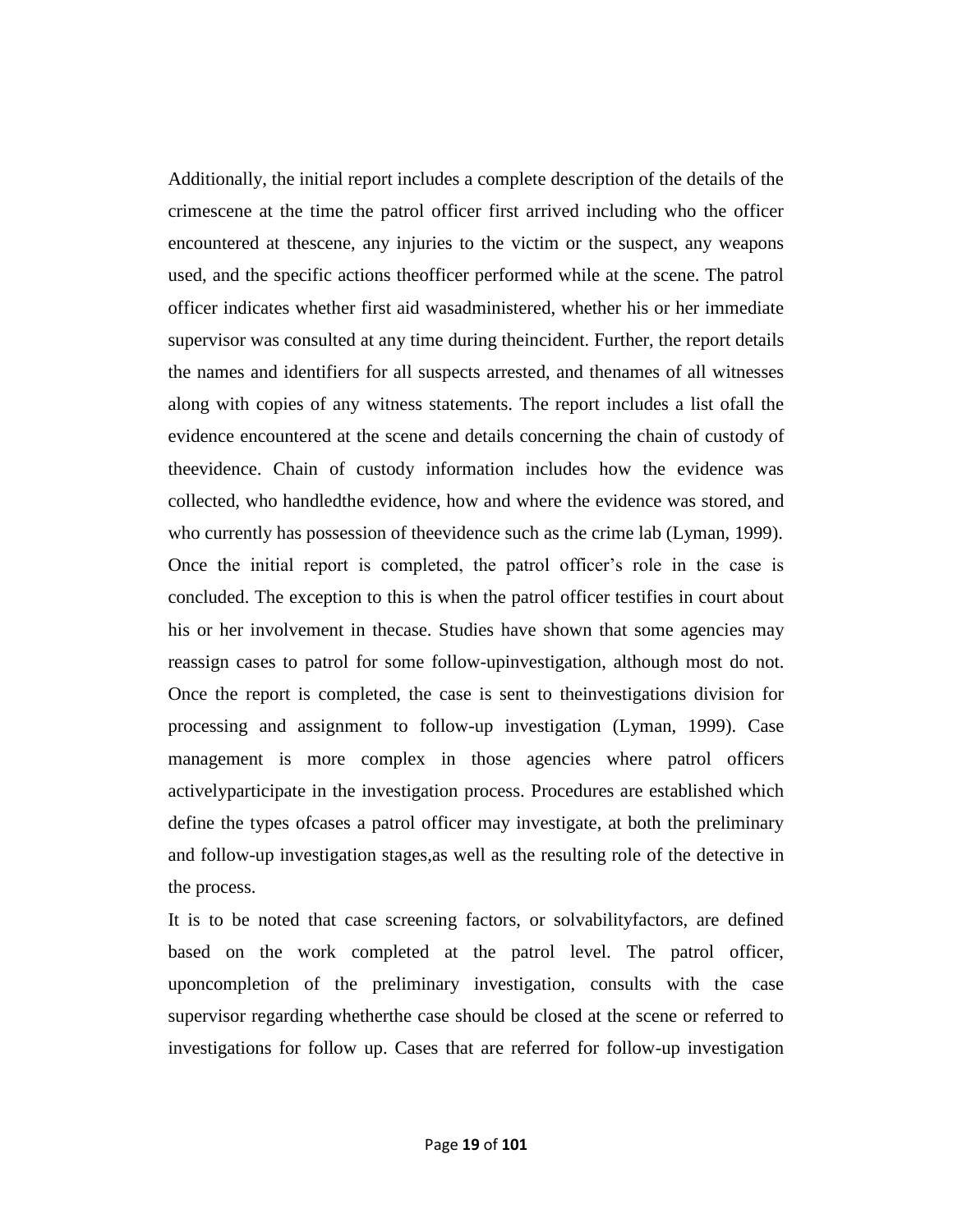are handled first by the case screening detective at thecompletion of the preliminary investigation (McDevitt, 2005).

The fundamental roles of the patrol officer conducting investigation on crime include to:

- 1. Provide aid to any injured persons at the scene, if necessary.
- 2. Secure the crime scene so that unauthorized persons cannot enter the scene and so thatevidence is not lost or contaminated.
- 3. Check the crime scene for evidence associated with the crime.
- 4. Collect and preserve any physical evidence associated with the crime.
- 5. Determine the exact nature of the offense committed, if any.
- 6. Determine the identity of any suspect(s) and conduct an interview and an arrest, if thearrest can be accomplished at the scene or through immediate pursuit of the suspect(s).
- 7. Furnish other police units with information about wanted persons or vehicles, includingdescriptions, method and direction of flight, or other relevant information (flash description of suspects).
- 8. Identify and interview any victims and witnesses.
- 9. Determine whether investigative specialists or other assistance is necessary throughdiscussions with other patrol officers, investigators, and supervisors.
- 10. Complete a thorough and accurate report of actions taken during the preliminaryinvestigation.

#### **References/ Further Readings**

- Adams, T. F. (2001). *Police Field Operations* (5<sup>th</sup> ed). Upper Saddle River, New Jersey: Prentice Hall.
- Berry, G. N. (1984). The uniformed crime investigator: A unique strategy to protect and serve.*FBI Law Enforcement Bulletin*, 1-6.
- Chelst, K. (1998). An algorithm for deploying a crime directed (Tactical) patrol force. *Management Science*, *24*(12): 1314-1327.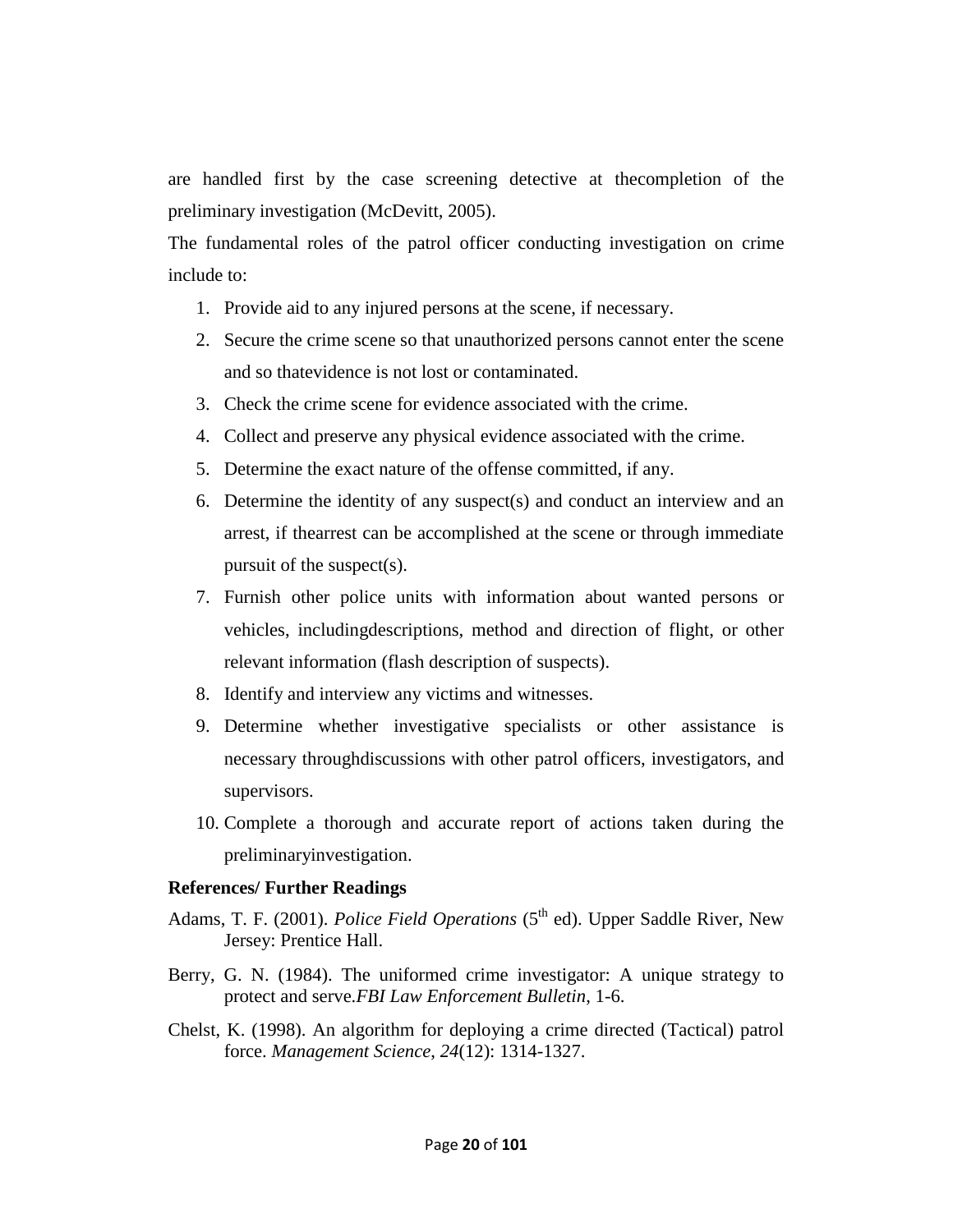- Eck, J. C. (1984). *Research in Action: Solving Crimes*. Rockville, Maryland: United States Department of Justice.
- Eck, J. C. (1992). "Criminal investigation."In G. W. Cordner & D. C. Hale. Academy of Criminal Justice Sciences (Eds).*What works in policing? Operations and Administration Examined.* Cincinnati, Ohio: Anderson Publishing Company.
- Lyman, M. D. (1999). *Criminal investigation: The art and the science*  $(2^{nd}$  ed). Upper Saddle River, New Jersey: Prentice Hall, Inc.
- McDevitt, D. S. (2005).*Managing the Investigative Unit*. Springfield, Illinois: Charles C. Thomas, Publisher, Ltd.
- Mitchel, P.S. (1986). Optimal selection of police patrol beats.*The Journal of Criminal Law, Criminology, and Police Science*, 63(4): 577-584.
- Olson, D. G. & Wright, G.P. (1989). Models for allocating police preventive patrol effort. *Operational Research Quarterly,*26(4): 703-715.
- Skolnick, J. H. &Bayley, D. H. (1986).*The New Blue Line: Police Innovation in Six American Cities.* New York: The Free Press, a Division of Macmillan, Inc.
- Smith,R.D. (1987). Random patrol: An application of game theory to Police problems .*The Journal of Criminal Law, Criminology, and Police Science*, 53(2): 258-263.

#### **In-text Questions**

- 1) Define patrol and explain any three objectives of a beat duty.
- 2) Identify and explain the types of road blocks.
- 3) What are the assumptions of the search theory of patrol?
- 4) Clearly describe describe the ways in which preliminary investigation can be conducted.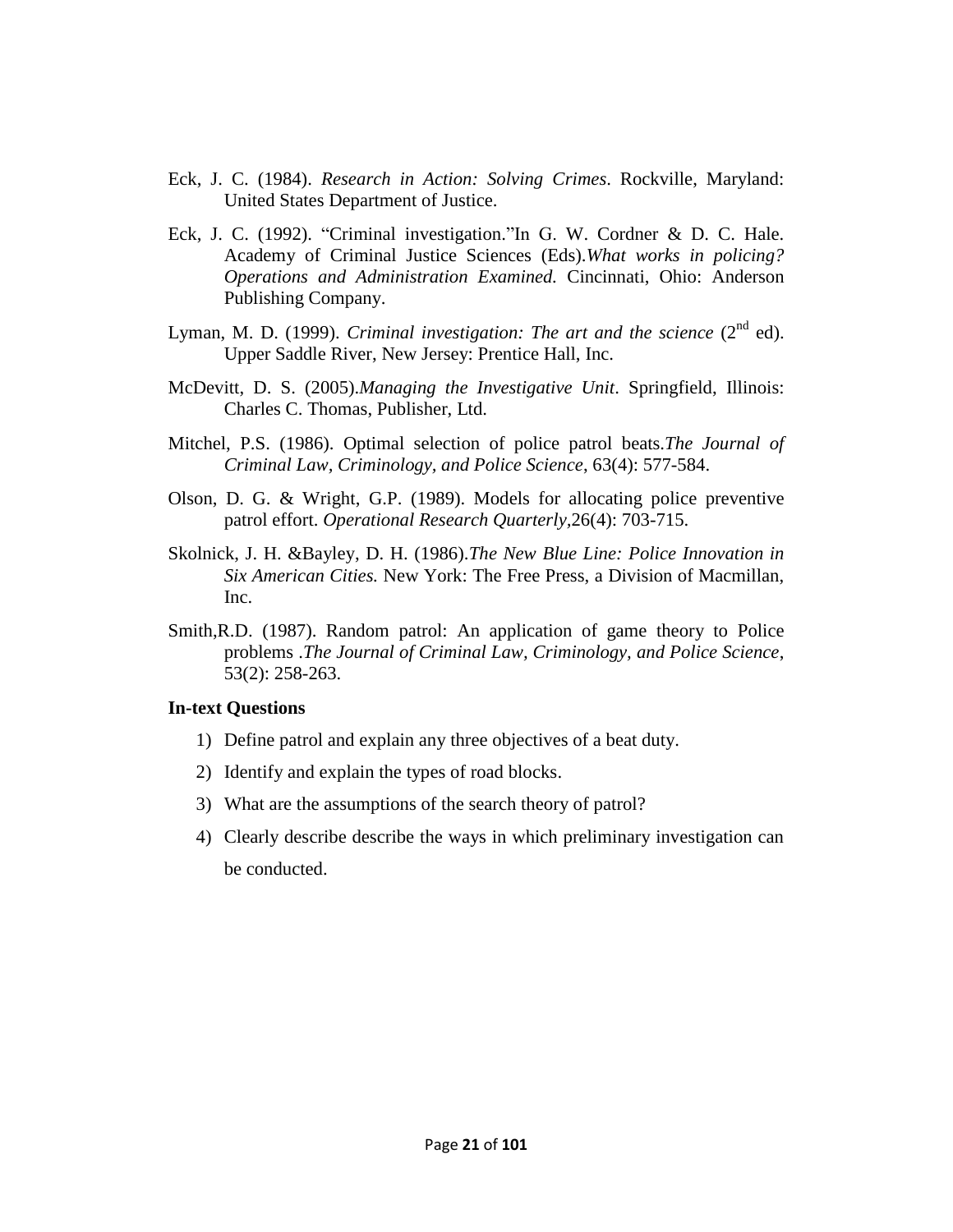## **Module 2: Technology Enabled Policing**

# **2.0 INTRODUCTION**

The world today is one driven by technology in most spheres of life and policing is not an exception. In fact, the increased use of technology has long been admonished as a way of making public services delivery efficient and costeffective. Thus, [police formations around the world have keyed into this](https://www.uk.insight.com/solve/public-sector/police)  [innovative new ways](https://www.uk.insight.com/solve/public-sector/police) for safer streets and dwelling. Mobile technologies that allows for [better use of data and analytics,](https://www.uk.insight.com/learn/articles/2017-01-12-the-explosive-effects-of-data) can help police officers to do their jobs more easily and spend less time filling in paperwork and more time in the field. Operationally, technology is enabling police formations to become more efficient in their day to day role of protecting the citizens. In this module, attention is focused on the influence of technology on policing and crime prevention.

## **2.1 Intended Learning Outcomes**

By the end of this unit, candidates should be able to understand that;

- 1) The world today is largely driven by technology. In fact a significant majority of human outputs today are largely driven by technology.
- 2) As a crime prevention strategy, the influence of technology on policing today cannot be underscored and;
- 3) To come to terms with conceptual issues in crime, the various security challenges bedeviling our society today and technologies used by the police in crime prevention.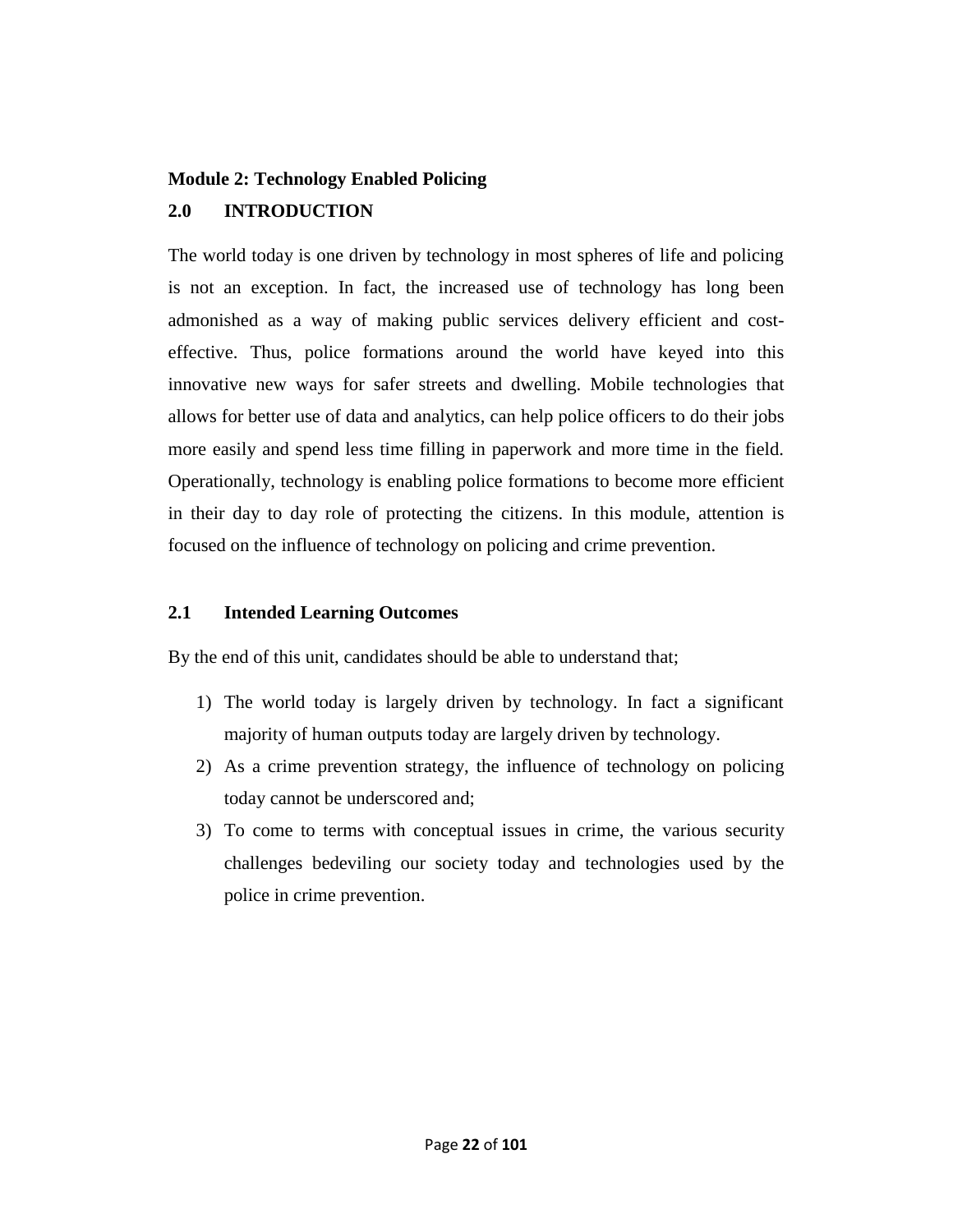#### **2.2 Main Text**

#### **Unit 1: Conceptual Issues in Crime and Technology**

Generally, a crime is a socially harmful act or omission that breaches the values protected by a state. It is an event prohibited by law, one which can be followed by prosecution in criminal proceedings and, thereafter, by punishment on conviction.

The word crime had its root in the Greek expression 'Krimos', which is synonymous with the Sanskrit word ‗Krama', meaning social order. Thus the word crime is applied to those acts that go against social order and are worthy of serious condemnation. The word crime has also its origin in a Latin word, meaning 'to accuse' and a Sanskrit word 'kri'(to do). Combining the modem meaning of both the roots, crime is a 'most validly accusable act'.

The popular Italian criminologist, Rafaele Garofalo (1852-1934) define crime in some sociological perspective in the following words:

> Crime is an immoral and harmful act that is regarded as criminal by public opinion, because it is an injury to so much of the moral sense as is possessed by a community. It is a measure which is indispensable for the adaptation of the individual society.

In this definition Garofalo (1914) says that crimes are those acts, which no civilized society can refuse to recognise as criminal and are redressible by punishment. He considers crime to have been some act ‗labelled' as criminal by public opinion. His emphasis is also on the moral wrong, but there is quite an array of conduct which, though derogate from the cherished value of the community, are not considered crimes, for instance, immoral acts like ingratitude, hard heartedness, callous disregard for sufferings of others, though immoral, do not constitute crime. There are, likewise, some harmless crimes like vagrancy and loitering, some prophylactic crimes like consorting and possession of prohibited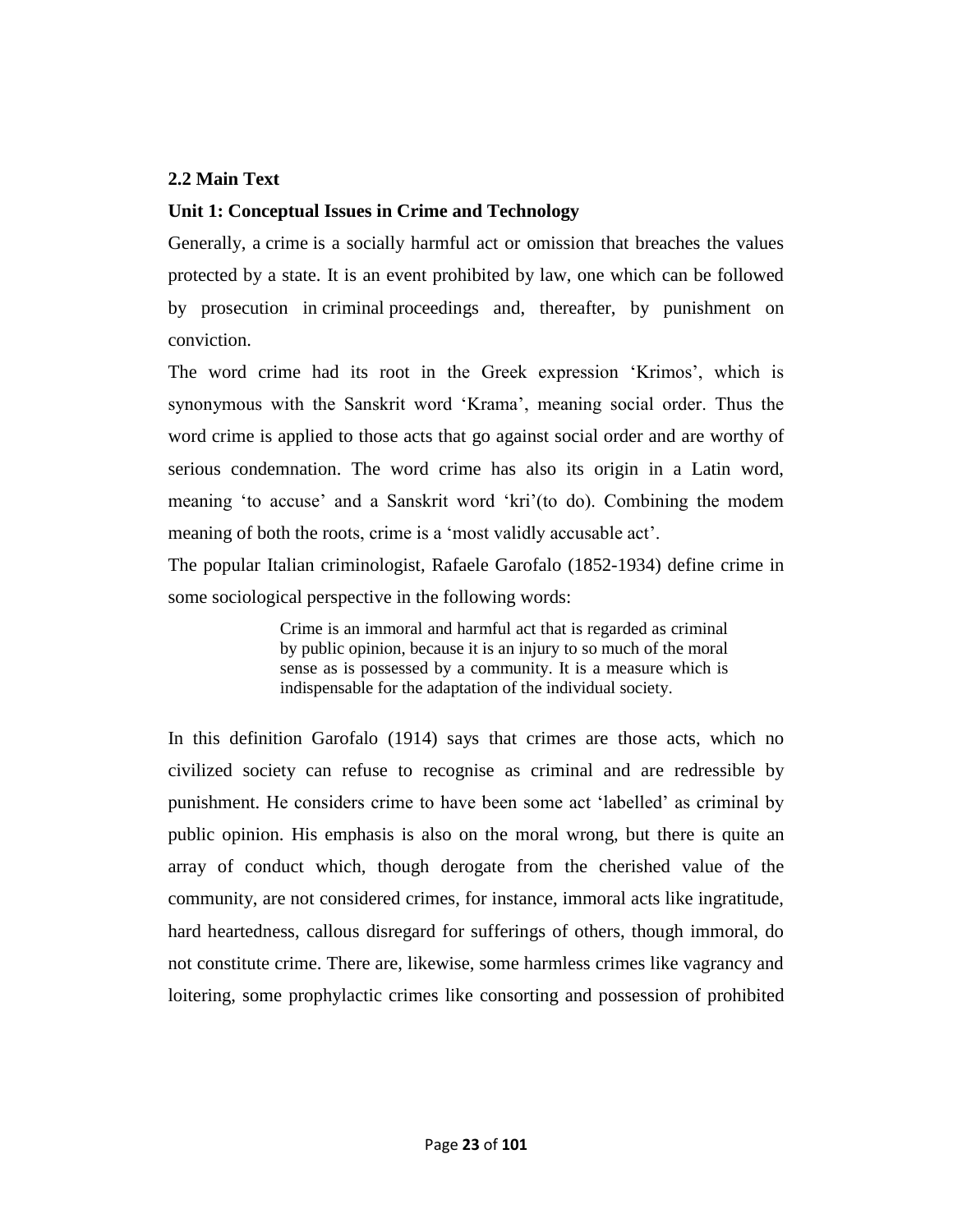goods, for example, weapons, drugs, illegal imports, and goods unlawfully obtained, but because social expediency requires that.

In the words of Ross, Joseph, Karen and Scott (2015) "crime refers actions that violate social norms, with such violations attracting state sanctions or punishments are referred to as crimes". Although, what exactly constitutes a crime is difficult to define and quantify, as criminal actions vary within societies, across societies and across time. Thus, crime is deviance which violates a law. Both deviance and crime represent expressions of how a society frames or constructs what is appropriate and what is inappropriate behaviour.

Technology on the other hand, can be most broadly defined as the entities, both material and immaterial, created by the application of mental and physical effort in order to achieve some value. In this context, technology refers to tools and machines that may be used to solve real-world problems, those related to crime not an exception.An understanding the concept of technology is crucial in getting a clear understanding of the nature of technology and examining what the technology consists of. Past studies have shown that defining the concept of technology is not easy (Reddy and Zhoa, 1990); therefore technology has been defined from different perspectives.

The early concept of technology as information holds that the technology is generally applicable and easy to reproduce and reuse (Arrow, 1962). However, Reddy and Zhoa (1990) contend that the early concept of technology contradicts with a strand of literatures on international technology transfer which holds that ―technology is conceived as firm-specific information concerning the characteristics and performance properties of the production process and product design". They further argue that the production process or operation technology is embodied in the equipment or the means to produce a defined product. On the other hand, the product design or product technology is that which is manifested in the finished product.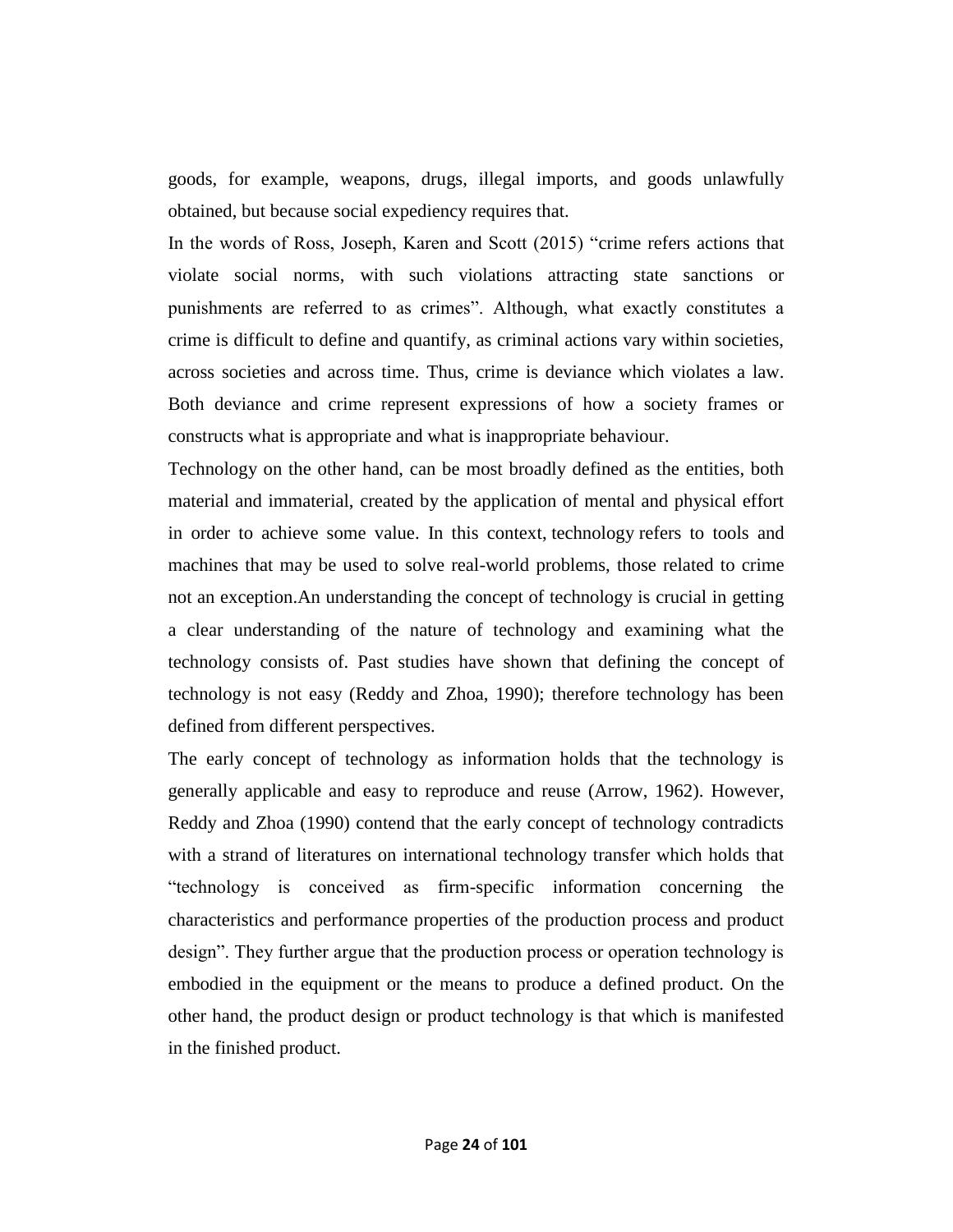According to Kumar et. al (1999) technology consists of two primary components:

1) A physical component which comprises of items such as products, tooling, equipments, blueprints, techniques, and processes; and

2) The informational component which consists of know-how in management, marketing, production, quality control, reliability, skilled labor and functional areas.

The latest definition given by Mascus (2003) has broadened the concept of technology where technology is defined as 'the information necessary to achieve a certain production outcome from a particular means of combining or processing selected inputs which include production processes, intra-firm organizational structures, management techniques, and means of finance, marketing methods or any of its combination'.

A cursory look at the conceptions above translates into two things. In other words, there are two basic components that can be identified:

1) ‗Knowledge' or technique; and

2) 'Doing things'.

Thus, technology is always connected with obtaining certain result, resolving certain problems, completing certain tasks using particular skills, employing knowledge and exploiting assets especially in the specialized areas of policing and crime prevention.

#### **Unit 2: Policing and Crime Prevention**

The police are a rational-legal organization built over a traditional core of values and practices of visible patrol, "working the streets," and investigating classbased,street crimes. In other words, the focus has always been upon regulating simple crimes of stealth and violence committed on the streets by those with few options and choices. A core of police values is composed of medieval ideas of duty, honor, personal loyalty to superiors, and obedience that are partially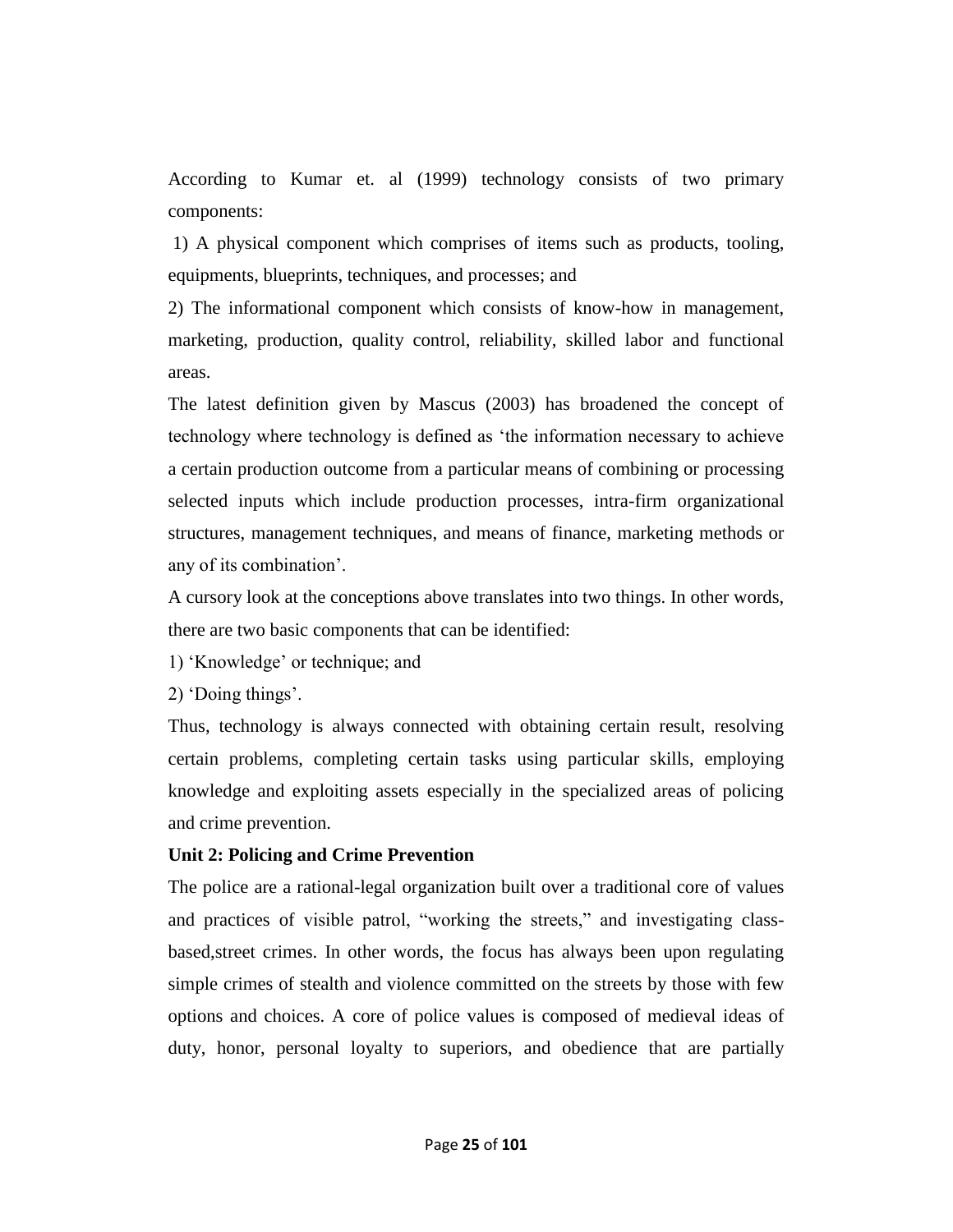revealed in practices. This core radiates a kind of sacredness that extends throughout the organization in spite of the overlay of command and control that is an inheritance from the military origins of policing.While pressures upon the police from city governments to become more efficient have increased, technology has become faster, cheaper, more mobile and compact, and more "user friendly.‖ The emphasis on scientific work, technology, and efficiency, aping the clichés of business, is the current reflection of much longer term police reform and the professionalism movement that began in policing since the late 1920s.

The evident challenges to national security such as environmental based violence, economic based violence, political violence, ethno-religious violence, organized violent groups violence are different manifestations of crime in Nigeria and many others around the world. Thus, there is a reciprocal relationship between technology and crime as well as technology in policing and security which law enforcement agents develop in order to tackle the challenges. It has been conceived that few things are as important to the ongoing development of society as technology. In addition, it is without doubt that technology may be variously conceptualized, categorized and defined. This is because it evolves through a process ofthe design, engineering, materials, components, manufacturing processes, adoption, implementation, systems integration and diffusion (McQuade,2006). As such, it can be inferred that technology oriented policing can be defined as the application of hard and/or soft science knowledge, methods, and materials to practice arts and skills in crime commission and control.

Technology applied to crime plays an important role in evolution and advancement of crime, thus countervailing policing and security functions of society, it is surprising however, that criminologists who have long sought to explain causes and correlates of crime and corresponding victimization have not significantly considered technology-related principles, processes and theories. For instance, classical school of criminology examined 15th-century legal structures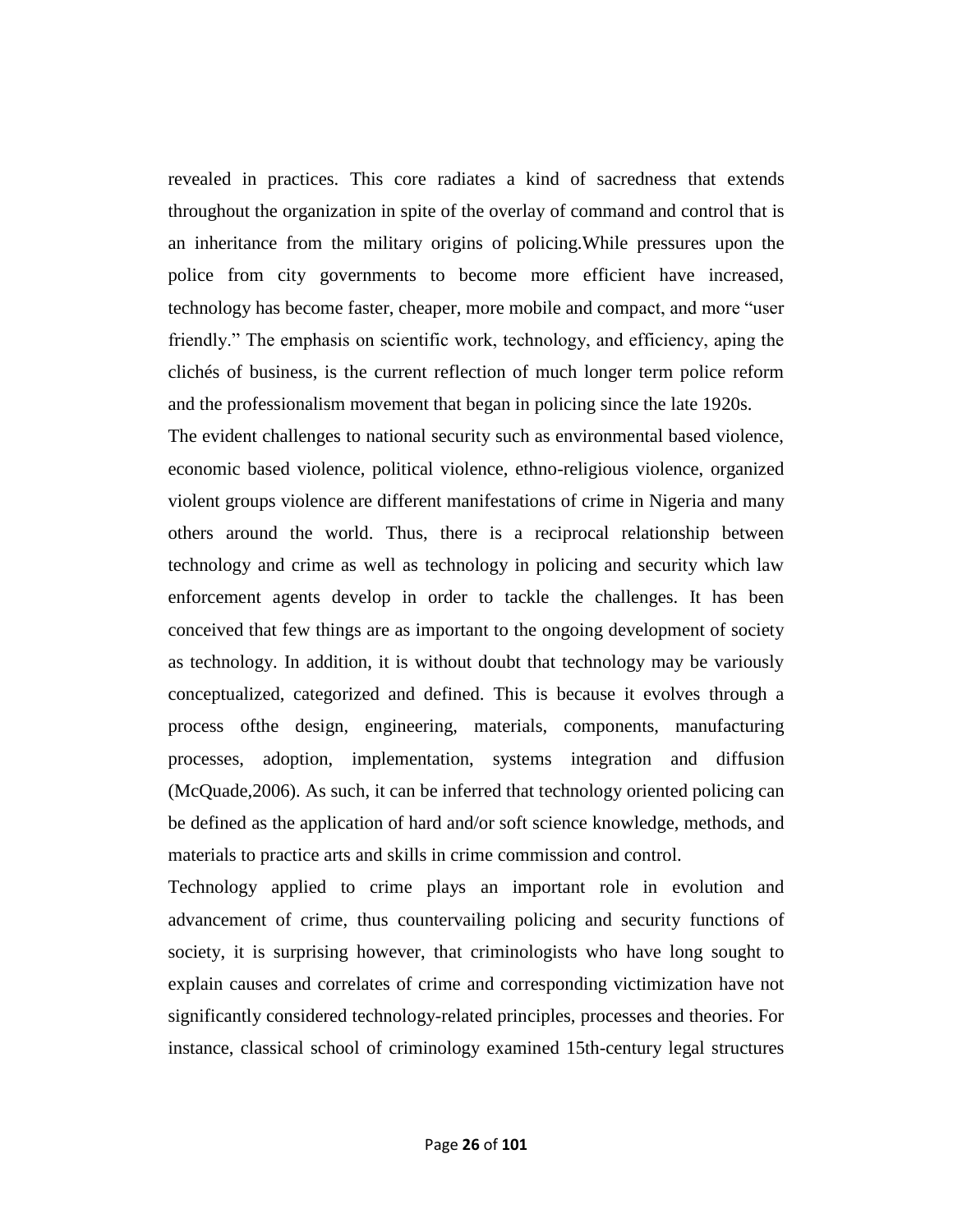and criticized arbitrarily-designated criminal behavior and punishment imposed without regard for human rights, justice, or fairness but did not consider the role of technology in crime. Similarly, 19th-century positive school theories ignored the role of technology even when considering criminal behavior, in the light of the use of scientific methodology through classification of criminal types, prediction of criminality, and treatment of criminals (Williams &McShane, 1993).

The importance of technology in crime, policing and security cannot be overemphasized. This stems from the fact that criminals have always taken advantage of new technologies often as the result of learning how to do so from other people including fellow criminals. Periodically, they experiment with existing tools or techniques(technology) in order to develop a satisfactory *modus operandi*  with which they are comfortable and believe gives them reasonable advantages over the security technologies of intended targets, as well as police who may be prowling about physical and cyber environments for signs of crime. Upon establishing*modus operandi* criminals are disinclined to change either their preferred tools or techniques, although on rare occasions enterprising criminals may concoct new ways in which to commit their illicit activities due to perpetual technology innovation.

#### **Unit 3: Technology and Crime**

According to McQuade (2006), crime involves the use of technology especially physical technologies (such as tools), although certain types of crime like rape, assault, and murder may be committed without the use of weapons or other instruments. In relating crime with technology four major classifications were advanced between:

(1) Simple crime committed using simple tools (such as using a manual to unlawfully threaten, damage, harm, gain entry to a structure or vehicle);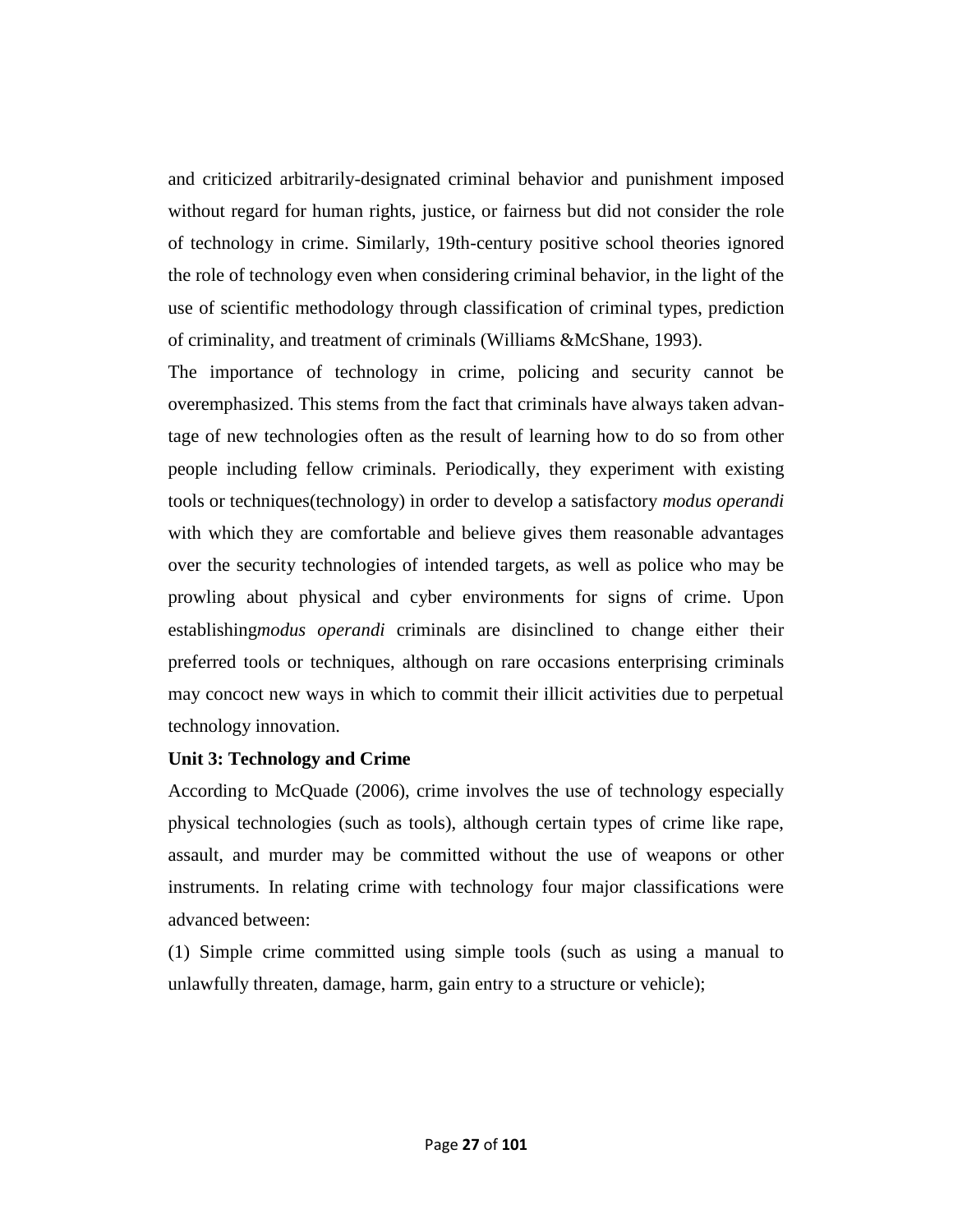(2) Simple crime committed using complex tools(e.g marijuana grower using cell phone to facilitate his illicit sales and a computer to record all his transactions/records);

(3) Complex crime committed using simple tools(for instance, racketeering or corruption using physical technologies); and

(4) Complex crime committed using complex tools(such as in the case of drug syndicate involved in gang violence, kidnapping and money laundering with sophisticated technologies/digital devices to store crime related information and perpetuate their illicit activities).

It is assumed that crime and policing/security are technologically competitive enterprises that are inextricable, dynamic and co-evolving. Criminal innovations drive policing and security innovations, and by extension each perpetually coevolves the other throughout time in a given society.Thus, crime and methods for preventing it via security and policing evolve together as a function of severalfactors. As crime in a given geographic location emerges in a new way, police and /security officials inclusive of technology developers respond accordingly. Such could be seen in computerized societies who experience continually technological competition surrounding creation and release of malware (i.e., computer viruses,worms, Trojans, spyware and malware, etc) for which firms are continually writing prevention, detection and removal code.

#### **Unit 4: Technological Innovations and Policing (Law Enforcement)**

Innovation is not just about the latest gadget, it's about finding new ways to do things better especially in the face of increasing challenges such as crime and criminality. Innovations can take the form of new concepts, new methods, or new tools. But innovation tends to work best when all these forms come together to enable police and law enforcement agencies to have greater insight and impact than ever before. The innovations that are shaping the future of law enforcement begin with emerging technologies that support new concepts of operations,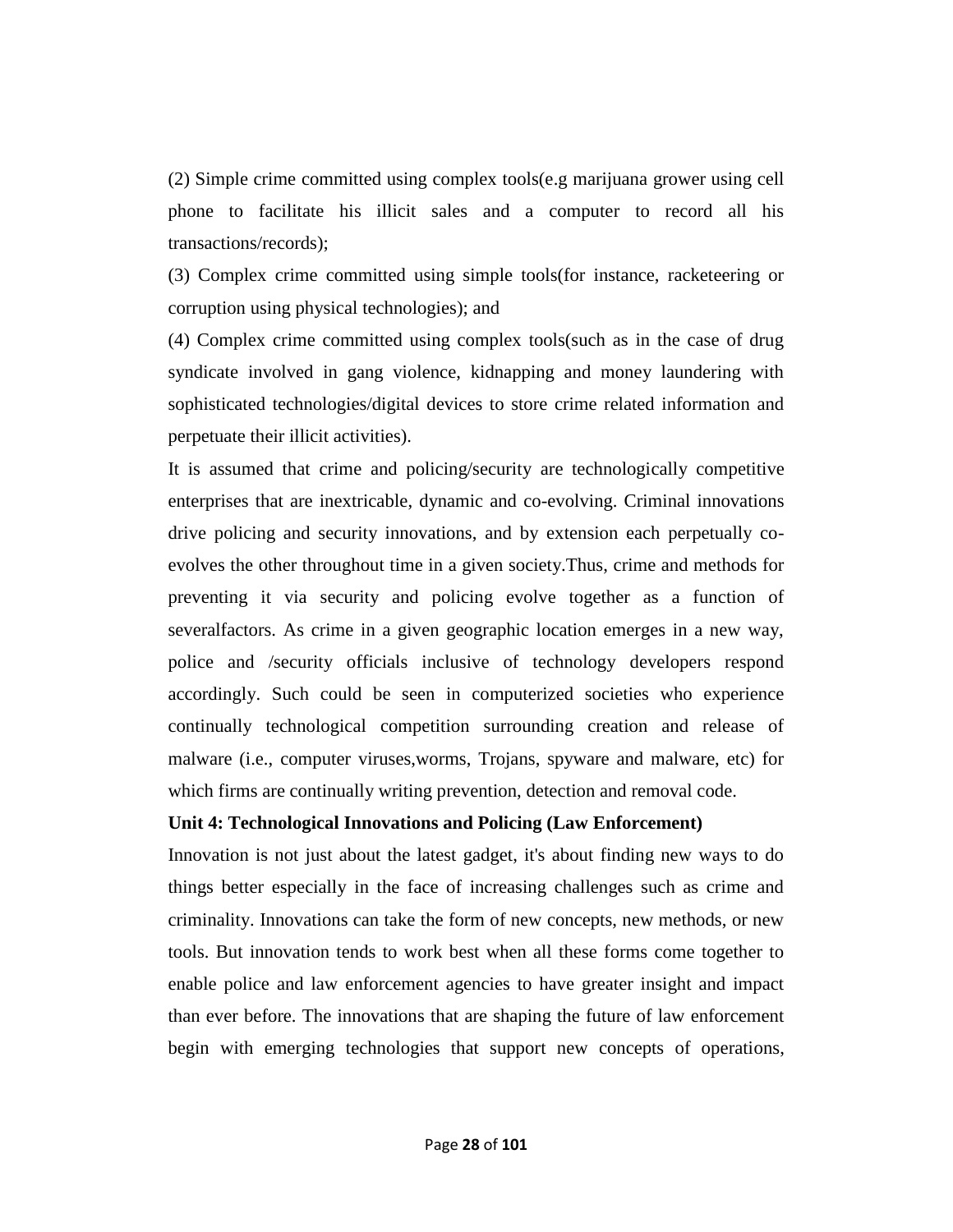enabling the interventions and relationship that promote or ensures the safety of the entirety of society.

Every investigative journey begins with collecting facts about the world. Traditionally, this work has been tough. It could mean relying on a officer's memory of a license plate to look out for, or long hours searching for the right pieces of information. It often means being there, to see, to hear, and to deter and no department can be everywhere. However, new technologies, like the Internet of Things (IoT) and smart sensors can be there when needed. Thus, police and law enforcement agencies around the world are driving new ideas in relation to technology, pioneering creative ideas, adapting to changing contexts, and incorporating insights from officers and community partners. Implicit here is that officers need to be able to assess their environment rapidly, leverage technology as they pursue public safety, mine data for insights on what to do next, scale up their successes, and get deeply involved in their communities. Some of the new technology based policing initiative around the world today as identified by the New Zealand Center for Evidence Based Policing (2017) includes:

1) **Smart Sensors:** Smart sensors can be used to compile many different types of information to help officers do their jobs faster and more effectively. New capabilities can log locations, listen for gunshots, stream video, flag license plates, scan databases, and go on virtual patrol, allowing officers unprecedented awareness in their environments. These capabilities can provide the raw data which more detailed analytics can use to likely enhance efficiencies and expedite investigations. Most importantly, these technologies can help officers be in the right place, at the right time.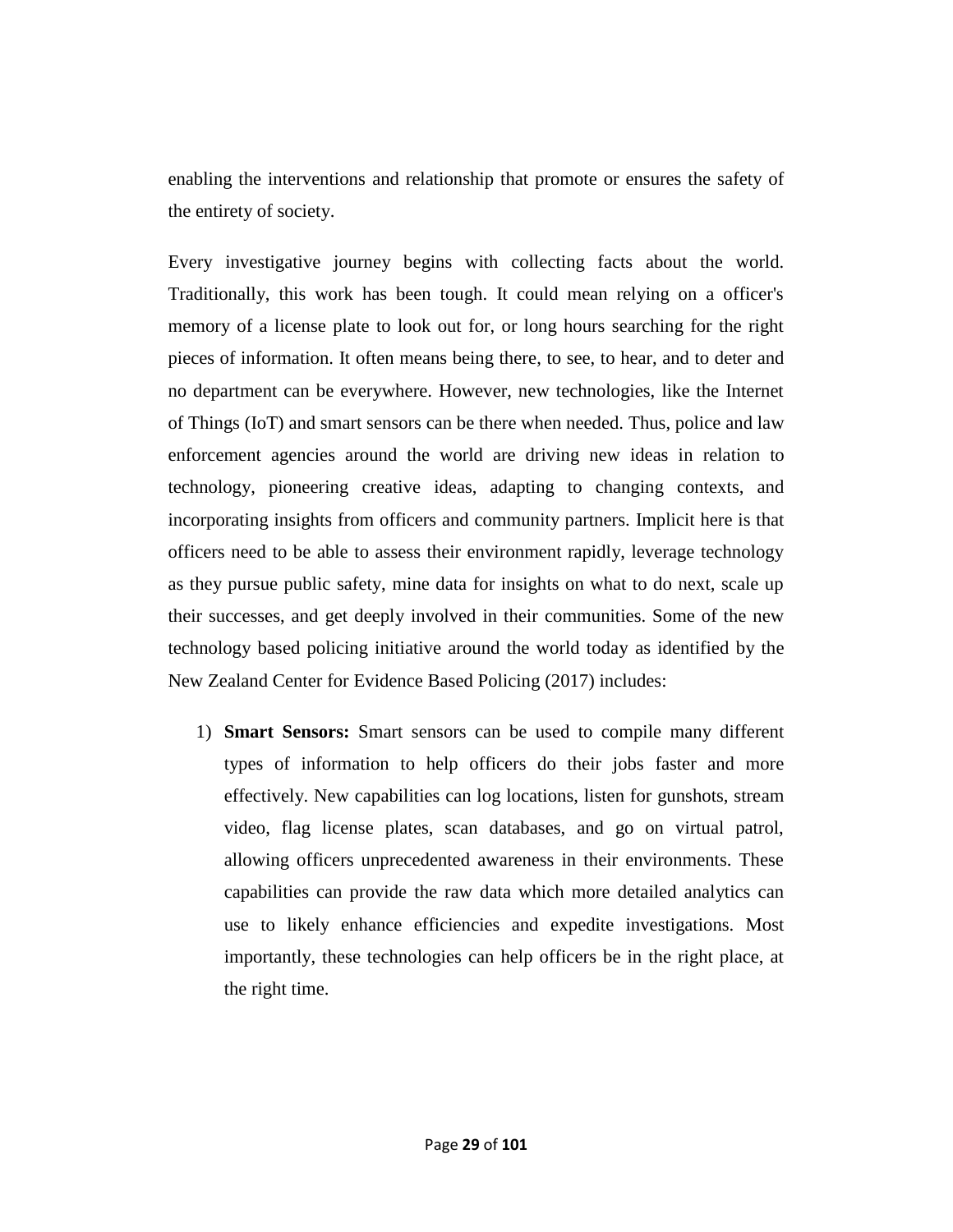- 2) **Electronic Miniatures:** Electronic miniaturizations are technologically augmented realities that allow people to see, hear, and act in ways that were previously impossible. For example, an officer arriving at an unfamiliar situation can now use augmented reality glasses to see pertinent information about prior calls for service from this address, find exits from a building, or see the recent crime history on the block. With this information an officer could take precautions to protect themselves and even better serve the public.In this context, the technology can also provide digital back up in the field. Small autonomous drones, for example, can be programmed to follow officers, scout locations, and provide video streams so that no officer ever has to go into any situation truly alone.
- 3) **Artificial Intelligence (AI):** We live in a world ridden with data and as many departments deploy technology solutions like augmented reality, body cameras, license plate readers, and smart sensors, they will likely generate more data each day than in their entire analog histories. The success of technology based policing and law enforcement strategies rests on being able to quickly and efficiently harness these immense volumes of data to support investigations and enforcement actions. But these mountains of data are too vast for any human to comb through, even if they dedicated an entire lifetime to searching. By analyzing patterns, sensor feeds, and databases of records, AI could help law enforcement identify critical places to be, find key linkages between suspects, and explore other insights hidden in a sea of data. However, with civil liberties group already calling for bans on technologies such as predictive policing and facial recognition, law enforcement needs to find uses of AI that are effective but also consistent with community expectations. AI and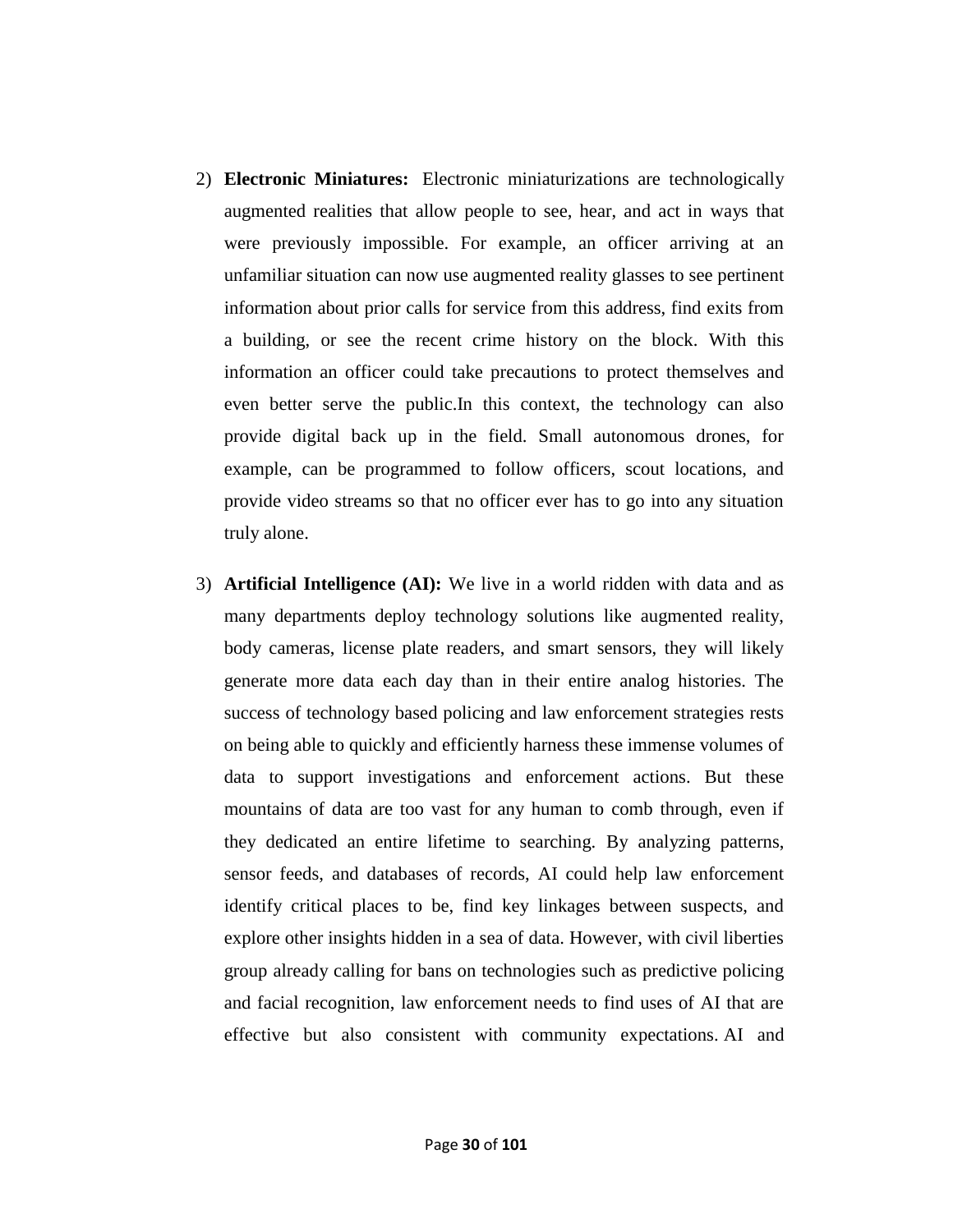machine learning can help find the clues to target a patrol or forward an investigation, using simple rule sets to test new hypotheses, identify what works, and scale successes.

Although technologies, methods, and tools may continue to evolve, the core of law enforcement remains the same: tirelessly working to improve community engagement and public safety. Innovation is likely to bring greater insight and safety than ever before, but the same professionalism and discipline that brought law enforcement through the last century will continue to be keys to success in the next one.

#### **References/ Further Readings**

- Arrow, K. (1969). Classificatory notes on the production and transmission of technological knowledge. *American Economic Review*, 244–250.
- Garofalo, R. (1914) *Criminology*. Boston, MA: Little, Brown.
- Kumar, V., Kumar, U., & Persaud, A. (1999). Building technological capability through importing Technology: The case of Indonesian manufacturing industry.*Journal of Technology Transfer*. 24: 81-96. <http://dx.doi.org/10.1023/A:1007728921126>
- New Zealand's Evidence Based Policing Centre. (2017) New Zealand Institute of Environmental Science and Research. Media Release.
- Reddy, N. M., & Zhao, L. (1990). International technology transfer: A Review. *Research Policy*, 19, 285-307. [http://dx.doi.org/10.1016/0048-](http://dx.doi.org/10.1016/0048-7333(90)90015-X) [7333\(90\)90015-X](http://dx.doi.org/10.1016/0048-7333(90)90015-X)

#### **In-text Questions**

- **1)** Provide a clear definition and explanation on the concept of crime.
- **2)** Describe the relationship between technology and crime.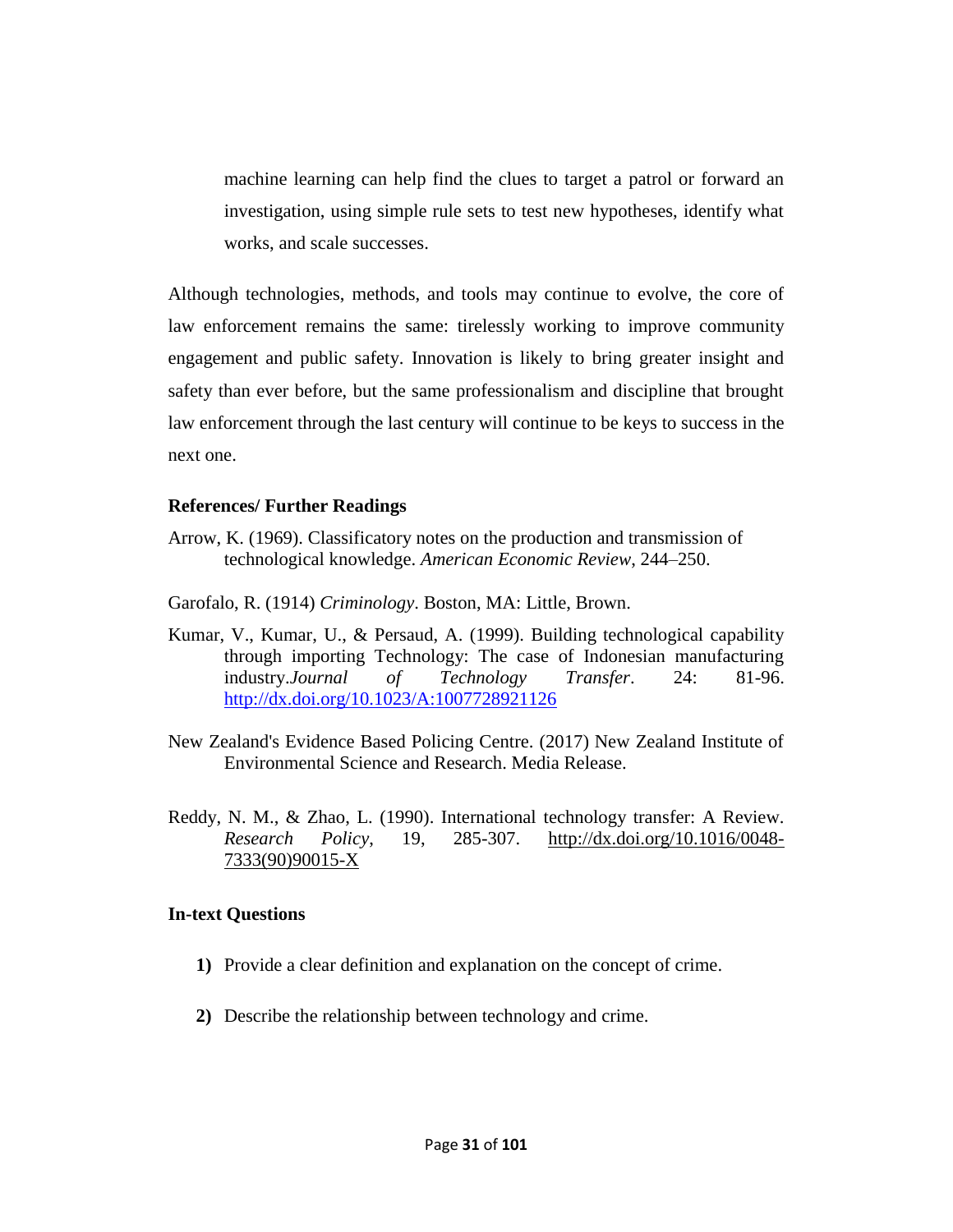#### **3)** Identify and explain the three Evidence Based Policing Initiative

#### **Module 3: Community Policing**

#### **3.0 INTRODUCTION**

The importance and significance of community policing strategy in crime reduction and crime control cannot be underscored. This is so because the information upon which the police rely upon in discharging their constitutional responsibility of protection of lives and enforcement of law and order relies more within the people. In addition, the number of policemen in Nigeria for instance, is grossly inadequate to secure the people as expected; hence the need for community members to join them in the fight against crime as policing is the responsibility of all. According to Community Policing Consortium (1995), community policing is a "collaborative efforts between the police and the community that identifies problems of crime and disorder and involves all elements of the community in the search for solutions to these problems." These elements include the police, residents, traditional rulers, religious leaders, nongovernmental organizations (NGOs), civil societies, student bodies, and market men and women e.t.c. All these bodies have to come together in identifying community problems and collectively solving those problems identified. In this regard, Okeshola &Mudiare (2013), asserts that community policing is anchored upon a systematic relationship between the police and the public and for the police to fulfill these privileges, the must be part of the communities they serve. For instance, Sir Robert Peel, the acclaimed founder and father of London Metropolitan police and modern policing in one of his principles or elements of policing, opined that the police are the public and the public are the police that the police being only members of the public who are paid to give full time attention to duties which are incumbent on every citizen in the interest of community welfare and existence (Braiden, 1992).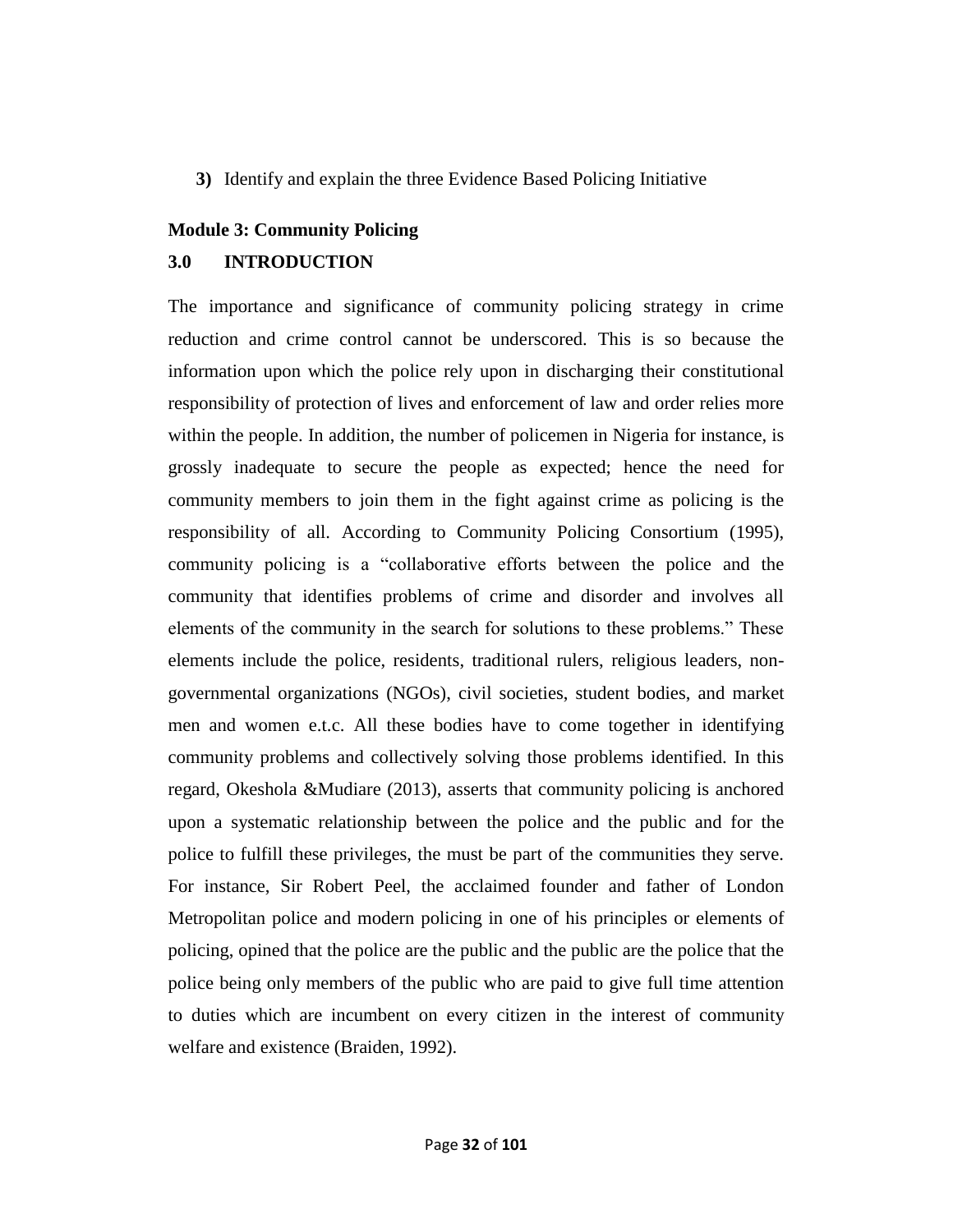The role of the police is very fundamental and crucial towards the success Criminal Justice System (CJS) as the police determine who comes into the criminal net by arresting erring members of the public. Some other roles of police include prevention and detection of crimes, preservation of law and order, protection of life and property and enforcement of governmental laws and order with which they are primarily charged among other responsibilities. In this module effort is made to expose candidates to the principles of community policing as a security and crime prevention strategy.

#### **3.1 Intended Learning Outcomes**

By the end of this module, candidates should be able to understand that:

- 1) Community policing is a global practice.
- 2) More so, candidates would come to terms with the origin of community policing strategy especially in Nigeria
- 3) Understand the various components of community policing and;
- 4) Strategies involved in the promotion of community policing initiative and the police community relation.

## **3.2 Main Text**

## **Unit 1: The Concept of Community Policing**

Community policing strategy and practice of policing could be seen as that which evolved out of the early work of Robert Trojanowicz and George Kelling who conducted studies on foot patrol by law enforcement agents in Newark, New Jersey in order to find out whether crime will reduced in a neighbourhood where foot patrol is being practiced by law enforcement agents (George, 1981). The beginning of community policing also has its root in the work of Sir Robert Peel who established the London Metropolitan Police wherein he set forth a number of policing principles, one of which could be considered the seed of community policing. For instance, principle number seven stated that "The police are the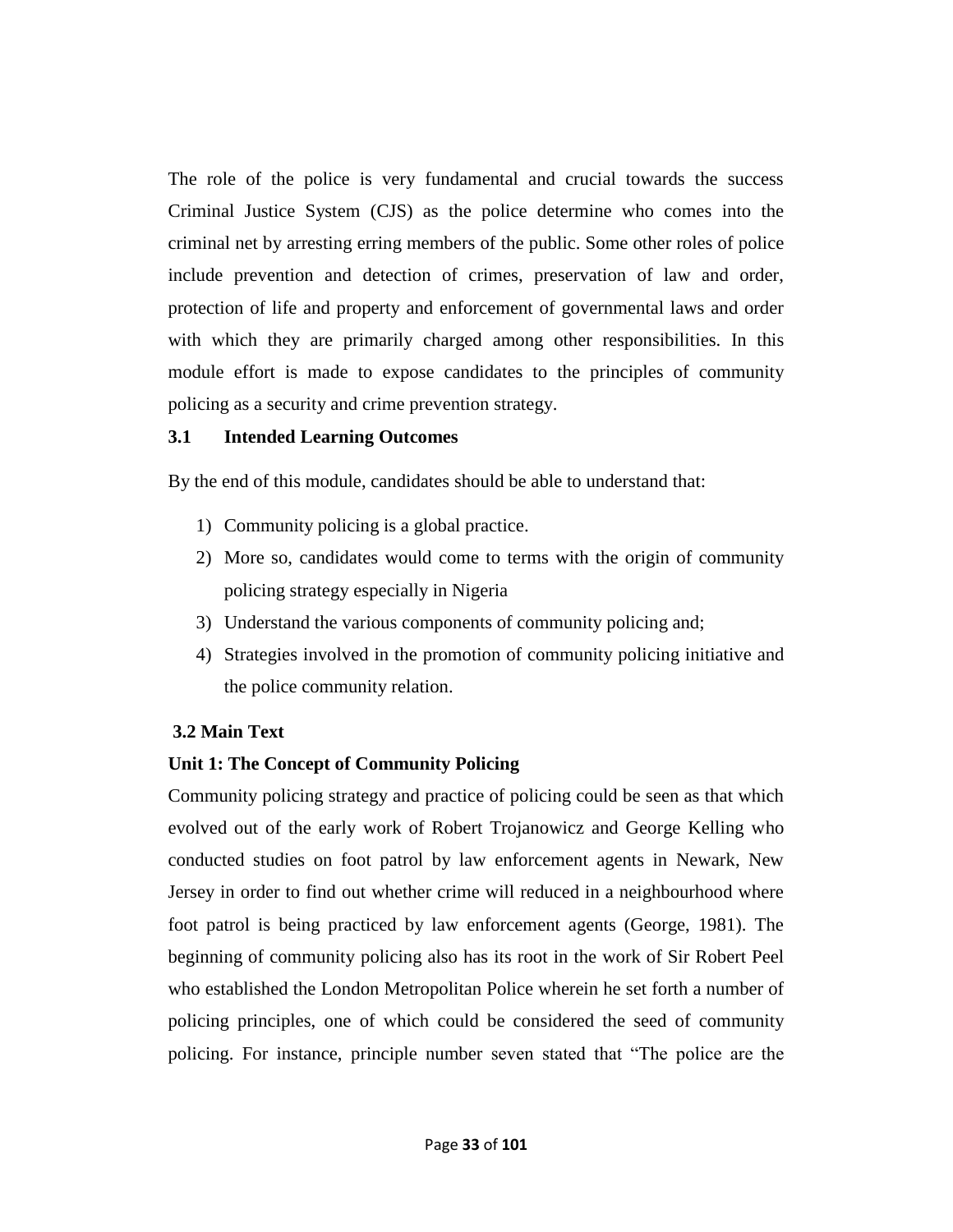public and the public are the police." This reiterates the fact that the police should see themselves as part of the public at all times while the public should also see themselves as part of the police because the responsibility of policing is a collective one. With the police no longer the sole guardians of law and order, all members of the community become active allies in the effort to enhance the safety and quality of neighborhoods (Bureau of Justice Assistance, 1994).

Community policing is hinged upon the premise that in a democratic society the police are more likely to provide services that will enhance development and democracy which requires efforts from both the police personnel and community members because police alone cannot prevent crime and maintain social disorder; promotes residents' quality of life without adequate support from members of the public they are serving. Meanwhile, the style of policing also depends on the system of government in a society. In a totalitarian regime for instance, the national police forces were usually used by the government and politicians to intimidate and rule citizens (Alemika, 1993), unlike in a democratic society, where policing are more participatory in nature wherein everyone assumes responsibility for the general health and welfare of their community (Brown, 2001).

Numerous scholarly definitions on the understanding community policing, but a common threads run through them. The community policing consortium defines community policing strategy as "a collaborative effort between the police and the community that identifies problems of crime and disorder and involves all elements of the community in the search for solutions to these problems (Community PolicingConsortium, 1995).

In the same vein above, Friedmann (1992), "defined community policing as a policy and strategy of policing aimed at achieving more effective and efficient crime control, reduced fear of crime, improved quality of life, improved police services and police legitimacy, through a proactive reliance on community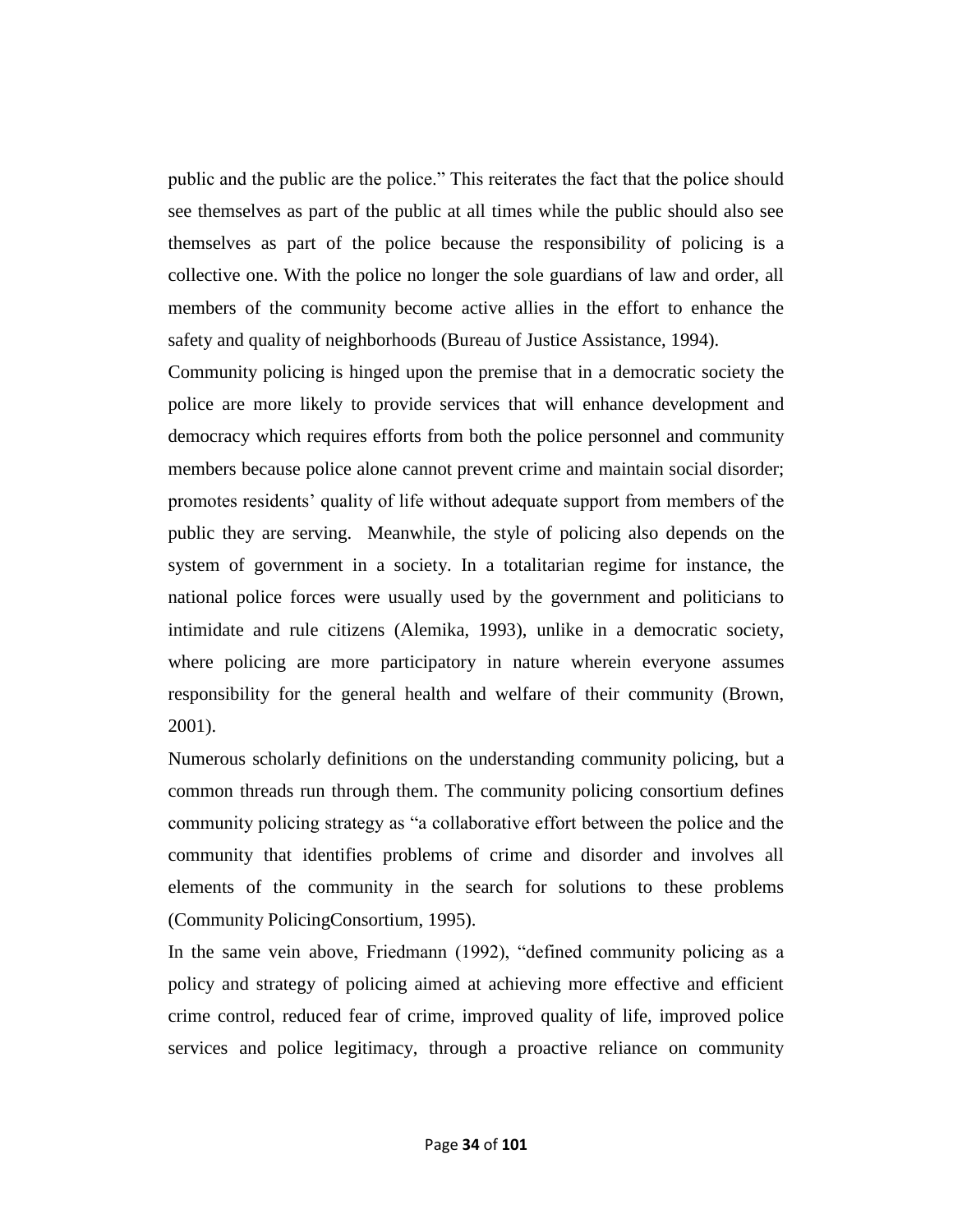resources that seeks to change crime causing conditions". He noted with dismay that community policing definition has been taken for granted by professionals and scholars who used the term to replace other terms such as foot patrol, crime prevention, problem-oriented policing, police-community relations and more.

Koch &Bennet (1993:37) also defined community policing philosophy as "a belief or intention held by the police that they should:

- i. Consult with and take account of the wishes of the public in determining and evaluating operational policy and practice; and
- ii. Collaborate with the public whenever possible in solving local problems.

The Office of Community-oriented Policing Services (COPS) of the United States

Department of Justice describes community policing as follows:

Community policing focuses on crime and social disorder through the delivery of police services that includes aspects of traditional law enforcement, as well as prevention, problem-solving, community engagement, and partnerships. The community policing model balances reactive responses to calls for service with proactive problem-solving centred on the causes of crime and disorder. Community policing requires police and citizens to join together as partners in the course of both identifying and effectively addressing these issues [\(www.cops.usdoj.gov/default.asp\)](http://www.cops.usdoj.gov/default.asp).

Based on these divergent opinions about the nature of community policing by scholars and practitioners, Trojanowicz &Bucqueroux (1994:2-3) suggested the following definition of community policing and termed it the "Nine Ps' " of community policing:

> Community policing is a philosophy of full service personalized policing, where the same officer patrols and work in the same areas on a permanent basis, from a decentralized place, working in a proactive partnership with citizens to identify and solve problems.

The implication of these definitions is that community policing strategy assumes a need for greater accountability of police, greater public share in decision making,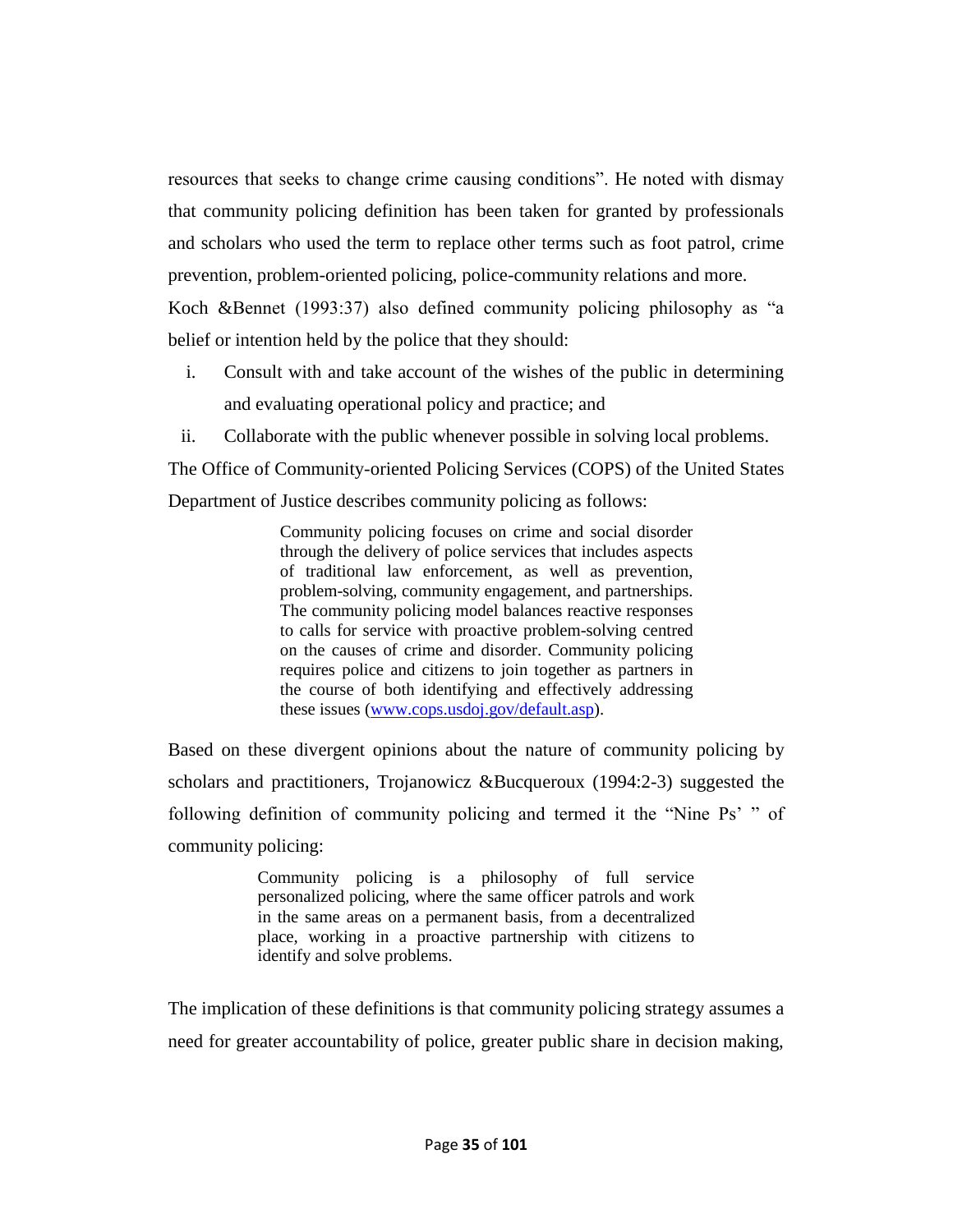and greater concern for civil rights and liberties in the sense that local police should provide citizens with formal access to the department's decision and policy making process.

Sparrow et al. (1990) emphasized further on the proactive nature of community policing which accounts for the broaden nature of police role beyond crime fighting to maintenance of order and promoting improved living conditions for residents while traditional policing has further been characterized by reactive responses to crime. To some other scholars, they considered community policing strategy as a paradigm shift from traditional form of policing which focuses more on top-down-model approach to solving crimes, making arrest, and more reactive to crime in general; while community policing adopts bottom-up-model approach and being more proactive.This collaboration or partnership between the police and the public is very fundamental in that the people expectation of freedom from crime, fear of crime and violence cannot be met by any government without a good police-public partnership because the police interact closely with the communities they serve in various ways and the communities in turn report crime and provide vital information necessary for the police to solve crime and address community problems. This is because isolating the police from the people often produces a siege mentality between the police and the public. Meanwhile, order maintenance, community crime prevention; problem solving, neighbourhood safety, foot patrol, and a host of police-community relations strategies are all included under community policing strategy.

Patrol officers are the primary providers of police services and have the most extensive contact with community members. In community policing efforts, they will provide the bulk of the daily policing needs of the community, and they will be assisted by immediate supervisors, other police units, and appropriate government and social agencies. Upper level managers and command staff will be responsible for ensuring that the entire organization backs the efforts of patrol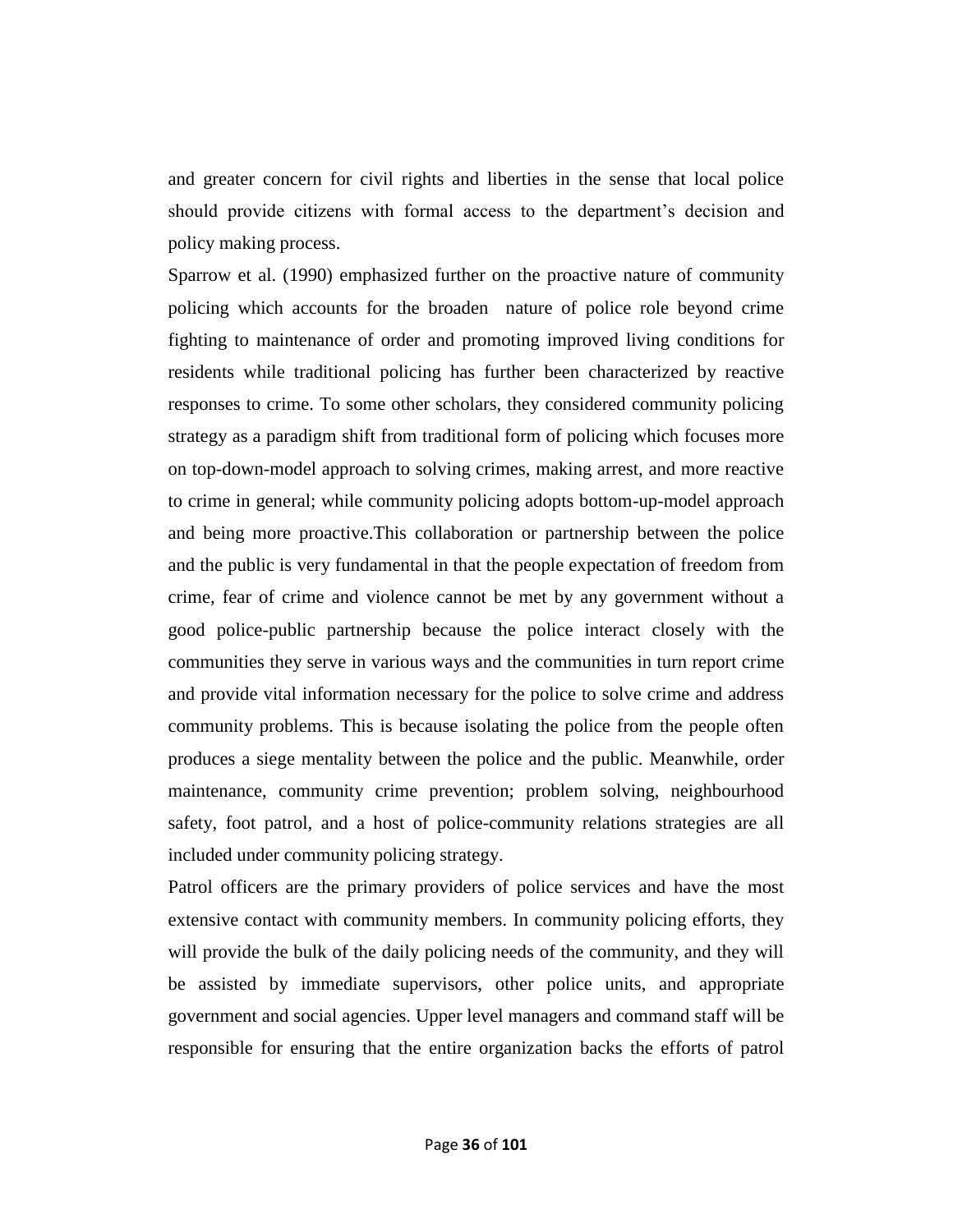officers. Effective community policing therefore depends on optimizing positive contact between patrol officers and community members. Police departments may supplement automobile patrols with foot, bicycle, scooter, and horseback patrols, as well as adding "mini-stations" to bring police closer to the community. Regular community meetings and forums will afford police and community members the opportunity to air concerns and find ways to address them. The "community" for which a patrol officer is given responsibility should be a small, well-defined geographical area. Beats should be configured in a manner that preserves, as much as possible, the unique geographical and social characteristics of neighborhoods while still allowing efficient service.

The goal of community policing strategy is to reduce crime and disorder by carefully examining the characteristics of problems in a neighborhoods and then applying appropriate problem-solving remedies.

## **Unit 2: Component of Community Policing**

There are two core components of community policing strategy. The first component is community partnership while the second component is problem solving.

## **Core Component One: Community Partnership**

Establishing and maintaining mutual trust is the central goal of the first core component of community policing (community partnership). Police institution recognizes the need for cooperation with the community in the fight against serious crime because police relied heavily on information sharing and have encouraged community members to come forth with relevant information that can aid their job. In addition, police have spoken to neighborhood groups such as community development association, markets women and men, students' bodies, religious institutions, non-governmental organizations, participated in business and civic events, worked with social agencies, and taken part in educational and recreational programs for school children. Special units within the police have provided a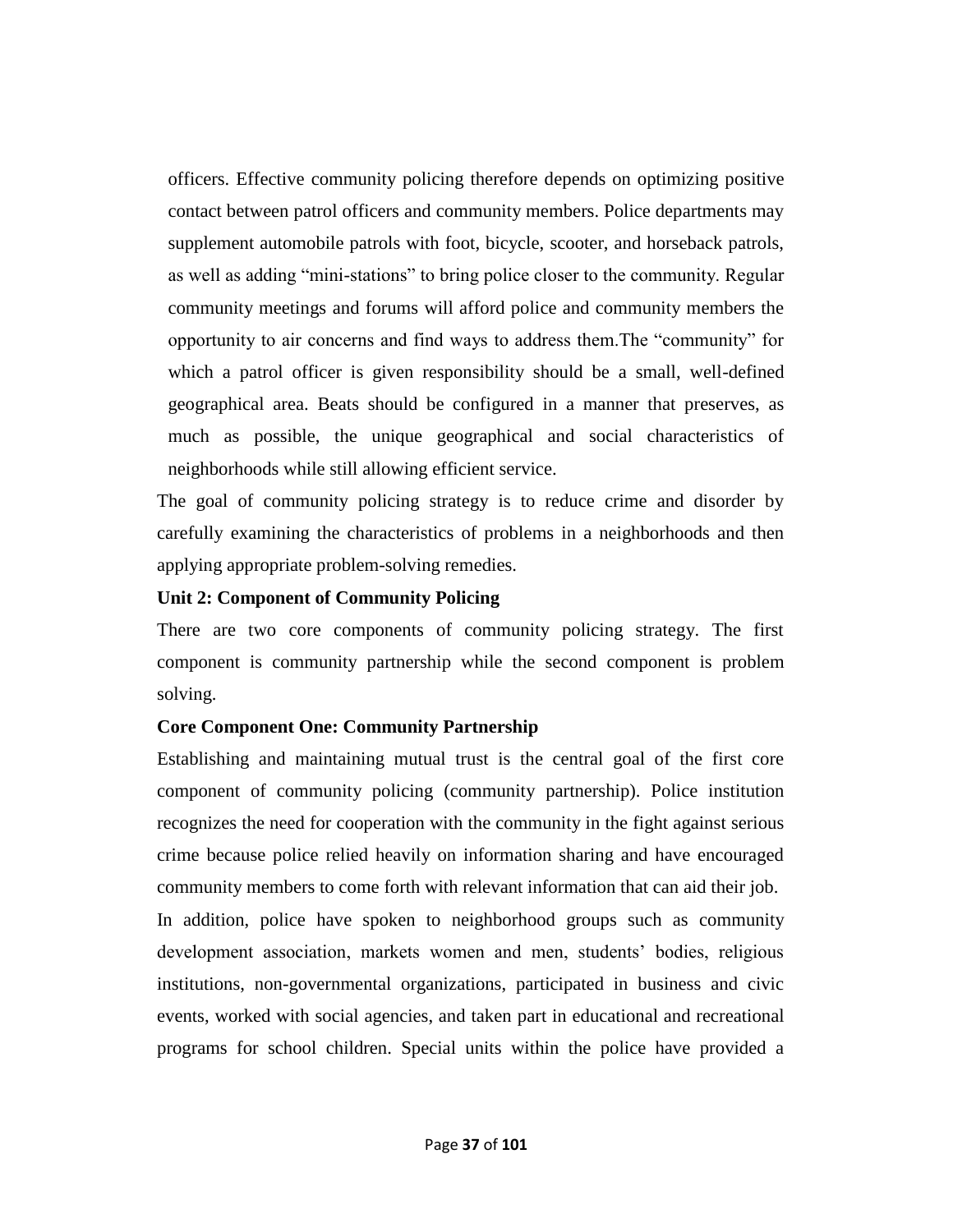variety of crisis intervention services. The fundamental distinction between community policing and traditional policing is that in the former, the police become an integral part of the community culture, and the community assists in defining future priorities and in allocating resources. The difference is substantial and encompasses basic goals and commitments.

Community partnership means adopting a policing perspective that exceeds the standard law enforcement emphasis. This broadened outlook recognizes the value of activities that contribute to the orderliness and well-being of a neighborhood. These activities could include: helping accident or crime victims, providing emergency medical services, helping resolve domestic and neighborhood conflicts (e.g., family violence, landlord-tenant disputes, or racial harassment), working with residents and local businesses to improve neighborhood conditions, controlling automobile and pedestrian traffic, providing emergency social services and referrals to those at risk (e.g., adolescent runaways, the homeless, the intoxicated, and the mentally ill), protecting the exercise of constitutional rights e.g., (guaranteeing a person's right to speak, protecting lawful assemblies from disruption), and providing a model of citizenship (helpfulness, respect for others, honesty, and fairness) (Bureau of Justice Assistance, 1994).

These services help develop trust between the police and the community. This trust will enable the police to gain greater access to valuable information from the community that could lead to the prevention and solutions of crimes, will engender support for needed crime-control measures, and provide an opportunity for officers to establish a working relationship with the community. The entire police organization must be involved in enlisting the cooperation of community members in promoting safety and security. Building trust will not happen overnight; it will require ongoing effort. But trust must be achieved before police can assess the needs of the community and construct the close ties that will engender community support.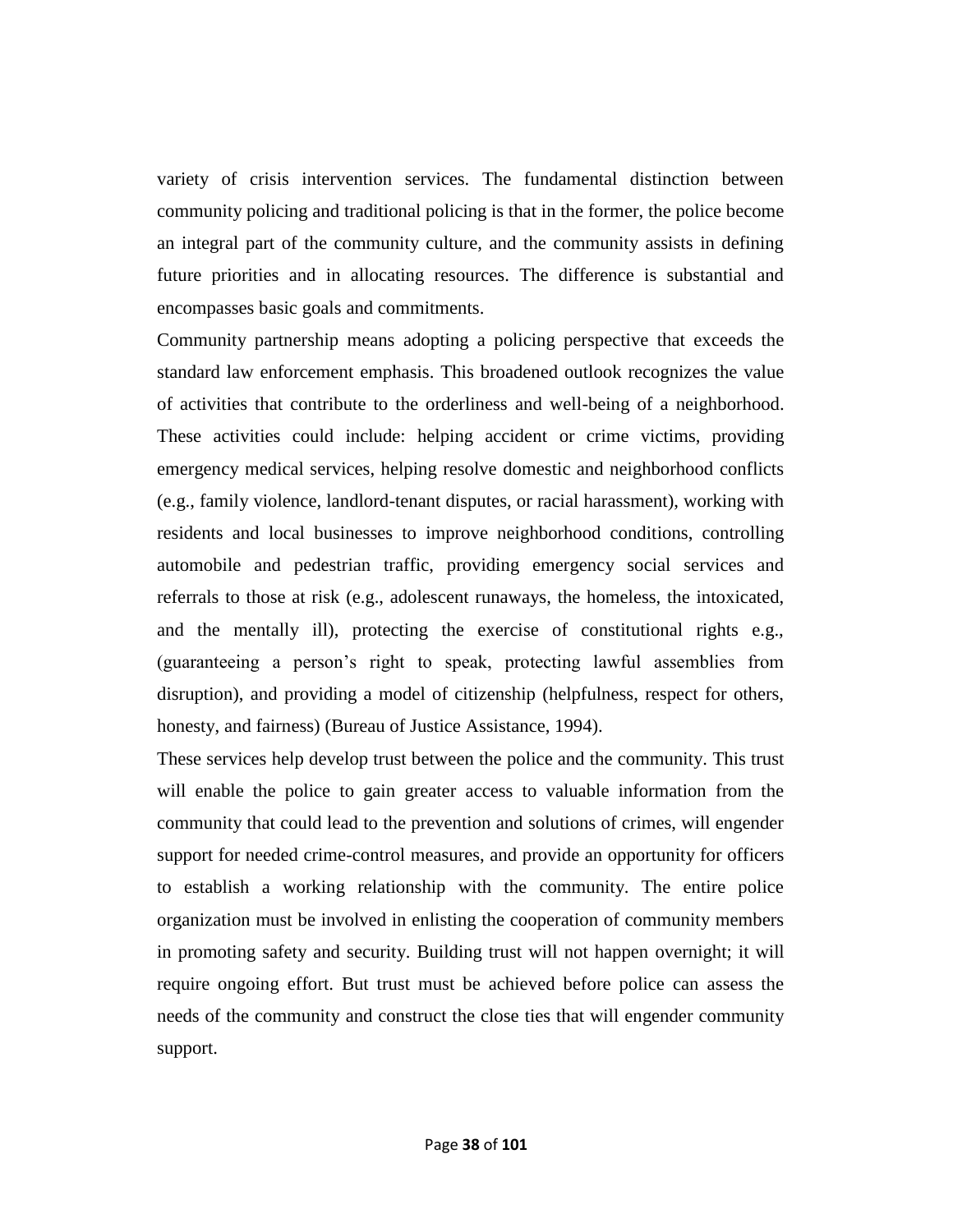To build this trust for an effective community partnership, police must treat people with respect and sensitivity. The use of unnecessary force and arrogance, aloofness, or rudeness at any level of the agency will dampen the willingness of community members to ally themselves with the police. The effective mobilization of community support requires different approaches in different communities. Establishing trust and obtaining cooperation are often easier in middle-class and affluent communities than in poorer, inner-city areas and among members of minority ethnic communities, where mistrust of police may have a long history. Building bonds in some neighborhoods may involve supporting basic social institutions (e.g., families, churches, schools) that have been weakened by pervasive crime or disorder. (Moore, Robert &George, 1988). The creation of viable communities is necessary if lasting alliances that nurture cooperative efforts are to be sustained. Under community policing, the police become both catalysts and facilitators in the development of these communities.

This core component (community partnership) model can further be illustrated with the aid of the model below:



**Fig 1: Community Partnership Process**

The diagram above illustrates the community partnership process between the police and community members and how it will aid effective policing in the long term. Effective communication between the police and the public will promote trust while trust will further bridge the existing gap between the duos through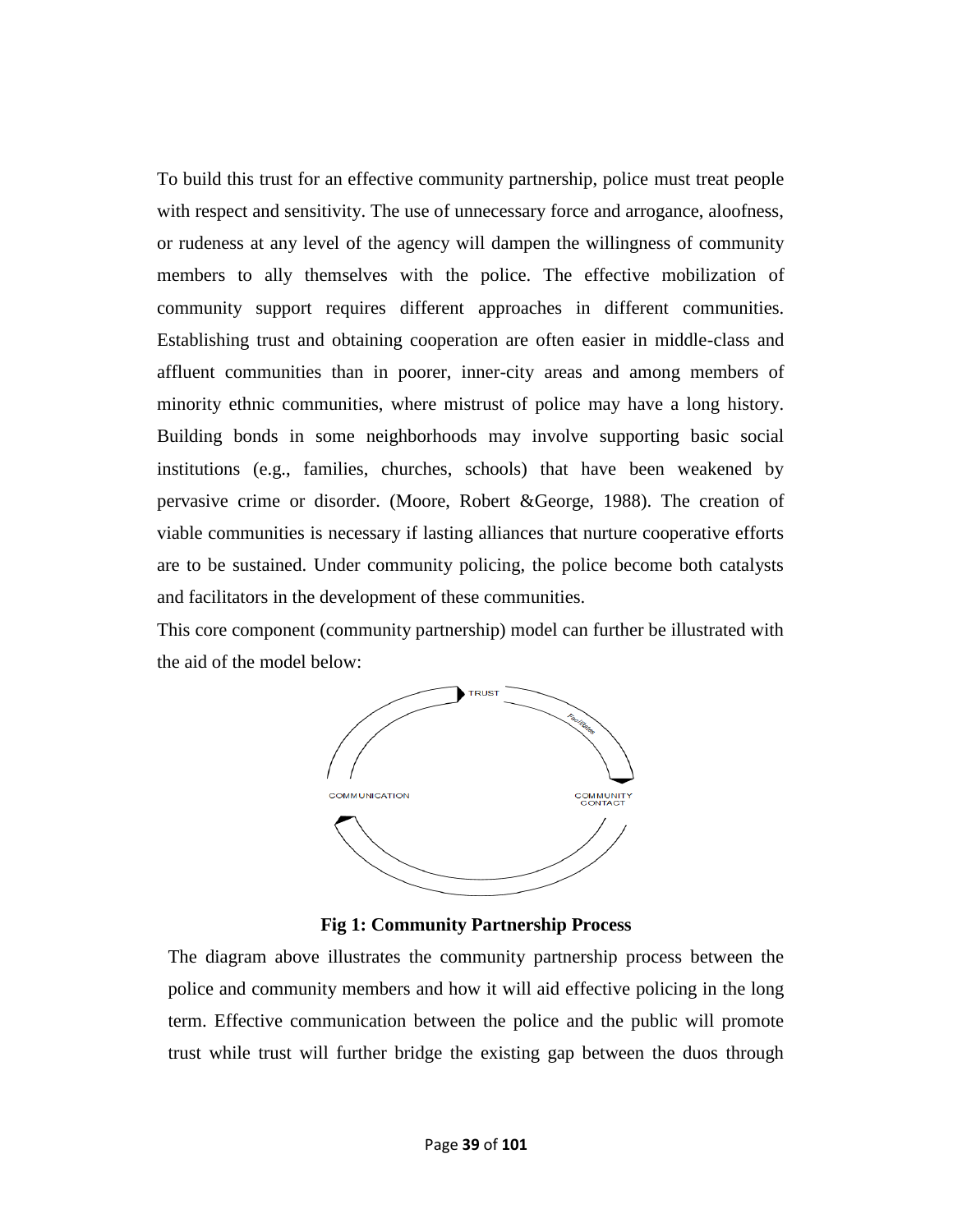community contact and information sharing. In other words, cooperative relationship will deepen the bonds of trust between the police and the public. Community policing expands police efforts to prevent and control crime. The community is no longer viewed by police as a passive presence or a source of limited information, but as a partner in this effort. Community concerns with crime and disorder thus become the target of efforts by the police and the community working together.

The close alliance forged with the community should not be limited to an isolated incident or series of incidents, nor confined to a specific time frame. The partnership between the police and the community must be enduring and balanced. It must break down the old concepts of professional versus civilian, expert versus novice, and authority figure versus subordinate. The police and the community must be collaborators in the quest to encourage and preserve peace and prosperity.

The more conspicuous police presence of the long-term patrol officer in itself may encourage community response but it is not sufficient. The entire police organization must vigorously enlist the cooperation of community residents in pursuing the goals of deterring crime and preserving order. Police personnel on every level must join hand in building a broad rapport with community members. For the patrol officer, police/community partnership entails talking to local business owners to help identify their problems and concerns, visiting residents in their homes to offer advice on security, and helping to organize and support neighborhood watch groups and regular community meetings. For example, the patrol officer will canvass the neighborhood for information about a string of burglaries and then revisit those residents to inform them when the burglar is caught. The chief police executive will explain and discuss controversial police tactics so that community members understand the necessity of these tactics for public and officer safety. The department management will consult community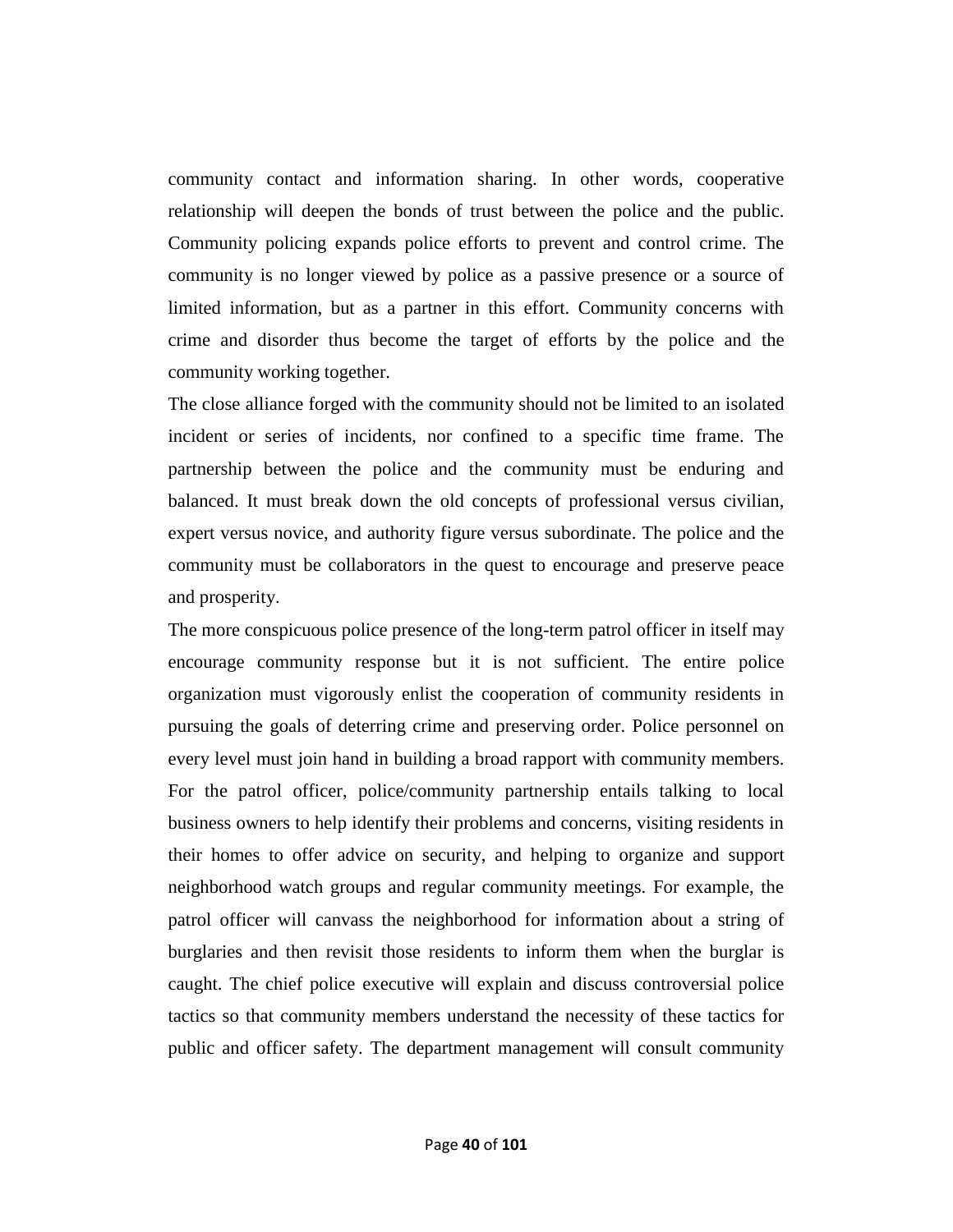members about gang suppression tactics, and every level of the department will actively solicit the concerns and suggestions of community groups, residents, leaders, and local government officials. In this police/community partnership, providing critical social services will be acknowledged as being inextricably linked to deterring crime and problem solving will become a cooperative effort.

#### **Core Component Two: Problem Solving**

Problem solving is a broad term that implies more than simply the elimination and prevention of crimes. Problem solving is based on the assumption that "crime and disorder can be reduced in small geographic areas by carefully studying the characteristics of problems in the area, and then applying the appropriate resources" on the assumption that "Individuals make choices based on the opportunities presented by the immediate physical and social characteristics of an area. By manipulating these factors, people will be less inclined to act in an offensive manner (Eck, J. E & William, S. 1987).

The problem-solving process is explained further in that underlying conditions create problems. These conditions might include the characteristics of the people involved (offenders, potential victims, and others), the social setting in which these people interact, the physical environments, and the way the public deals with these conditions. A problem created by these conditions may generate one or more incidents. These incidents, while stemming from a common source, may appear to be different. For example, social and physical conditions in a deteriorated apartment complex may generate burglaries, acts of vandalism, intimidation of pedestrians by rowdy teenagers, and other incidents. These incidents, some of which come to police attention, are symptoms of the problems. The incidents will continue so long as the problem that creates them persists.

As police organization recognizes the effectiveness of the problem-solving approach, there is a growing awareness that community involvement is essential for its success. Determining the underlying causes of crime depends, to a great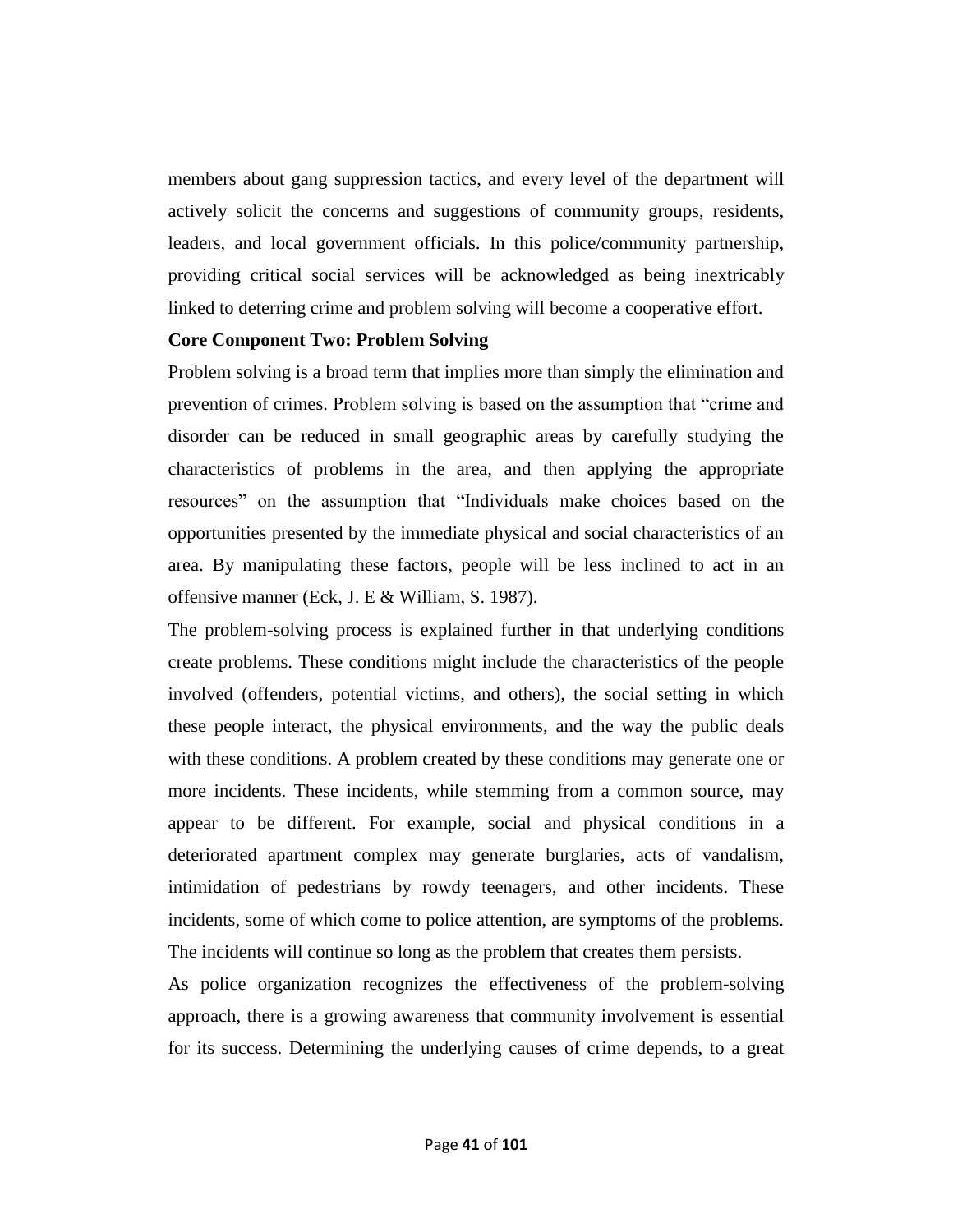extent, on an in-depth knowledge of community. Therefore, community participation in identifying and setting priorities will contribute to effective problem-solving efforts by the community and the police. Cooperative problem solving also reinforces trust, facilitates the exchange of information, and leads to the identification of other areas that could benefit from the mutual attention of the police and the community.

For this process to operate effectively the police need to devote attention to and recognize the validity of community concerns. Neighborhood groups and the police will not always agree on which specific problems deserve attention first. Police may regard robberies as the biggest problem in a particular community, while residents may find derelicts that sleep in doorways, break bottles on sidewalks, and pick through garbage cans to be the number one problem. Under community policing, the problem with derelicts should also receive early attention from the police with the assistance of other government agencies and community members. For example, one police captain reported the following:

> What we found was that maybe some things that we thought were important to them really weren't that important, and other things we didn't think were important at all, were very important . . . Like abandoned cars: in one of our areas, that was a very important thing. They were really bugged about all these abandoned cars, and they thought it was a bad police department that wouldn't take care of them. When we started removing the cars their opinion of us went up, even though because we'd changed priorities we were putting fewer drug addicts in jail (Sparrow, M. K, Mark H. M. &David M. K, 1990).

Therefore, in addition to the serious crime problems identified by police, community policing must also address the problems of significant concern to the community. Community policing in effect allows community members to bring problems of great concern to them to the attention of the police. Once informed of community concerns, the police must work with citizens to address them, while at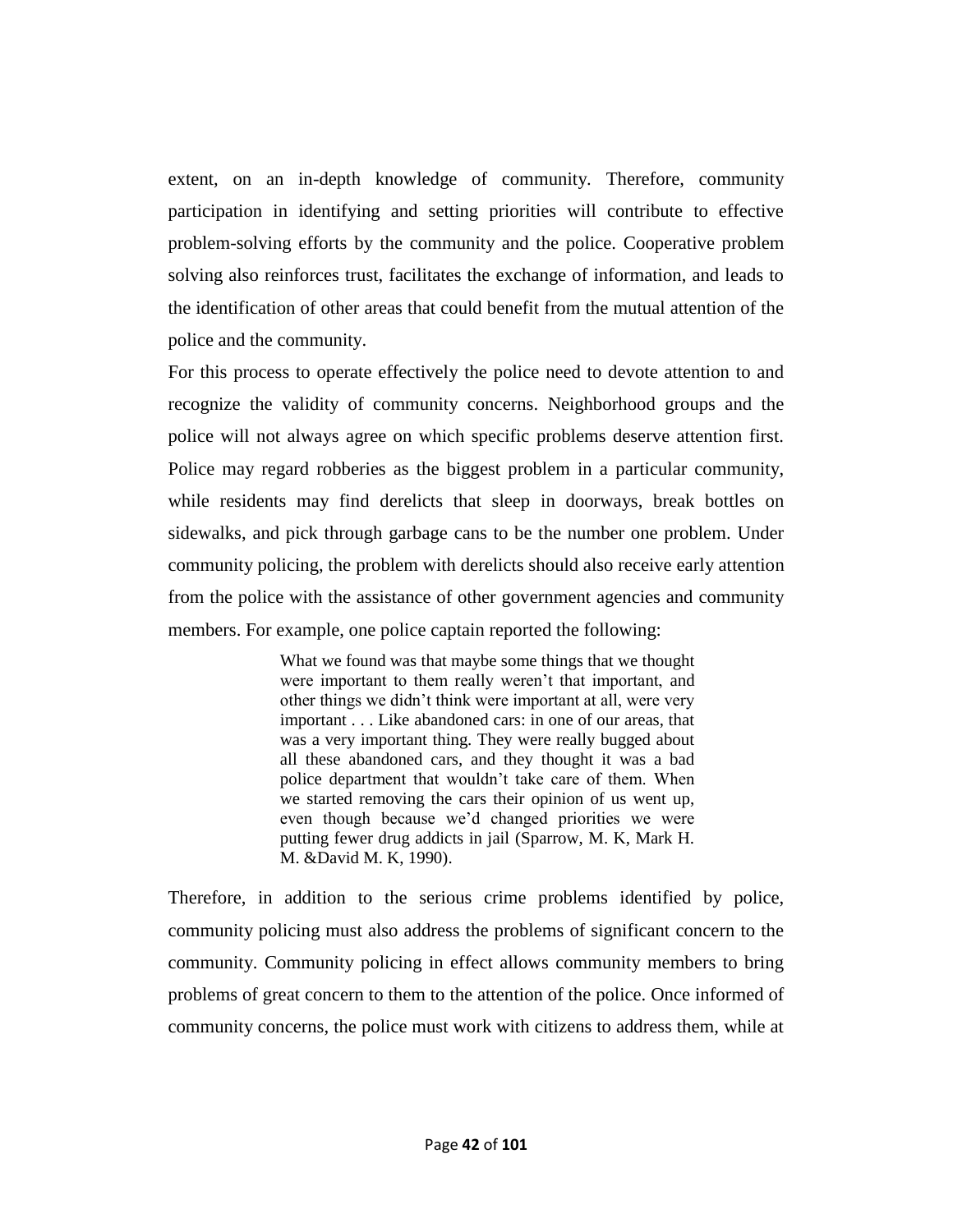the same time encouraging citizens to assist in solving the problems of concern to the police.The nature of community problems will vary widely and will often involve multiple incidents that are related by factors including geography, time, victim or perpetrator group, and environment. Problems can affect a small area of a community, an entire community, or many communities. Community problems might include the following:

- 1. An unusually high number of burglaries in an apartment complex that are creating great anxiety and fear among residents.
- 2. Panhandling that creates fear in a business district.
- 3. Prostitutes in local parks or on heavily traveled streets
- 4. Disorderly youth who regularly assemble in the parking lot of a convenience store.
- 5. An individual who persistently harasses and provokes community members (Goldstein, 1990).
- 6. In community policing, the problem-solving process is dependent on input from both the police and the community. Problem solving can involve:
- 7. Eliminating the problem entirely. This type of solution is usually limited to disorder problems. Examples include eliminating traffic congestion by erecting traffic control signs, and destroying or rehabilitating abandoned buildings that can provide an atmosphere conducive to crime.
- 8. Reducing the number of the occurrences of the problem. Drug-dealing and the accompanying problems of robbery and gang violence will be decreased if the police and community work together to set up drug counseling and rehabilitation centers. Longer range solutions might include intensifying drug education in schools, churches, and hospitals.
- 9. Reducing the degree of injury per incident. For example, police can teach store clerks how to act during a robbery in order to avoid injury or death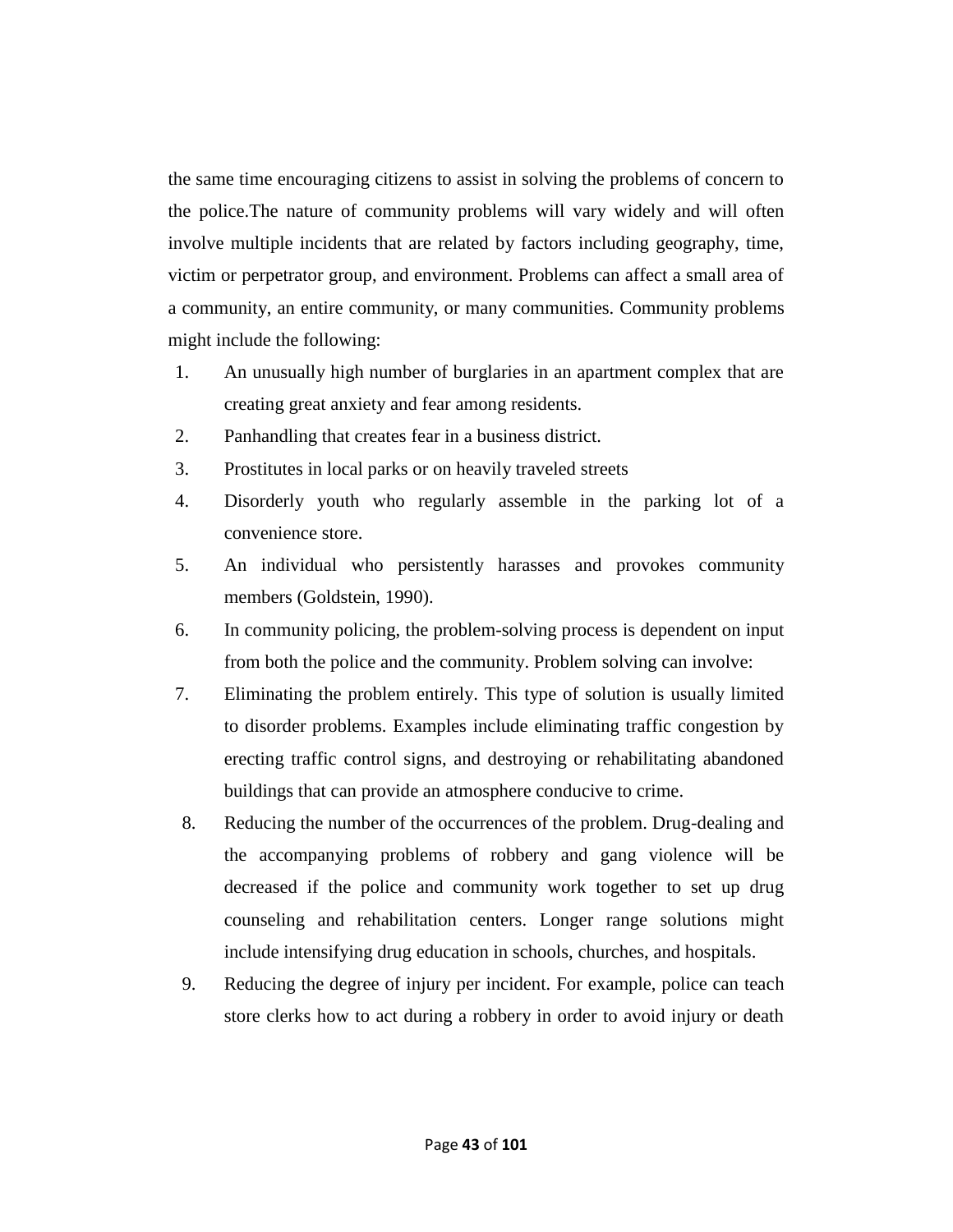and can advise women in the community on ways to minimize the chances of being killed or seriously injured if attacked.

- 10. Improving problem handling. Police should always make an effort to treat people humanely, (e.g., show sensitivity in dealing with rape victims and seek ways to ease their trauma, or increase effectiveness in handling runaway juveniles, drug addicts, drunk drivers, etc., by working with other agencies more closely).
- 11. Manipulating environmental factors to discourage criminal behavior. This can include collaborative efforts to add better lighting, remove overgrown weeds and trim shrubbery, and seal off vacant apartment buildings.

There are as many solutions as there are problems. These solutions range from simple, inexpensive measures to complex, long-term answers that will require significant investment of staff and resources. Problem solving is limited only by the imagination, creativity, perseverance, and enthusiasm of those involved. Community policing allows solutions to be tailor-made to the specific concerns of each community. The best solutions are those that satisfy community members, improve safety, diminish anxiety, lead to increased order, strengthen the ties between the community and the police, and minimize coercive actions. The following example describes such a solution:

> A patrol officer faced with chronic nighttime robberies of convenience stores discovered that a major contributing factor was that cash registers could not be seen from the street, either because of their location within the store or because of posters plastered on front windows. The officerdid not identify the "root cause" or ultimate cause of crime, but instead identified an underlying condition that, once addressed, held promise of reducing the number of future convenience store robberies. To identify this underlying problem, the patrol officer talked with and solicited suggestions from convenience store owners and employees, other members of the business community, and community residents. The officer's identification of a contributing cause of the robberies is a high-leverage accomplishment in terms of its likely positive impact on the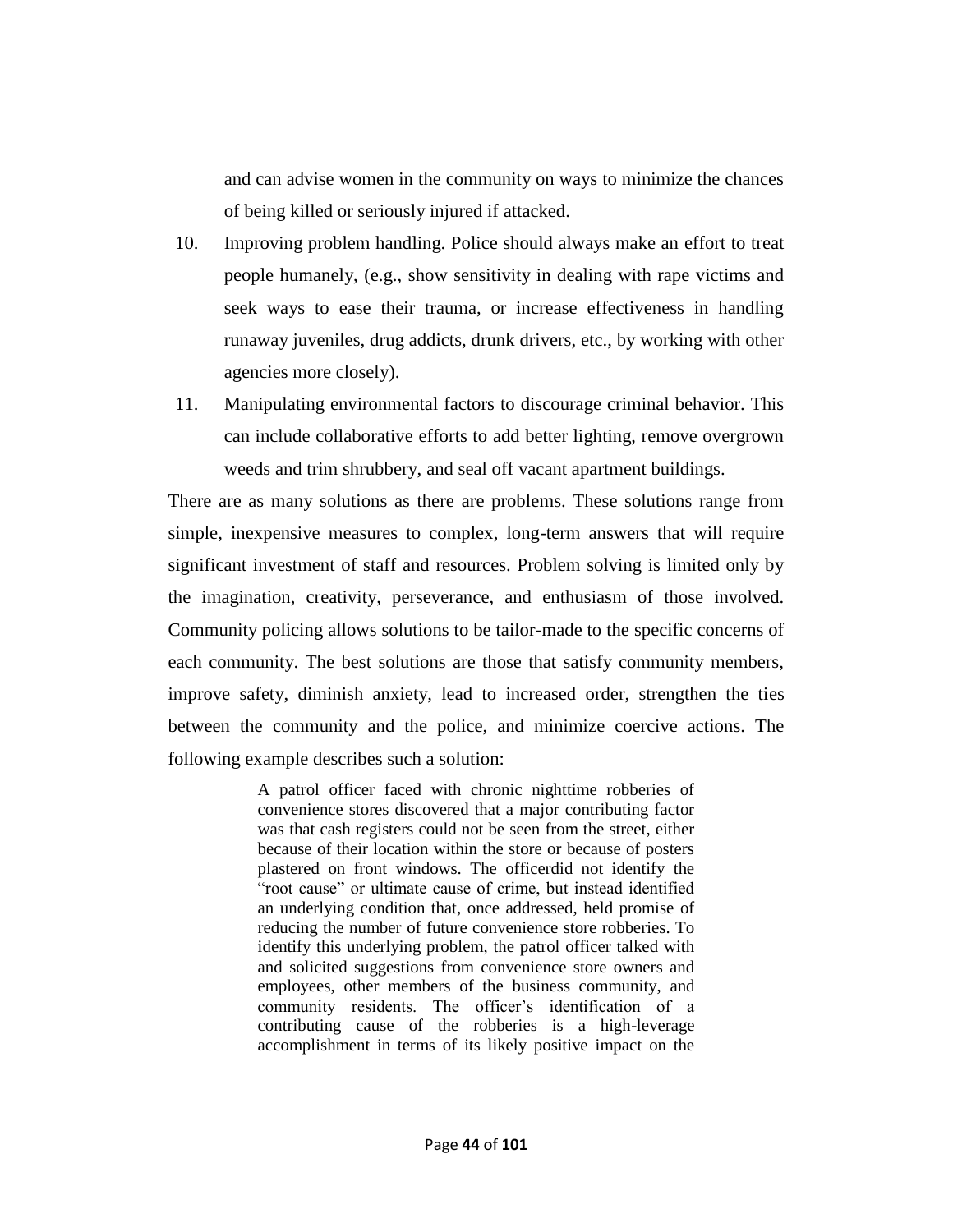frequency of future robberies. Evidence of police concern and soliciting input from the community also reinforces cooperative ties (Dietz &Baker, 1987).

Patrol officers serve as catalysts for joint police and community problem-solving endeavors. They are involved with the community on a day-to-day basis, understand its unique physical and social characteristics, are aware of local problems, and when needed can help community members articulate their needs. Many problems within the community can be successfully handled by patrol officers or their immediate supervisors and members of the community—e.g., determining that better lighting would decrease the incidence of muggings at a local park.

All levels of the police organization should contribute to problem solving, depending on the scope and seriousness of the problem. For example, crafting a solution to widespread incidents of spousal assault taking place in several communities in an agency's jurisdiction might involve multiple levels of police management. Patrol officers may have noticed a correlation between spousal assaults and excessive drinking by the perpetrators, especially at illegal afterhours clubs. The officers, their supervisors, and community members might explore ways to close down these clubs with the help of local zoning and city planning boards. Perpetrators with alcohol problems might be required to attend rehabilitation programs run by a city agency. Meanwhile, mid- and senior-level police managers and community leaders might confer with women's groups and other social agencies about providing temporary housing and counseling for victims and their families. In addition, members of the community might be able to repair an abandoned building to house the victims.

The problem-solving process relies on the expertise and assistance of an array of social and government agencies and community resources. At the senior command level, police managers might combine forces with a civil abatement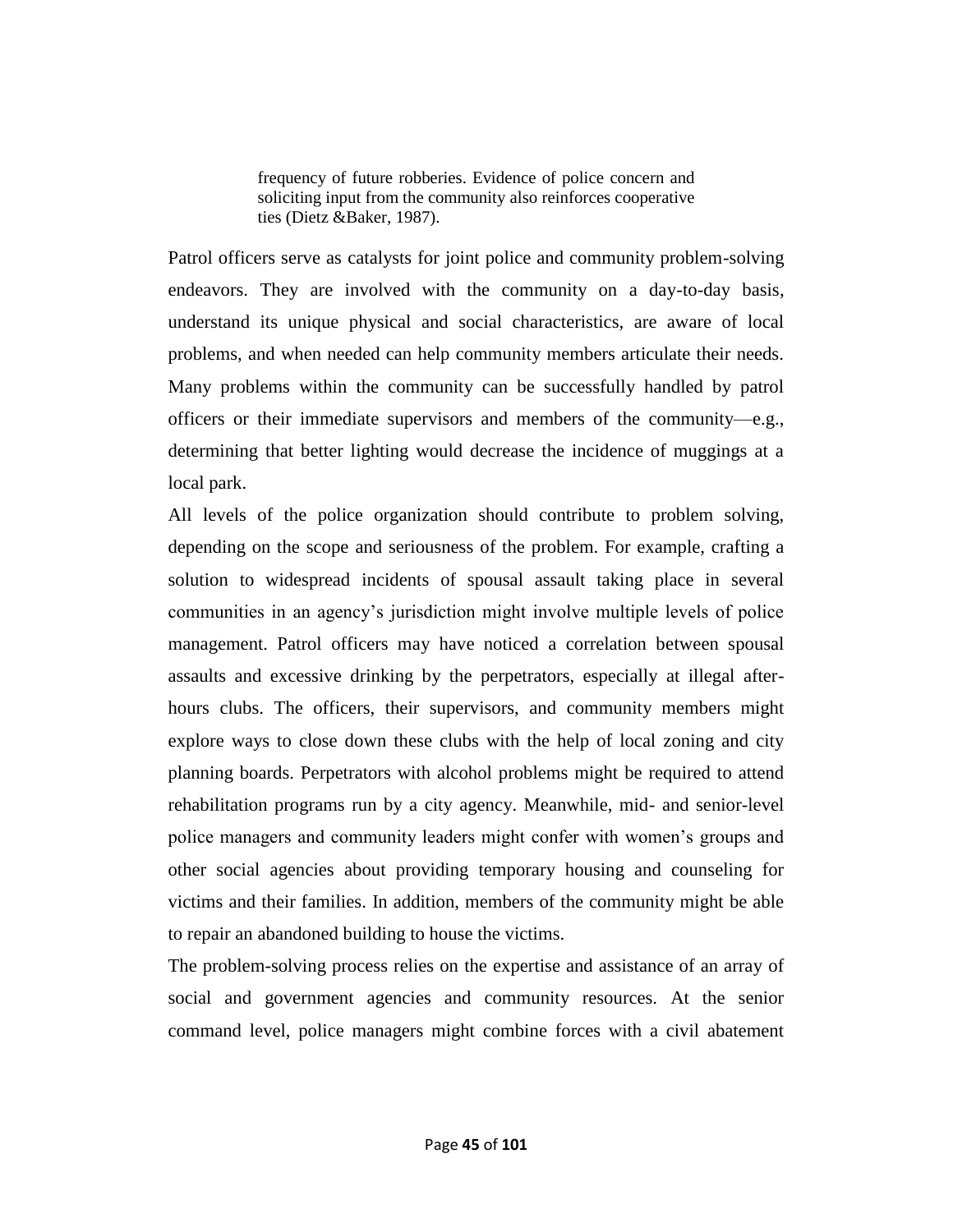agency to condemn and board up crack houses. One police officer seeking a system wide approach to the problem of spousal assault formed a team comprised of units from the police department and representatives from women's shelters, the YWCA, nearby military bases, the prosecutor's office, newspapers, hospitals, and social agencies. A tremendous amount of leverage can be attained through the collaboration and partnership of this type of far-ranging alliance.

Community policing puts new emphasis on tackling the underlying causes of crime by addressing problems at the grassroots level. To maximize the time that the patrol officer can spend interacting with community members, community policing encourages the use of the 112 system only for true emergencies. Nonemergency calls should be handled through other means, including delays in responding and report handling by the police station or sheriff's office over the telephone or by mail.

These alternative measures require a wide base of support within the community. To obtain this support, the police must instruct residents on the nature of an emergency and on alternative responses to non emergencies. Alternative responses will need to be thoroughly explained before community members will accept them. The residents should be secure in the knowledge that the police response will be appropriate for the urgency of the demand for service, and that the reduction in the volume of 911 calls will allow officers to spend more time in the community and will maximize the use of the residents' tax dollars.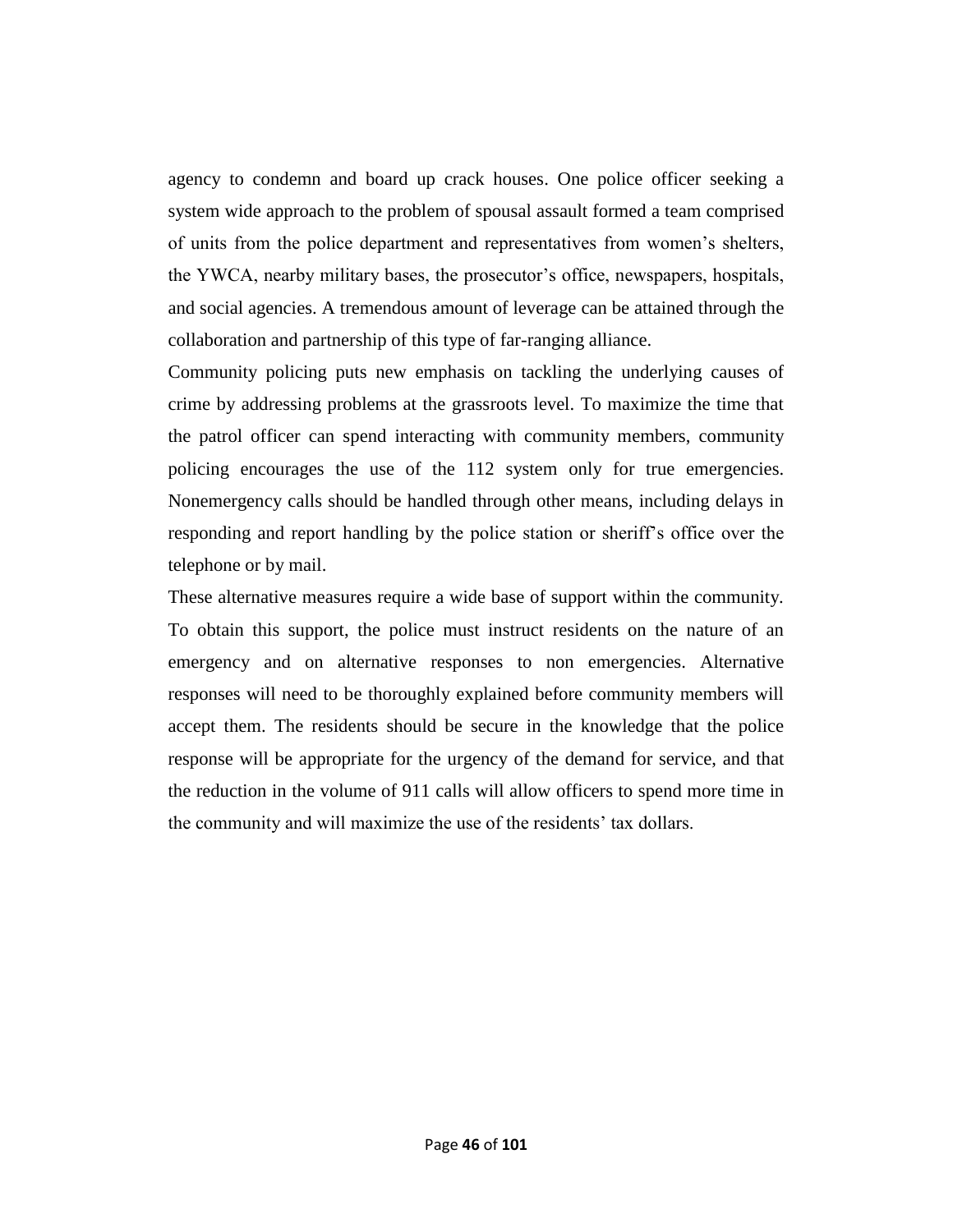The diagram below can be used to depicts Core Component Two: Problem Solving



## **Fig. 2: Problem Solving Process**

This diagram can further be used to explain the core componentnumber two of community policing. To solve community problem, there must be trust between the police and community members. This is so because trust will reinforces information exchange while information exchange will further facilitates problem identification which will further facilitates problem solving within the community.

### **Unit 3: Community Policing in Nigeria**

Globally, policing styles and methods are changing in conformity with universal norms and best practices. Based on this notion, Nigeria police force embraced and integrate the philosophy of community oriented policing into its core policing style based on the principle that in a democratic society, the police are charged by their fellow citizens to protect and serve the public's fundamental rights to liberty, equality and justice under the law which is akin to what is obtainable in other nations of the world (Okeshola & Mudiare, 2013). To fulfil that privileged role therefore, the police must be part of and not apart from the societies they are serving. According to Okiro (2007), community policing as a philosophy and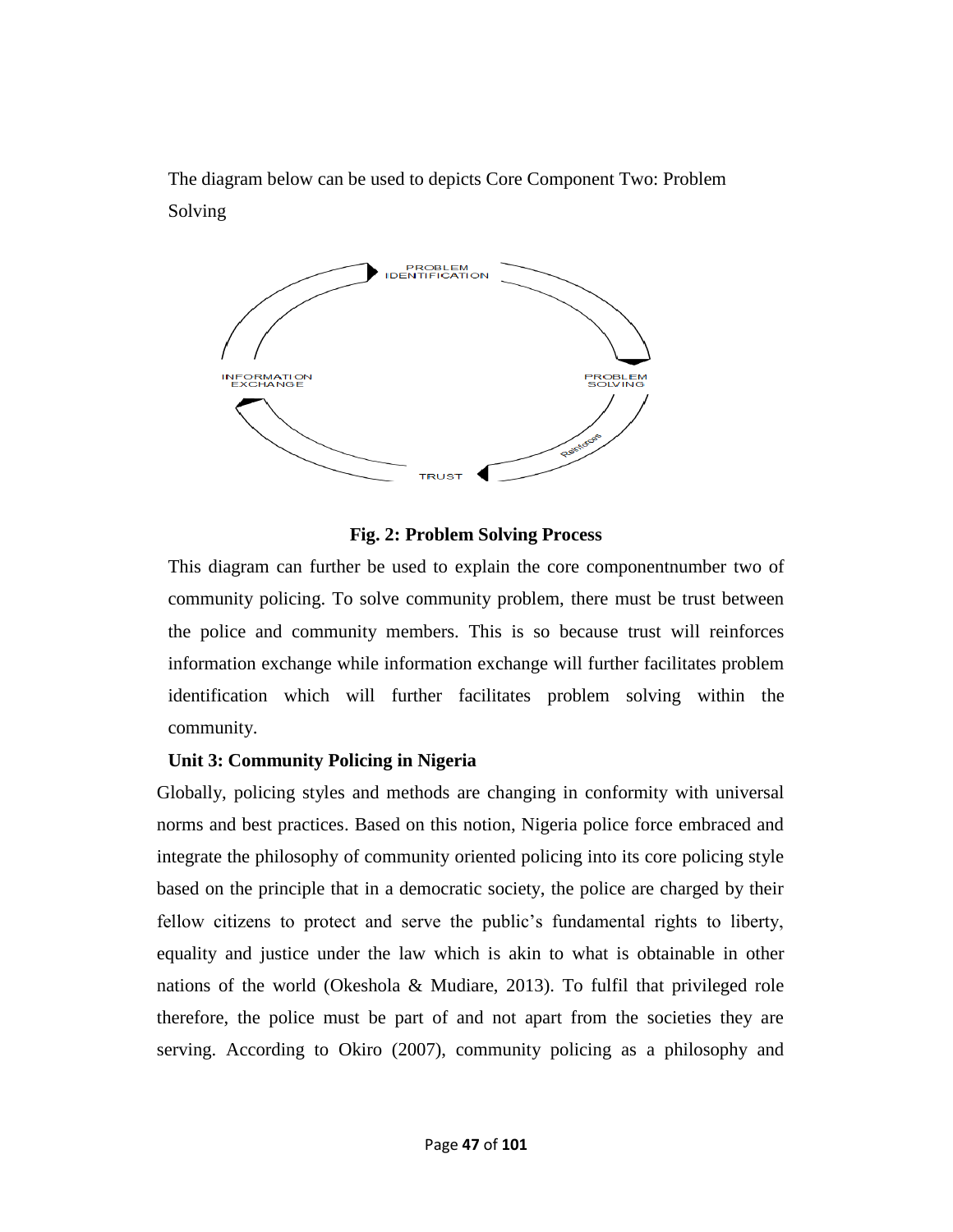practice is a veritable tool for police reforms in Nigeria. Based on the imperative of this partnership or synergy between the police and the public as a way of preventing and controlling crime, akin to what is obtainable in other climes that practiced it, the federal government of Nigeria embraced Police Community Relations Committee (community policing) officially on the  $22<sup>nd</sup>$  April, 2004 under the headship of former President Chief Olusegun Obasanjo.

This is geared towards bridging the gap between the police and members of the community. To achieve the goals and objectives of community policing in Nigeria therefore, the Inspector General of Police in 2004 approved a study tour for some few police personnel in three cities in the United States of America i.e. Houston, Atlanta and Chicago courtesy of the British Department for International Development (DFID) to understudy community policing as practised in the UK with the aim of learning the operations, methods, patterns and style of their community policing programmes (Cleen, 2008). Nigerian investigators further observed that community policing in these cities they visited had contributed very significantly towards crime reduction, improved community relations, diminution in disorder and fear of crime (Cleen, 2008).

Apart from officers of the Nigeria police force that went for this study, others were retired police officer and some civilians too. United States was not the only country visited for this study tour on community policing, Britain was also visited by those investigators in a bid to learn about their own style of community policing. CLEEN further observed that those investigators who visited Britain in a bid to learn about their community policing style also witnessed success in term of crime reduction and promotion of social order among others. These officers were specially trained as Community Policing Developers (CPD) because of the peculiar and specialized skills and training of community policing they received.

However, the uniqueness of Nigeria socio-cultural and political landscape requires that the Nigeria Police Force should adopt bottom-up-model approach of policing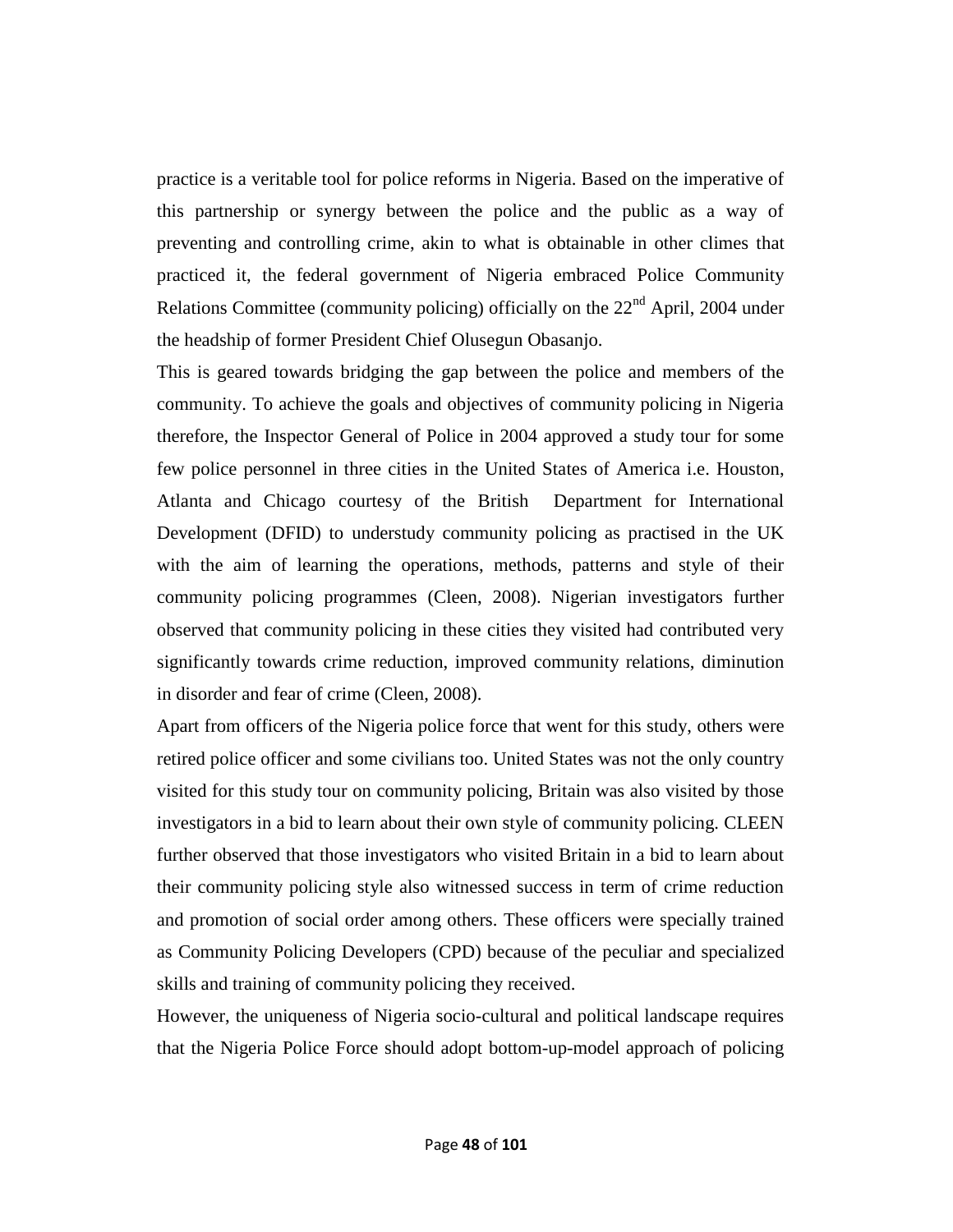because the lower rank officers interact more with members of the public especially during foot patrol. Strictly borrowing the community policing modalities from Europe and America may not necessarily provide the desired solutions to Nigeria security challenges as the Nigerian delegates that visited these countries have observed in their investigative missions abroad. Some of the impediments to successful implementation of community policing in Nigeria according to Dickson  $(2007)$  as cited in Ikuteyijo &Rotimi (unpublished) include "internal resistance to change by those policemen who enjoyed the traditional form of policing, lack of commitment to the project of community policing, lack of support from community members, inadequate support from the government, and poor welfare package/incentives for policemen".

Based on the aforementioned challenges peculiar to Nigeria security outfit, the Nigeria variation of community policing should not adopt hook line and sinker or a replica of another system of policing, rather it is one that has been relevantly adapted to suit our own socio-political landscape. Upon their return from abroad, the IGP thereby appointed Mr. C.Y. Jimoh (AIG mni) to lead a steering committee to guide and coordinate the delivery of community policing by the Nigeria Police Force. Other members of the steering committee include four Assistant Commissioners of Police (ACP) in person of Omole, Amore, Ibekwe-Abdallah and Iwar together with three Chief Superintendent of Police (CSP) in person of Makama, Awunah and Gbolarumi.

Based on the tenets and principles of community policing strategy that requires a participatory approach between the police and the public, the IGP in his wisdom also appointed some notable civilians from among the public who are also members of various NGO's who travelled alongside these officers who will eventually become community policing developers upon their return (Police News, 2006). Some of the civilians that were appointed were Messrs. Frank Odita, Chukwuma Innocent, Davies Blair, Menear R and Bown John as part of the study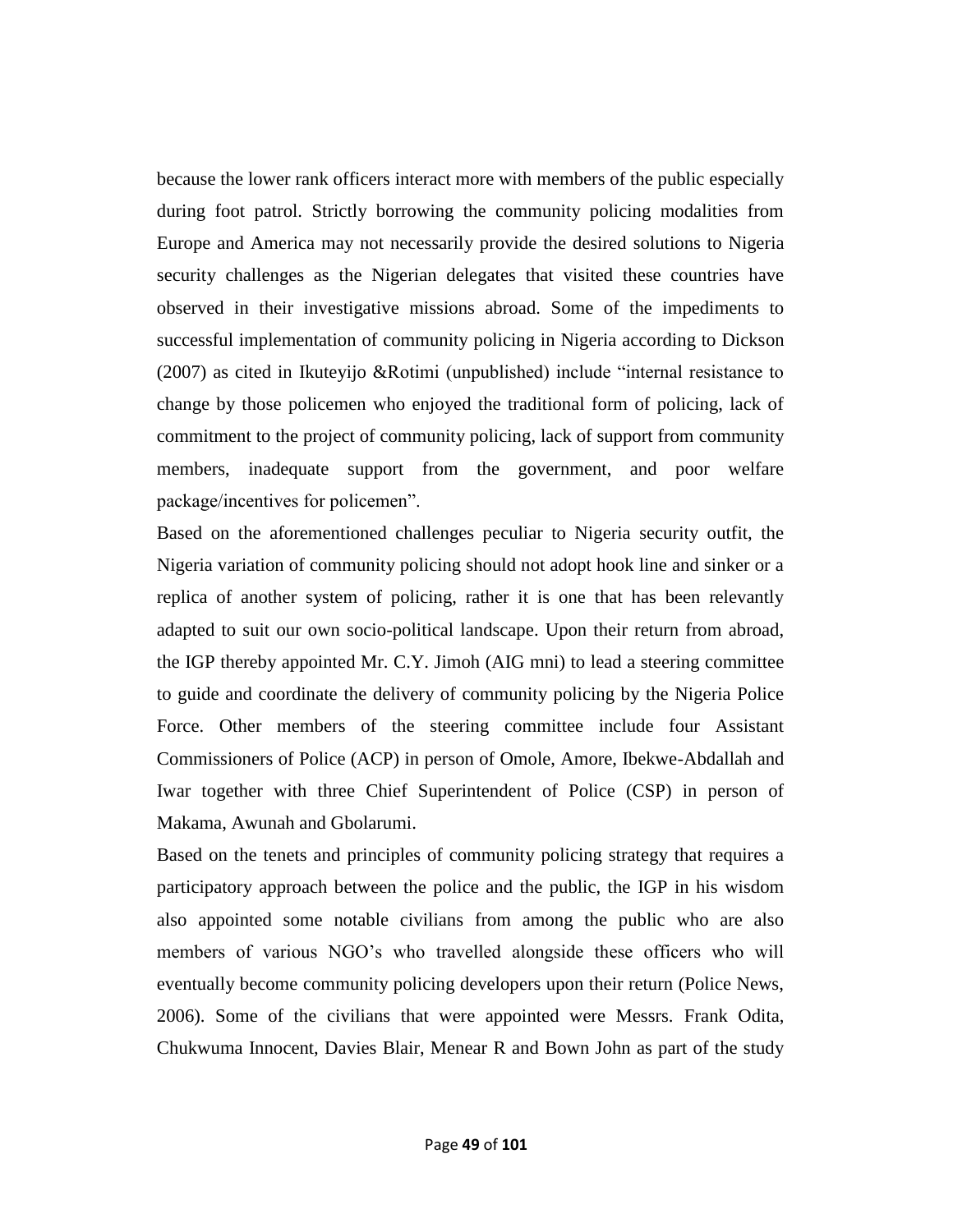tour. Blair Davies for instance is a member of Access to Justice Police Adviser while John Bown belongs to Justice Police Consultant; Frank Odita was a retired commissioner of Police now a consultant, while Innocent Chukwuma belongs to Centre for Law Enforcement Education in Nigeria (CLEEN). The success being witnessed by these countries visited because of the injection of this strategy like crime reduction and reducing fear of crime can further be attested to by CLEEN.

Five states were therefore selected to serve as preliminary 'test beds' or pilots for the implementation of community policing. From among the five states selected as the pilot's states, one of them was further chosen as 'pilot of the pilots'. Based on the recommendation by the project team, Enugu state was chosen as the pilot of pilots states for so many reasons. First, being one of the four focal states targeted by DFID over the past two years for major developmental initiatives. Aside this, a number of local government area within Enugu state have already been approached by Access to Justice in the course of conducting a perception survey into informal policing systems such as vigilantism. In addition to these two reasons, there have been a range of available opportunities for meaningful interaction and relationship building between the people of Enugu state and the police.

More so, there have been a number of crime reduction initiatives being developed in partnership with Enugu State government which have proved to be very effective in combating criminalities. Apart from the aforementioned points, in the context of Access to Justice's engagement in Enugu as a focal State, the police command and successive commissioners in Enugu State have clearly articulated their enthusiasm to support community policing initiatives in Enugu State, with DFID or British Council Access to Justice Programme pledging their support to fund the project to whatever extent is possible and for a minimum of three years. In each of the pilot states selected, only some police divisions are selected and transformed to model police stations with a view to accomplish some of the core values of the Nigeria community policing model which consist of: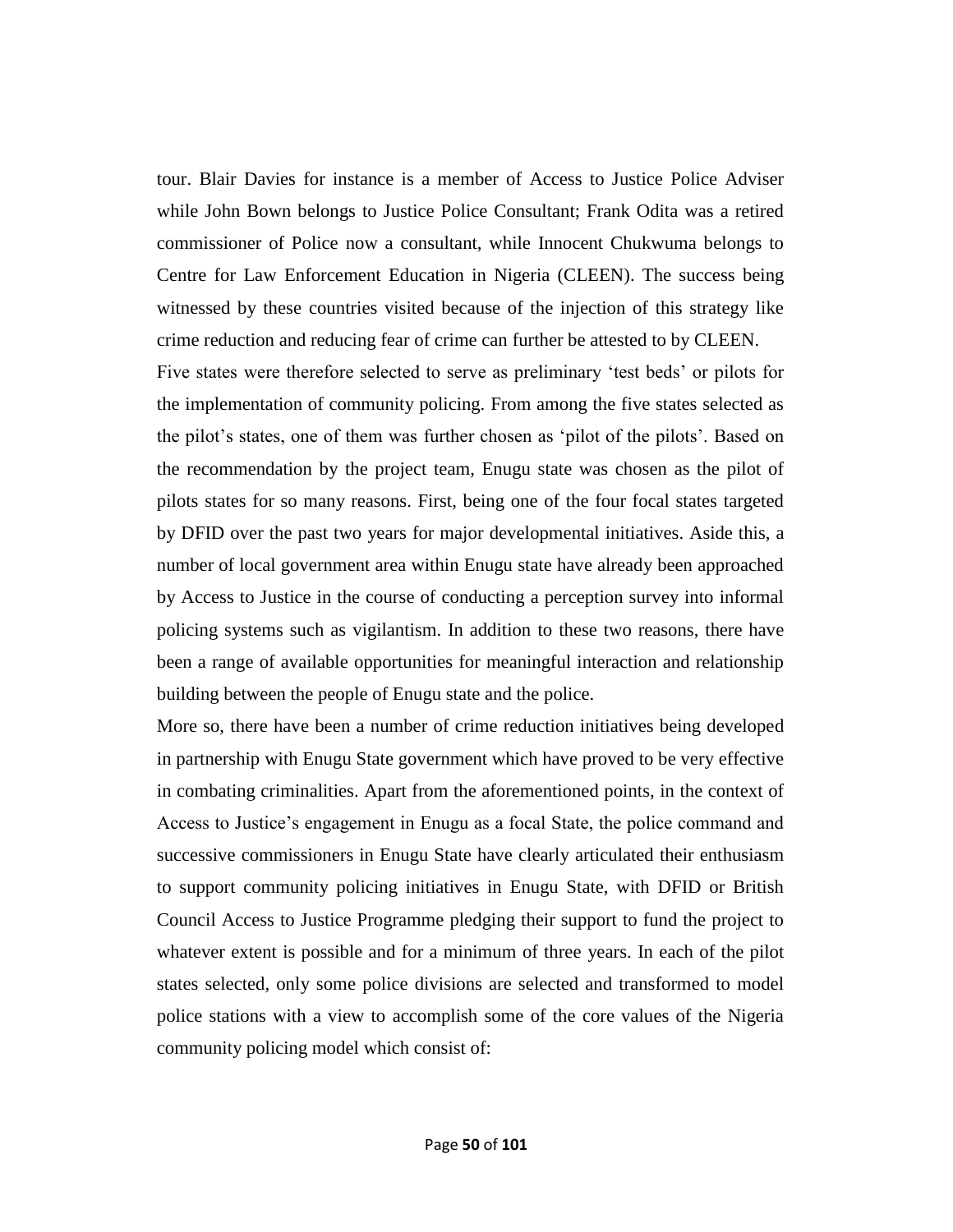- i. Respect and protect human rights;
- ii. Be transparent and open in their policing functions;
- iii. Demonstrate commitment at all times to deliver best quality service;
- iv. Empower and communicate with all levels of police personnel, so that decision making is devolved as close as possible to the point of service delivery;
- v. Be willing to seek, listen to and act upon public opinion and perception;
- vi. Be accountable and answerable for what they do;
- vii. Ensure that citizens with a grievance against the police have effective communication channels and redress.

Meanwhile, in 2002, The International Criminal Investigative Training Assistance Program (ICITAP) visited Nigeria to help the Nigeria Police Force improve its management capabilities and to develop training on basic recruit courses and a community policing program. *Icitap* in developing a community policing project aimed at helping Nigeria's nascent community policing initiatives that may serve as a vehicle to help reduce ethnic violence, anti-social behaviour and armed robbery in the country (Department of Justice, 2008). Depending on its policing needs, each local area of the federation will decide if it will embrace this framework. Where no civil society inventiveness is in place, the NPF may initiate its own community policing program. This is so because the originality of African policing styles lies in the strength of informal policing (Elechi, 2006), as well as in the traditional justice systems which should be stimulated rather than repressed and replaced by an imported community policing brand that may be less efficient. Meanwhile, the Nigerian police have not abandoned efforts to implement and integrate informal policing principles in its operations. If the NPF administrators adopt such a framework, legitimized by federal and state statutes that incorporate the partnership of informal police organizations in the NPF vision, citizens of Nigeria will be better protected from crime. Legalized informal policing groups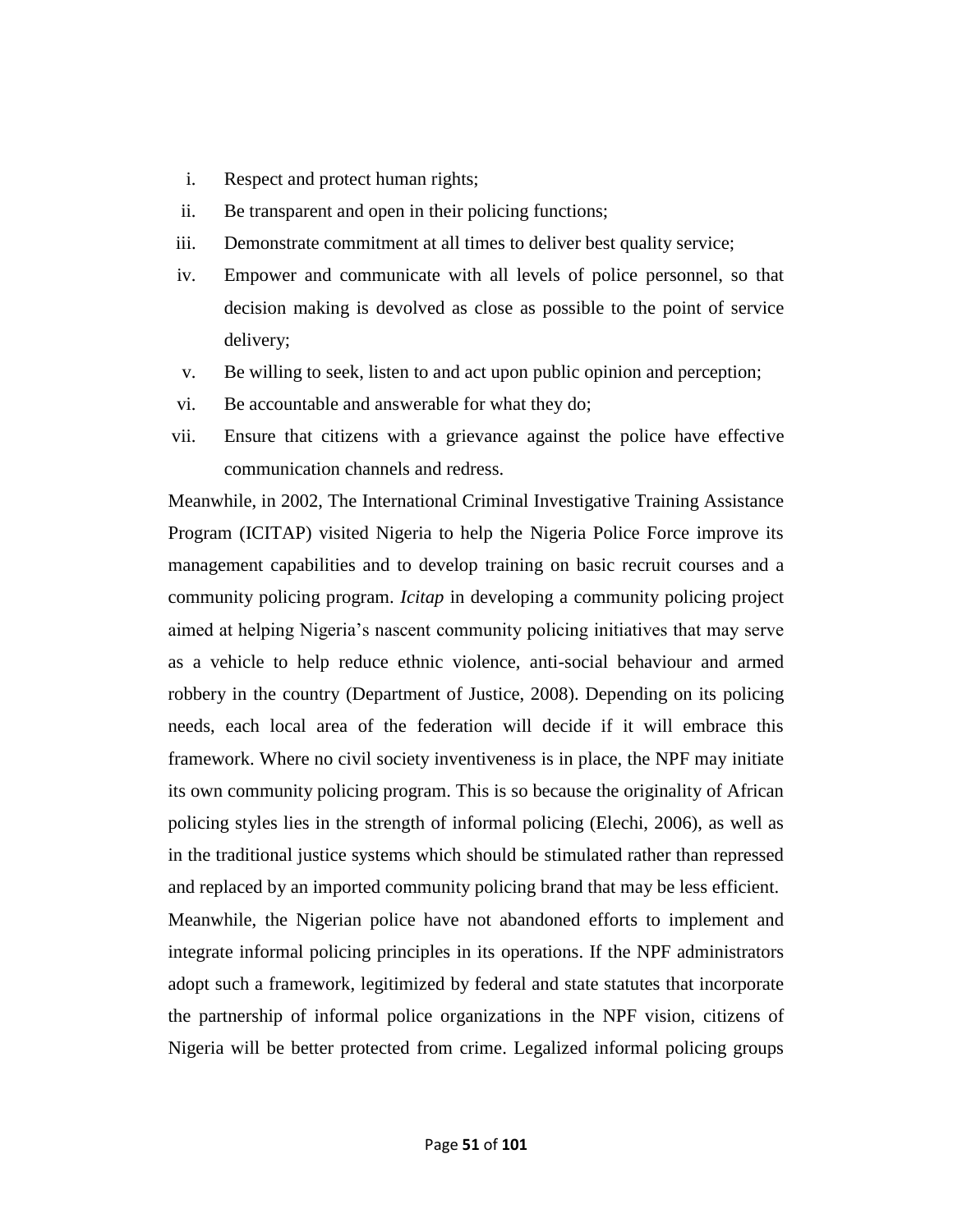will make a formidable partnership to accomplish the goals and objectives of community policing in Nigeria.

As a control measure, the official certification of informal policing may be determined by licensures that are renewable each year by the NPF operators. This will assuage fears by Nigerian citizens that are a consequence of the historical misuse of the police by native authorities. Such a model would recognize and stimulate civil and traditional society initiatives. Based on the efficacy of our traditional policing system, the Nigeria Police Force (NPF) has officially adopted, with international assistance, community oriented policing (COP) as its model and has established police vigilante liaison officers to interact with vigilantes which in Nigeria have a good reputation, generally speaking to at least know what these groups are doing and advise them on their limited legal rights and powers. The police have either accommodated vigilante practices, which they know will be done in any case, or asserted that only they have policing authority and powers while communal and religious authorities do not, to protect their legal monopoly on force. This is a pointer to the exclusive rights of the Police Force ahead of other State or Local government security apparatuses.

The national police will remain specialized and professional in the fight against crime, the apprehension of criminals, and the maintenance of law and order. Depending on its policing needs, each local area of the federation will decide if it will embrace this framework. Where no civil society inventiveness is in place, the NPF may initiate its own community policing program. The originality of African policing styles lies in the strength of informal policing as well as in the traditional justice systems (Elechi,2006), which should be stimulated rather than repressed and replaced by an imported community policing brand that may be less efficient.

## **Unit 4: Community Policing Strategies**

The use of community policing by the police force to combat criminalities have undoubtedly accompanied some strategies because community policing differs in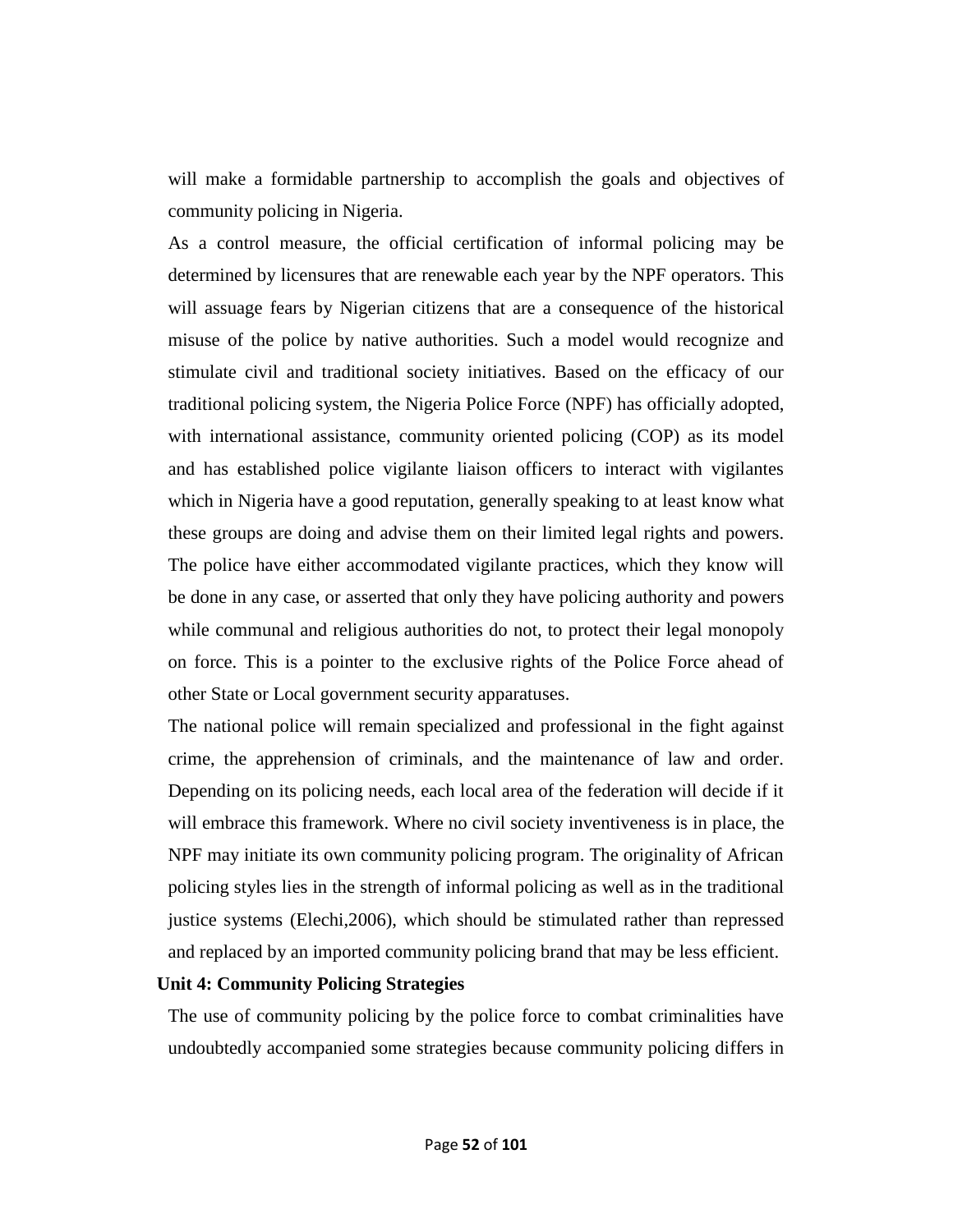a number of ways from a traditional policing. These strategies have proof to be very useful especially in cities wherein all the principles and philosophies of community policing have been implemented. Below is a list and brief description of the most common community policing initiatives and strategies.

1. **Public Education Programs:** Public education programs have proof to be very useful within the ambit of community oriented policing. These programs are very useful in the sense that they are used to garner general support for the police and for increases in police resources. Apart from this, these programs also sensitise, inform and educate members of the public on many security or crime issues. Additionally, it is also important method through which the police provide information to the public on how to avoid being victimized and how to avoid becoming involved in crime. One of the most common and highly acclaimed public education programs that have proof useful is Drug Abuse Resistance Education (D.A.R.E). D.A.R.E. is a police officer-led series of classroom lessons that teaches children from kindergarten through primary schools on how to resist peer pressure and live productive, drug and violence-free lives. Meanwhile, this particular initiatives or strategies were founded in Los Angeles in the United States in 1983 (D.A.R.E America, 1996).

2. **Neighbourhood Watch Programs**: Neighbourhood Watch is another form of community policing strategy which has variants known as Block Watch and Apartment Watch. It usually involves community members coming together in small groups in a local residence to gather intelligence and share information about local crime problems, crime prevention strategies and develop plans for watching and safeguarding the neighbourhood and reporting crimes. Initial Neighbourhood Watch meetings are often organized by crime prevention officers from a local police department or community organization. Subsequent meetings involve presentations and sessions of property target hardening and the establishment of phone trees for surveillance and support. Members of these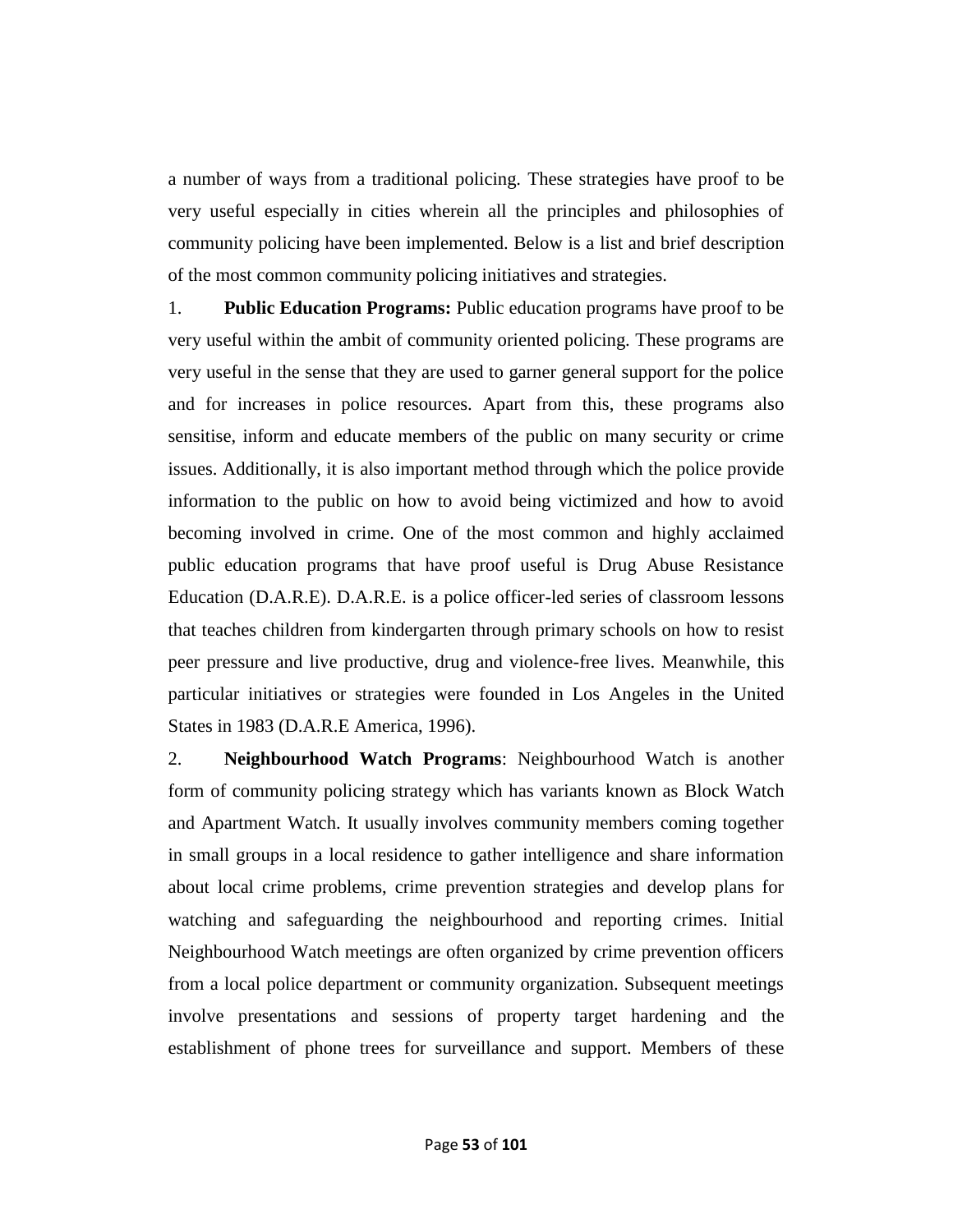neighbourhood watch also discuss feelings and perceptions of local crime problems and develop solutions to deal with them accordingly (Rosenbaum, 1987).

3. **Neighbourhood Town Meetings:** This type of community policing strategies is popular for developing and maintaining contact between the police and the public. Unlike Neighbourhood Watch meetings, which are held in local residences, neighbourhood town meetings are held in open public spaces, such as schools or community centers, and are well publicized in order to obtain the greatest possible attendance. The meetings provide a forum for exchanging information and an avenue for identifying, analyzing, and prioritizing problems within a community or neighbourhood. As with public education initiatives, neighbourhood town meetings also provide the police with an opportunity to gain public support for specific initiatives, as they are able to explain in details why an initiative is important and how it will benefit the community (Wycoff  $\&$  Skogan, 1993).

4. **Storefront or Mini-stations***:* Police mini-stations are part of the effort to decentralize the police and bring them closer to the communities they serve. Ministations or what the Japanese describe as Koban or miniature police station are usually set up in accessible areas and staffed by a mix of sworn police officers, paid civilians, and unpaid volunteers; selected from among members of the public. Usually they are the first line of police response to crime or crisis, yet they more often function as sources of information about location or addresses in the city. Mini-stations are used as another avenue for the police to receive and disseminate information with members of the public such as crime control tips. In high crime areas, mini-stations may be erected to give a signals to the criminals that police is presence in such an area.

5. **Weed and Seed Programs***:* This strategy involves a two-pronged approach to crime prevention and crime control. As the name implies, law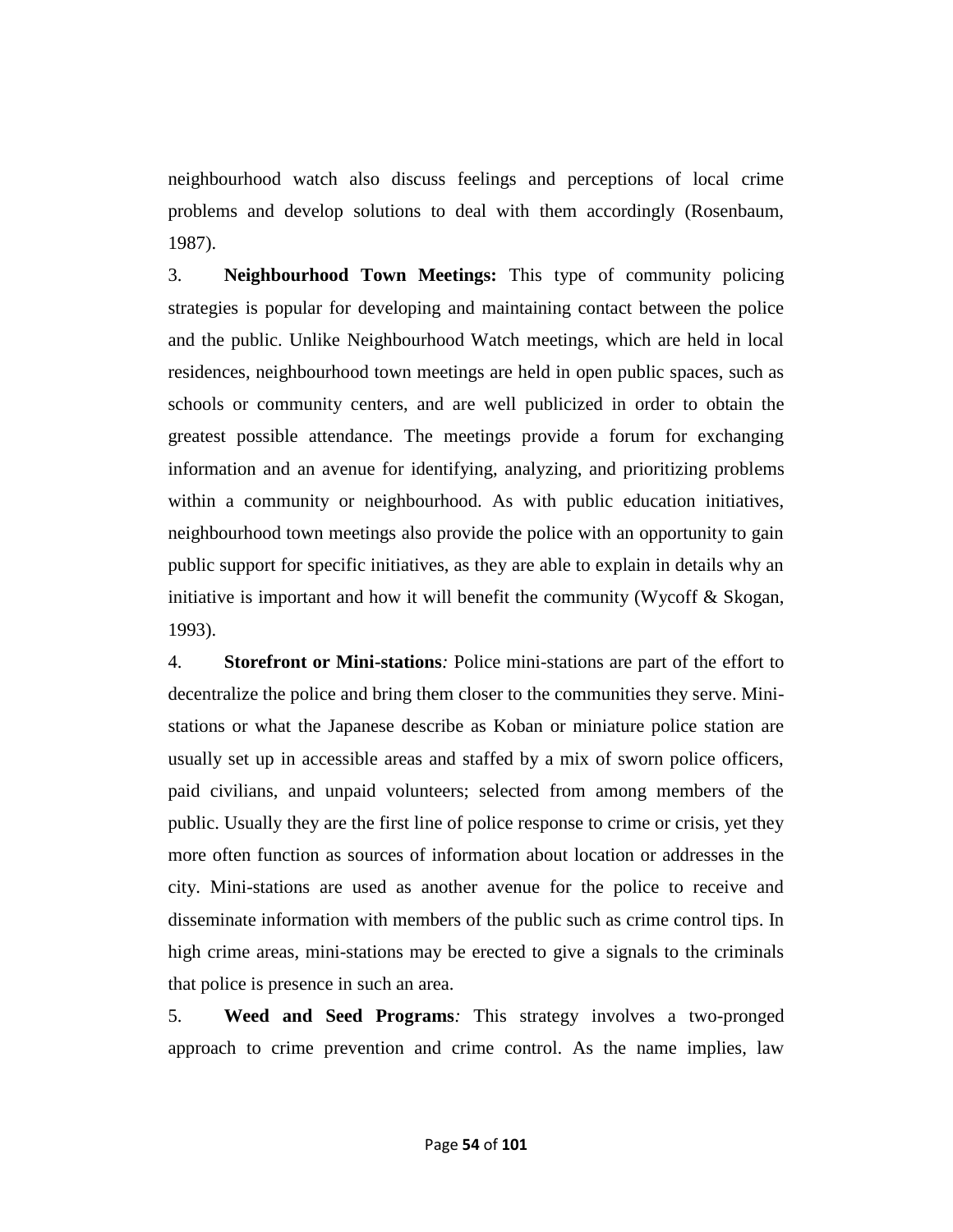enforcement agencies and prosecutors cooperate in "weeding out" violent criminals and drug abusers, while community-based organizations work together to "seed" much needed human or social services, including prevention, intervention, treatment, and neighbourhood restoration programs. There are four basic components to the weed and seed program, these are law enforcement; community policing; prevention, intervention, and treatment; and neighbourhood restoration. Additionally, four fundamental principles underlie the weed and seed strategy: collaboration, coordination, community participation and leveraging of resources. In most weed and seed sites, joint task forces of law enforcement agencies from different levels of government such as police, Civil Defence, Immigration Officers, Custom Officers etc aim to reduce both crime and fear of crime. Unlike some of the other strategies mentioned above, weed and seed approach to crime takes a more hard-line stance and enforcement-oriented approach to community policing (U.S. Department of Justice, 2007).

In addition to the above stated initiatives and strategies of community policing, achieving the goals of community policing requires successful implementation of three essential and complimentary components or operational strategies: community partnership, problem solving, and change management as cited in (Okeshola &Mudiare, 2013).

(a) **Community Partnership**: Establishing and maintaining mutual trust between citizens of a community and the police is the main goal of the first component of community policing. Police have always recognized the need for cooperation with the community and have encouraged members of the community to come forward with crime-fighting information. The police no longer view community as a passive presence connected to the police by an isolated incident or series of incidents. The community's concerns with crime and disorder become the target of efforts by the police and the community working together (Bohm & Haley, 2002).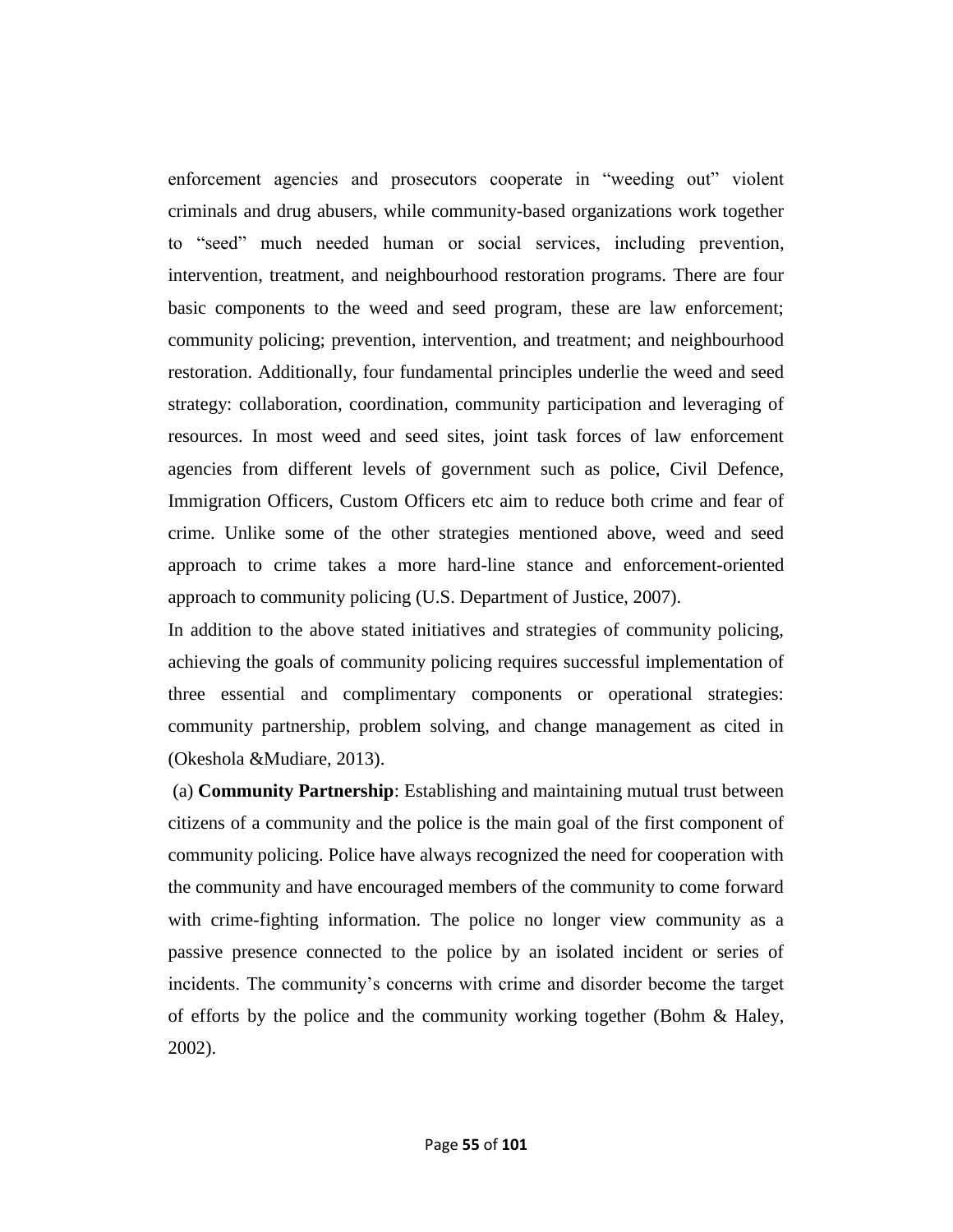(b) **Problem Solving**: Problem solving requires a lot more thought, energy, and action than traditional incidents-based police responses to crime and disorder. In full partnership, the police and a community's residents and business owners identify core problems, propose solutions, and implement a solution. Thus, community members identify the concerns that they feel are most threatening to their safety and well-being. Those areas of concern then become priorities for joint police-community interventions. For this problem-solving process to operate effectively, the police need to devote time and attention to discovering community's concerns, and they need to recognize the validity of those concerns (Bohm &Haley, 2002).

(c) **Change Management**: Forging community policing partnerships and implementing problem-solving strategies necessitates assigning new responsibilities and adopting a flexible style of management. Traditionally, patrol officers have been accorded lower status in police organizations and have been dominated by the agency's command structure. Community policing, in contrast, emphasizes the value of the patrol function and the patrol officer as an individual. It requires the shifting of initiative, decision making, and responsibility downward within the police organization. The officer must become responsible for managing the delivery of police services to the community. Patrol officers are the most familiar with the needs and concern of their communities and are in the best position to forge the close ties with the community that lead to effective solutions to local problems. Under community policing, police management must guide, rather than dominate, the actions of the patrol officer must ensure that they have the necessary resources to solve the problems in their communities. Management must determine the guiding principles to convert the philosophy of the agency to community policing and then to evaluate the effectiveness of the strategies implemented (Bohm &Haley, 2002).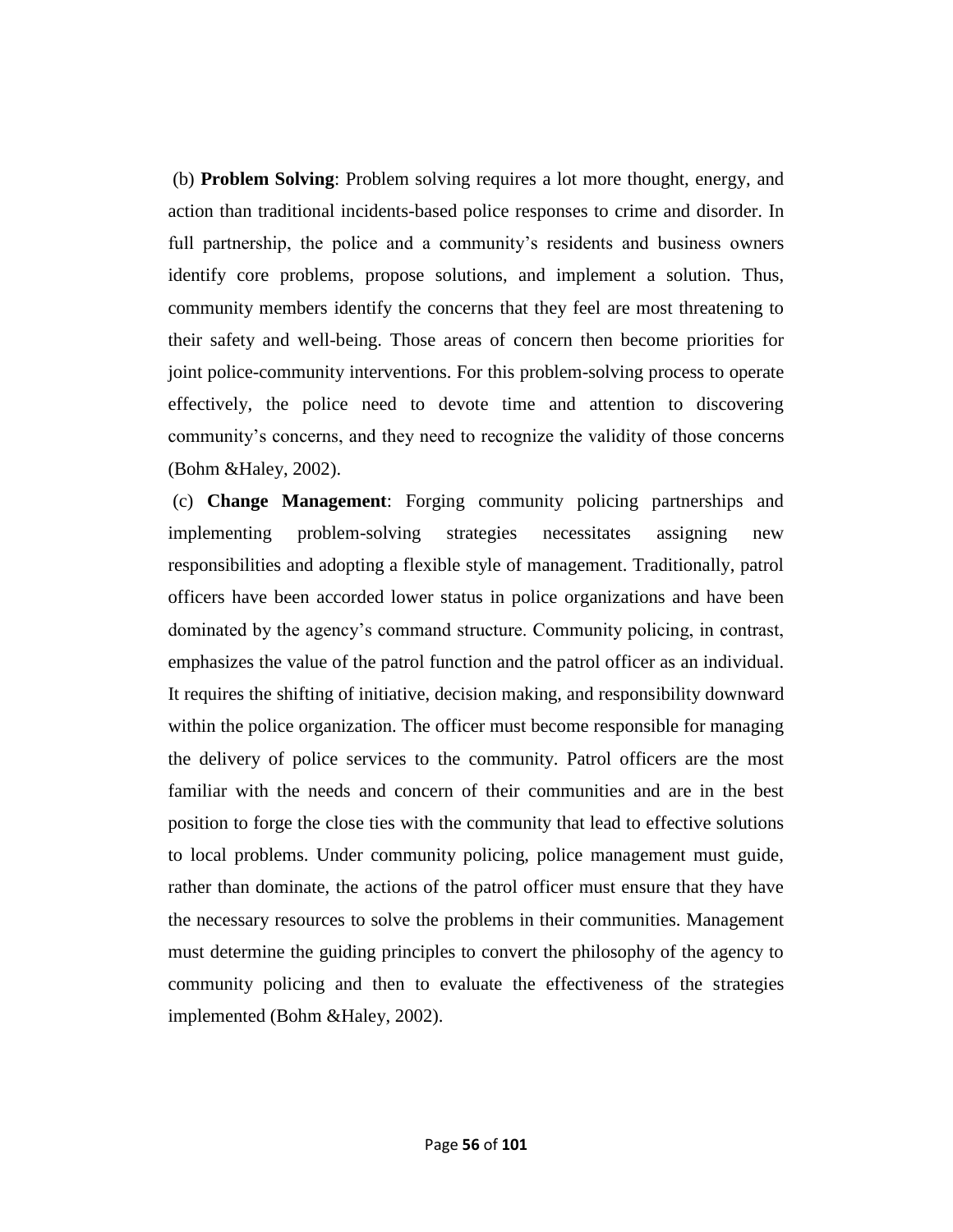However, these initiatives and strategies of community policing is certainly not exhaustive. Other community policing strategies and initiatives programs include Special Problem Solving Units, Fixed Patrol Assignments, Auxiliary Volunteer Programs and Community Newsletters/Websites among others. All these need to be included at the implementation stage of community policing strategy.

#### **References/ Further Readings**

- Alemika, E.E. (1993). *Colonisation, State and Policing in Nigeria: Crime, Law and Social Change.* An Unpublished PhD Thesis Submitted to the Department of Sociology, Bayero University, Kano.
- Bohm & Haley (2002). *Introduction to Criminal Justice*.(3<sup>rd</sup> ed). Glencoe. McGraw-Hill.
- Braiden, C. (1992). *Enriching Traditional Police Roles, Police Management: Issues and Perspective,* Washington, D.C.: Police Executive Research Forum, pg.108.
- Brown, J. (2001). *Community Policing Reality Check, Law and Order*, Pp. 55-58
- Bureau of Justice Assistance (1994). *Understanding Community Policing: A Framework for Action,* Washington, DC: U.S. Department of Justice. Office of Justice Programs.
- Cleen Foundation, (2008). *Community Policing takes Chief of Police to United States*, http:/www.cleen.org
- Community Policing Consortium (1995). *What is Community Policing*: Washington D.C.: The Consortium.
- Eck, J. E and William, S *et. al.,* (1987). *Problem Solving: Problem-Oriented Policing in Newport News,* Washington, D.C.: Police Executive Research Forum:
- Elechi, O.O. (2006). *Doing Justice without the State:* The Afikpo (Ehugbo) Nigeria Model", New York: Routledge.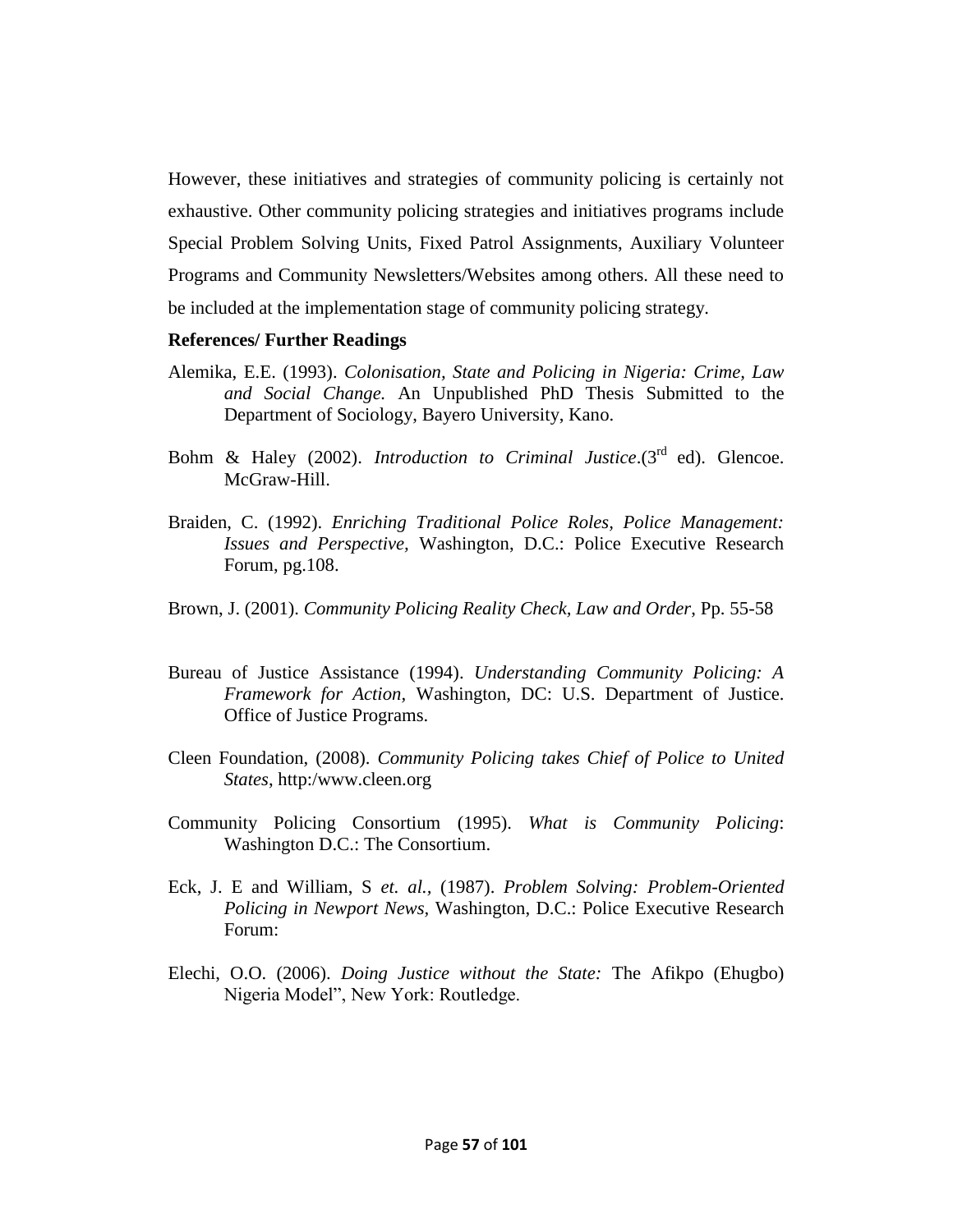- Friedmann, R.R. (1992). *Community Policing: Comparative Perspective and Prospects.* New York, St. Martins Press.
- George, L.K. (1981). *The Newark Foot Patrol Experiment*. Washington D.C: Police Foundation.
- Okiro, M.M. (2007). *Foreword in Community Policing*. Nigeria Police Force Operational Handbook.
- Sparrow, M. K. *et al.,* (1990).*Beyond 911: A New Era in Policing.* New York: Basic Books
- Trojanowicz, R & Bucqeroux, B (1998). *Community Policing: How to Get*  Started. (2<sup>nd</sup> ed.), Cincinnati: Anderson Publishing Co.
- Trojanowicz, R and Bucqeroux, B. (1990). *Community Policing: A Contemporary Perspective*. Cincinnati. Anderson Publishing Co.

## **In-text Questions**

- **1)** Briefly define Community Policing and explain its objectives.
- **2)** Identify and explain the components of Community Policing
- **3)** Account for the factors that led to the emergence of community policing in Nigeria.

# **Module 4: Correctional Facility Management**

# **4.0 INTRODUCTION**

There is no doubt that crime should not go unpunished. However, the bottom line is that all offenders, after serving their jail sentence, will be released and walk free, with the same rights as others. They will look for a job and for housing, and it may well be that they will work or live in the same neighbourhood as others. So the question the public should ask more often is, who do we want to be our neighbours? Who do we want to cross in the street on our way to work, or meet in the park where we take our children to play?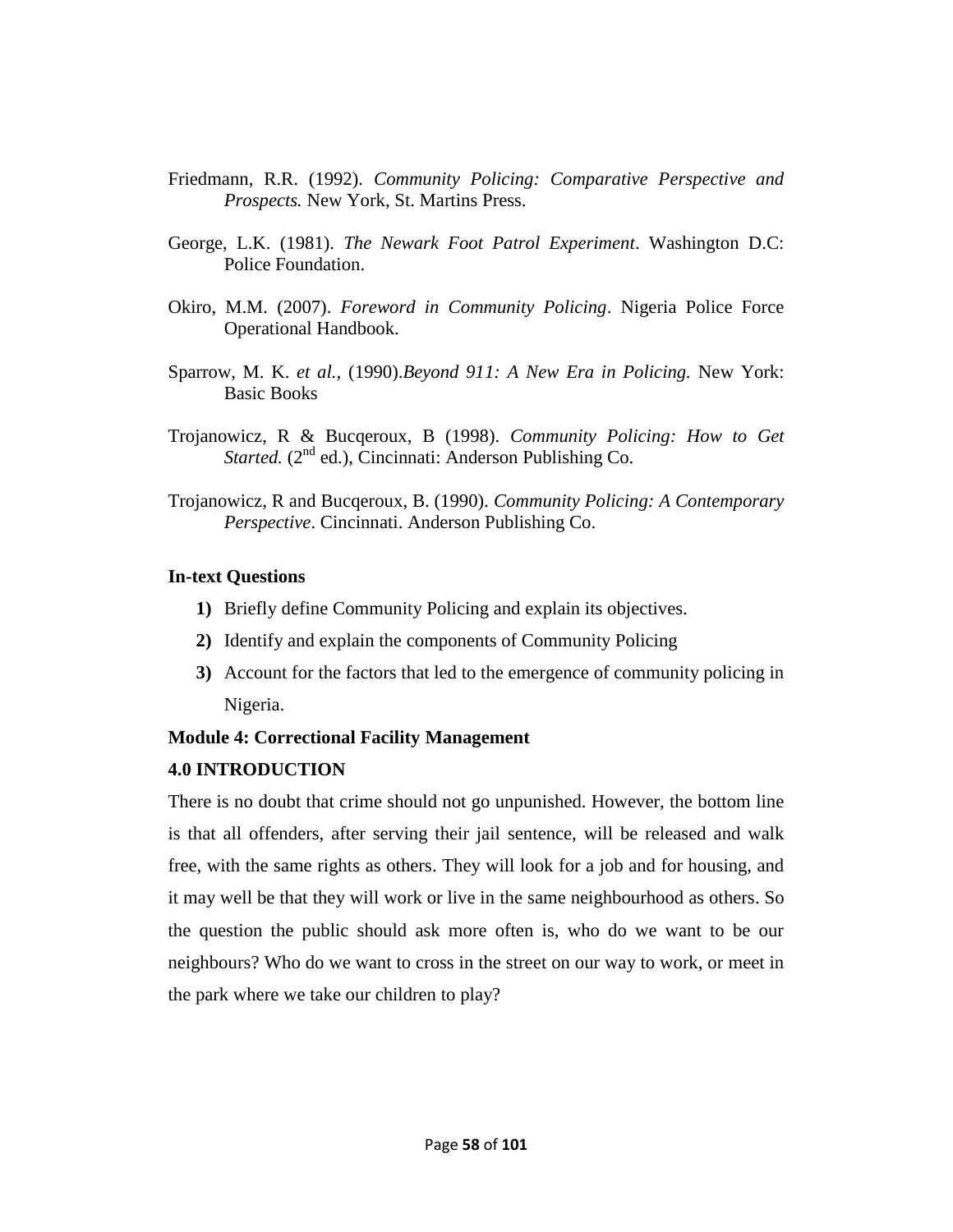The answer is not far from the fact that we do not want to meet recidivists hardened by inhuman and degrading treatment in overcrowded prisons run by criminal gangs. We want to meet people in good physical and psychological health, people who have made their decision and have the attitude to keep it, people who have acquired the skills needed to reintegrate, re-socialize and live the normal life of law-abiding citizens.

Correctional facility settings present both risks and opportunities with respect to violence possibility. Correctional centers have a dual function to protect society by confining offenders in facilities that are safe, humane, and secure as enshrined in the Nelson Mandela Rules 2015 (United Nations Minimum Standards for the Treatment of Offenders) and to ensure that offenders are actively participating in programs that will help them for rebirth into law-abiding citizens when they return to their communities at the expiration of their prison terms in the case of convicts. However, poorly managed detention facilities of any type could become breeding grounds for radicalization. With a literally captive audience, violence ideologues have access to potential recruits some of them may be coming with their own violent or troubled criminal pasts. Moreover, these recruiters may be able to tap into the prisoner's anger, frustration and sense of injustice about being imprisoned. Due to the revolving nature of prison populations, there is a continuous supply of potential new converts. In the absence of effective management, prison-based problem and many others will likely only grow worse. On the other hand, a well-managed prison, with effective programs and policies in place, affords authorities a unique opportunity to work with offenders to influence their future behavior positively. A well-managed prison is understood to mean a prison that functions based on the principles of good governance and adherence to human rights standards.

Preparing criminal inmates for their release is perhaps the most important role and responsibility correctional institutions have in society. To be able to play this role,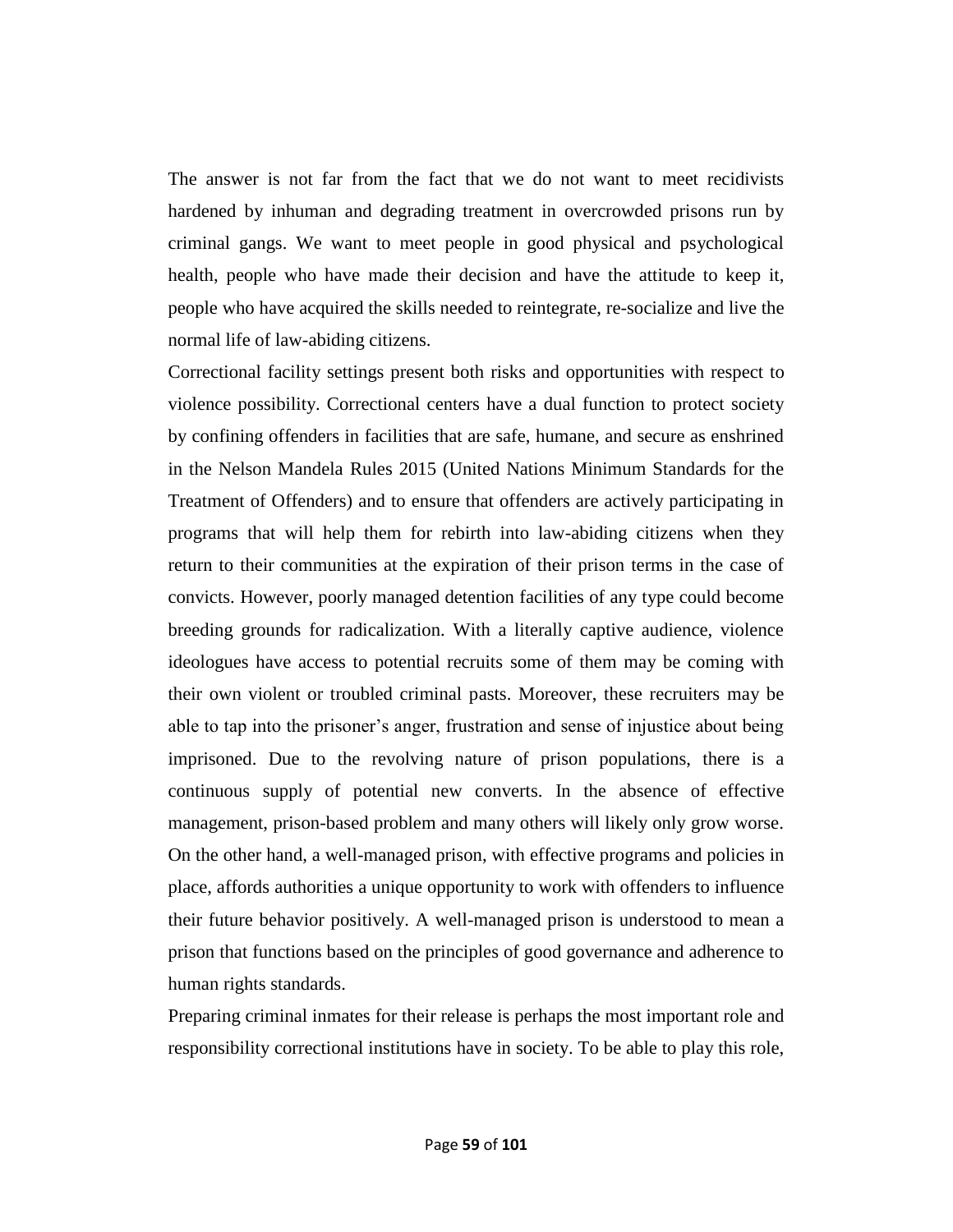prisons must be managed well and properly staffed. Corrections staff must have the necessary training to be equipped to do their daily work with professionalism and confidence. Unlocking the potential of individual prisoners to transform their lives requires new managerial approaches in prisons. Amongst the key issues for consideration are the leadership, the integrity and how to motivate staff, within a framework of ethical principles and values. Thus, this module is directed at exposing candidates to the rudiments of prison management for an effective transit of offenders back to the society.

## **4.1 Intended Learning Outcomes**

Prisons have an essential role in society. A prison system based on international standards and positive local legislation is a good system, one which is grounded in a deep respect for the rule of law and human rights. At the end of this module, candidates are expected to:

- 1) Garner the requisite skills for appropriate prison management techniques to achieve better results in the field of enforcement of criminal sanctions.
- 2) Provide practical advice to those working in correctional centers
- 3) Reference this advice to relevant International and Regional instruments
- 4) Provide some theoretical models of management which can be applied in correctional centers.
- 5) Offer guidance from practitioners on good practice in the management of correctional centers.

# **4.2 Main Text**

# **Unit 1: Foundation of Prison Management**

Corrections management needs are rooted and operate within an ethical framework. Without a strong ethical context, the situation where one group of people is given considerable power over another can easily become an abuse of power. The ethical context is not just a matter of the behaviour of individual staff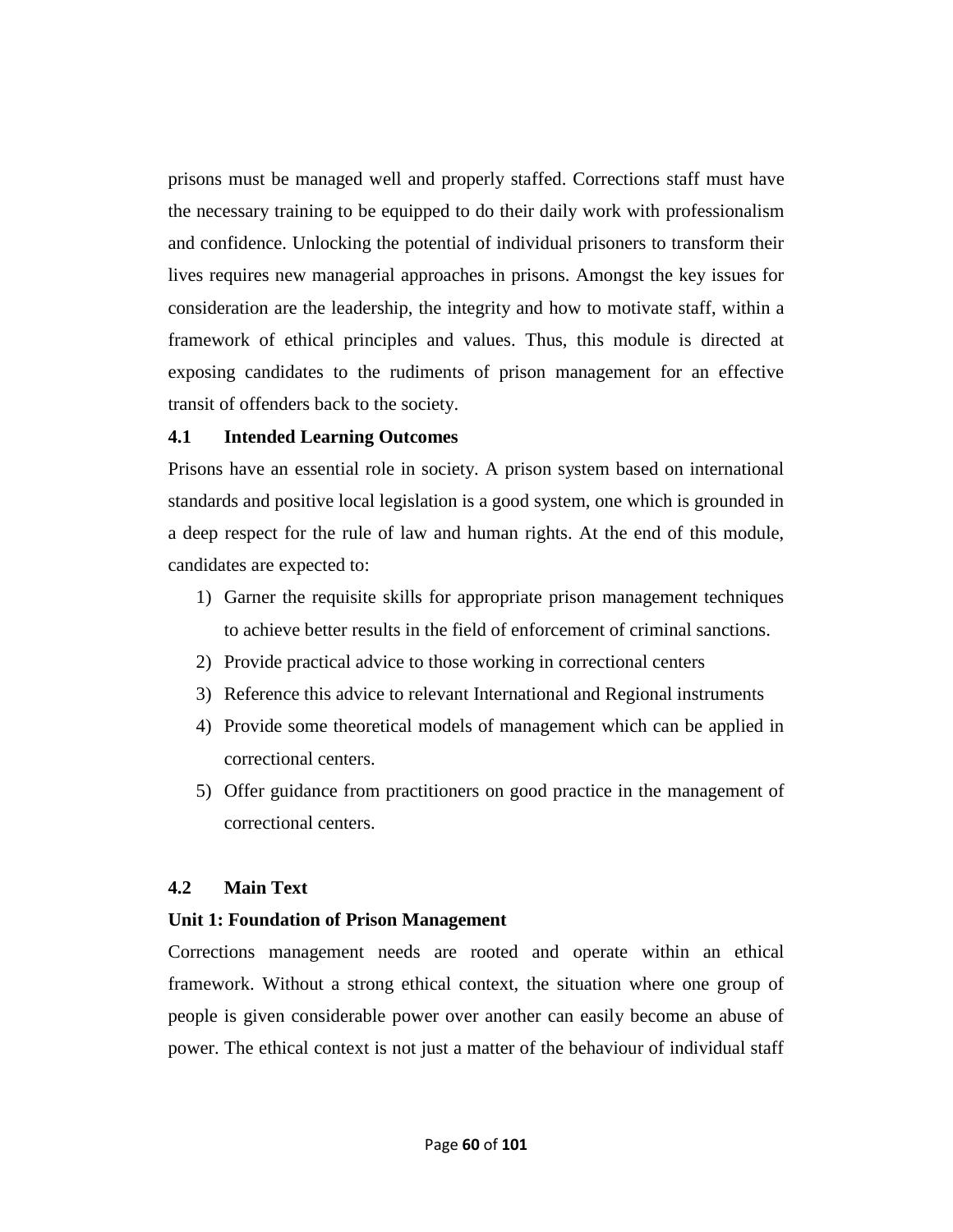towards prisoners. A sense of the ethical basis of imprisonment needs to pervade the management process from the top down. This brings to the fore,issues on professionalism.

Professional identity is rooted in the understanding and ethical application of a body of specialized, developing knowledge and work skills. Modern prison work requires a high degree of professional skill and awareness. It is important that this should be recognized and that the men and women who work in prisons should be capable of performing at a high level. With reference to professionalism, McGuckin, (2017) outlined key issues for consideration which include leadership, integrity and how to inspire and motivate others, confined within a framework of ethical principles and values. The importance of leadership runs throughout every level of the system. It begins in individual prisons where the character of the person in charge of an area or unit can be decisive in setting the culture of the establishment. Prison systems are hierarchical organizations and all of those involved in them will tend to look to the person at the top for a lead as to what is expected in terms of attitude, behaviour and manner of working. The prisons with the most humane atmosphere, with the most positive culture, are likely to be those with the most visible leadership. It is also important to recognize that strong leadership is also more likely to produce efficient security systems and a safe environment. This leadership can be demonstrated in a number of ways;

a) **Staff/Inmate Relationships:** There is a need to keep reinforcing the fact that prisons are dynamic institutionsin which the most important elements are human beings. They are notinanimate entities made up solely of buildings, walls and fences. Real changein any prison system cannot take place without the involvement of both staffand prisoners. There are only three constant features in any prison system: theprison itself in which prisoners are held and the prison staff who look afterthem. The key feature for the success or failure of any prison system that is tobe run in a decent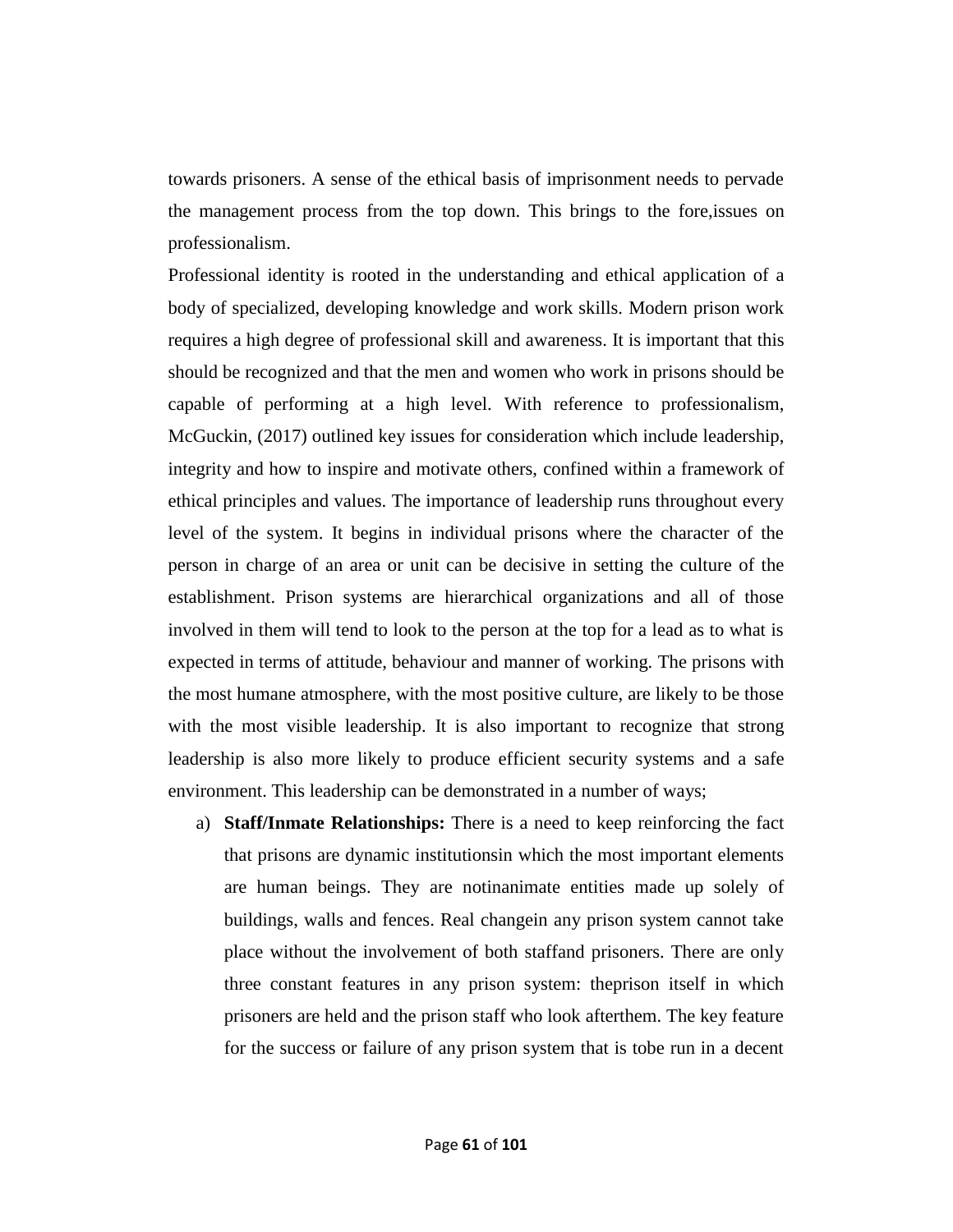and humane manner is the relationship between prisonersand the prison staff with whom they come into contact on a daily basis. Thismeans first of all, the uniformed staff that unlocks inmates in the morning andlocks them up last thing at night.

There is a relationship of mutual dependencybetween inmates and correctional facility staff. One group cannot exist without the other.Between them they can have the greatest influence on whether the correctional facility hasa human or an inhuman environment.On a day to day basis what makes correctional life either tolerable or unbearable forinmates is their relationship with staff. Any attempt to change the culture of afacility or of a facility system has to recognize this fact. This also underlines thereality that prisoners are not mere passive players in this scenario. They mustbe actively involved in the organization. This is not to deny the fact that staffhas to control the routine of the prison. It is important to know what the boundaries are and not to overstep them. If there is to be real change in a facility, this structure has to be changed in a manner which breaks down the barriers between staff and inmates without threatening the legitimate needs of security and good order. This radical change will only come about if those responsible for correctional systems are determined in their efforts and leave junior staff in no doubt about what is expected of them.

b) **Staff Attitudes:** If the culture of a correctional system is to be fundamentally altered there also has to be a change of attitude on the part of correction staff. Most corrections staff wishes to do their work well and in a professional manner. In the course of their careers they may have come to and no major violent incidents. In the course of daily activities, the important thing is to have a quiet life: "A good day is a day when nothing happens". For these staff a good inmate is a quiet inmate. If the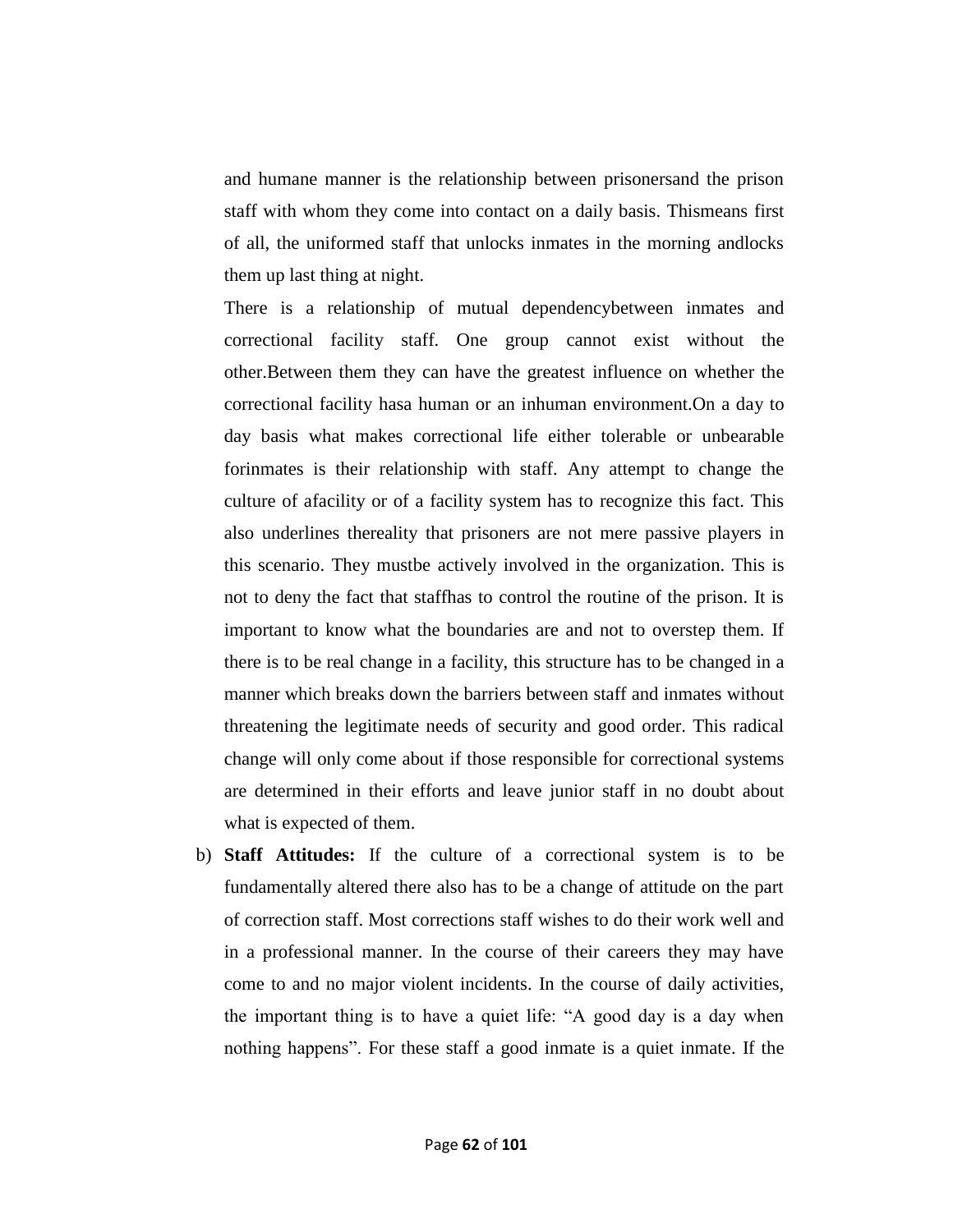negative culture of the correctional facility is to be converted into something more positive, the attitude of staff to their work and to inmates needs to be positive. One often finds that the staffsthat are most resistant to change are not necessarily those with the longest services.

#### **Unit 2: Principles of Security Practice in Correctional Institutions**

The enforcement of custodial sentences and the treatment of prisoners necessitate taking account of the requirements of safety, security and discipline while also ensuring prison conditions which do not infringe human dignity and which offer meaningful occupational activities and treatment programmes to inmates, thus preparing them for their reintegration into society (Coyle, 2004). Thus, the core business of corrections is keeping inmates in custody. Security is the foundation on which all efforts to develop positive regimes is based. Security awareness has to be in a primary focus of all those who work in a correctional system regardless of the functions and duties they perform.

In essence, security measures refer to the actions that the corrections authorities take to prevent inmates from escaping or causing harm to others. Safety measures refer to the actions that the corrections authorities take to maintain good order and control in correctional centers to prevent inmates being disruptive and to protect vulnerable inmates. Safety measures in corrections should be supported by a disciplinary system that is fair, just and transparent.

Maintaining a secure correction involves: first and foremost well-trained staff. It also includes having the right physical security measures; ensuring that effective procedural security measures are in place and developing ‗dynamic security'. Correction security must be the central concern of all corrections staff. In order to ensure high standards of security it is necessary to recognize and prevent potential security breaches and maintain an environment for effective dynamic security. No correctional facility can prevent escapes without good external controls and physical barriers, such as security doors and fences. All of these must be checked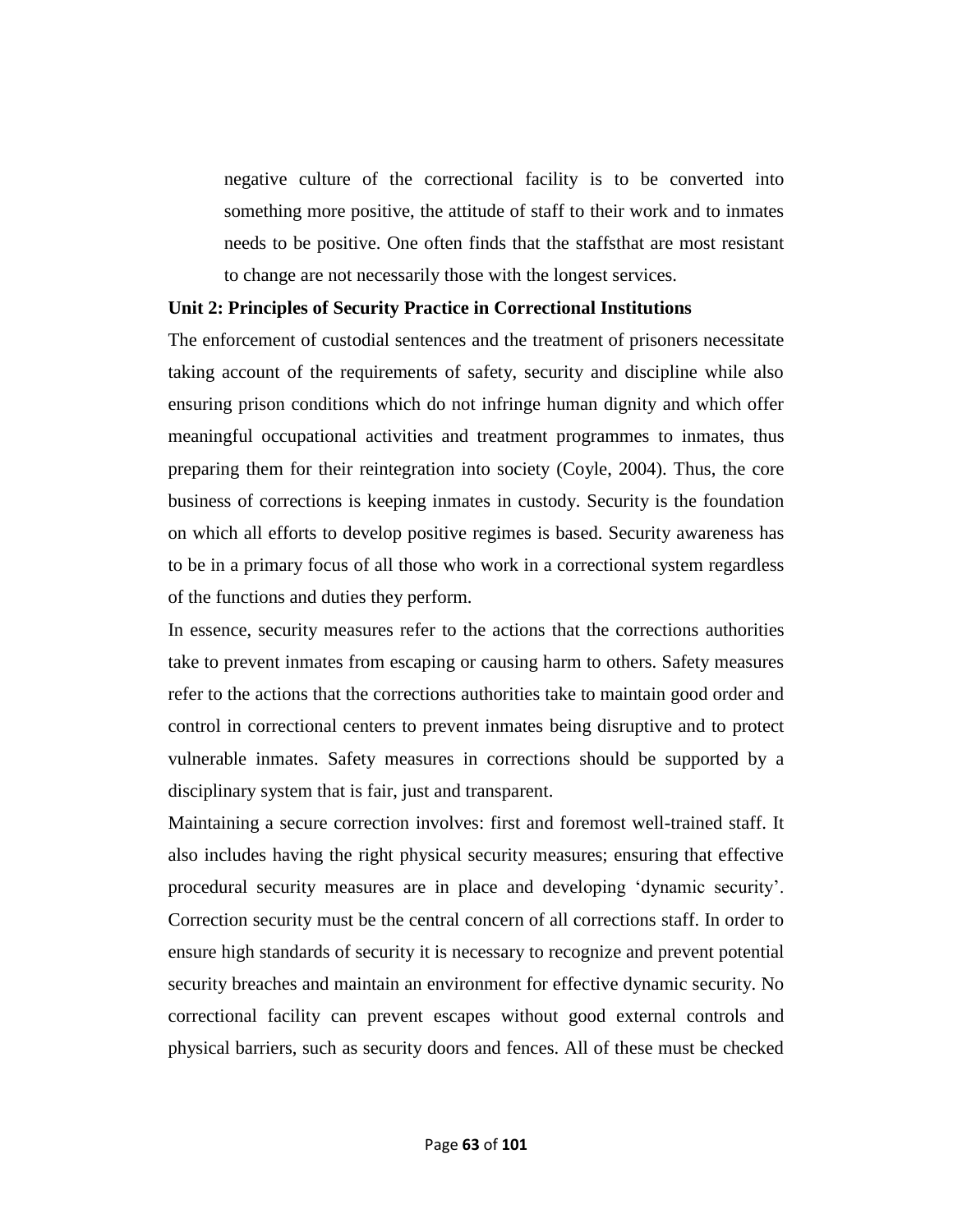regularly and in good repair, but physical barriers are only part of a correction's escape protection. What the staff does is equally important. Staff must diligently conduct cell searches and head counts and follow escort and other security procedures easily. Staff should be given the necessary technical training to ensure security competency. They need to be aware of security requirements. This involves learning all about the use of security technology: keys, locks, surveillance equipment. They need to learn how to keep proper records and what sort of reports need to be written. Above all, they need to understand the importance of their direct dealings with inmates. The security of the lock and the key must be supplemented by the kind of security that comes from knowing who their prisoners are and how they are likely to behave.

### **Unit 3: Components of Correctional Security**

There are three commonly recognized elements of security in correctional centers as identified in several standards for the treatment of offenders; Nelson Mandela Rules (2015), UNODC Handbook for Prison Leaders (2010) and the Prison Management Booklet (2017). These include:

1) **Physical Security:** Physical security refers to secure buildings, fences around areas within the facility and the wall around the entire facility – the barriers that keep people in and out. Physical security involves the use of multiple layers of interdependent systems which include CCTV surveillance, security guards, protective barriers, locks, access control protocols, and many other techniques. Physical designs of correctional centers incorporate layers of security, which vary in intensity from the individual cell, to individual units or landings, to recreation and activity areas and ultimately to the perimeter. Security requirements differ at night, when inmates are locked in cells, from daytime when it is usual that there will be much more activity, prisoners will be more widely distributed around the prison, there will be more people entering and leaving the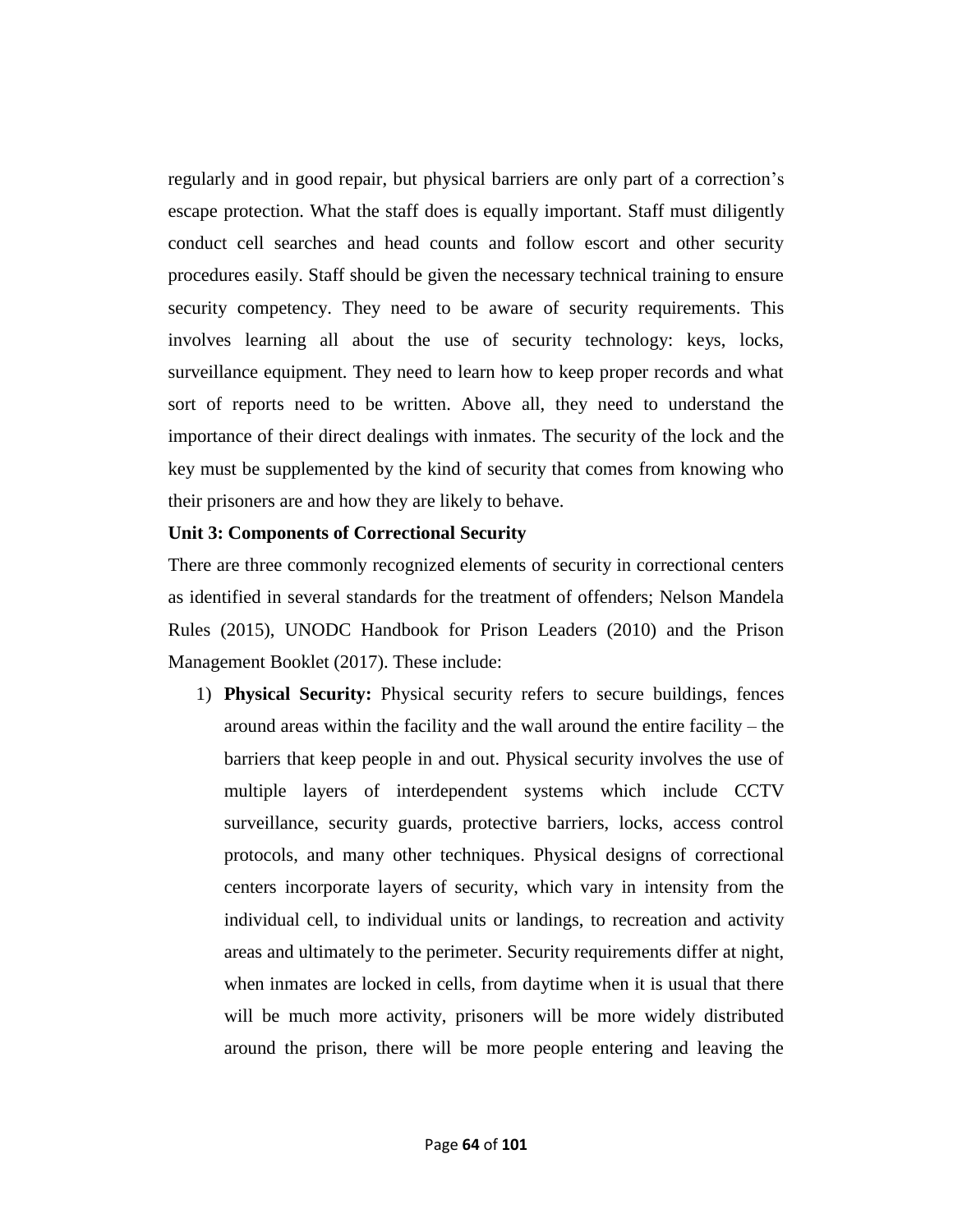prison. Security risks vary at these different times. This is often reflected in staffing levels, which themselves impact both on security and on the ability to respond to unplanned events.Aspects of physical security include the architecture of the facility buildings, the strength of the walls of those buildings, the bars on the windows, the doors of the accommodation units, the specifications of the perimeter wall and fences, watchtowers and so on. They also include the provision of physical aids to security such as locks, cameras, alarm systems, radios etc.

In designing the physical aspects of security, a balance needs to be found between the best way of achieving the required security level and the need to respect the dignity of the individual. For example, it is possible to use architectural designs which meet the need for cell and dormitory windows to be secured while, at the same time, meeting the standards for access to natural light and fresh air. Physical aids to security such as cameras, monitoring and alarm systems by definition intrude on personal privacy. In making decisions about where they have to be placed, there needs to be a balance between legitimate security requirements and the obligation to respect individual privacy. The safety of individual prisoners must also be borne in mind. The design of many prisons leads to the creation of places in which prisoners may congregate unobserved. This may be a source of potential threat both to the security of the prison and to the safety of individual prisoners. Corrections administrations should develop procedures for identifying and managing these areas. In maintaining physical security in the facilities, the following counts beyond measures:

a) One important aspect in the correctional facility physical security setting is the perimeter security system which requires utmost attention from the prison staff, especially those on guard. The perimeter of a facility provides the ultimate physical barrier to prevent escape. It also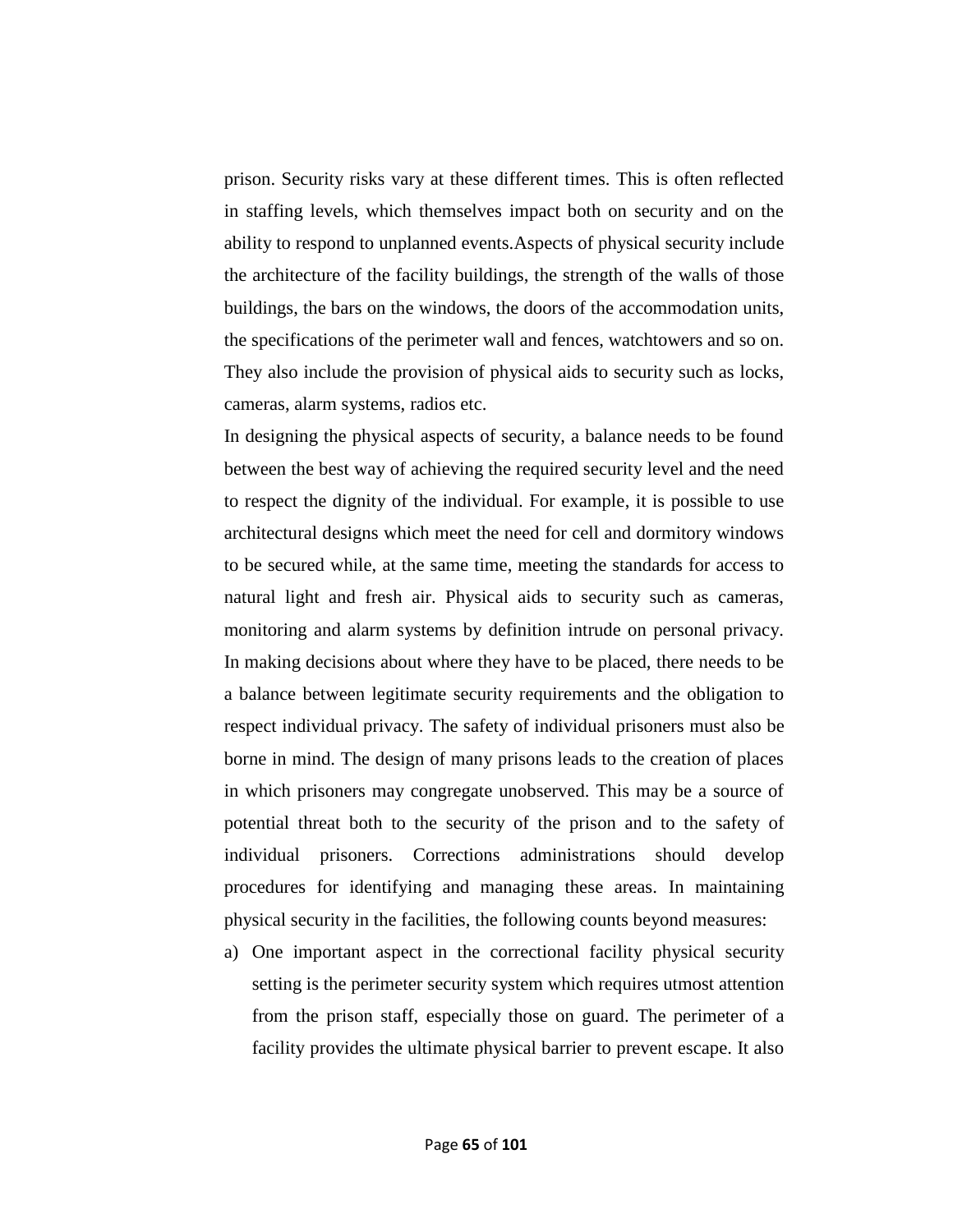serves to prevent access to the prison by individuals or by introducingcontraband e.g. weapons, drugs, mobile phones. Perimeter securityprocedures are required both to ensure that physical security equipment iscorrectly maintained and to define the arrangements for patrolling the physicalperimeter barrier.

Staff should:

- a) Check the physical integrity of the inner and outer perimeter barriers
- b) Give particular attention to locks, doors and gates;
- c) Test perimeter alarm systems such as CCTV cameras and movement detectors,in conjunction with Control Room staff;
- d) Patrol the perimeter (either internally or externally dependent on localprocedures and threat level);
- e) Ensure that procedures for the identification and searching of anyoneentering or leaving the facility are consistently applied;
- f) Immediately alert the facility control room about any actual or perceive compromise to the facility perimeter securing the entry and exit points to a prison and minimizing their number is the most effective way to prevent breaches of the perimeter.

For this reasonsmost correctional facilities have just one regular access point of entry and exit – the Gate. Effectivesystems are essential to ensure that the perimeter is not compromised,and that other vital functions play their part in maintaining its security. Particularattention needs to be paid to the interface between the perimeter functionand procedures relating to the Main Gate, Control Room and searching policyand procedures. The most obvious weak point in any building, fence or wall isthe door or gate through it, so concentrate on locks, keys and pass systems.

b) Further to above, correctional workshops are part of the regime of most facilities and have the potential to present security risks. The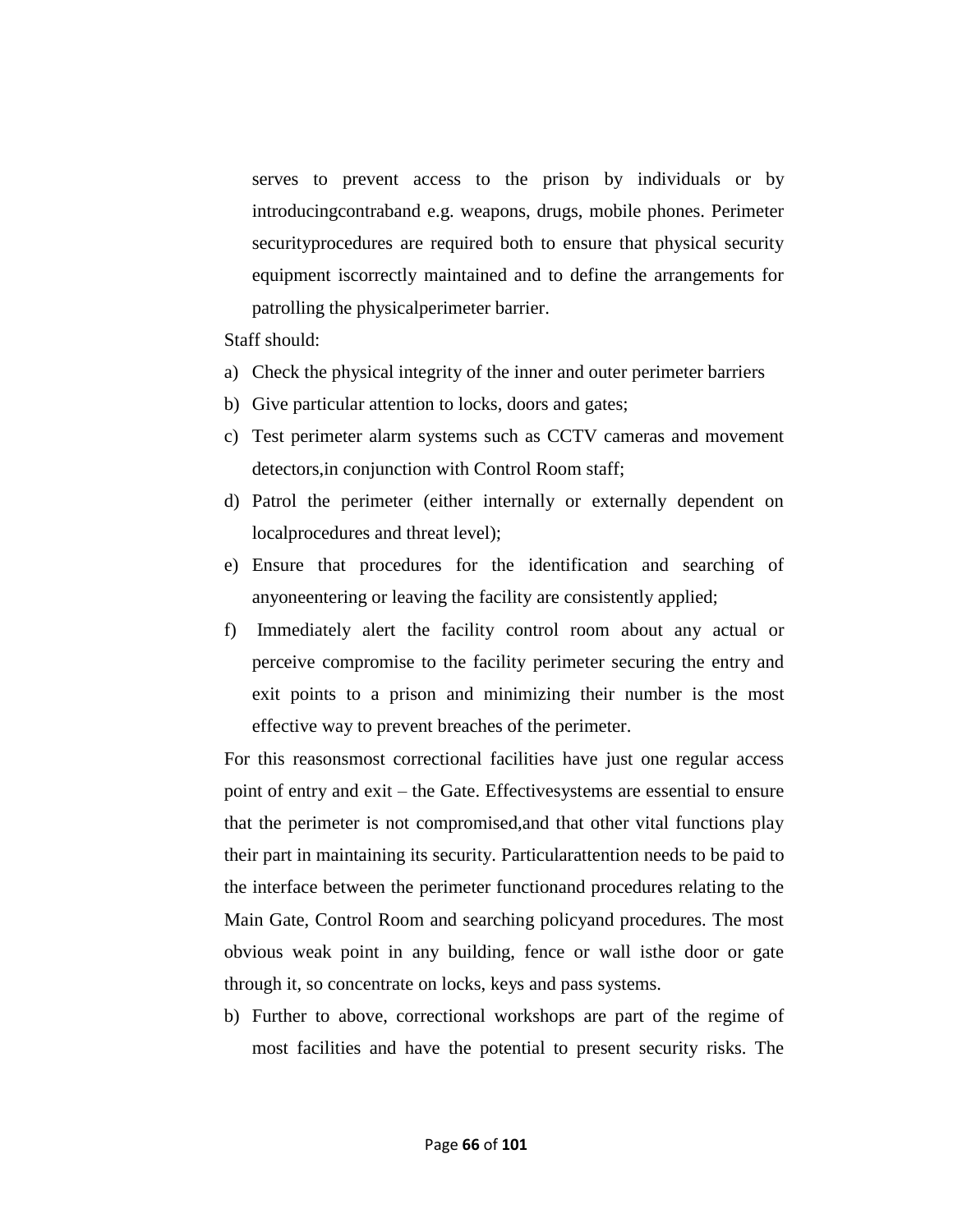secure management of tools and materials is of high importance. Written procedures should be in place for the issue and return of tools, as should physical measures such as secure stores for tools and materials, shadow boards for tolls in use.

- c) On visitations, clear written procedures for the management of visits which ensure adequate security while being sensitive to the importance of visits in maintaining relationships should be in place. The balance between security and humanity is often a source of tension in the conduct of visits where the need to prevent the introduction of contraband has to be set against having a visit experience which is relaxed and allows for normal human interaction.
- d) Alarms: Staff must know where these are in their area, how to operate them, what they sound like and what the local instructions for responding to alarms are. Alarms can be used as a distraction or, if it is local practice for a "cavalry charge "of staff in response to the alarm, can be used to divert staff from an area which is to be targeted for some illegal activity (sabotage, escape, assault, hostage taking). Local instructions for initial and subsequent response to alarms should be understood by all.

There is always a fear of the possible loss of human contact which may be a result of the development of technology within prisons. Direct supervision is an essential aspect of all prison security management and human contact must not be reduced. Physical security systems are not used to decrease but to supplement direct supervision.

#### **Characteristics of Physical Security**

- a) Metal detectors (walk through and hand held)
- b) X-ray screening system
- c) Identification badges/palm readers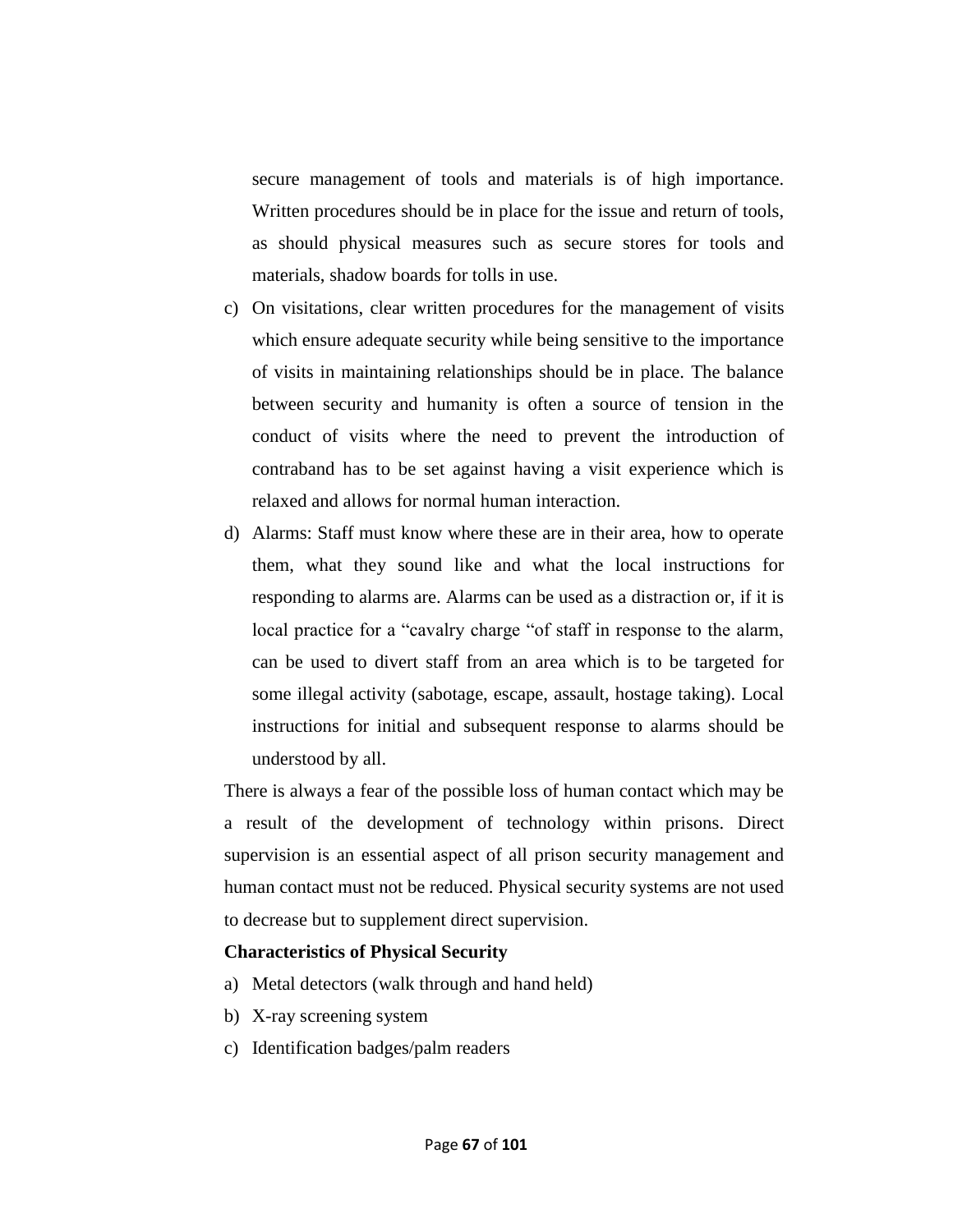- d) Surveillance cameras
- e) Radios and other communications systems
- f) Alarm buttons
- g) Locked perimeter doors and gates
- 2) **Procedural Security:** This relates to those procedures which have to be followed to prevent escape and to maintain good order. Some of the most important of these are procedures concerned with searching, both of physical spaces and of individuals. In each prison there should be a clearly understood set of procedures which describe in detail the circumstances in which searches should be carried out, the methods to be used and their frequency. These procedures must be designed to prevent escape and also to protect the dignity of prisoners and their visitors. There should be procedures for regularly searching all places where prisoners live, work or congregate. These should include searches of living accommodation, such as cells and dormitories, to make sure that security features, including doors and locks, windows and grilles, have not been tampered with. Depending on the security category of the prisoner, his or her personal property should also be subject to search from time to time.

While physical barriers and detection equipment are part of ensuring good security, they are not in themselves able to provide complete security. These physical barriers must be complemented by alert staff, trained in their use and by policies and procedures which are understood and applied consistently by all staff. The prison must have a range of policies and procedures, subject to review, designed to ensure safe, secure and humane custody. An effective security response is to develop security instructions and standard operational procedures for staff. Local instructions need to specify clearly what the security issue is, who is responsible, what they are expected to do and what they should do in the event of a security breach.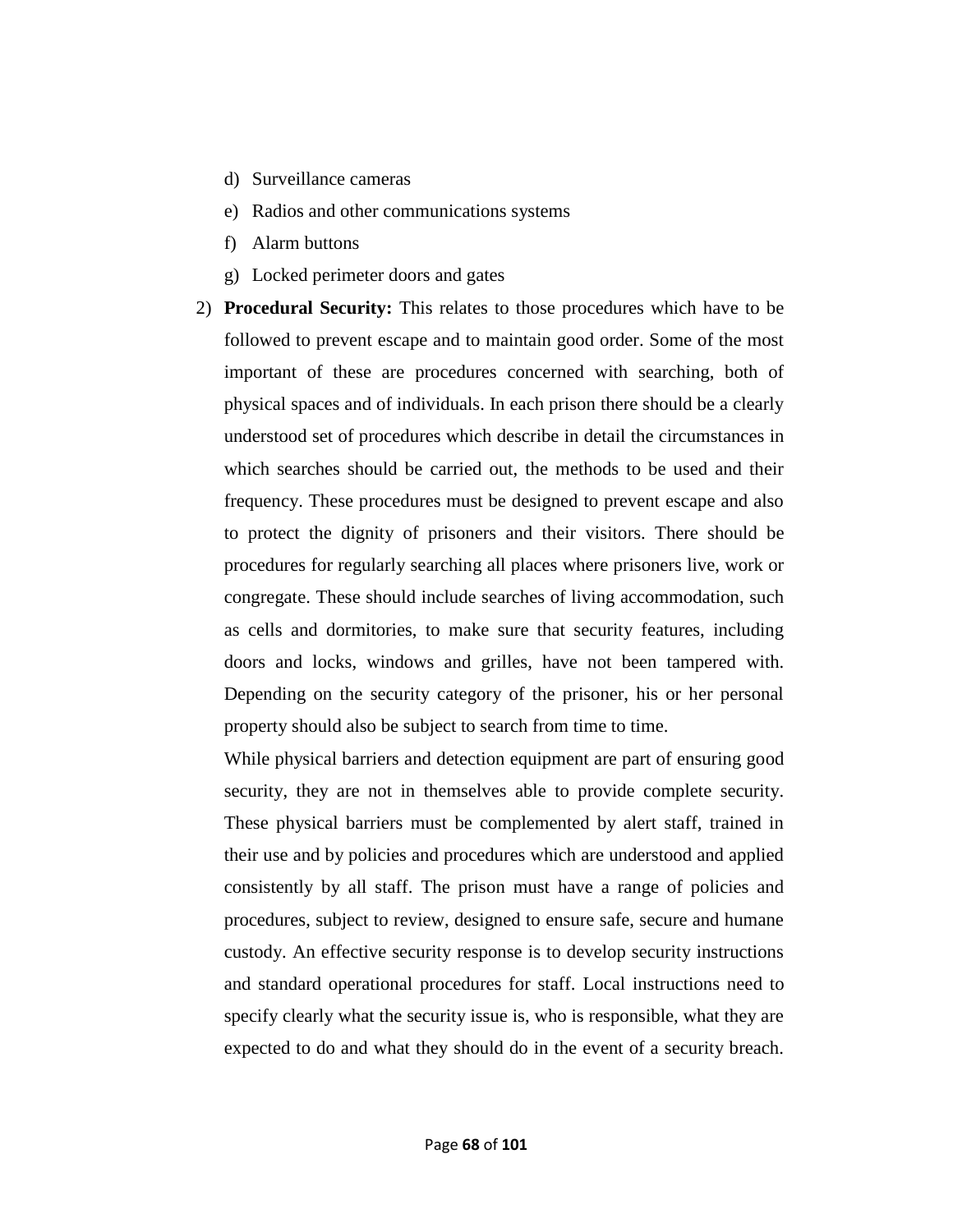However, the following should be strictly adhered to in promoting procedural security in the prison;

- **a) Accounting for Inmates:** In correctional practice, the purpose of this policy is to identify the procedures necessary to conductboth formal and informal counts of inmates and the staff responsible for carryingout these procedures. On all occasions, the correctional staff who takes chargeof any group of inmates shall count the number of inmates and confirm tothe correctional staff from whom he or she receives them.The purpose of counts is to ensure that inmates are physically accounted forand are in a place where they are authorized to be. All counts should be doublecounts conducted by two staff. Counts ensure inmates are following policiesand rules as well as allowing staff to identify which inmates are in locations. Apoor or inaccurate count is worse than no count at all.
- **b) Control of Keys:** Keys are carefully controlled and each facility should have an efficient and rigidsystem of the issue and return of keys. The issue of all keys should be controlledfrom one central point. Keys should be identified by numbers, lettersand/or colours and located in a key cabinet which is physically controlled or inan electronically controlled key safe or dispensary. By using this method, anymissing keys are easily identified at a glance. A key compromise may be an extremesecurity compromise and may require an immediate security response apotential escape or other incident. A key loss may mean that a significant partof a prison may require having locks changed and require additional securityresponse while this happens, impacting on the wider regime.Thus, staff are personally responsible for key security and the following must be ensured;
	- **i.** There must be a consistent system of key issue and return;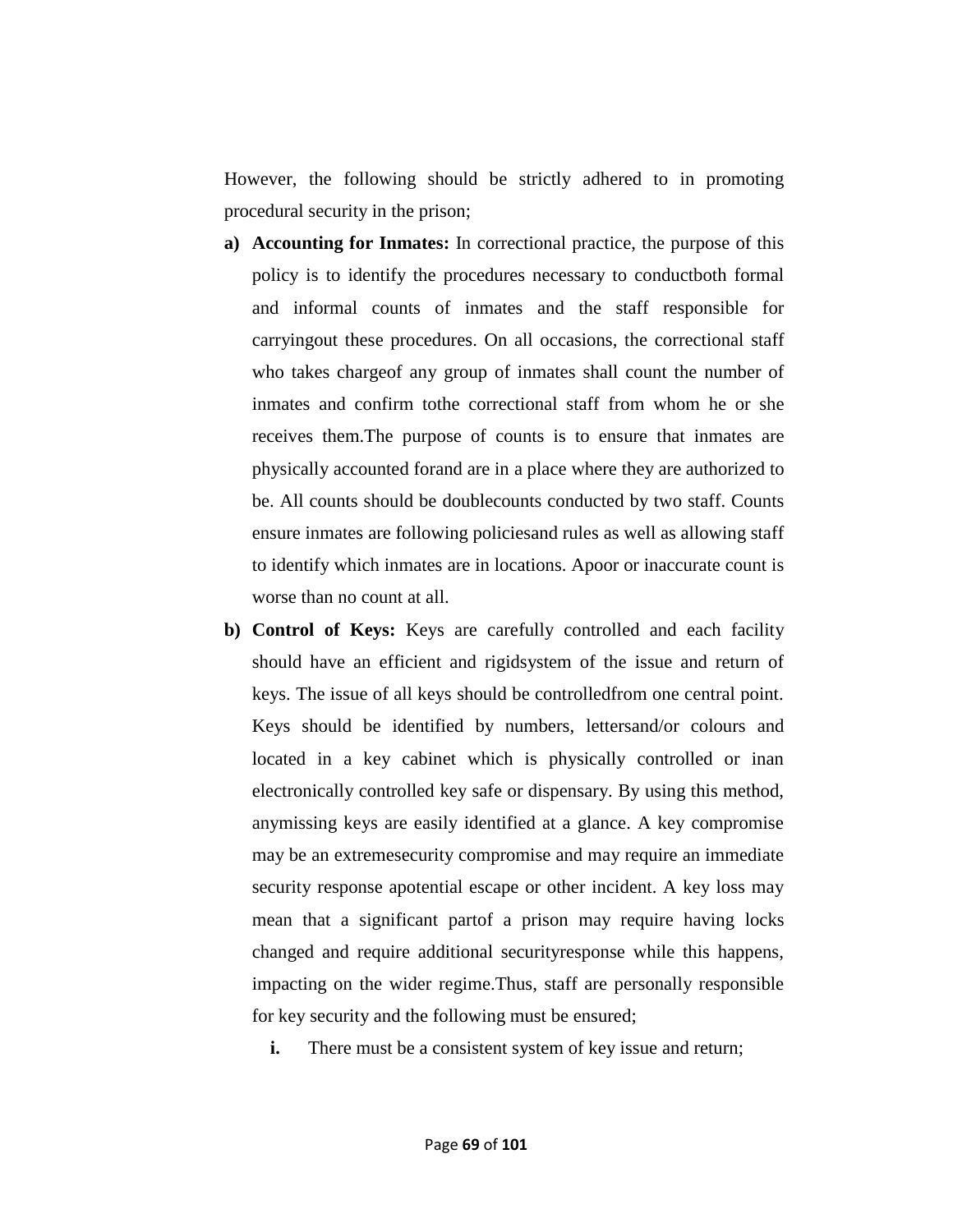- **ii.** Keys should only be issued on an individual basis;
- **iii.** There should be an updated inventory of keys held by the manager responsible;
- **iv.** Keys must be worn securely on a chain and out of sight of inmates;
- **v.** Keys should never be removed from the individual's secure possessionunless to return or to transfer the keys to another legitimate person;
- **vi.** Inmates should never have access to keys;
- **vii.** Keys must never be removed from the facility;
- **viii.** Any actual or suspected key compromise must be reported immediately;
- **ix.** Keys being transferred from one staff member to another must bepassed by hand. The staff member receiving the key shall return the keyback to the key room as soon as possible. Under no circumstances shallkeys be thrown or slid on floors;
- **x.** All staff must examine the keys they have been issued to ensure thatthey have the correct number of keys and that all keys are serviceable.
- **xi.** Facility key rings must be welded to prevent keys from being taken offthe bunch;
- **xii.** When a key breaks in a lock, the lock should not be left unattended.Staff should remain in sight of the lock and call for assistance. If it is possibleto secure the area from inmates, then the staff member is able toleave the area and immediately report the broken key to the key room.
- c) **Searches:** The purpose of a search is to detect and seize prohibited objects. All searches of the person or possessions of an inmate must be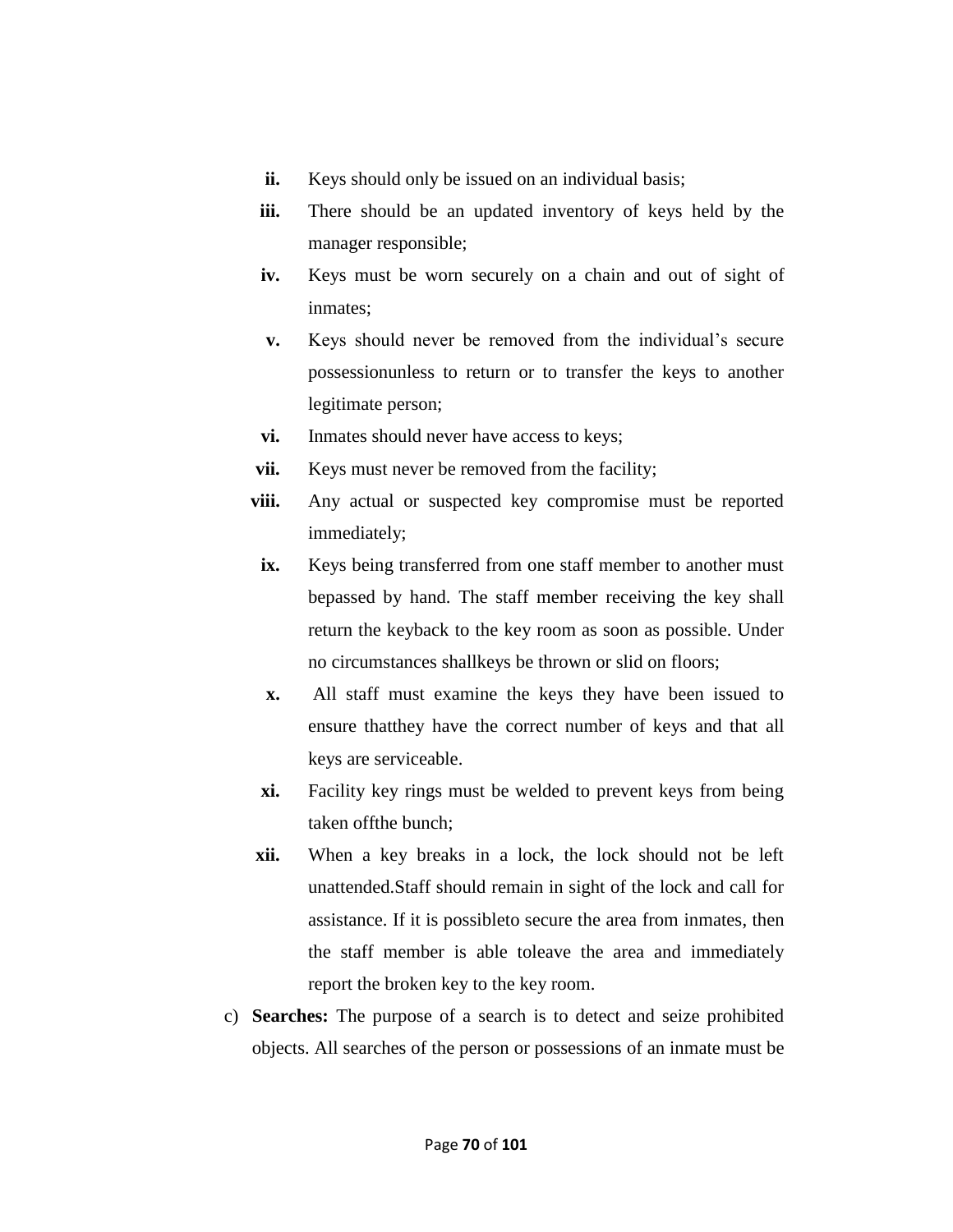conducted so as to guard and preserve the integrity and dignity of the inmate. There will be routine searches of all inmates on admission, searches may occur before and leaving areas such as living accommodation, work areas, recreational areas, exercise, visits, education. Additionally there will be routine searches of cells and dormitories, of communal areas, workshops etc. Searches may be conducted as a result of intelligence or following incidents. Searches may be conducted in order to intercept contraband or to provide evidence. Searches should be conducted with a minimum of disturbance to the inmates's possessions and living area, and should be recorded in accordance with local procedures.

3) **Dynamic Security:** The term 'dynamic security' can be described as: ‗knowing what is going on in a facility, in addition to providing a safe and secure background against which the whole range of activities making up the life of inmates takes place'. It is based on the principle that positive relationships between staff and inmates help security and control by improving the flow of information from inmates to staff. Safety and security in a facility depend on creating a positive climate which encourages the cooperation of inmates. External security (preventing escapes) and internal safety (preventing disorder) are best ensured by building positive relationships between inmates and staff. The concept of dynamic security rests on the notion that engaging with inmates and getting to know them can enable staff to anticipate and better prepare themselves to respond effectively to any incident that may threaten the security of the facility and the safety of staff and inmates. The principles of dynamic security are more easily applied in institutions where there is an adequate ratio of staff to inmates. The concept of dynamic security includes: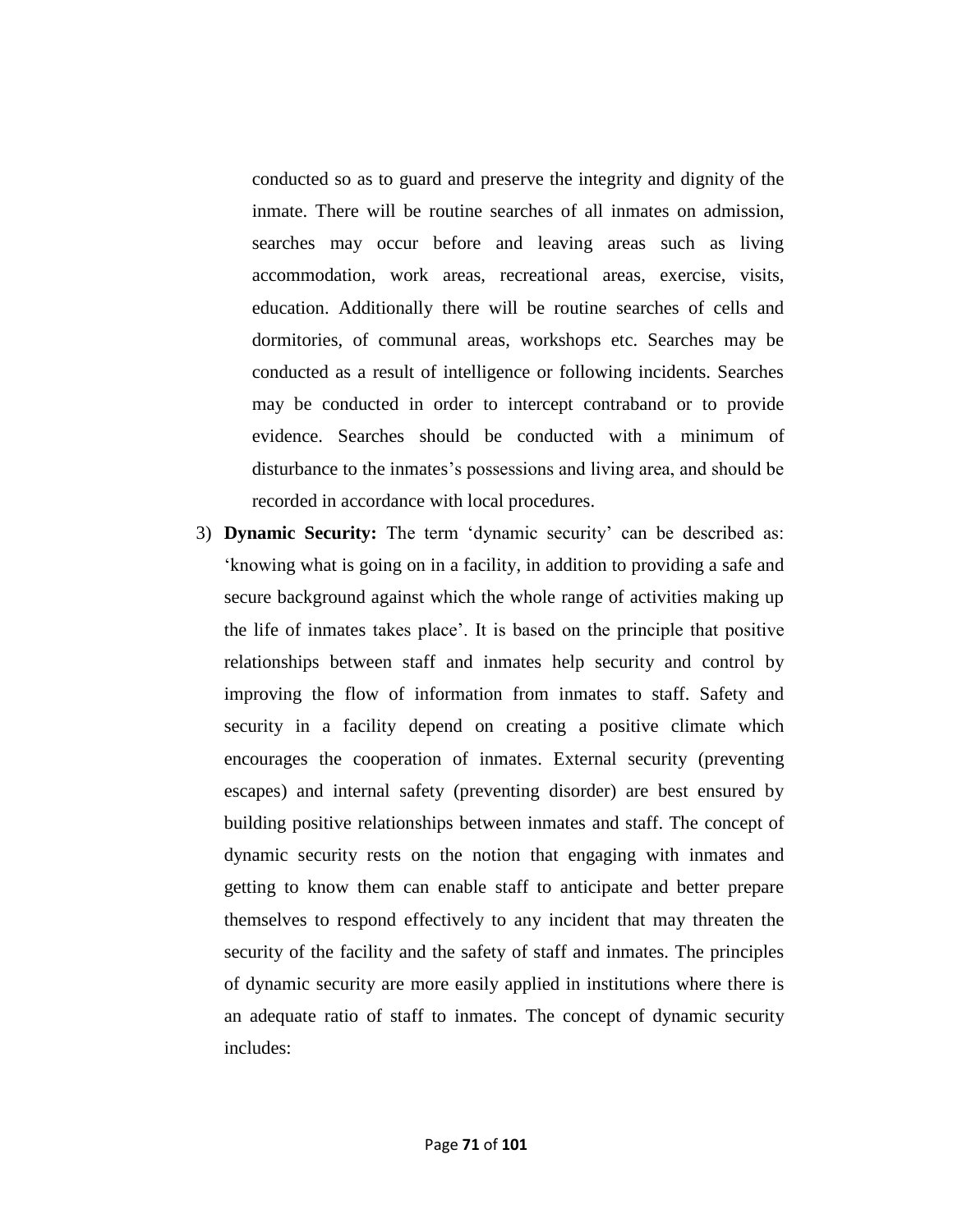- **a)** Developing positive relationships with inmates
- **b)** Diverting inmates' energy into constructive work and activity.
- **c)** Providing a decent and balanced regime with individualized programmes for inmates.

Good conduct and cooperation on the part of the inmates can also be encouraged with a system of privileges appropriate for the different classification of inmates. Dynamic security resulting from well-developed staff/inmates relationships and an active regime is as important as physical security in the maintenance of control. The quality of dynamic security is vital to the positive environment of a facility. The environment should not be intimidating and be conducive to addressing the special needs of inmates. The development of good work relationships between staff and inmates is seen as a measure of good management.

## **Balancing the Security Measures**

There should be an appropriate balance between the different types of security measures implemented. Security in correctional facilities is ensured by physical means of security, such as walls, bars on windows, locks and doors, alarm systems and so on; by procedural means, which are procedures that must be followed, such as rules relating to inmates' movement around the prison, the possessions they may keep, searches of inmates and their accommodation, among others; and dynamic security, which requires an alert staff who interact with inmates in a positive manner and engage them in constructive activities, allowing staff to anticipate and prevent problems before they arise.

A proper balance should be maintained between the physical, procedural and dynamic security in the case of all inmates, including high-risk inmates. The right balance to prevent escape and maintain order will depend on a number of factors such as the condition of the correctional facilities, the level of technology available, the number of staff and type of prisoners being held. For example,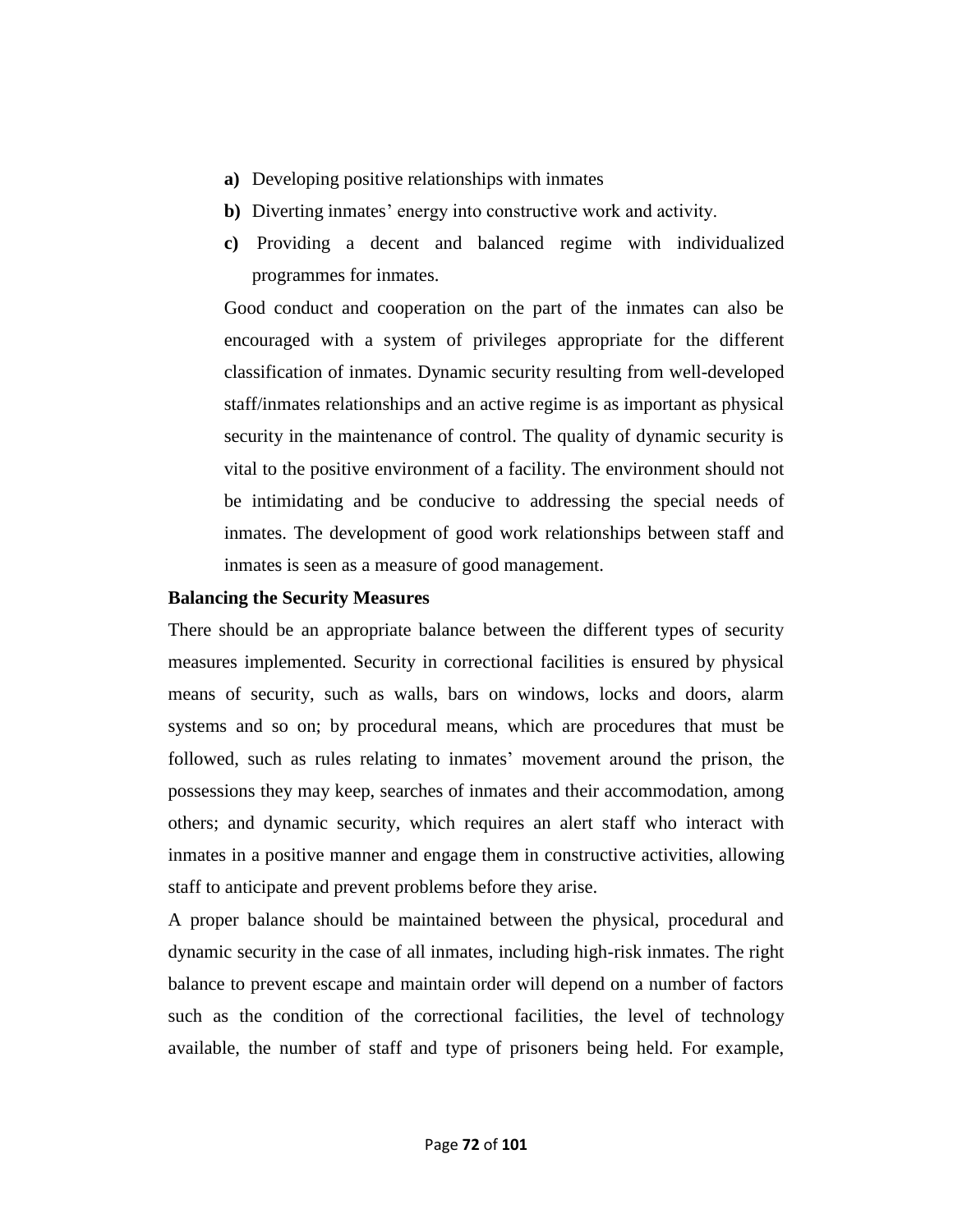where physical security is weak (as may be the case in low-resource and postconflict environments), procedural and dynamic security becomes all the more important. In some jurisdictions, excessive attention is placed on the physical and procedural aspects of security in the case of high-security inmates, while the importance of dynamic security is not appreciated. In some correctional systems, staff interaction with high-security inmates is actively discouraged. In fact, the principles of dynamic security apply particularly to high-security inmates to ensure that potential escapes, incidents, and threats to safety of others can be prevented and dealt with before they take place.

#### **Unit 4: Recommendations for Effective Corrections Management**

A correctional system based on international standards and norms is a good system, one which is grounded in a deep respect for the rule of law and human rights. Therefore, one of the major objectives of this unit is to explore and understand practical ways in which correctional leaders can more effectively implement international standards and norms in the institutions for which they are responsible. Developing countries often lack the necessary resources to bring their correctional system up to internationally accepted standards. They lack the funds, trained personnel, technology, infrastructure, or expertise to proceed with all of the necessary reforms at the same time. This is not to say however that dedicated leaders cannot accomplish significant progress, particularly when they can count on a little help from friends from other jurisdictions. This unit tries to cover the aspects of effective, fair and just corrections management. Correctional leaders will be challenged to identify the reforms that they must contemplate in order to bring their institutions into compliance with international standards. They will also be challenged to reflect on the most effective ways to bring about the necessary change.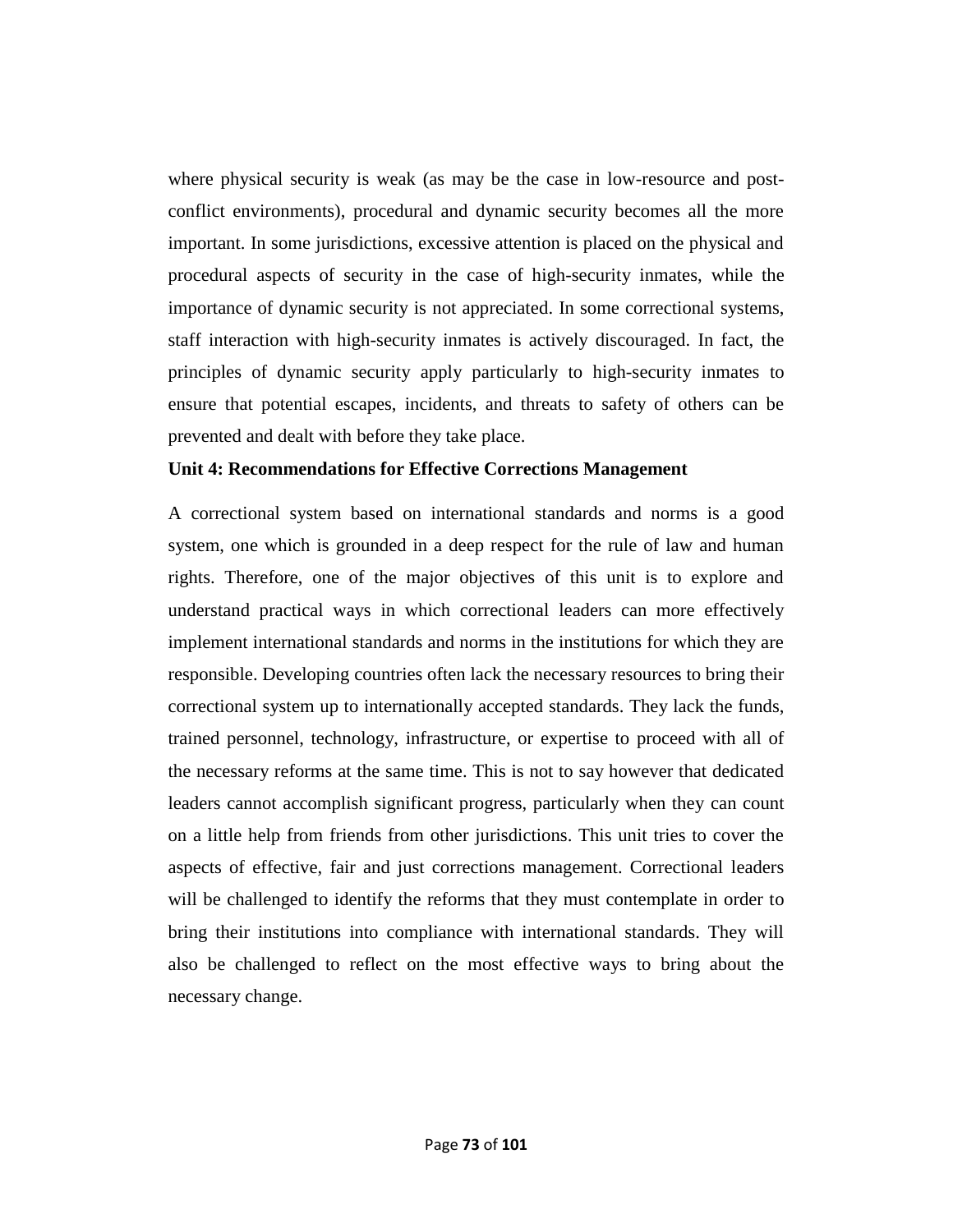Further to above, prisons and correctional facilities house offenders who have been sentenced to imprisonment. They also house individuals who have been accused of having committed an offence and who are awaiting trial, or have been convicted of an offence and are awaiting their sentence. In post-conflict and other critical situations, prisons are sometimes also used to detain mentally ill inmates who cannot be placed elsewhere, illegal immigrants or refugees, political prisoners, previous combatants, and even victims of crime. The situation is often one where correctional managers do not really know much about the correctional population and the characteristics of the inmates themselves. In many instances, prisoners are detained unlawfully and there is no easy way for managers to determine who is lawfully committed to the institution and who is not. These are anomalies which should be corrected as soon as possible but which nevertheless create additional challenges for correctional leaders. Corrections have a responsibility to ensure that offenders do not pose a threat to or harm other people, but they must also attempt to rehabilitate offenders so that they may one day return to society to lead productive crime-free lives. Thus, effective correctional management should ensure the following;

a) Where possible, ensure that pre-trial detainees and individuals detained in facilities other than general correctional centers also benefit from correctional programmes for effective transition to the society. In many countries, individuals may spend many years in detention awaiting trial, in detention facilities. Pre-trial populations are more transient and less stable than inmate populations in traditional prison facilities. Furthermore, due to legal or policy restraints, pre-trial populations in certain countries are not always able to avail themselves of the same correctional services and programs as sentenced inmates. Inaddition, detained individuals are at their most vulnerable in the periodimmediately following their arrest, and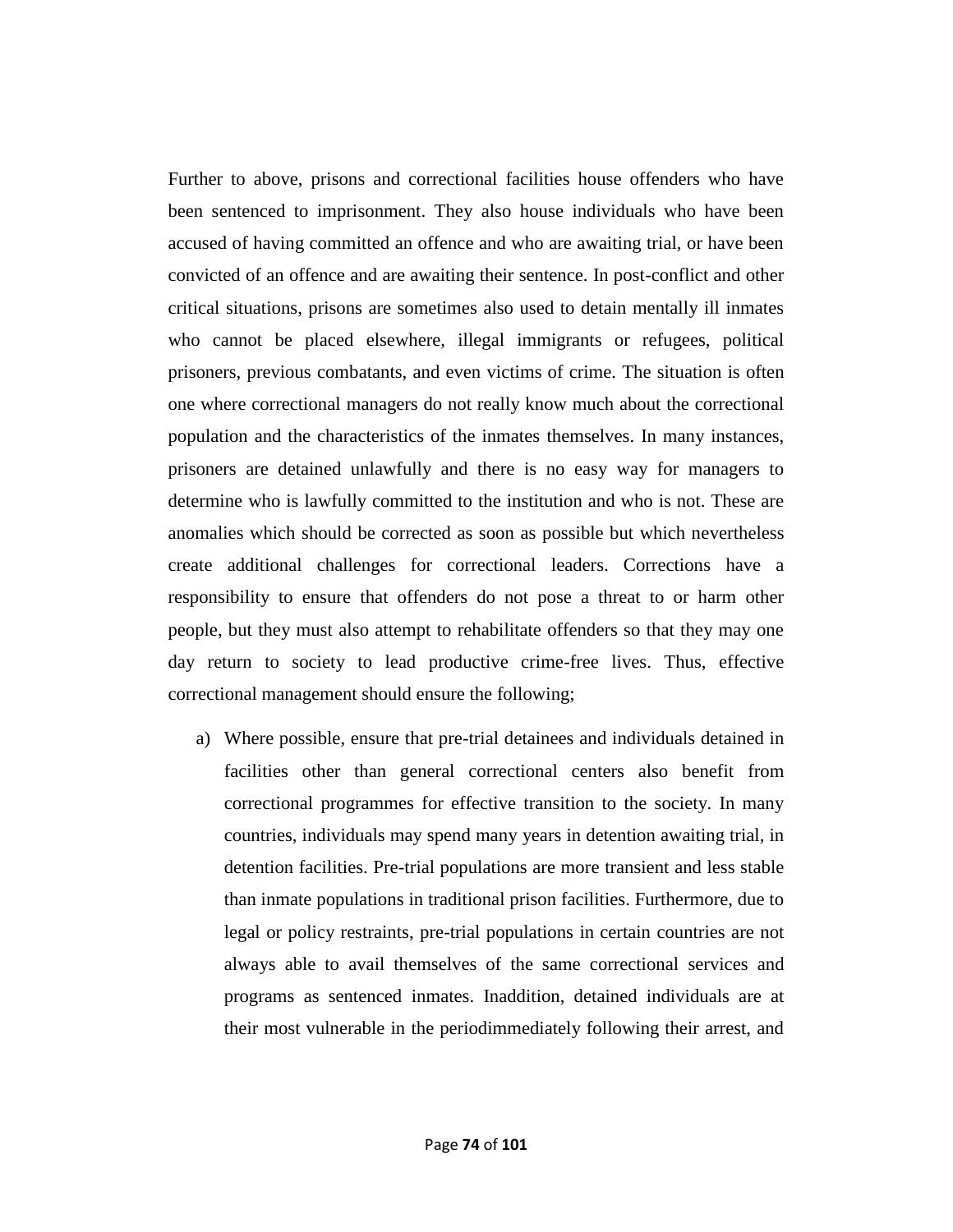therefore their susceptibility to theefforts of hardened criminals may be higher during this pre-trial period.Detention facilities other than general correctional facilities may be operated by officials withless experience with good corrections management techniques, such as riskassessment and detainee screening, and correctional staff may be more temporary andless professionally trained.Therefore, it is important that good correctional management practices takes account of different types of detainees in correctional facilities.

b) Maintenance of safe and humane environment. Correctional officials should take appropriate steps to ensure that their facilities operate in a manner that keeps inmates, staff and the community safe and secure. A general rule, correctional management should apply the least restrictive measures necessary to control inmate behaviour. Different correction facilities often present different levels of security concerns, which should be considered in establishing this environment.

A key issue with regard to humane and safe operations is the number of individuals in a facility. Crowding also strains facilities' infrastructure sometimes to the breaking point. Overcrowded institutions weaken security and decrease oversight. Overcrowding presents a very real danger in facilities, causing frustration and anger for inmates whose access to basic necessities becomes limited and who face increased hours of idleness resulting from a limited availability of productive work and program opportunities. Inmate frustration and anger, in turn, are catalysts for violence which poses real risks to the lives of staff and offenders. An insufficient ratio of correction staff to inmates can create an environment where vulnerable inmates feel compelled to seek protection from predatory violence by joining alliances with correctional gangs and violent extremist groups.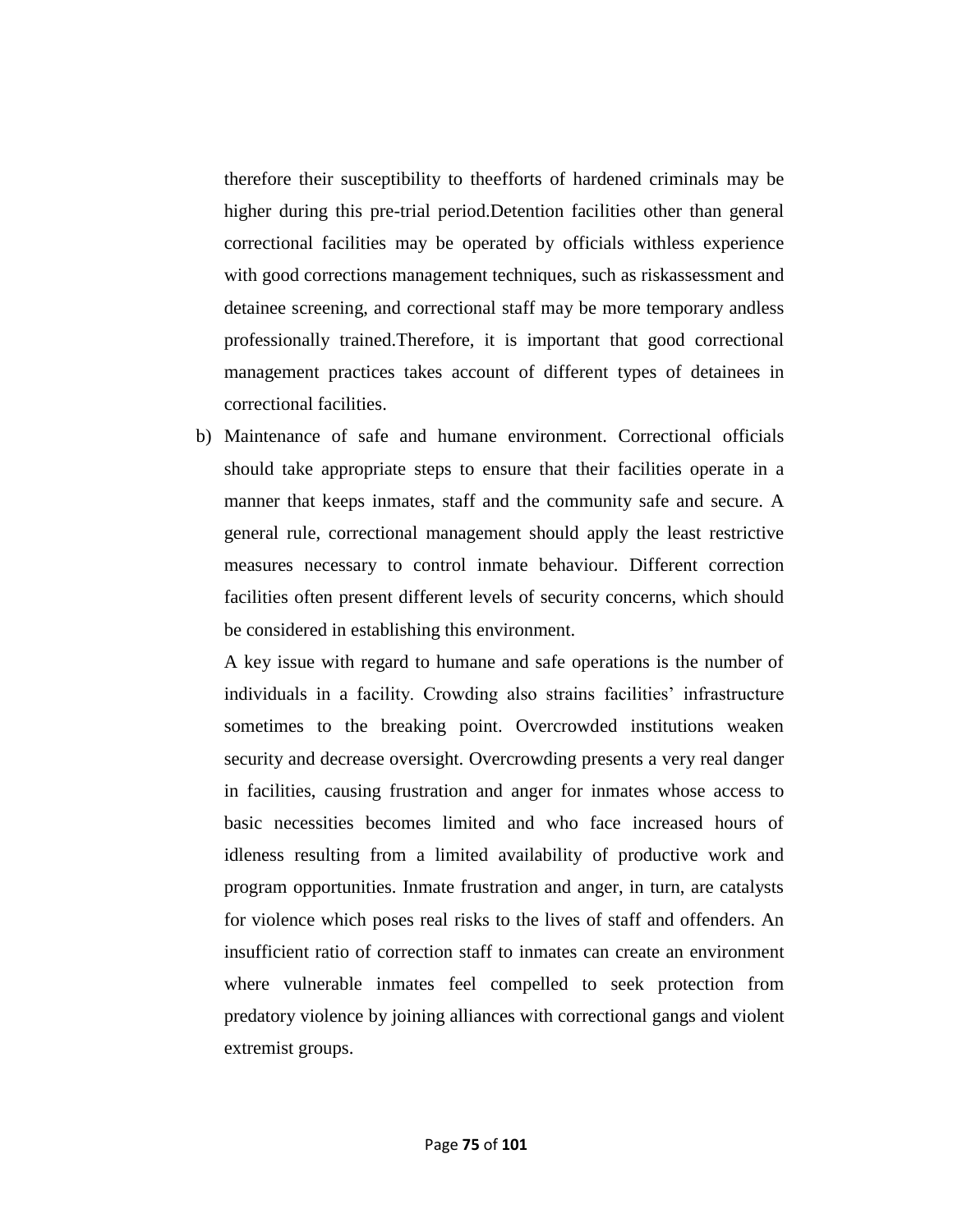Programs, such as parole, early release based on good behavior, or sentencing alternatives to imprisonment may support the system a great deal.Thus, alternatives to imprisonment can also allow the corrections administration to better focus their often limited correctional resources on the higher risk inmates in correctional facilities. If courts have options other than imprisonment, they can better tailor a cost-effective sentence that fits the offender and the crime and at the same time protecting the community.

- c) Corrections management should seek to make sure that there are written policies and procedures in place that regulate all aspects of correctional operations. Moreover, correctional leadership needs to ensure that these policies and procedures are properly and consistently implemented. This can be accomplished by ensuring that best practices and knowledge are clearly conveyed to front line staff and their supervisors. Increasing front line staff personal responsibility and trust in leadership can create buy-in and professional identity. Corrections management should properly recognize and reward work by front line staff and supervisors.
- d) It is important to have correction staffs comprised of professional and approachable individuals. By cultivating and supporting a diverse and well-trained cadre of officers, correctional leadership can assist in developing an atmosphere whereby inmates may feel more comfortable speaking to staff regarding developments within the facility. This is an important element for overall correctional operations because inmates may be forthcoming with providing information about events and individuals of concern. In addition, a well-trained and professionalstaff may help counter any negative feelings that inmates may have towardsofficers and the authorities in general.While the specific types of trainings are highly dependent on the particularwithin a country, it is useful to ensure that staff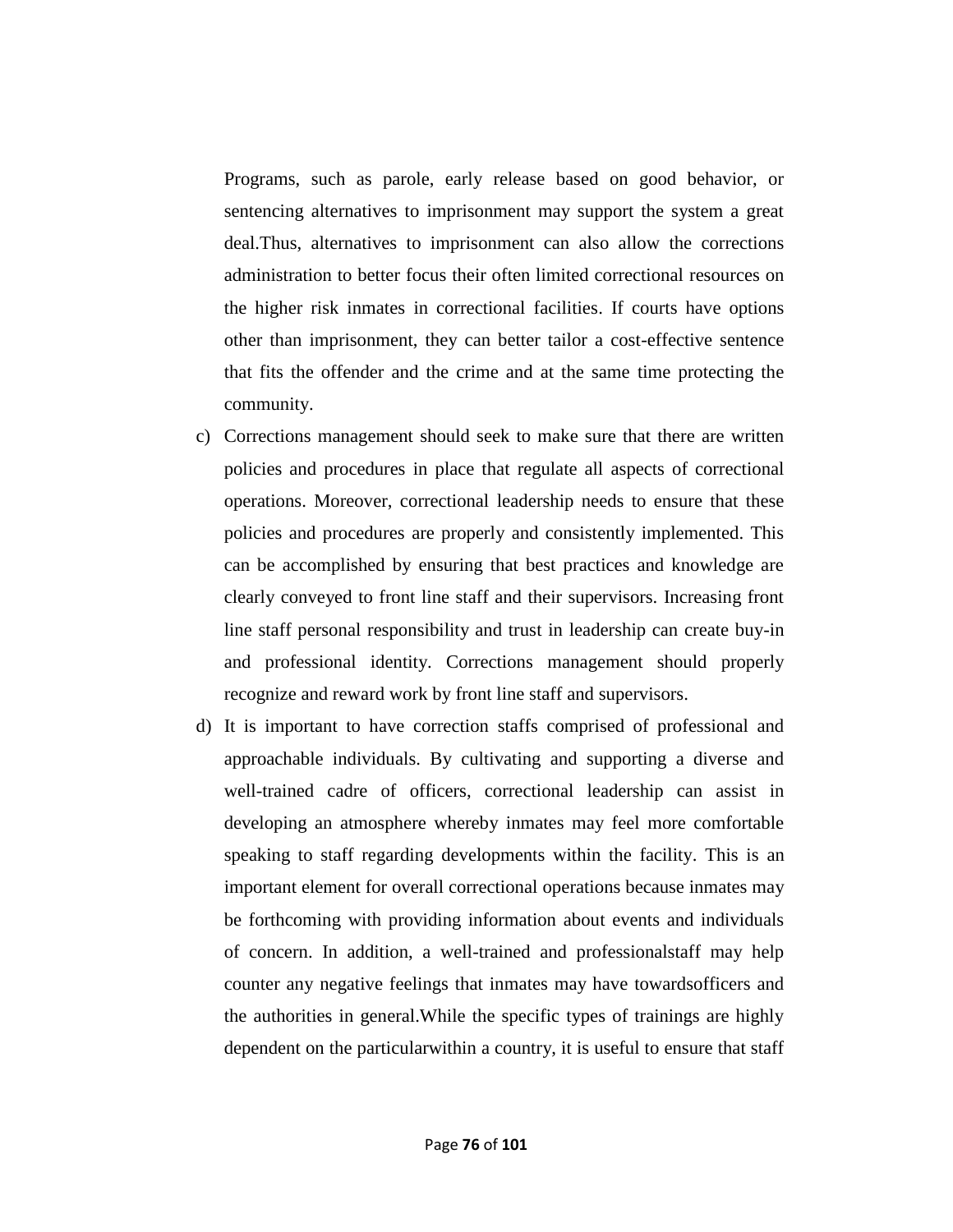has initial and continuingeducation on subjects such as security procedures, professional ethics, incidentresponse, appropriate contact and communication with and treatment of inmates,correctional rules and regulations, interpersonal communications and gathering ofintelligence.

It is useful to look for ways and opportunities to cross-train with other law enforcement agencies in order toshare operational information and good practices. Overall, training is a keycomponent of a well-managed correctional system and is crucial to identifying and tackling correctional challenges and other threats to the safety, security and orderlyoperation of correctional facilities. Officials should seek to provide informative and updatedtraining to staff on a continual basis.

e) It is also important to develop an effective database to record information and account for all inmates in the facility, from the time the inmates first enters the facility, until the expiration of their sentence in the community. A database that includes an alert or identification of the offence and legislation under which an inmate is convicted, allows corrections officers to instantly identify an inmate's status. Knowing as much as possible about the inmate's co-offenders, mode of operation, personal background, criminal history, significant contacts, and ideology allows for more accurate registration and appropriate placement and classification processes. Access to quality information from the law enforcement agencies and courts familiar with the cases is important, as it promotes better informed registration and classification processes by the corrections administration. More so, a formal process to review an inmate's classification should be established to take into account adjustment to incarceration, behavior, participation in programs and changes in the inmate's circumstances.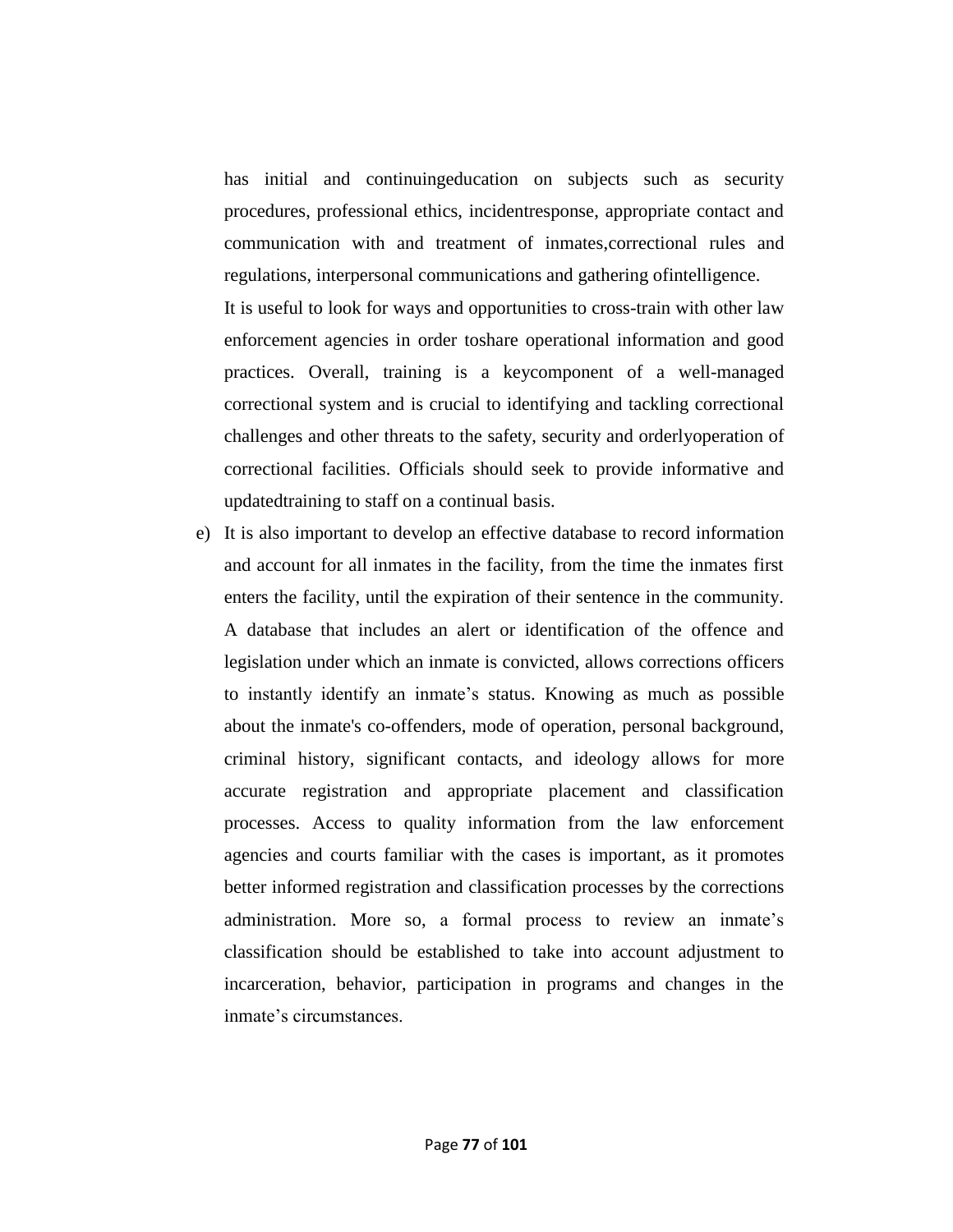- f) A key to sound correctional management and an important factor in addressing violent extremist radicalization in correctional facilities is to hold inmates accountable for their actions. Officials should seek to develop and establish a disciplinary process that treats all inmates equitably. Inmates should be provided with information about the disciplinary code and complaint procedures upon admissions. The Mandela Rules (2015) regulate the scope of permissible disciplinary sanctions. Judicial authorities should be involved when misconduct rises to a criminal level. Disciplinary matters should consistently follow appropriate procedural safeguards such as notice of the offense and an opportunity to be heard. Inmate grievance procedures should be accessible for all inmates. However, punishment, where appropriate, should be proximal to inmate misconduct.
- g) Develop and enforce clear rules and procedures to ensure corrections management and staff accountability as a way to reduce opportunities for correctional radicalization. Management and staff accountability is critically important in countering corrections challenges especially those around inmates' revolt because it lends credibility to the system and helps fostering an environment where inmates know that staff and management are held to specific standards. Staff misconduct undermines that confidence. Rules and regulations, including those that prohibit corruption, abuse, and violence should be clearly outlined and discussed in a code of conduct. Codes of conduct specify expected standards of ethics and behavior for correctional officers and other corrections staff, fostering conditions conducive to garner public confidence and respect. Correctional management should enforce the rules and regulations promptly, fairly, transparently, consistently and impartially.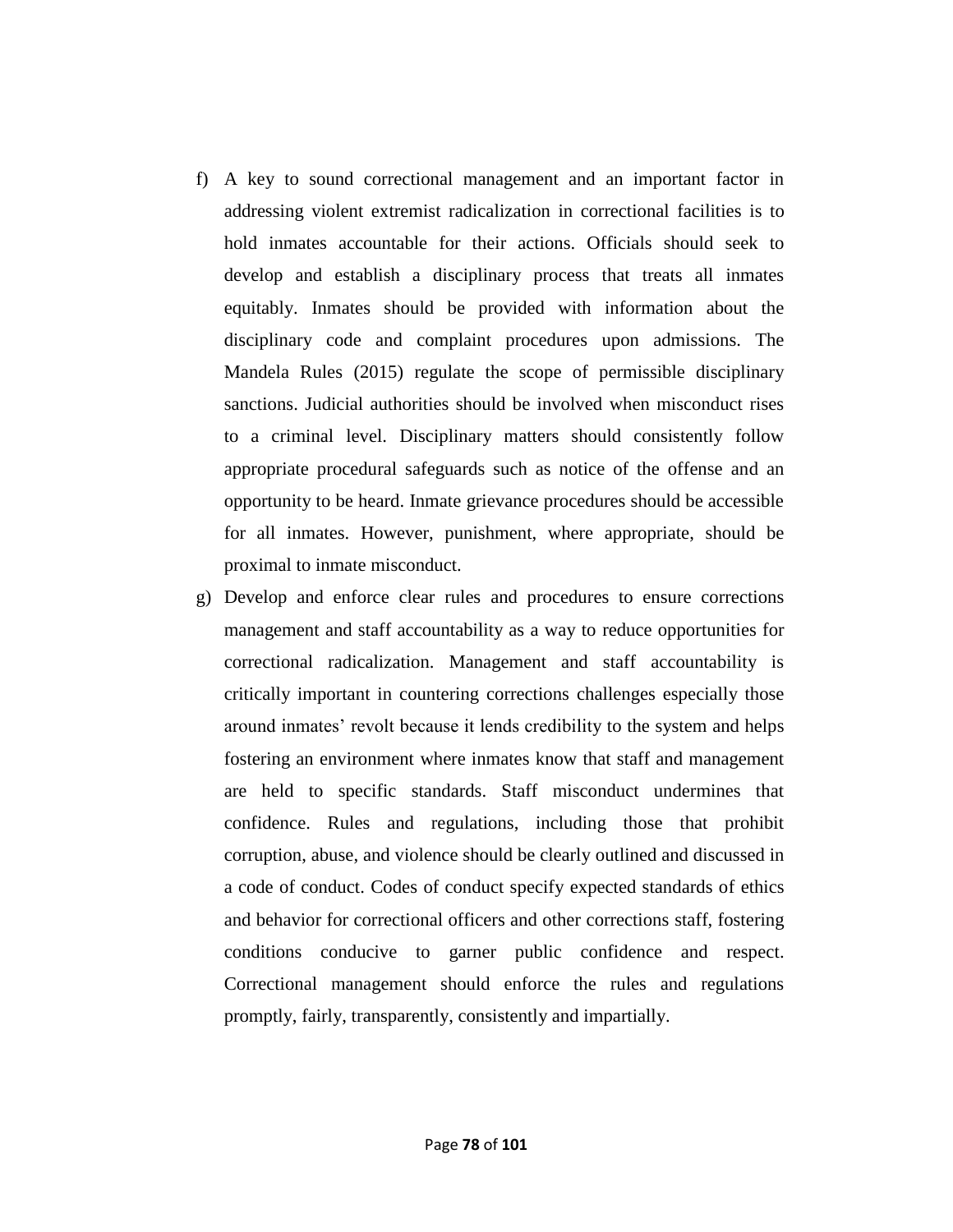- h) Take preventative measures to combat corruption to reduce opportunities for correctional deviance and ensure that where corruption exists, its perpetrators are appropriately punished. The menace of corruption is a corrosive practice that compromises the effectiveness of correctional operations and compromises security. A facility with corrupt officials will suffer from poor management and failure to adhere to best correctional practices and international standards and norms. This can allow for deviance to fester because individuals with resources will have the opportunity to spread their extremist messages and recruit followers. Correctional officials should be accountable for ensuring that their correctional facilities have internal standards and methods in place and implemented to root out corruption. Some examples of methods include vetting staff at hire and throughout employment, conducting unannounced employee searches, changing shifts regularly, developing an internal affairs unit to investigate reports of corruption, and making public examples of corrupt officers. Adequate compensation is one factor, but not the only one, in reducing corruption.
- i) Intelligence is a critical factor in correctional management. The effective management of offenders requires the collaborative sharing of intelligence throughout their incarceration. The ability to collect, evaluate, collate, analyze and disseminate information related to offenders is critical to not only the safe operation of correctional facilities but also the prevention of radicalization to violent extremism. Correctional intelligence systems aid in security, assist in intake, assessment and classification, and inform interventions and rehabilitative measures. Accurate intelligence information also assists correctional management to make sound strategic decisions about inmate placement and allocation of personnel resources and funding in the facilities to address security issues including the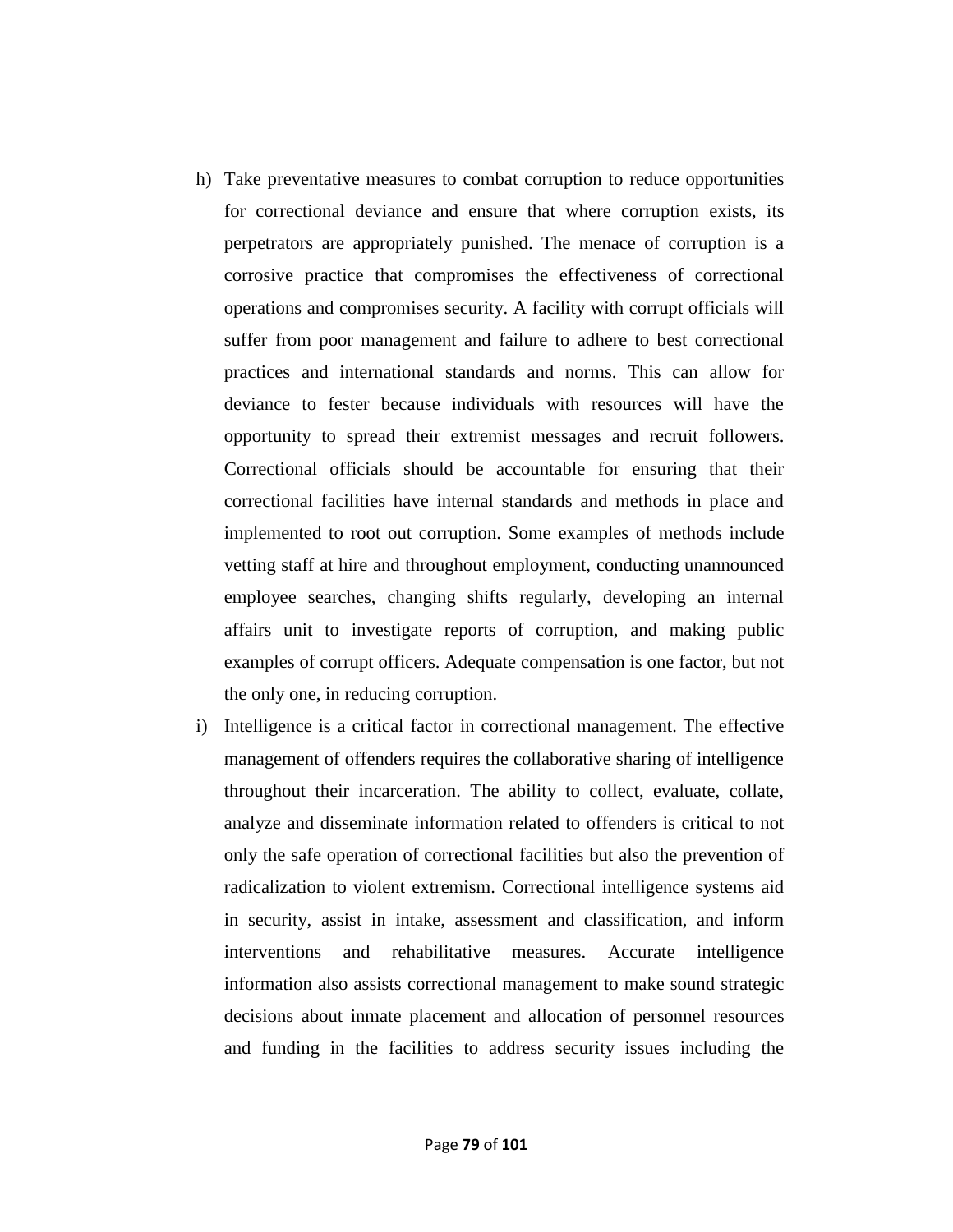prevention of radicalization of members of the larger corrections population.As with most elements of correctional operations, how officials gather and utilize intelligence depends on a number of factors including their legal frameworks, cultures, and resources. Correctional systems should have a central information gathering unit, which provides correctional management with accurate and timely information about radical activities and improve correctional security protocols. This is best accomplished by observing, documenting, and addressing the behavior of offenders. Regular written report on each inmate is one approach to support consistent and individualized attention. It is essential to make sure that intelligence is being utilized, analyzed, and shared since intelligence and operations need to be fully integrated. One way to make sure that intelligence is properly used is to maintain an intelligence database. Officials should consider how to engage relevant parties within the prison environment in gathering and reporting information. An essential aspect to getting information from inmates is to have an approachable staff and known reporting mechanisms, including protecting correctional informants.

j) Correctional officials should provide inmates with the opportunity to participate in practicesof their religious faith. Providing spiritual care for inmates provides an alternative to negative ideology that may be spread under the guise of religion. There are a number of ways that officials can support religious programs. Forinstance, religious officials may be hired directly by the facility or correctionalofficials when permitted by law. Alternatively, respected religious leaders fromthe local community may be allowed to hold services within the prison. Areligious expert who comes from the same tribal, ethnic and linguistic group asthe correctional population is often more effective than one who comes from adifferent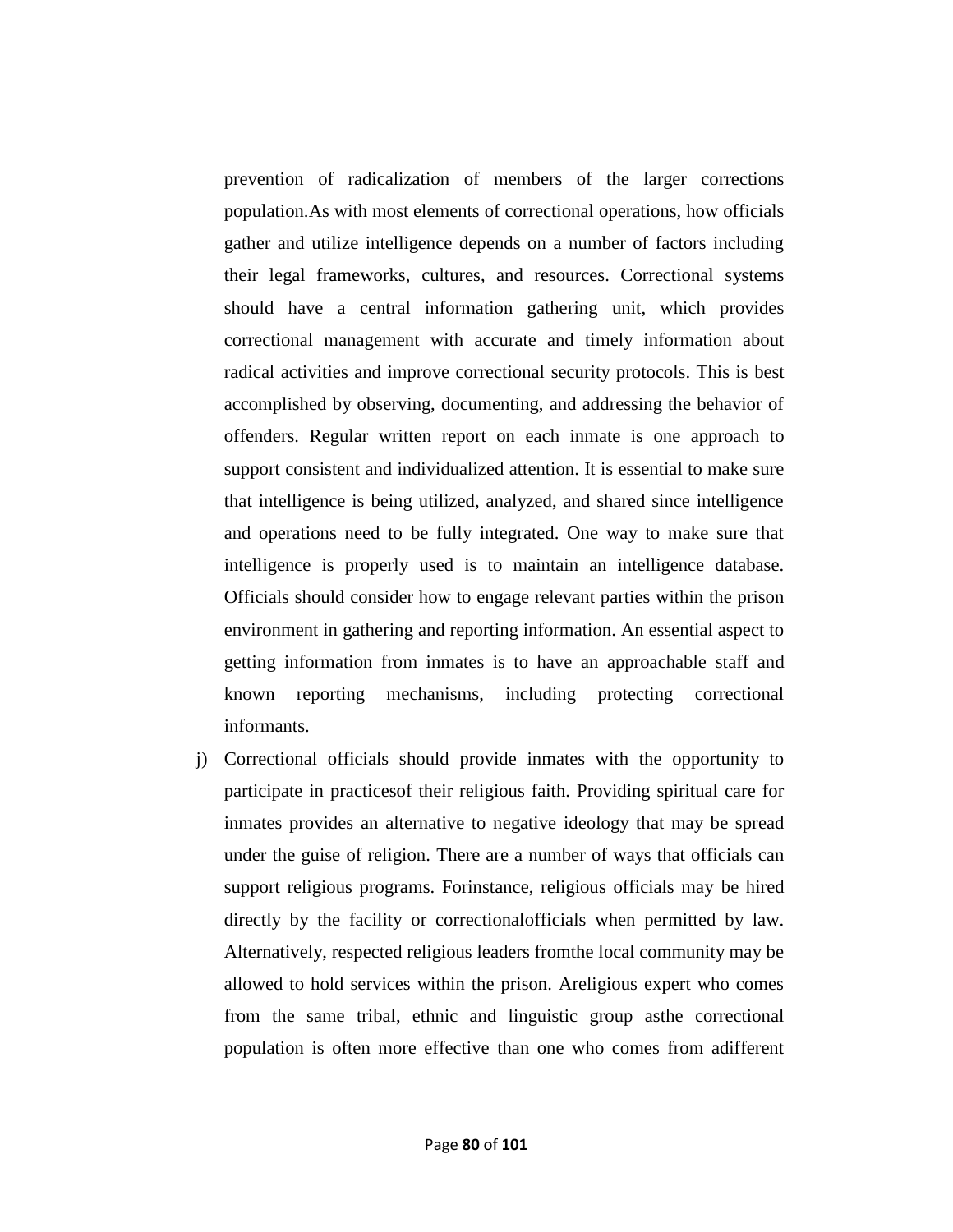section of the community. All groups and individuals must besubjected to the same screening and review process.In addition, correctional officials should ensure that any monitoring of religiousservices is respectful of the faiths practices. Changes in religious behavior suchas an inmate who suddenly stops participating in general religious services maybe an indicator of an anomalie. It is crucial that officials focus on behaviorand not beliefs. Ethics should be considered at all times when monitoring for their tendencies to engage in illicit behavior. It is important not to single outany one particular group based simply on religious or other beliefs.

The aim of a well-managed correctional system is to promote internal and public safety by reducingviolence and other criminal activity.Other individuals who can provide useful positive messages to inmates arepsychologists, social workers, family members, the business community andcivil society partners. Many of these stakeholders can help inmates as theyadjust to life in corrections, assist them to address some of the underlying issues thatcontributed to their incarceration, and help prepare them for a productive lifeback in society. Positive outside influences may provide inmates with astructure to work with and a goal to work towards. These approaches are all potential tools to buildingmore resilient correctional inmates. When correctional services have limited resources,community based groups can help meeting needs that would otherwise go unmet.

k) Re-entry is a critical component of public safety. Correctional facilities should develop an environment which promotes respect, self-improvement and offer a broad spectrum of evidence-based programs and services that promote respect, and self-improvement and that will help inmates re-enter society. The prospect of successfully returning to society may mitigate alienation and could reducethe impetus to join gangs or violent extremist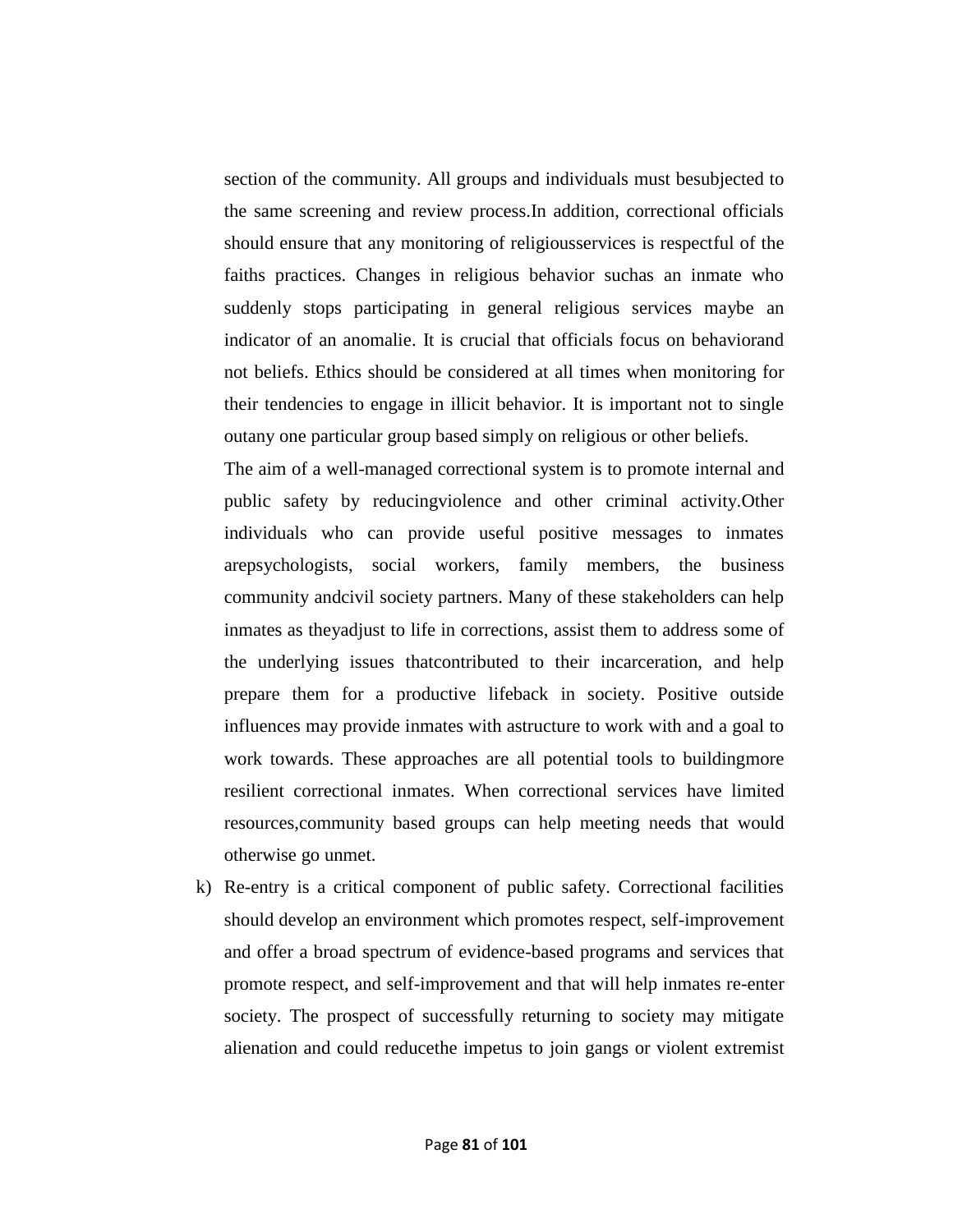groups in the facility. It is imperative forofficials to define the focus, determine the anticipated outcomes of the programsbased on the needs of the offender, and develop measures for success. Indeveloping reintegration programming, correctional practitioners should look forways to provide mental health, educational, and vocational support. Particularlyas offenders near the final portion of their jail term, it is importantto provide them opportunities to gradually re-adapt to their communityenvironment. Coordination with the local community before, during, and afterthe release will support the success of these efforts.

#### **References/Further Readings**

- Coyle, A. (2002). *A Human Rights Approach to Prison Management*. London. International Centre for Prison Studies
- United Nations Office on Drugs and Crime (2007). *Handbook on Restorative Justice Programmes. Criminal Justice Handbook Series.* New York: United Nations. [www.unodc.org/unodc/en/justice-and-prison](http://www.unodc.org/unodc/en/justice-and-prison-reform/tools.html)[reform/tools.html](http://www.unodc.org/unodc/en/justice-and-prison-reform/tools.html)

United Nations Office on Drugs and Crime (2008). *Handbook on Prisoner FileManagement*. www.unodc.org/unodc/en/justice-and-prison-reform/tools.html

#### **In-text Questions**

- **1)** How would you describe correctional management?
- **2)** What are the three major components of Security Practice in correctional facilities?
- **3)** In correctional management strong leadership is demonstrated in two ways. Explain.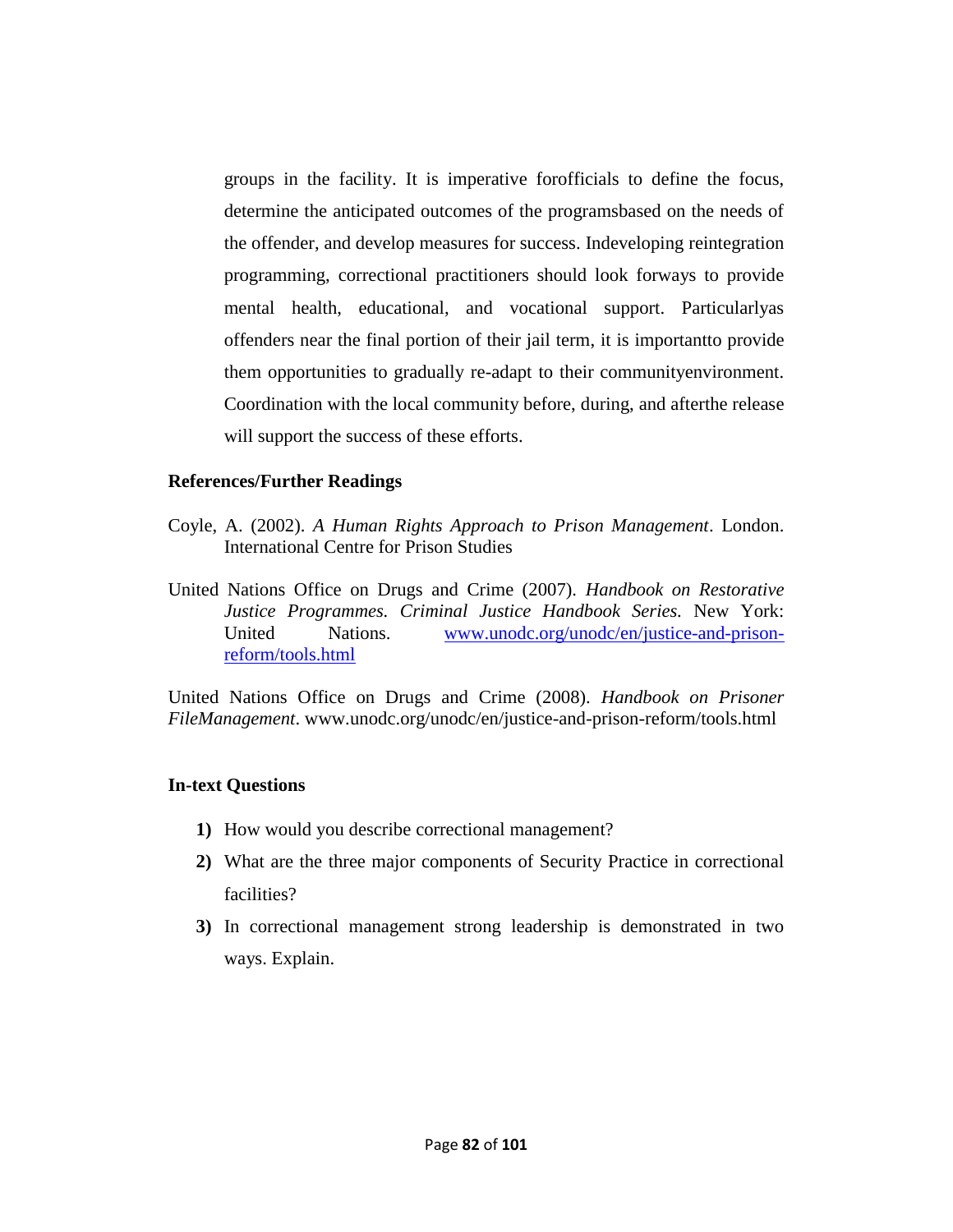#### **Module 5: Theories of Security**

#### **5.0 Introduction**

At its most basic level, 'security' refers to the protection of values we hold dear. It is forthis reason that we are all interested in achieving it. We search for it, we constantlypursue it, we deny it to others, and when we achieve it for ourselves we relish it.Undoubtedly, feeling secure and well protected is one of humankind's most cherishedgoals. However, our incessant search for security remains one of our most fiercelydebated topics, and to this day we remain unconvinced regarding the best way ofachieving what is, for many, an elusive commodity. This is compounded by a numberof problems facing thinkers in the field. As a concept, ‗security' refers simply to thesafety or protection of some entity. Traditionally, the first problem relates to whetherit is the state, the individual or some other unit that ought to be prioritized and madesecure. To use the correct terminology, academics debate over what the 'referent object' should be. This debate continues today as it has over the past two decades, and it takesplace primarily between those who advocate the 'state' and those who argue that the basic unit has to be the individual. This is not the end of the matter, however, since asecond, related problem faces us – namely, what is the nature of the threats that faceus? Again, the academic world is divided, with a variety of opinions, a significantnumber of which insist that military force is central to world politics and that the primary actors are states. Because of this, it becomes necessary for states to continuouslyguard themselves from possible attack by other states. However, an increasingly influential viewpoint is that the focus on states and military force is far too narrow anddoes not consider a wider range of threats that both states and individuals have to face. In this module attempt is made to bring to light, the assumptions of some theories to explain the concept of security as an everyday demand both at individual and societal level.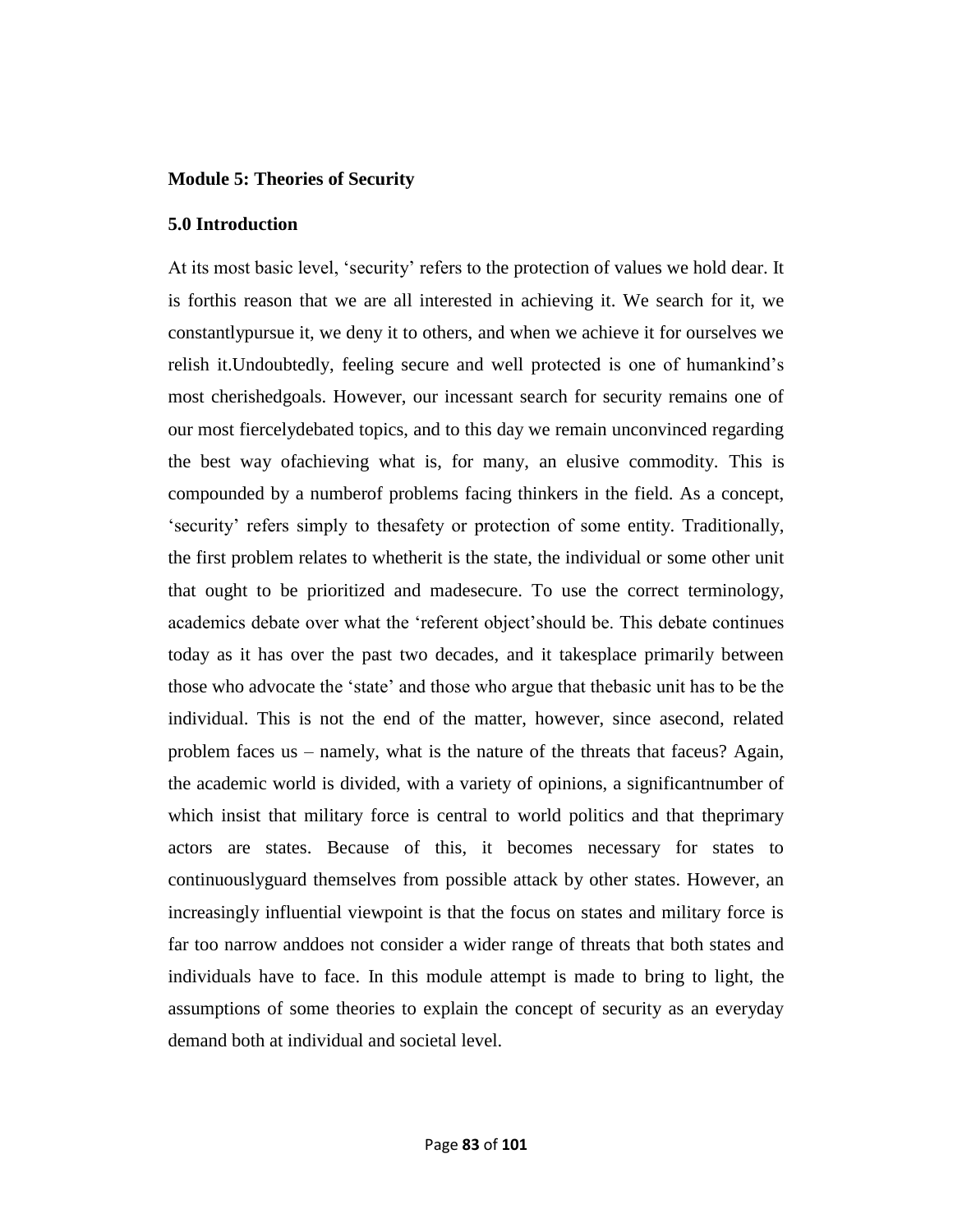Crime prevention refers to the range of strategies that are implemented by individuals, communities, businesses, non-government organisations and all levels of government to target the various social and environmental factors that increase the risk of crime, disorder and victimisation (AIC 2003; ECOSOC 2002; IPC 2008; Van Dijk & de Waard 1991). There are a variety of different approaches to crime prevention that differ in terms of the focus of the intervention, the types of activities that are delivered, the theory behind how those activities are designed to bring about the desired results and the mechanisms that are applied.

#### **5.1 Intended Learning Outcomes**

At the end of this module, it is expected that candidates should have a better understanding of security as advanced by the propositions of the various theoretical orientation.Specifically, candidates would come to terms with;

- 1) The various theories of security
- 2) Deeper understanding of their propositions
- 3) Insights on their areas of convergence and divergence
- 4) Ability to apply the theories to understand real life situations on security matters and analysis.

#### **5.2 Main Text**

#### **Unit 1: Realism**

The theory of realism is composed of six variants that have developed overtime right from its classical times. Twentieth-century classical realism proponents argue that realist thinking extends well before the twentieth century, and often suggest that current theories are the incarnations of an extended intellectual tradition (Walt, 2002 and Donnelly, 2000). These scholars posit that, realist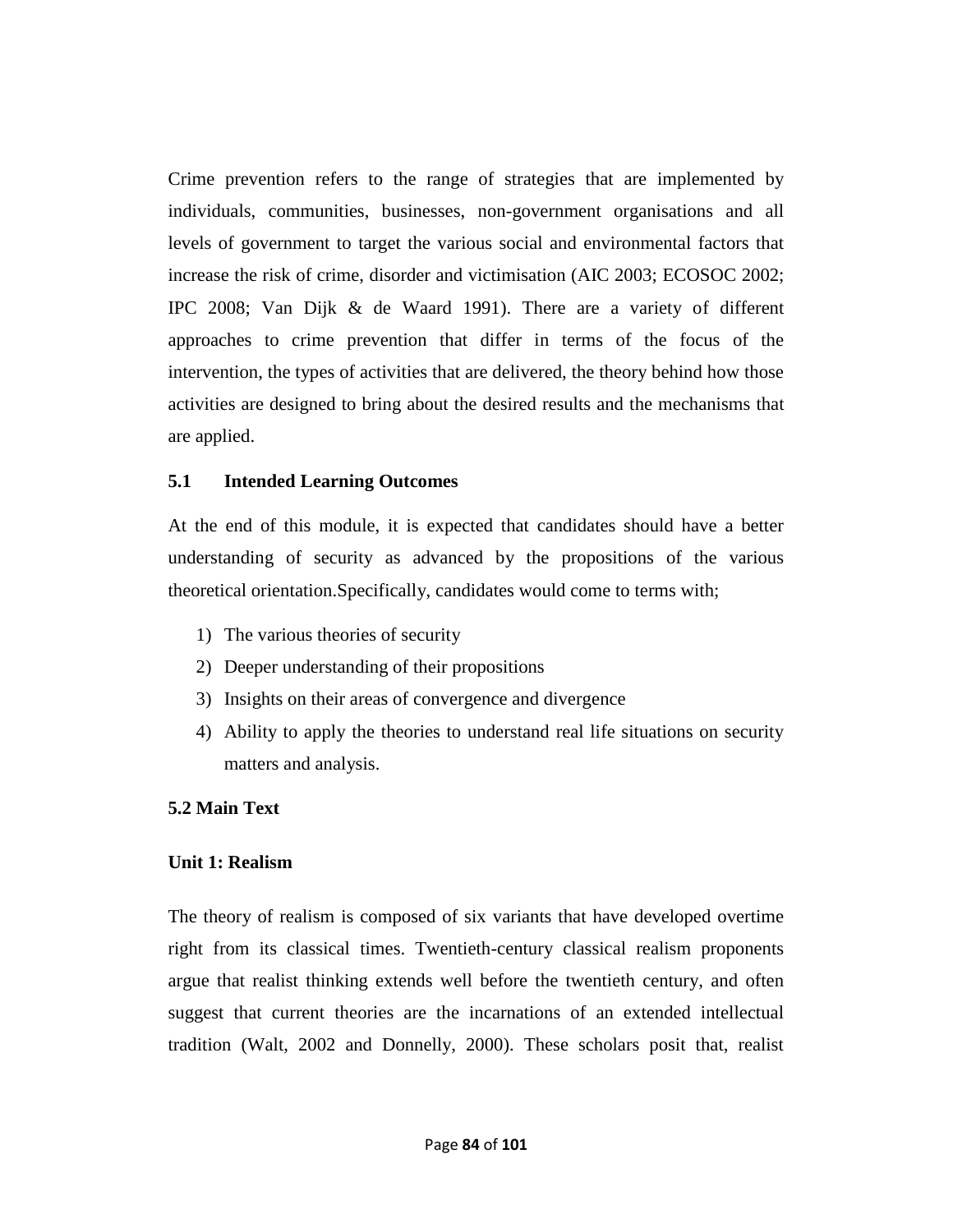themes may be found in important antiquarian works from Greece, Rome, India and China (Smith, 1986).

The crux of the theory is that, military power, economic power, preservation of territorial integrity and sovereignty are the central ideas surrounding national security. The theory of realism was a dominant theory during the cold war period and it belongs especially to traditional approaches to security research. It was based on the power of countries, which base their power and influence on the international world system. The main aim of those countries is to reach their national interests expressed in a particular country's survival, emphasizing preservation of its territorial integrity and sovereignty, while the means for reaching those interests is the determination of countries to use military power (Eichler, 2006).

The realistic paradigm applies the view that countries are the principal actors in the international system, while the security architecture is primarily in their hands and is based only on their domination over the others, thus the countries utilize their means and power for reaching the basic aim of the country's survival. Countries in the international community harness their powers, and as their interest fluctuate, they reassess and change their tactics. It should be noted that the realism doctrine is not singling cooperation and cordiality as the bases for national security, but a country can contradict the national interests of other countries, which may result to war. The realists consider especially military tools, or certain economic tools through which the countries try to reach the same objective of having the means of correcting the security environment. In addition, it also doubts the effectiveness of international organizations such as the United Nations and other international organizations in instilling world peace. Further, they argue that states seek security in an anarchic international system; because of the belief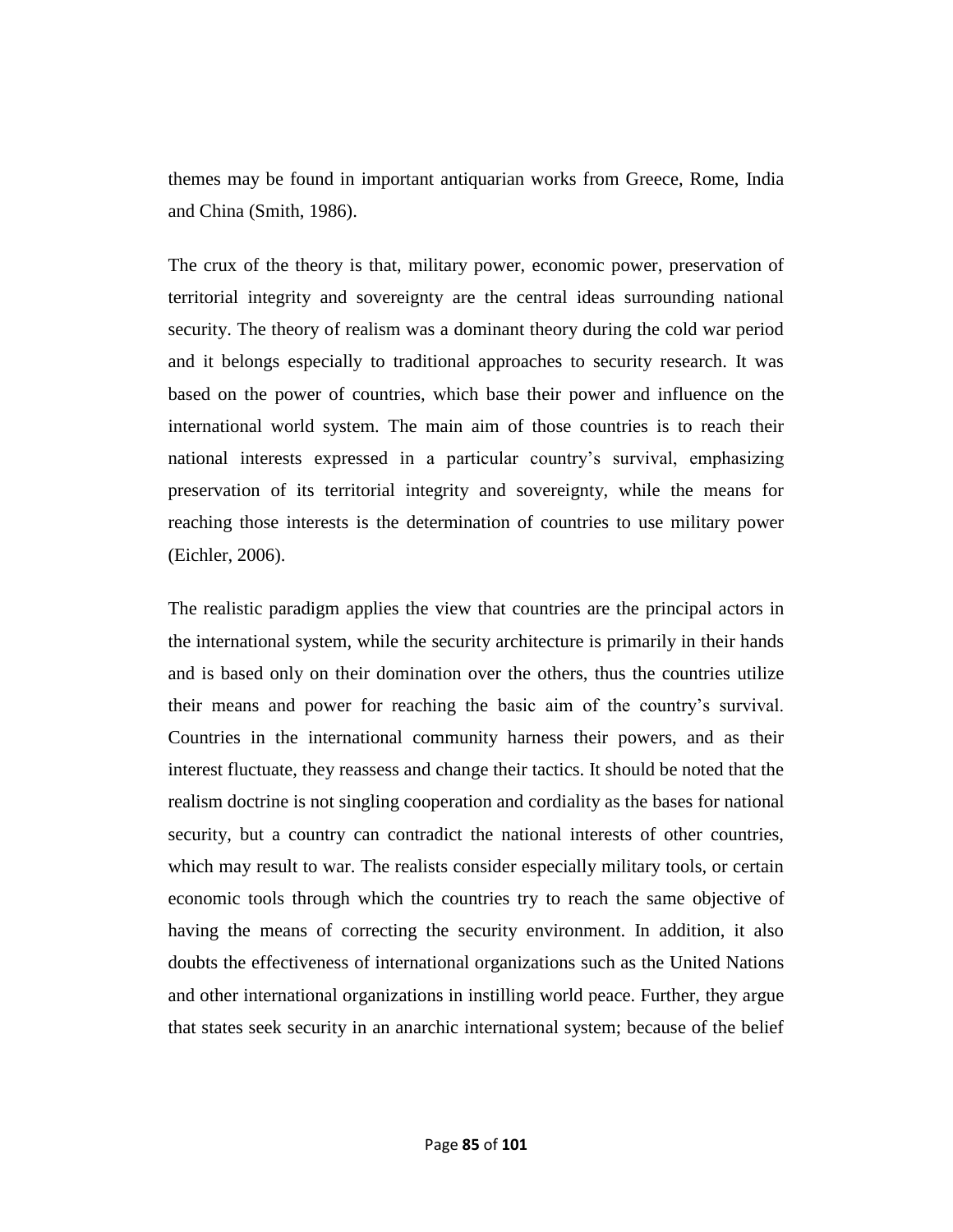that the main threat to their well-being comes from other states (Walt, 1991; Glaser, 2003).

# **Unit 2: Liberalism**

The liberal school of thought presents its arguments on security in tracing its genesis to the liberal tradition from Kant. The basic tenets of liberal theory are that countries function in a peaceful environment, occasioned by peaceful handling of disputes, and it saw security as a collective responsibility of the international community. For them, a country is not only an actor, but also an institution. The theory argues that security could be explained at basically two levels ( i.e. the relations of country-society and between countries, which take place in internal as well as transnational social context) which are based on the fact that the fundamental position of the country is always reflected in the world policy (Moravcsik, 1997).

According to the liberals, moral behaviour resulted from moral choices and that these were guided by an inner sense of duty and that when individuals behaved according to duty. To them, the only justifiable form of government was *republican government*, a condition of constitutional rule where even monarchs ruled according to the law. They argued that republican states were what they called peace producers; that is, they were more inclined to peaceful behaviour than other sorts of states. This was due to habits of consultation, where a citizenry whom had to be consulted before going to war would be unlikely to endorse war easily. In addition, this forms the legal foundations of the republican state because state built on law was less likely to endorse lawless behaviour in international relations.

The theory advocated championing peaceful coexistence by countries and efforts by them to ensure welfare of citizenry for development, since financing war is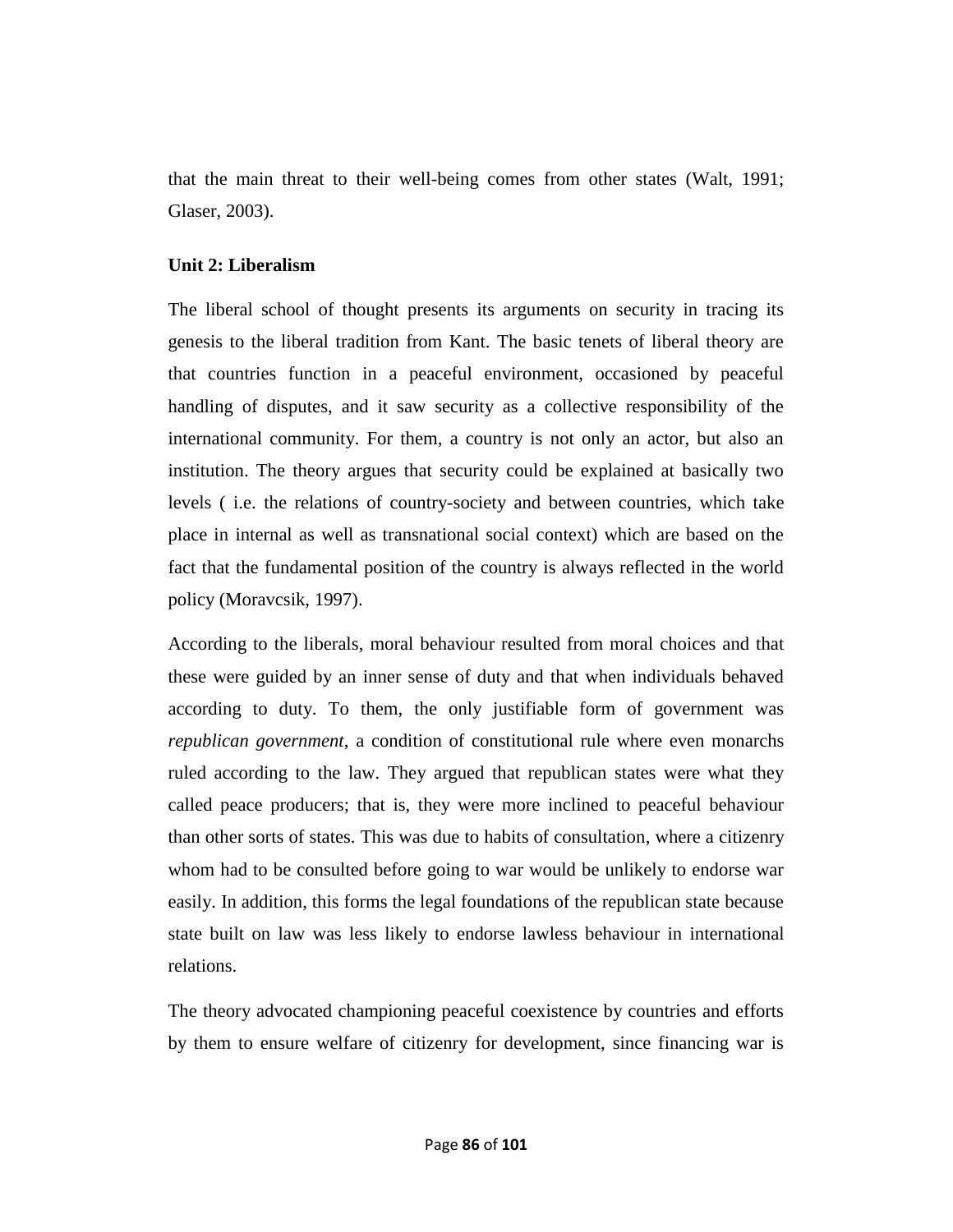capital intensive, where funds ordinarily to be made for developmental projects will end up being expended in funding war. Another assumption is the spread of democracy, which contributes to building of worldwide peace, because, the countries with democratic political system tend to be inclined more toward peace than countries with authoritative political system (Walt, 1991). Also continuous increase of economic dependency of countries, controlled through organizations such as International Monetary Fund, World Bank, contributes to reduction of tensions between countries and is a very important factor, since the benefits that countries obtain through those organizations are more valuable than following their parochial national interests.

Moravcsik deepened an economic determinism to national security, known as ‗commercial liberalism' which focuses on incentives created by opportunities for trans-border economic transactions (Moravcsik, 2001). This contemporary formulation attempts to make specific the causal mechanisms behind the inclination of economically liberal states to prefer peace to conflict.According to Moravcsik, trade is generally a less costly means of accumulating wealth than war, sanctions or other coercive means. The origins of modern commercial liberalism lie in the nineteenth-century theory of *douce commerce* meaning beneficent commerce.

#### **Unit 3: Game Theory**

This theory involves interactive decision making, which is multi disciplinary in nature. A thought that started with the field of economics, later, with extensions and modifications, championed by scholars like Von Neumann and Morgenstern, spread to other fields like, sociology, psychology, anthropology, political science, international relations, and security studies. The crux of the theory is that, in any situation, an outcome depends on the choices of two or more decision makers. According to the game theory, decision makers are called 'players'. Players can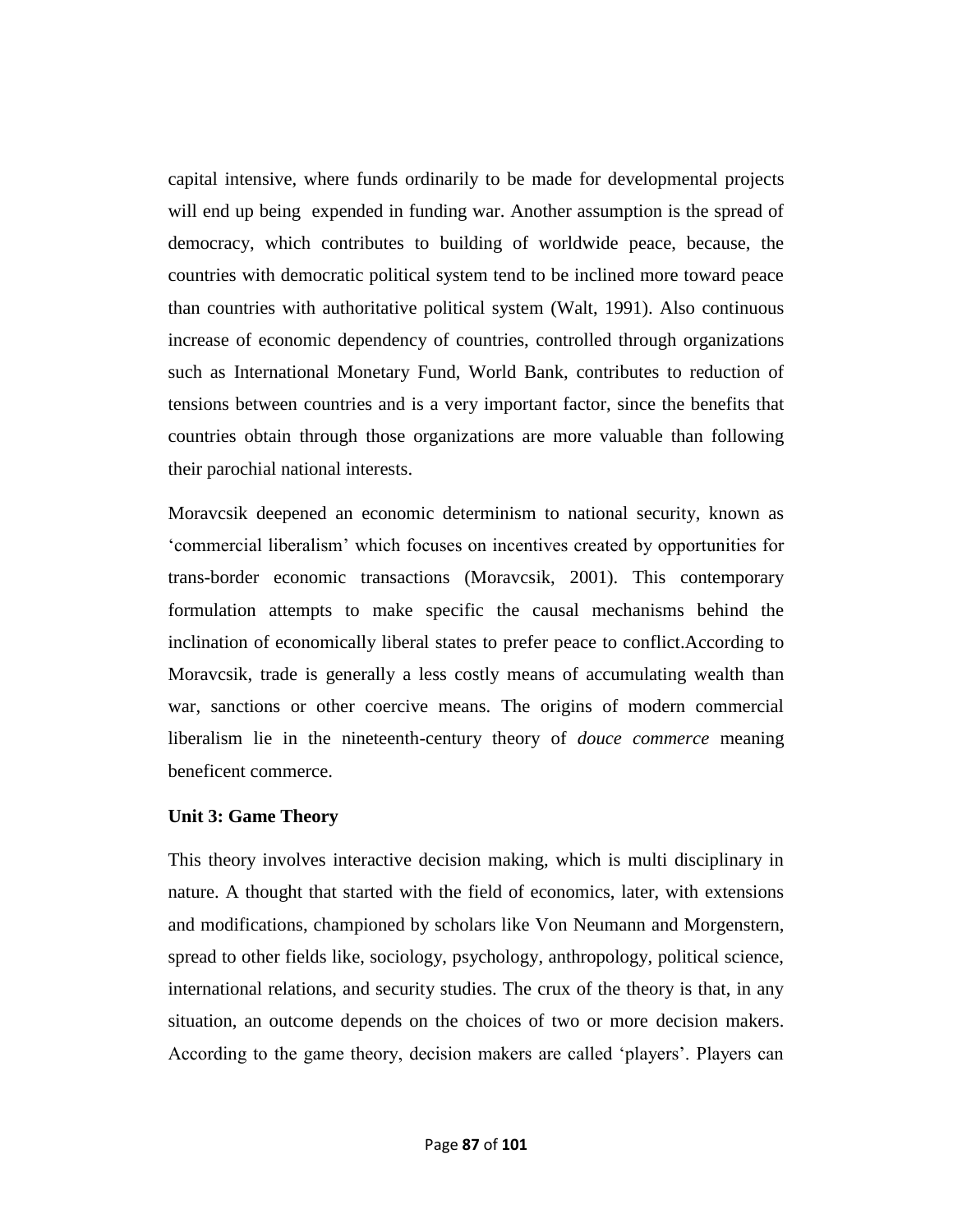be individuals or groups of individuals who operate as a coherent unit. In this sense, presidents, prime ministers, kings and queens, foreign secretaries etc, are considered as players in a game, so also, the states in whose interest they make foreign policies. The theory went further to posit that, the players' decisions lead to outcomes. Thus, the empirical content associated with an outcome will vary with the game being analysed. Sometimes the outcome surfaces as 'compromise' or 'conflict' (Buzan & Hansen, 2009).

Strategic-form games and *Nash* equilibrium are two important ways to represent a game's structure. In the strategic form, players select strategies simultaneously before the actual play of the game. A strategy here is a complete contingency plan that specifies a players' choice at every situation that might arise in a game. In game theory, the players are assumed to be instrumentally rational, by maximizing their utility. Since different players may evaluate the same outcome differently, the rationality assumption is simply another way of saying that the players are purposeful, that they are pursuing goals that they themselves define.

In applying the game theory to security studies, using ideas like the *Nash* equilibrium and other concepts within the game theory tradition permits analysts to develop more critical explanations and more potent predictions of interstate conflict behaviour. These are also important in measuring rational behaviour in games of complete information, in which each player is fully informed about the preferences of its opponent. Game theory has a lot of influence in the study of deterrence.

#### **Unit 4: Social Constructivism**

Theorists in the constructivists' tradition were drawn from related disciplines within the humanities; such as sociology, international relations and others. Constructivists argue that the world is constituted socially through inter subjective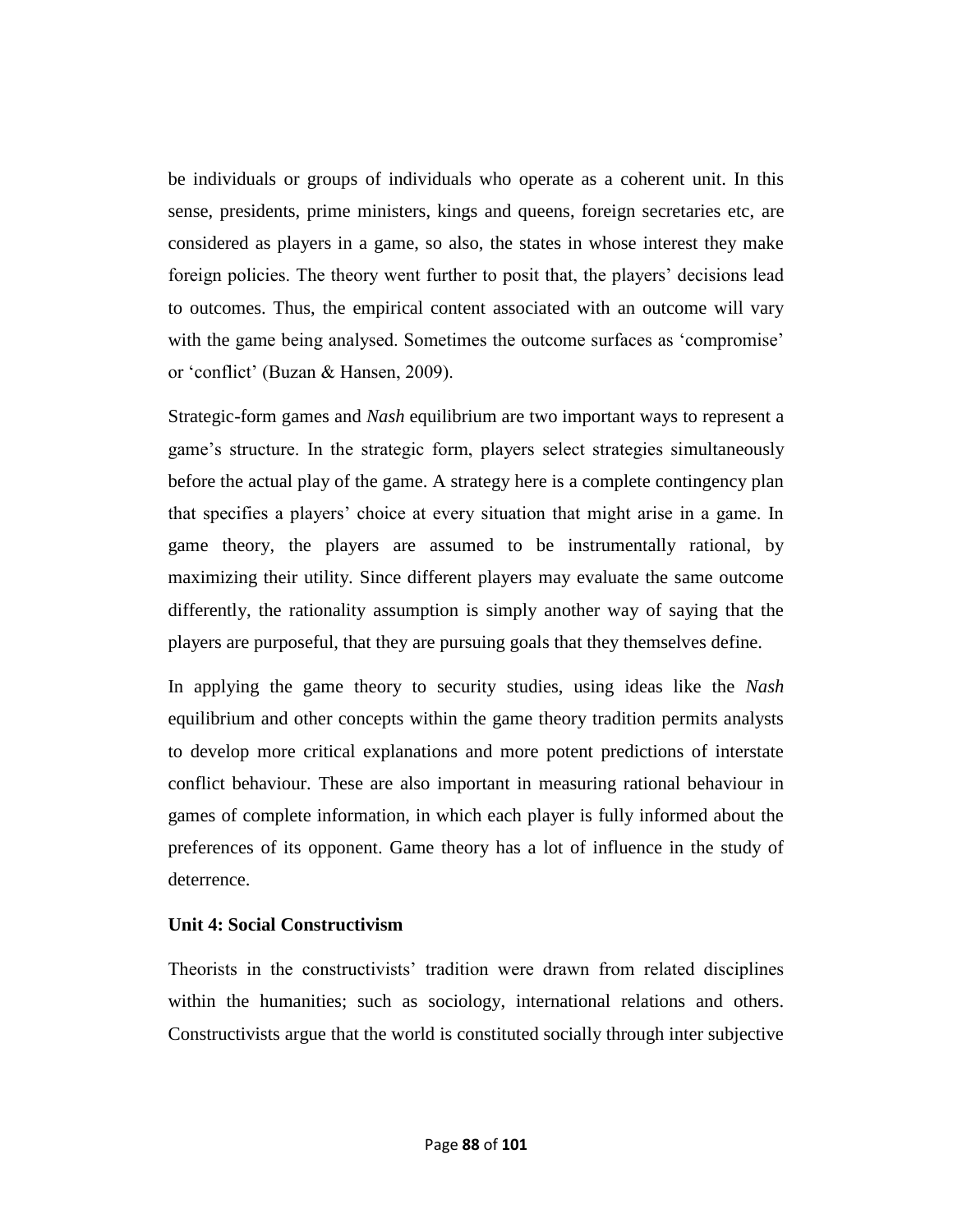interactions, and that agents and structures are mutually constituted through ideational factors such as norms and identity are central to the constitution and dynamics of world politics. Constructivism, originally an international relation theory have been applied to a wide range of issues including security studies (Kalzenstein, 1996).

The central shared assumption of constructivist approach is that security is a social construction, security could be understood as the preservation of a group's core values. Going by this assertion, question can then be asked as to; who constitute the group, what are its core values are, where threat to these values may come from, and how the preservation of these values might be achieved. For constructivist, answers to these questions are different, depending on the different contexts and scenarios, and they develop gradually through social interaction between actors, and it is the answers to these questions, articulated and negotiated in a particular social and historical context through social interaction, that define security in concrete terms, bringing it into being for actors in world politics.

A critical contribution of constructivism to security studies is the work of the Copenhagen School. Waever (2004) has suggested that the central concepts of the Copenhagen School are 'sectors', 'regional security complexes', and ‗securitization'. Building on Buzan's earlier work, sectors are defined as arenas entailing particular types of security interaction, including military, political, economic, societal and environmental fields. These sectors encourage different forms of relationships between relevant actors to develop and generally encourage different definitions of who or what to be secured. Regional security complexes are defined as sets of units whose security processes and dynamics are interlinked in a way that their security problems cannot reasonably be analysed or resolved apart from one another. For them, securitization can be defined as a process in which an actor declares a particular issue, dynamic or actor to be an existential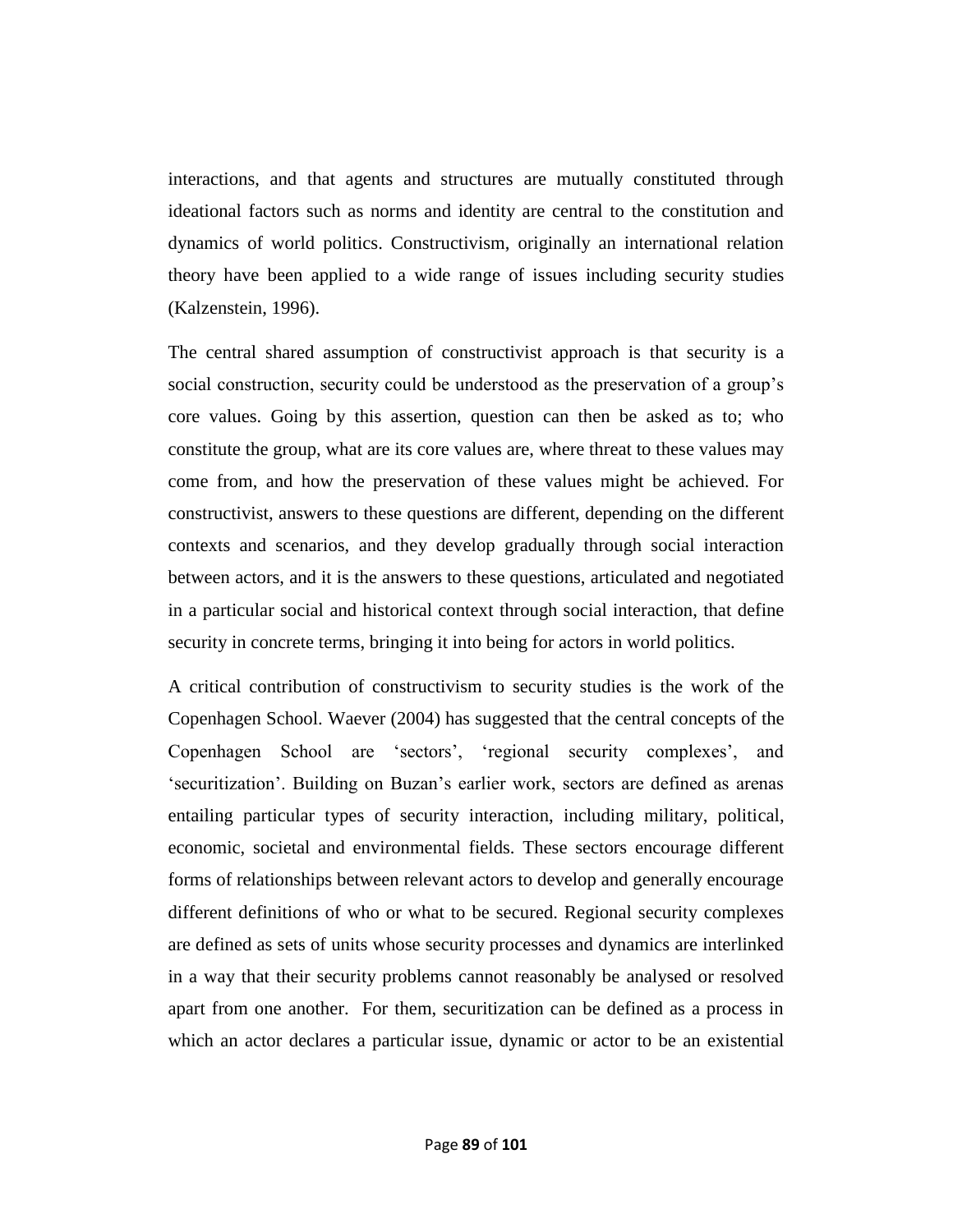threat to a particular referent object. If accepted as such by a relevant audience, this enables the suspension of normal politics and the use of emergency measures in responding to the perceived crisis therefore, security in this sense, is concerned with negotiation between 'speakers' and 'audiences'.

Further to above, various models have been developed to categorize the broad range of activity that falls within the definition of security (Cherney & White, 2008). Understanding the different approaches to security provision is important, as there are implications for determining the appropriate institutional and management arrangements necessary to support specific crime security interventions (Weatherburn, 2004). An understanding of the different approaches available and their underlying rationale and theory are crucial to developing effective security and crime prevention programs and projects.

The environmental approach, which includes situational crime prevention techniques and broader urban planning initiatives, aims to modify the physical environment to reduce the opportunities for crime to occur (Cherney  $\&$  White 2008). The social approach focuses on the underlying social and economic causes of crime in the community (e.g lack of social cohesion, limited access to housing, employment, education and health services) and on limiting the supply of motivated offenders, and includes developmental prevention and community development models (Sutton, Cherney & White, 2008). The criminal justice approach refers to various programs delivered by police, the courts and corrections that aim to prevent recidivism among those people who have already engaged in offending behaviour and who have come into contact with the criminal justice system (United Nations Office on Drug &Crime, 2010).

It is beyond doubt that national security has little by little grown to be a complicated phenomenon, both in theory and practice. In effect, nation states have continually strived to develop effective security mechanisms, both at domestic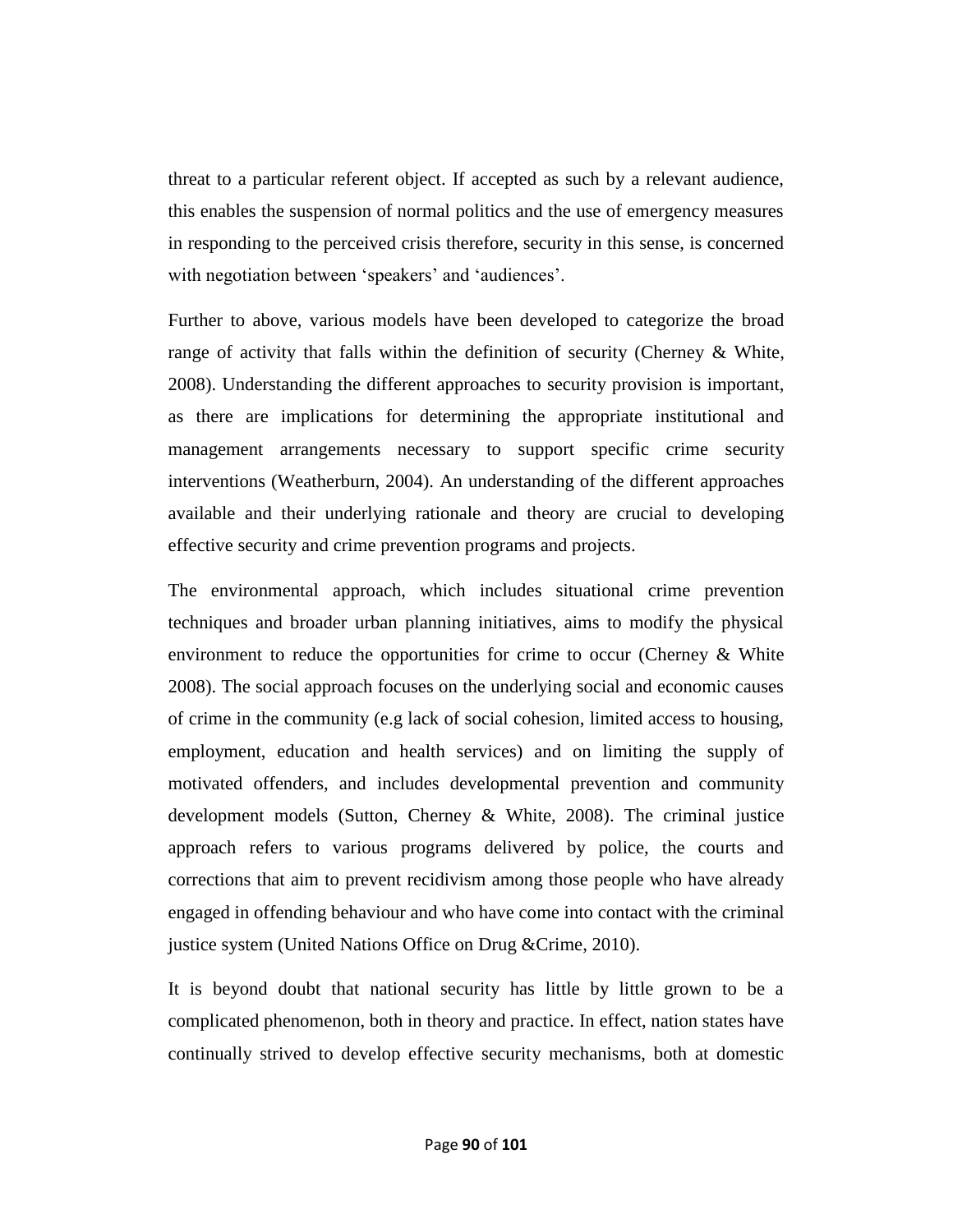levels and within the international community. This has come with a lot of challenges, coupled with rising conflicts within global context, which in turn affects security of nations, stretching security architectures to the limit, with varying degrees of successes and challenges across different countries.

#### **References/ Further Readings**

- Buzan, B. & Hansen, L. (2009). *The Evolution of International Security Studies*.New York: Cambridge University Press.
- Cherney A. & White, A. (2008). Crime prevention in Australia: Beyond 'what works'? *The Australian and New Zealand Journal of Criminology* 40(1): 65–81
- Donnelly, J. (2000). *Realism and International Relations*. London: Cambridge University Press.
- Elwell, A. & De Silva, R (2016). *Global Armoured Vehicles*: *Market Report 2016.* , London U.K Twickenham
- Glaser, B.G (2003). *Getting out of the Data: Grounded Theory Conceptualization*. Grounded Theory Institute .
- Ibrahim, J. & Igbuzor, O. (2002). *Memorandum submitted to the Presidential Committee on National Security in Nigeria.*Unpublished.
- Moravcsik, A. (1997). Taking preferences seriously: A liberaltheory of international politics. *International Organizations*, 51(4): 456-467.
- Moravvcsik, A. (2001). *Liberal International Relations Theory: A Social Scientific Assessment*. USA: Harvard University Press.
- Smith, M.J (1986). Reconstructing Realism: Between Power Politics and Cosmopolitan Ethics. Edinburgh University Press.
- Sutton A, Cherney, A.& White, R.(2008). Crime Prevention: Principles, Perspectives and Practices. Port Melbourne, Victoria. Cambridge University Press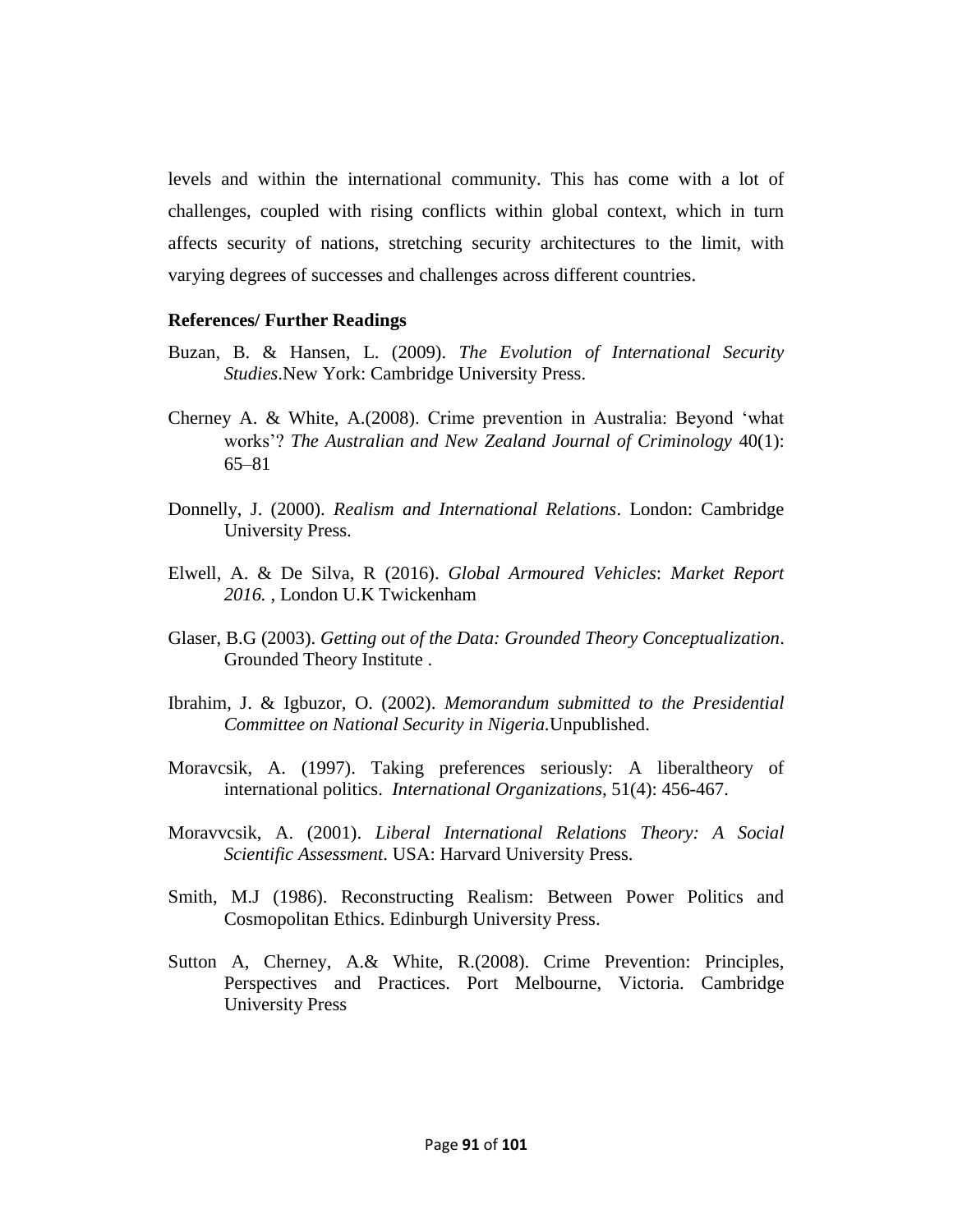- Waever, O. (1998). *Securitization and Desecuritization and Security*. New York: Columbia University Press.
- Walt, S. M. (1991). The renaissance of security studies. *International Studies Quarterly*, 35(2).
- Weatherburn, J.(2009). Policy and program evaluation: Recommendations for criminal justice policy analysts and advisors. *Crime and Justice Bulletin*  No 133.

# **In-text questions**

- 1) What do you understand by the term Security?
- 2) Account for the assumption of the Game Theory of security practice.
- 3) Which of the four major theories identified best suits Nigeria's security situation?

# **Module 6:Industrial and Institutional Security**

# **6.1 Introduction**

Security may be considered as assured freedom from poverty or want, precautions taken to ensure against theft, espionage or a person or thing that secures or guarantees freedom. In the words of Fischer and Green, ‗security implies a stable, relatively predictable environment in which an individual or group may pursue its ends without disruption or harm and without fear of such disturbance or injury' (2004, p. 21). A classic definition of security may be the provision of private services in the protection of people, information and assets for individual safety or community wellness (Craighead, 2003). In addition, private or commercial security may be considered as the provision of paid services in preventing undesirable, unauthorized or detrimental loss to an organization's assets.

Industries and Institutes are important sectors where huge investments are involved, be it machinery, raw materials, assembly floor or man power. Security,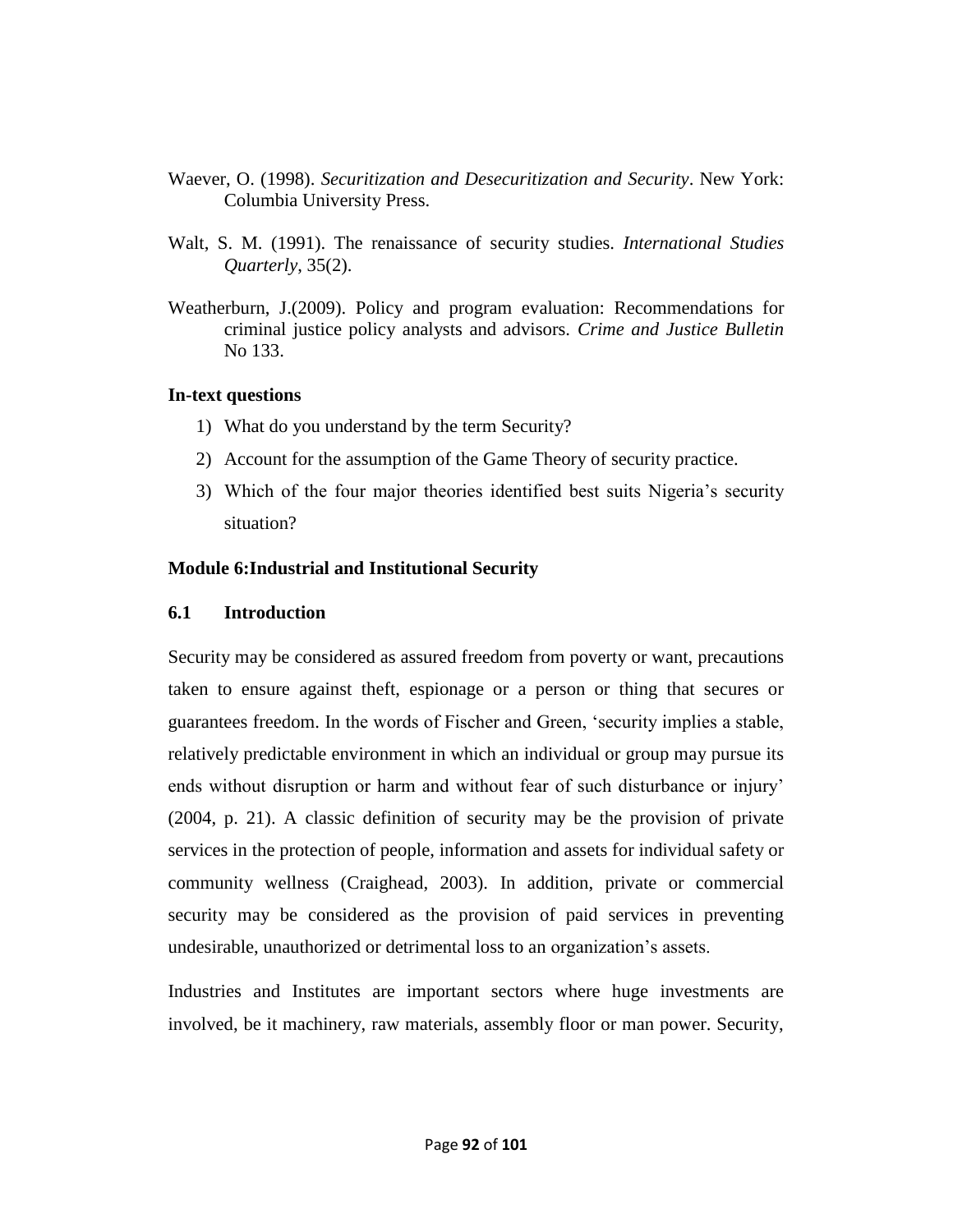safety of assets and employees as well as the management are always vital for any industrial or institutional sectors.Industrial security refers to the systems commonly found in businesses, apartment buildings and other companies. Institutional security on the other hand refers to security measures set up by corporate or government entities to protect strict social structures. There are differences between security for companies and businesses and security for institutions such as schools or prisons. The differences are present in the level of security that is needed, the methods used, the purpose for the security and the importance of security.

Businesses and companies require a lower level of security than governmental buildings and institutions. This is because there is less of a threat to businesses than there is to institutions. Businesses usually install security equipment to prevent thieves from breaking and entering, or to prevent angry or disgruntled customers from lashing out at employees, but institutions are a much larger target for angry citizens. There is more responsibility for the institution to protect not only the employees, but the visiting public.

In criminology, security measures refer to equipment, personnel and methods that are used to ensure security. Security measures can come in the form of cameras, paid guards, specialty locks and other devices that can be used to prevent theft. These are the measures that can be installed by commercial businesses and companies. The level and type of measures used depends on the owner or business manager. For institutions, however, security measures are usually much more advanced. Hospitals and airports, for example, will use advanced screening methods, such as fingerprinting, retina scans and advanced camera technology to ensure the safety and protection of the institution. In this module effort is made to expose candidates to the rudiments of industrial and institutional security.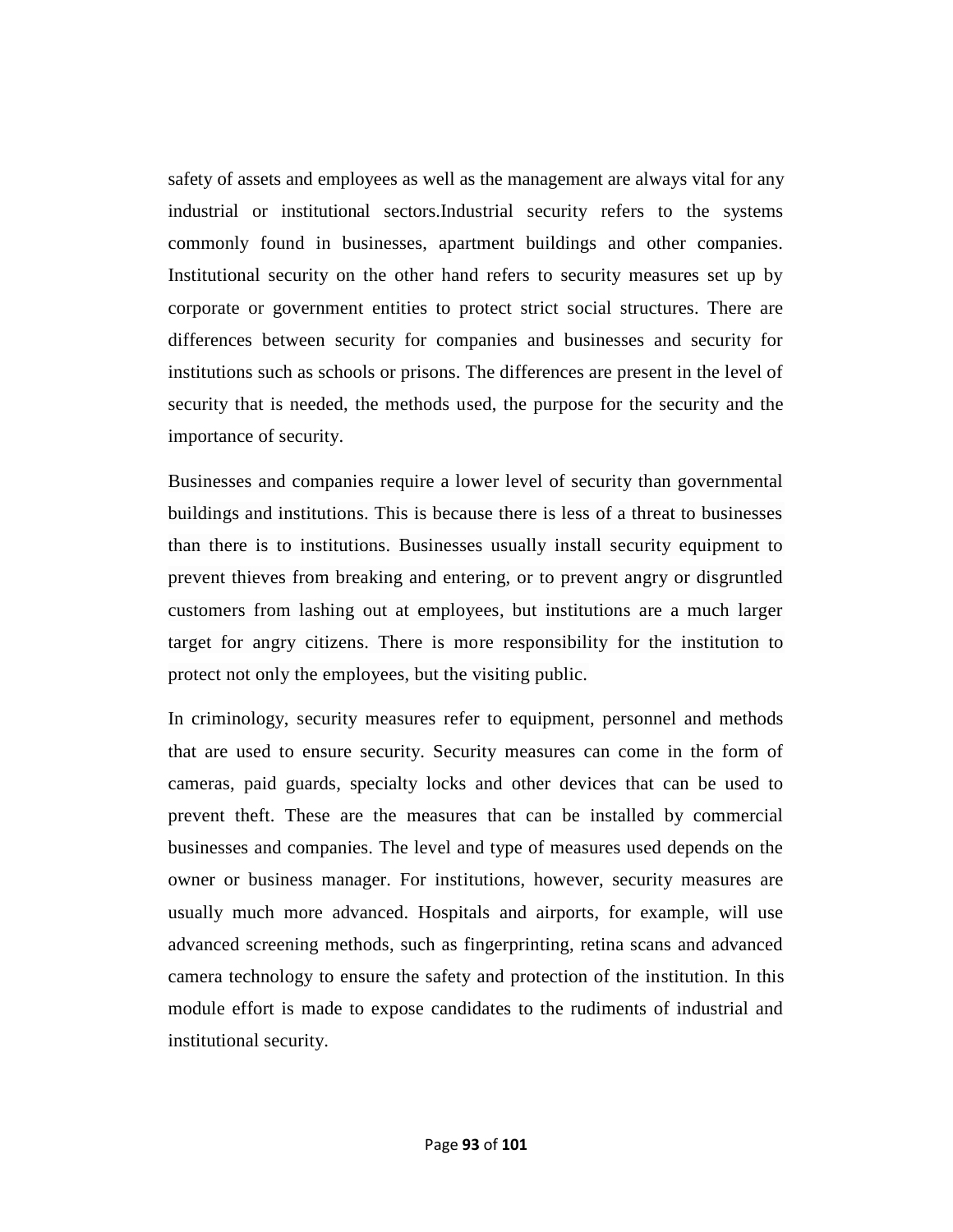#### **6.2 Intended Learning Outcomes**

At the end of this module, it is expected that learners would have had a better understanding of;

- 1) The concepts of industrial and institutional security
- 2) The differences between the two concepts as well as;
- 3) The various levels of security required by industries and institutions.

# **6.3 Main Text**

# **Unit 1: Relevance of Industrial and Institutional Security**

Industrial and institutional security has become more and more important. The need to protect such facilities has become a top priority. Institutions and industries are vulnerable to threats that can expose dangerous liability risks. An understanding of these challenges of industrial and institutional security cannot be relegated. Thus, the need to take the time to understand these security needs before recommending as a basis for providing solutions is also important. It is highly important for industries and institutions to ensure that their employees are working in a safe environment. Access and control must be monitored to ensure that unauthorized personnel do not escape detection. Parking facilities for the industries and institutions must be secure and monitored. The outdoor spaces also need to be constantly patrolled and secured. These require highly trained and professional staff that can perform a wide range of security duties. Among these security services are;

**a) Security Guards:**Institutional and industrial guards are essential for the safety of staff and management. A security guard is an integral part of a properly executed security solution for any institute. Security guards can be positioned statically to perform screening. They can also be used to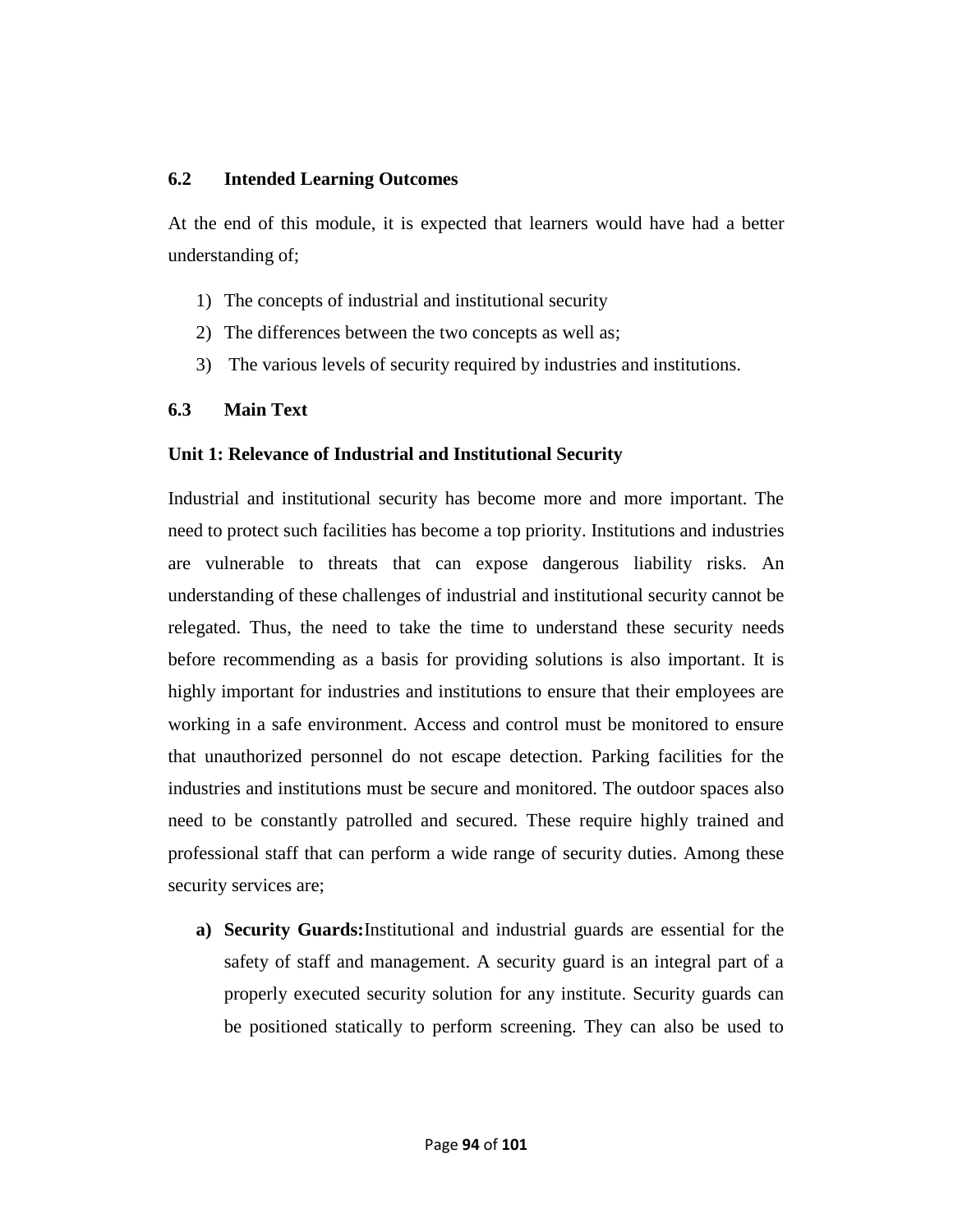patrol the grounds, parking lots and so on. Security guards are essential for business and institutional security operations. A security guard can provide a level of confidence knowing that while you're hard at work you're being looked out for. A security guard can do a great deal for theft control. The guards must respond quickly to alarms and assess the circumstances and interact with law enforcement if necessary.

- **b) Bike Patrol:**Bike patrol operates as a full-time unit offering specialized patrolling of residential, institutional and industrial complexes. Bike patrols are very useful because of their flexibility. Depending on the area that is being patrolled, bike patrols can often get to an [alarm](http://www.unicornsecurity.com/security-services/alarm-response/)  [response](http://www.unicornsecurity.com/security-services/alarm-response/) sooner than [mobile patrol.](http://www.unicornsecurity.com/security-services/mobile-security/) Bike patrols can work in part with mobile patrols and security guards to provide a comprehensive security solution. Bike patrols work particularly well in places, like a university campus or shopping complex. Security personnel on bike patrol can report to and assist central command. The use of a bike patrol allows personnel security access to place where vehicles can't negotiate. In areas that are congested maneuvering a bike is much easier and does not affect the bike patrols alarm response time. Bike patrols are a versatile means of adding an extra level of security.
- **c) Neighbourhood Patrol:**Property theft and burglary is a growing concern in some industries and institutions, as such the neighbourhood becomes vulnerable and unsafe during the night. Thus, an institutional and industrial neighbourhood that is secure is one that is safe and a great place for such industries and institutions to thrive. In this regard, neighbourhood patrol can provide your neighbourhood institutions and industries with a wide range of security solutions that may include; [alarm](http://www.unicornsecurity.com/security-services/alarm-response/)  [response](http://www.unicornsecurity.com/security-services/alarm-response/) and [mobile security.](http://www.unicornsecurity.com/security-services/mobile-security/)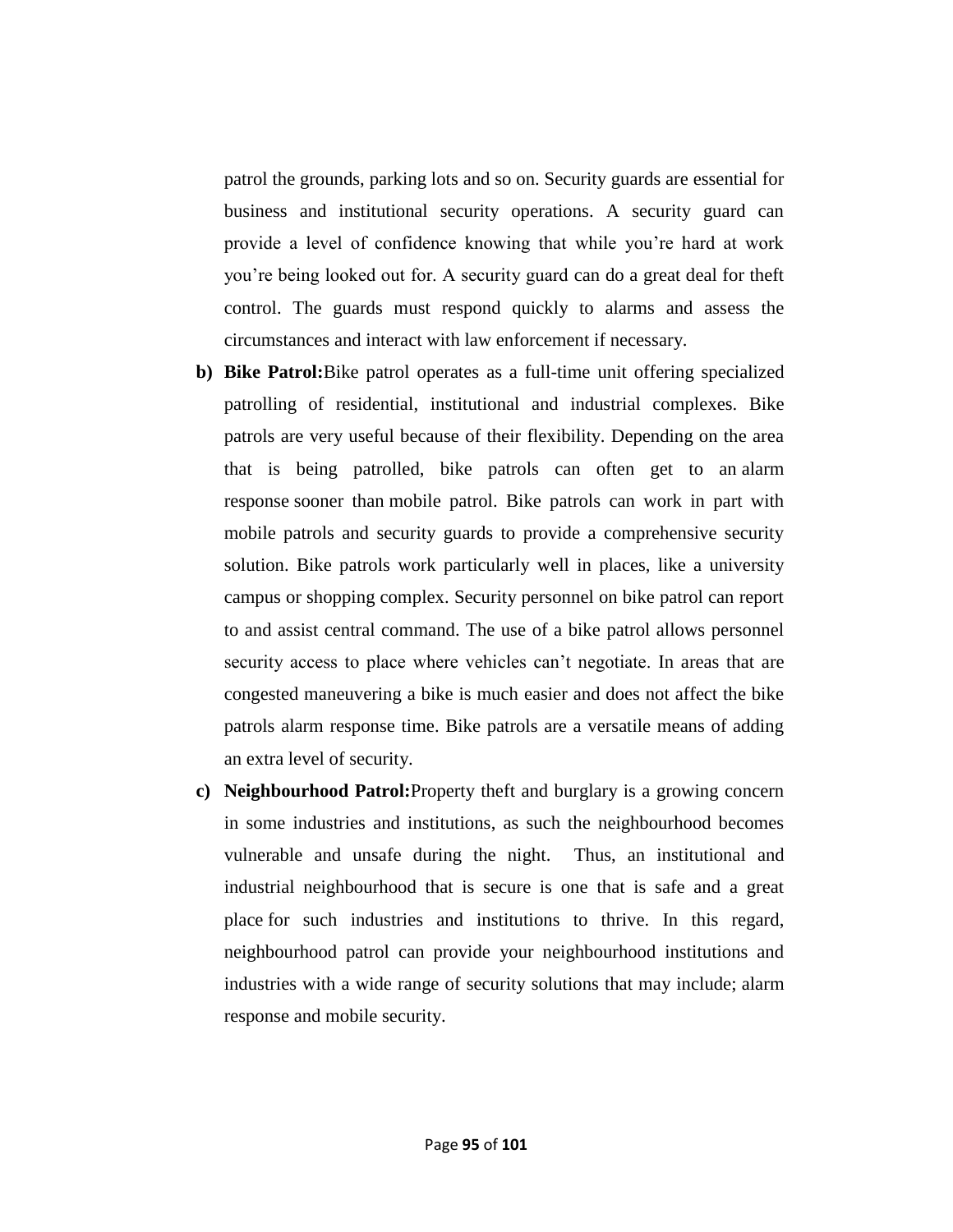- **d) Mobile Patrol Security:** This is a very cost efficient and also effective security service that can be hired to protect institutional and industrial properties against criminal activities. Mobile Patrol is used at properties where a full time security guard could not be stationed due to cost associated with the stationary guard services. One of the best features of mobile patrol security is that it can be custom tailored according to industrial or institutional requirements, because it provides for a better verification system where the patrol system can be reviewed for reports and the exact time spent on the apportioned property.
- **e) Special Event Security:** During special event s, either in industries or institutions, security is vitally important because the focus is on the event and the people attending it. Whether it's a trade show or convocation, there's always a lot of activity with people coming and going. This team work oriented security initiative allows for advanced and collective strategy to protect the premises, monitor activities and detect criminal activity. It is made up of security officers that monitor exits and entrances. They can also include plain clothes foot patrols and bike patrols.

# **Unit 2: Specific Duties of a Security Officer in Industrial or Institutional Settings**

Security officers in either industrial or institutional settings have specific duties to perform. They may perform the following tasks:

- a) Patrol areas and check doors, gates and windows for signs of unauthorized entry
- b) Watch for irregularities (such as fire hazards, leaking water pipes, lights left on, equipment malfunctions, unlocked security doors) and report incidents or problems to the appropriate authority
- c) Record times of inspections and presence of authorized persons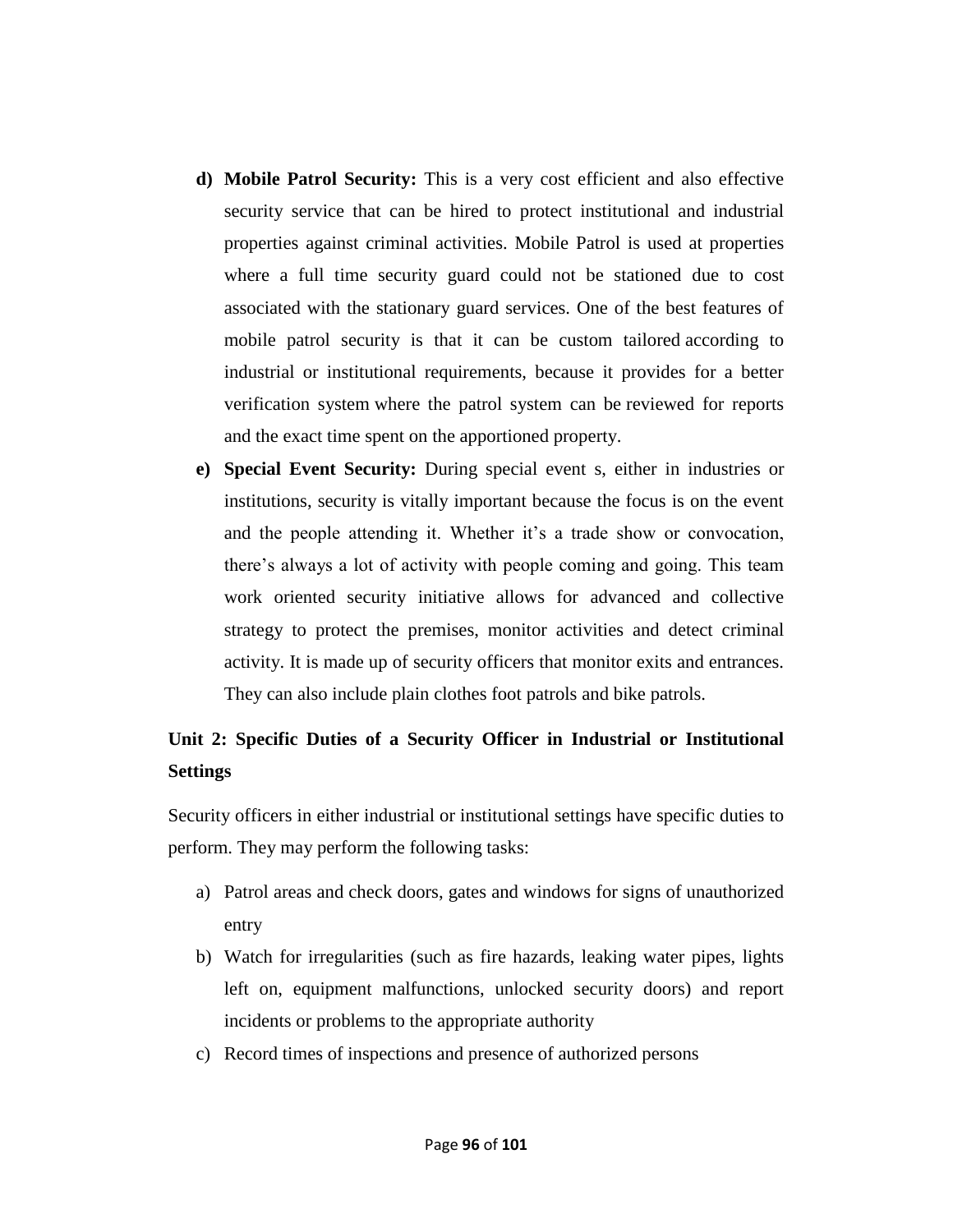- d) Respond to alarms and check alarm systems
- e) Provide armed escort for payroll deliveries
- f) Monitor computer alarm systems, closed circuit television (CCTV) systems and communicate by radio with mobile units to attend alarms
- g) Issue security passes, give directions and make security arrangements for authorised visitors
- h) Check travellers and their hand luggage to detect concealed weapons and explosives
- i) Detect and report fraud, shoplifting and other unlawful acts by employees or patrons of business or institutional establishments
- j) Provide assistance to the public and clients.
- k) Observe and report suspects to police, or apprehend offenders when appropriate and detain them until police arrive.

# **Unit 3: Required Skills of Guards on Physical and Facility Security Duties**

Guards on security duties either in industrial or physical facilities are expected to have the following skills for effective guard service delivery:

- **a) Reading Comprehension:** Understanding written sentences and paragraphs in work related documents.
- **b) Active Listening:** Giving full attention to what other people are saying, taking time to understand the points being made, asking questions as appropriate, and not interrupting at inappropriate times.
- **c) Social Perceptiveness**: Being aware of others' reactions and understanding why they react as they do.
- **d) Speaking**: Talking to others to convey information effectively
- **e) Monitoring**: Monitoring/Assessing performance of oneself, other individuals, or organizations to make improvements or take corrective action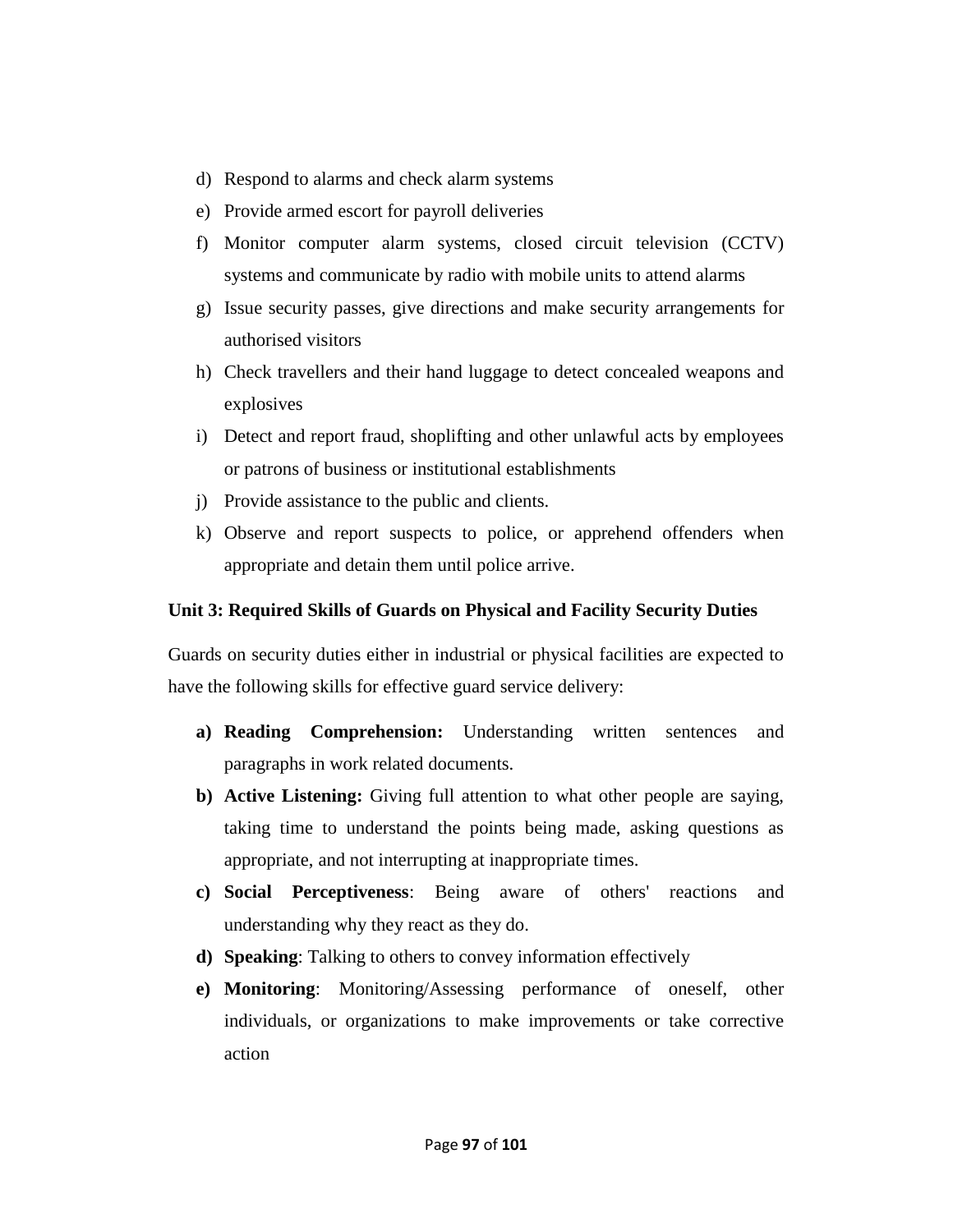- **f) Writing**: Communicating effectively in writing as appropriate for the needs of the audience.
- **g) Critical Thinking**: Using logic and reasoning to identify the strengths and weaknesses of alternative solutions, conclusions or approaches to problems
- **h) Time Management**: Managing one's own time and the time of others**.**
- **i) Coordination**: Adjusting actions in relation to others' actions
- **j) Judgment and Decision Making**: Considering the relative costs and benefits of potential actions to choose the most appropriate one.
- **k) Active Learning**: Understanding the implications of new information for both current and future problem-solving and decision-making
- **l) Instructing**: Teaching others how to do something**.**
- **m) Negotiation**: Bringing others together and trying to reconcile differences.
- **n) Complex Problem Solving**: Identifying complex problems and reviewing related information to develop and evaluate options and implement solutions
- **o) Learning Strategies**: Selecting and using training/instructional methods and procedures appropriate for the situation when learning or teaching new things.
- **p) Management of Personnel Resources**: Motivating, developing, and directing people as they work, identifying the best people for the job.
- **q) Service Orientation**: Actively looking for ways to help people.

#### **Unit 4: Risk Analysis for Security Determination**

Risk is a function of the values of threat, consequence, and vulnerability. The objective of risk management is to create a level of protection that mitigates vulnerabilities to threats and the potential consequences, thereby reducing risk to an acceptable level. A variety of mathematical models are available to calculate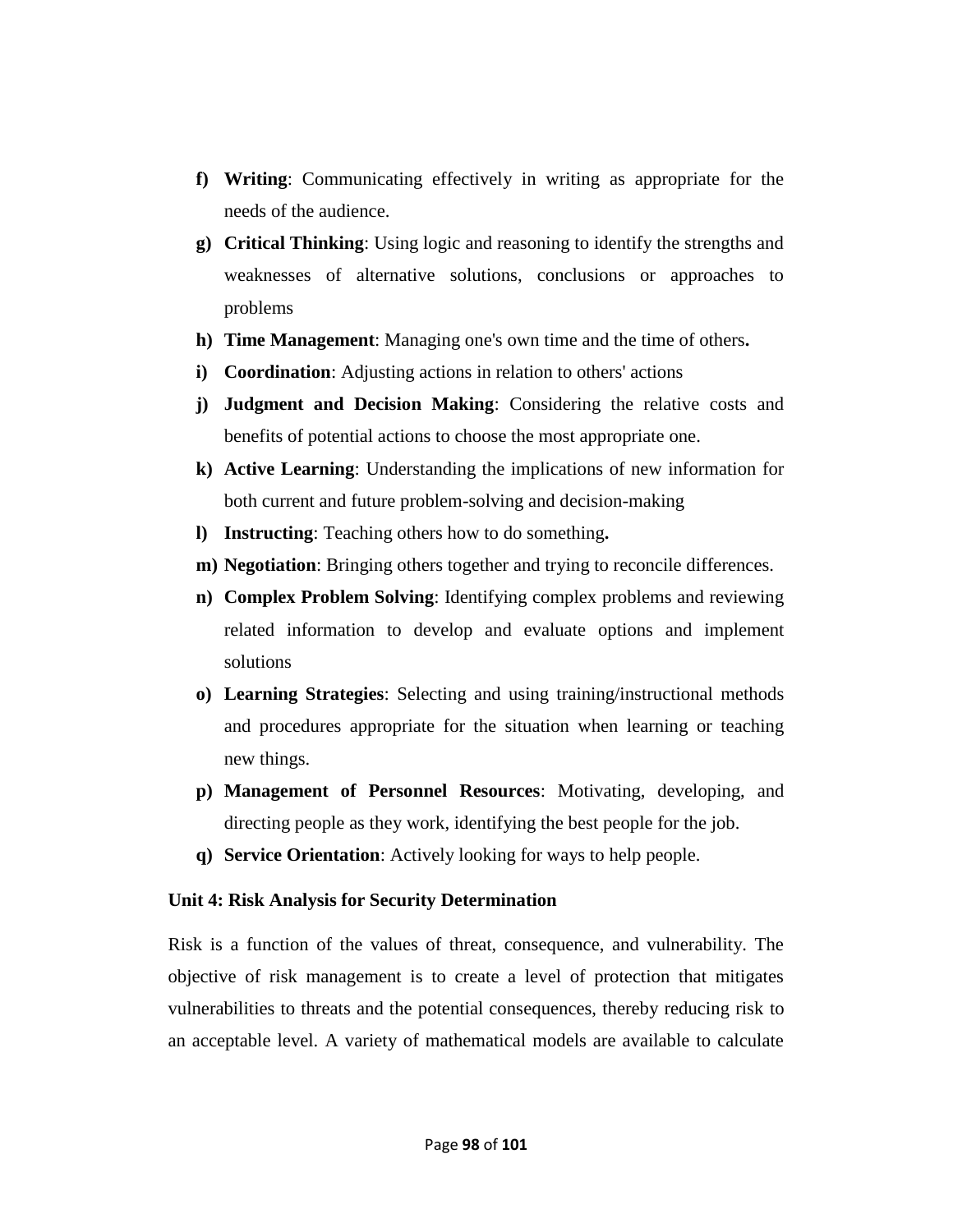risk and to illustrate the impact of increasing protective measures on the risk equation. Typical contents of risk analysis include:

- a) Identification of threatened objects
- b) Analysis of value and damage potential
- c) Threat and weak points analysis
- d) Identification of existing security measures
- e) Risk assessment

# **References/Further Readings**

- American Society for Industrial Security. (2000).*Proceedings of the 2000 Academic/Practitioner Symposium* .Oklahoma: American Society for Industrial Security. The University of Oklahoma .
- American Society for Industrial Security. (2002) *Proceedings of the 2002 Academic/Practitioner Symposium.* Ohio. ASIS International. The University of Cincinnati .
- Brooks, D. J. (2006). Mapping the consensual knowledge of security risk management experts . In: C. Valli andA. Woodward (Eds.) *Proceedings of the 7th Australian Information Warfare and Security Conference*. Perth,Western Australia: School of Computing and Information Science, Edith Cowan University, pp.  $9 - 17$ .
- Brooks, D. J. (2007) Defining the science of security through knowledge categorisation. Paper presented at theCriminology and Victimlogical Society of Southern Africa (CRIMSA) Conference 2007, October, University of Pretoria, Pretoria .
- Fischer, R. J. & Green, G. (2004).*Introduction to Security*. Boston, MA. Butterworth-Heinemann .

#### **In-text Questions**

**1)** Examine the importance of proactive measures of Security Department in any organization of your choice.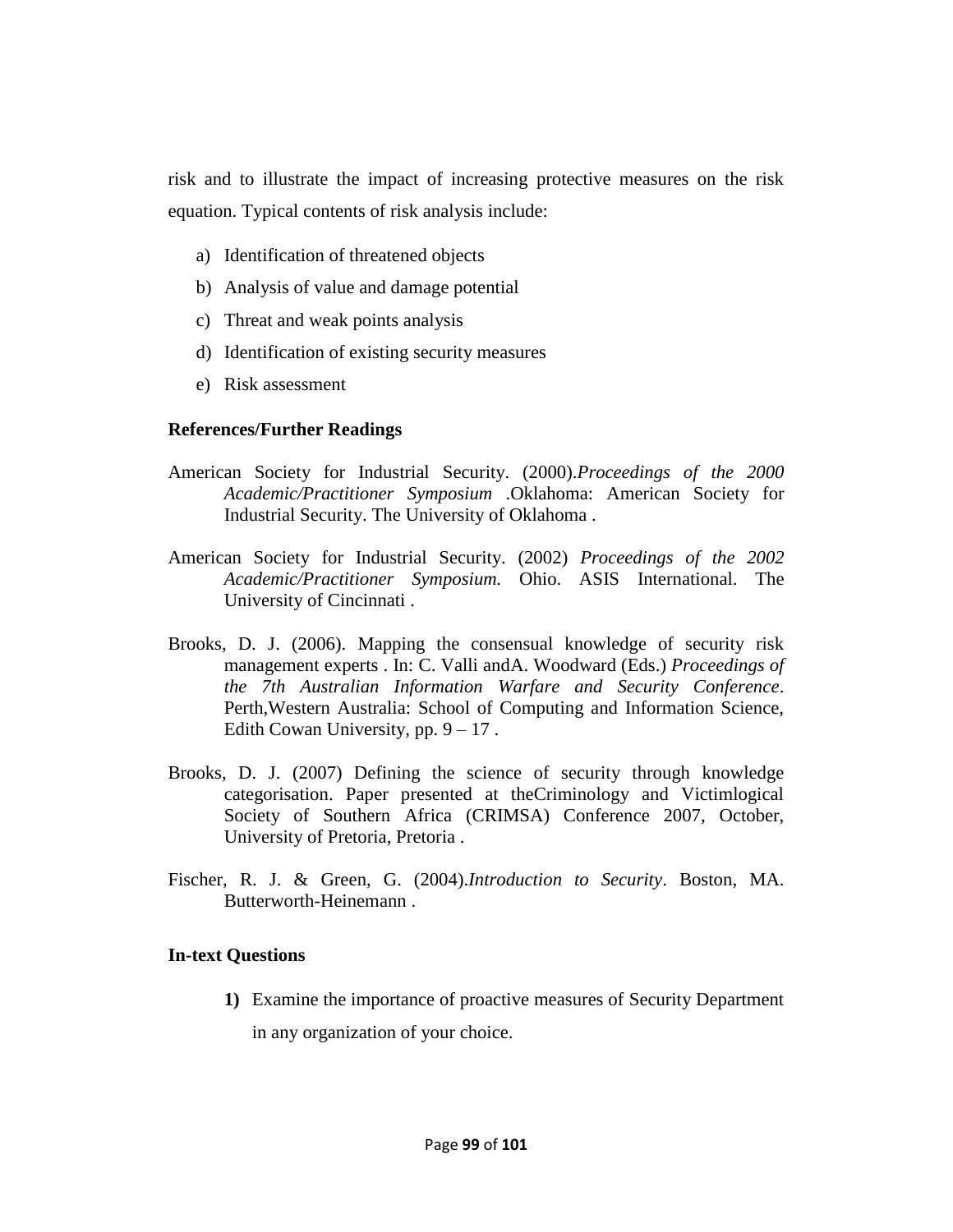- **2)** Describe the general purpose of the security function in any organization?
- **3)** Discuss any four examples of special services that the Security Department might provide to an institutional or industrial set up.

# **End of Modules Exercise**

Attempt the following end of modules exercise:

# **Module 1**

- **1)** The purpose of police patrol is to protect life and property of the public. **Discuss**
- **2)** Which of the theories of police patrol best explain the nature of police patrol in Nigeria?
- **3)** What are the steps for effective conduct of preliminary investigation?

# **Module 2**

- **1)** Provide an explanatory note on the relevance of technology to policing.
- **2)** In spite of the positives associated with advancement in technology, it is also an aid to crime and criminality. Discuss
- **3)** In what ways can technological innovations help in crime prevention in Nigeria?

# **Module 3**

- **1)** What do you understand by community policing?
- **2)** Identify and explain the components of community policing.
- **3)** Account for the challenges of community policing in Nigeria since its inception in 2004.